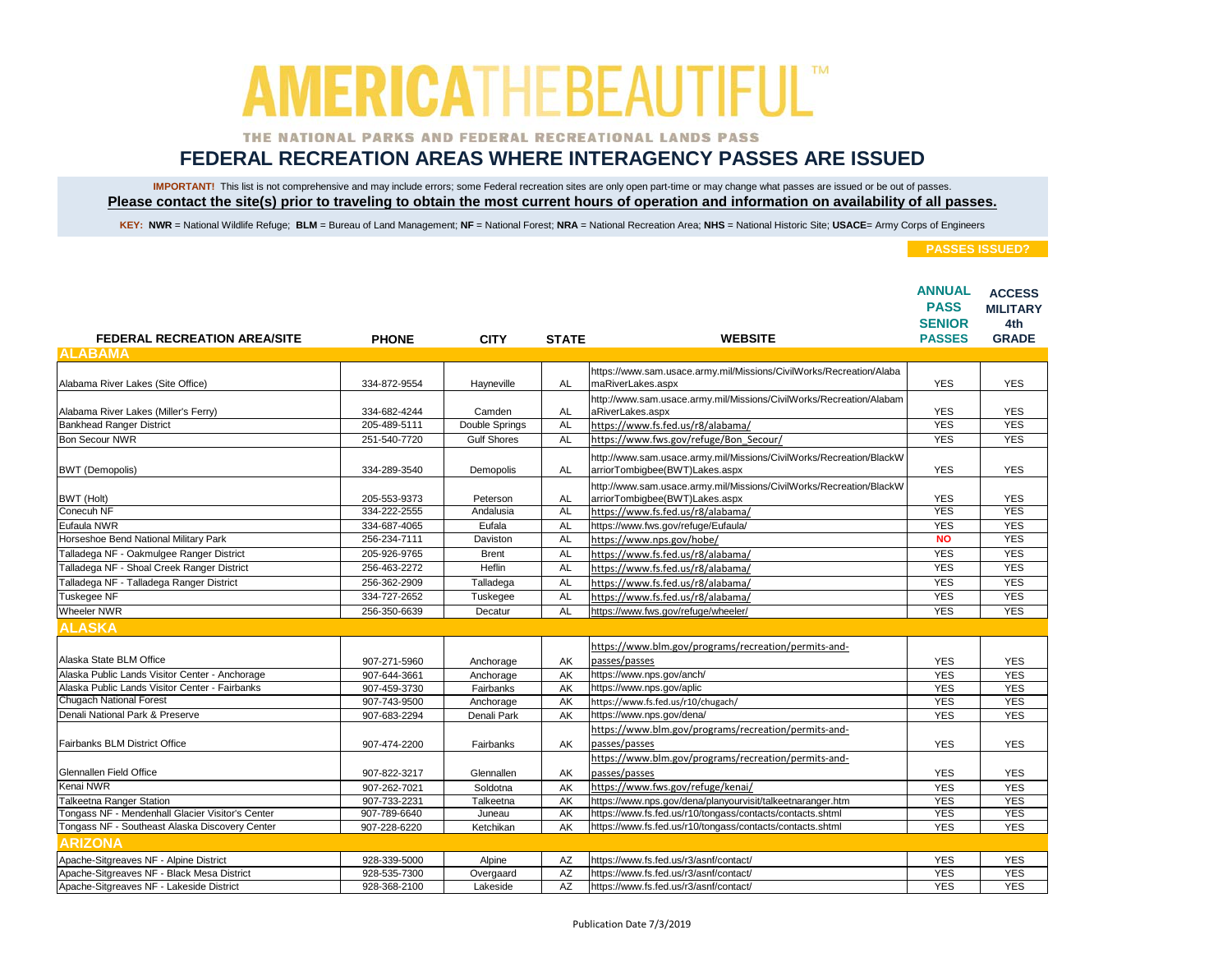### THE NATIONAL PARKS AND FEDERAL RECREATIONAL LANDS PASS

## **FEDERAL RECREATION AREAS WHERE INTERAGENCY PASSES ARE ISSUED**

IMPORTANT! This list is not comprehensive and may include errors; some Federal recreation sites are only open part-time or may change what passes are issued or be out of passes. **Please contact the site(s) prior to traveling to obtain the most current hours of operation and information on availability of all passes.**

KEY: NWR = National Wildlife Refuge; BLM = Bureau of Land Management; NF = National Forest; NRA = National Recreation Area; NHS = National Historic Site; USACE= Army Corps of Engineers

|                                                                                                          |                     |                     |              |                                                                   | <b>ANNUAL</b><br><b>PASS</b><br><b>SENIOR</b> | <b>ACCESS</b><br><b>MILITARY</b><br>4th |
|----------------------------------------------------------------------------------------------------------|---------------------|---------------------|--------------|-------------------------------------------------------------------|-----------------------------------------------|-----------------------------------------|
| <b>FEDERAL RECREATION AREA/SITE</b>                                                                      | <b>PHONE</b>        | <b>CITY</b>         | <b>STATE</b> | <b>WEBSITE</b>                                                    | <b>PASSES</b>                                 | <b>GRADE</b>                            |
| Apache-Sitgreaves NF - Springerville District                                                            | 928-333-4273        | Springerville       | AZ           | https://www.fs.fed.us/r3/asnf/contact/                            | <b>YES</b>                                    | <b>YES</b>                              |
| Apache-Sitgreaves NF - Supervisor's Office                                                               | 928-333-4301        | Springerville       | AZ           | https://www.fs.fed.us/r3/asnf/contact/                            | <b>YES</b>                                    | <b>YES</b>                              |
| Arizona BLM State Office                                                                                 | 602-417-9200        | Phoenix             | AZ           | https://www.blm.gov/programs/recreation/permits-and-passes/passes | <b>YES</b>                                    | <b>YES</b>                              |
|                                                                                                          |                     |                     |              | https://www.blm.gov/programs/recreation/permits-and-              |                                               |                                         |
| Arizona Strip District Office (in Utah)                                                                  | 435-688-3200        | St George           | UT           | passes/passes                                                     | <b>YES</b>                                    | <b>YES</b>                              |
| Chiricahua National Monument                                                                             | 520-824-3560        | Wilcox              | AZ           | https://www.nps.gov/chir/index.htm                                | <b>NO</b>                                     | <b>YES</b>                              |
| Coconino NF - Main Office                                                                                | 928-527-3600        | Flagstaff           | AZ           | https://www.fs.fed.us/r3/coconino/contact/index.shtml             | <b>YES</b>                                    | <b>YES</b>                              |
| Coconino NF - Mogollon Rim District                                                                      | 928-477-2255        | Happy Jack          | AZ           | https://www.fs.fed.us/r3/coconino/contact/index.shtml             | <b>YES</b>                                    | <b>YES</b>                              |
| Coconino NF - Peaks & Mormon Lake District                                                               | 928-526-0866        | Flagstaff           | <b>AZ</b>    | https://www.fs.fed.us/r3/coconino/contact/index.shtml             | <b>YES</b>                                    | <b>YES</b>                              |
| Coconino NF - Red Rock District                                                                          | 928-203-7500        | Sedona              | AZ           | https://www.fs.fed.us/r3/coconino/contact/index.shtml             | <b>YES</b>                                    | <b>YES</b>                              |
| Coconino NF - Red Rock Visitor's Center                                                                  | 928-203-2900        | Sedona              | AZ           | https://www.fs.fed.us/r3/coconino/contact/index.shtml             | <b>YES</b>                                    | <b>YES</b>                              |
| Coronado NF - Douglas District                                                                           | 520-364-3468        | Douglas             | AZ           | https://www.fs.fed.us/r3/coronado/forest/contact/contact.shtml    | <b>YES</b>                                    | <b>YES</b>                              |
| Coronado NF - Main Office                                                                                | 520-388-8300        | Tucson              | AZ           | https://www.fs.fed.us/r3/coronado/forest/contact/contact.shtml    | <b>YES</b>                                    | <b>YES</b>                              |
| Coronado NF - Nogales District                                                                           | 520 281-2296        | Nogales             | AZ           | https://www.fs.fed.us/r3/coronado/forest/contact/contact.shtml    | <b>YES</b>                                    | <b>YES</b>                              |
| Coronado NF - Safford District                                                                           | 928-428-4150        | Safford             | AZ           | https://www.fs.fed.us/r3/coronado/forest/contact/contact.shtml    | <b>YES</b>                                    | <b>YES</b>                              |
| Coronado NF - Santa Catalina District                                                                    | 520-749-8700        | Tucson              | AZ           | https://www.fs.fed.us/r3/coronado/forest/contact/contact.shtml    | <b>YES</b>                                    | <b>YES</b>                              |
| Coronado NF - Sierra Vista District                                                                      | 520-378-0311        | Hereford            | AZ           | https://www.fs.fed.us/r3/coronado/forest/contact/contact.shtml    | <b>YES</b>                                    | <b>YES</b>                              |
| Coronado National Monument                                                                               | 520-366-5515 x 2300 | Hereford            | AZ           | https://www.nps.gov/coro/index.htm                                | <b>NO</b>                                     | <b>YES</b>                              |
| Fort Bowie National Historic Site                                                                        | 520-847-2500 x 25   | <b>Bowie</b>        | <b>AZ</b>    | https://www.nps.gov/fobo/index.htm                                | <b>NO</b>                                     | <b>YES</b>                              |
| Glen Canyon NRA                                                                                          | 928-608-6200        | Page                | AZ           | https://www.nps.gov/glca/                                         | <b>YES</b>                                    | <b>YES</b>                              |
| <b>Grand Canyon National Park</b>                                                                        | 928-638-7888        | <b>Grand Canyon</b> | AZ           | https://www.nps.gov/grca/                                         | <b>YES</b>                                    | <b>YES</b>                              |
| Grand Canyon - Parashant National Monument (passes sold at the Arizona<br>Strip District Office in Utah) | 435-688-3200        | St. George          | UT           | https://www.nps.gov/para/                                         | <b>YES</b>                                    | <b>YES</b>                              |
| Kaibab NF - Main Office                                                                                  | 928 - 635-8200      | Williams            | AZ           | https://www.fs.fed.us/r3/kai/contact/                             | <b>YES</b>                                    | <b>YES</b>                              |
| Kaibab NF - North Kaibab District                                                                        | 928-643-7395        | Fredonia            | <b>AZ</b>    | https://www.fs.fed.us/r3/kai/contact/                             | <b>YES</b>                                    | <b>YES</b>                              |
| Kaibab NF - Tusayan District                                                                             | 928-638-2443        | <b>Grand Canyon</b> | AZ           | http://www.fs.fed.us/r3/kai/contact/                              | <b>YES</b>                                    | <b>YES</b>                              |
| Kaibab NF - Williams District                                                                            | 928-635-5600        | Williams            | AZ           | https://www.fs.fed.us/r3/kai/contact/                             | <b>YES</b>                                    | <b>YES</b>                              |
|                                                                                                          |                     |                     |              | https://www.blm.gov/programs/recreation/permits-and-              |                                               |                                         |
| Kingman BLM Field Office                                                                                 | 928-718-3700        | Kingman             | AZ           | passes/passes                                                     | <b>YES</b>                                    | <b>YES</b>                              |
|                                                                                                          |                     |                     |              | https://www.blm.gov/programs/recreation/permits-and-              |                                               |                                         |
| Lake Havasu BLM Field Office                                                                             | 928-505-1200        | Lake Havasu Citv    | AZ           | passes/passes                                                     | <b>YES</b>                                    | <b>YES</b>                              |
| Montezuma Castle National Monument                                                                       | 928-567-3322        | Camp Verde          | AZ           | https://www.nps.gov/moca/                                         | <b>YES</b>                                    | <b>YES</b>                              |
| Organ Pipe Cactus National Monument                                                                      | 520-387-6849        | Ajo                 | AZ           | https://www.nps.gov/orpi/                                         | <b>YES</b>                                    | <b>YES</b>                              |
| <b>Petrified Forest National Park</b>                                                                    | 928-524-6228        | Holbrook            | <b>AZ</b>    | https://www.nps.gov/pefo/index.htm                                | <b>YES</b>                                    | <b>YES</b>                              |
|                                                                                                          |                     |                     |              | https://www.blm.gov/programs/recreation/permits-and-              |                                               |                                         |
| Phoenix District Office (BLM)                                                                            | 623-580-5500        | Phoenix             | AZ           | passes/passes                                                     | <b>YES</b>                                    | <b>YES</b>                              |
| <b>Pipe Spring National Monument</b>                                                                     | 928-643-7105        | Fredonia            | AZ           | https://www.nps.gov/pisp/                                         | <b>YES</b>                                    | <b>YES</b>                              |
| Prescott NF - Bradshaw District                                                                          | 928-443-8000        | Prescott            | AZ           | https://www.fs.fed.us/r3/prescott/contact/index.shtml             | <b>YES</b>                                    | <b>YES</b>                              |
| Prescott NF - Chino District                                                                             | 928-777-2200        | Chino Valley        | AZ           | https://www.fs.fed.us/r3/prescott/contact/index.shtml             | <b>YES</b>                                    | <b>YES</b>                              |
| Prescott NF - Verde District                                                                             | 928-567-4121        | Camp Verde          | AZ           | https://www.fs.fed.us/r3/prescott/contact/index.shtml             | <b>YES</b>                                    | <b>YES</b>                              |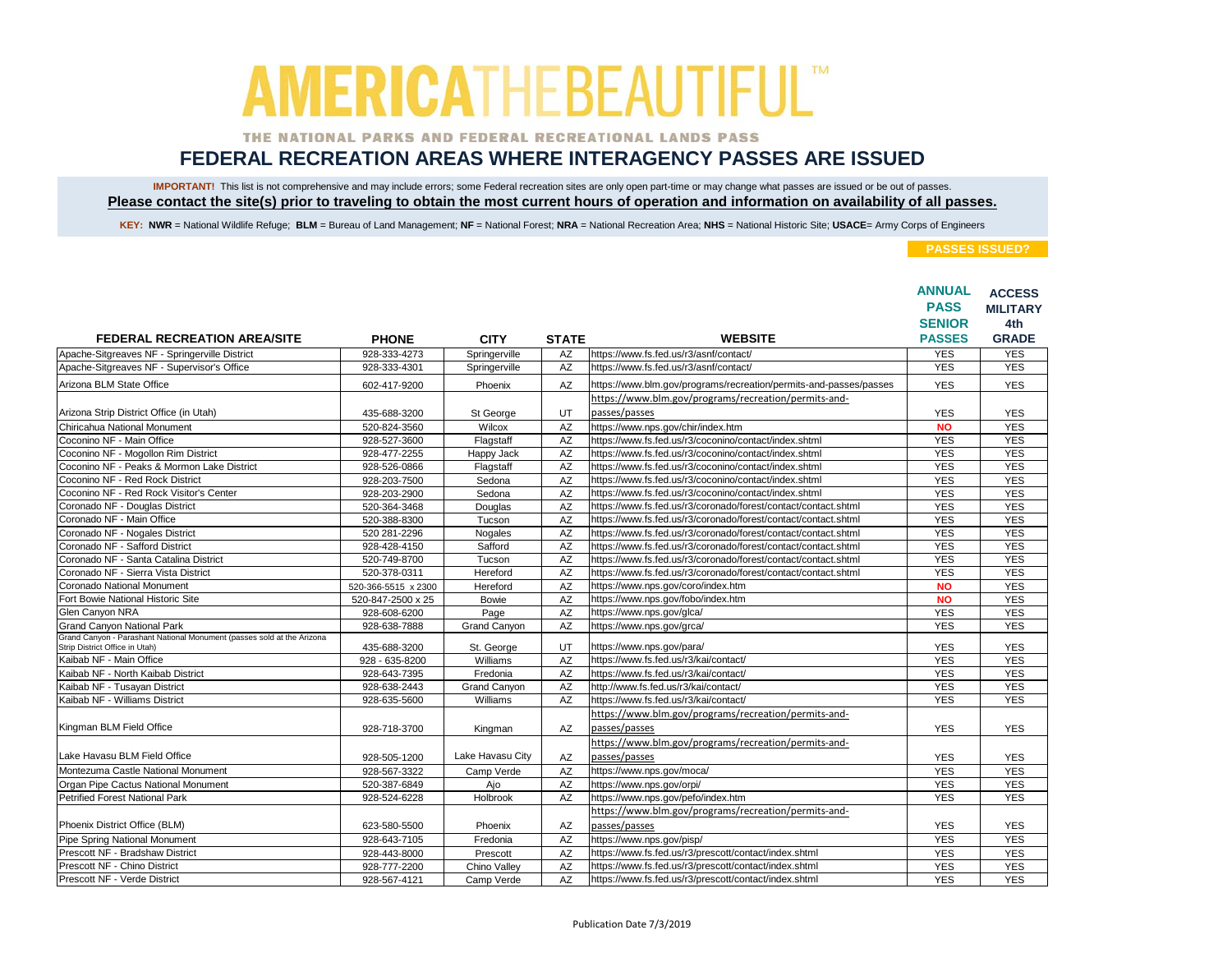### THE NATIONAL PARKS AND FEDERAL RECREATIONAL LANDS PASS

## **FEDERAL RECREATION AREAS WHERE INTERAGENCY PASSES ARE ISSUED**

IMPORTANT! This list is not comprehensive and may include errors; some Federal recreation sites are only open part-time or may change what passes are issued or be out of passes. **Please contact the site(s) prior to traveling to obtain the most current hours of operation and information on availability of all passes.**

KEY: NWR = National Wildlife Refuge; BLM = Bureau of Land Management; NF = National Forest; NRA = National Recreation Area; NHS = National Historic Site; USACE= Army Corps of Engineers

|                                                        |                   |                      |              |                                                                                    | <b>ANNUAL</b><br><b>PASS</b><br><b>SENIOR</b> | <b>ACCESS</b><br><b>MILITARY</b><br>4th |
|--------------------------------------------------------|-------------------|----------------------|--------------|------------------------------------------------------------------------------------|-----------------------------------------------|-----------------------------------------|
| <b>FEDERAL RECREATION AREA/SITE</b>                    | <b>PHONE</b>      | <b>CITY</b>          | <b>STATE</b> | <b>WEBSITE</b>                                                                     | <b>PASSES</b>                                 | <b>GRADE</b>                            |
| Rainbow Bridge National Monument (see Glen Canyon, UT) | 928-608-6200      | Page                 | AZ           | https://www.nps.gov/rabr                                                           | <b>YES</b>                                    | <b>YES</b>                              |
|                                                        |                   |                      |              | https://www.blm.gov/programs/recreation/permits-and-                               |                                               |                                         |
| Safford BLM Field Office                               | 928-348-4400      | Safford              | AZ           | passes/passes                                                                      | <b>YES</b>                                    | <b>YES</b>                              |
| Saquaro National Park                                  | 520-733-5100      | Tucson               | AZ           | https://www.nps.gov/sagu/                                                          | <b>YES</b>                                    | <b>YES</b>                              |
| Sunset Crater Volcano National Monument                | 928-526-0502      | Flagstaff            | AZ           | https://www.nps.gov/sucr/                                                          | <b>YES</b>                                    | <b>YES</b>                              |
| <b>Tonto National Monument</b>                         | 928-467-2241      | Roosevelt            | AZ           | https://www.nps.gov/tont/                                                          | <b>YES</b>                                    | <b>YES</b>                              |
| Tonto NF - Cave Creek District                         | 480-595-3300      | Scottsdale           | AZ           | https://www.fs.fed.us/r3/tonto/contact/districts.shtml                             | <b>YES</b>                                    | <b>YES</b>                              |
| Tonto NF - Globe District                              | 928-402-6200      | Globe                | AZ           | https://www.fs.fed.us/r3/tonto/contact/districts.shtml                             | <b>YES</b>                                    | <b>YES</b>                              |
| Tonto NF - Main Office                                 | 602-225-5200      | Phoenix              | AZ           | https://www.fs.fed.us/r3/tonto/contact/districts.shtml                             | <b>YES</b>                                    | <b>YES</b>                              |
| Tonto NF - Mesa District                               | 480-610-3300      | Mesa                 | AZ           | https://www.fs.fed.us/r3/tonto/contact/districts.shtml                             | <b>YES</b>                                    | <b>YES</b>                              |
| Tonto NF - Payson District                             | 928-474-7900      | Payson               | AZ           | https://www.fs.fed.us/r3/tonto/contact/districts.shtml                             | <b>YES</b>                                    | <b>YES</b>                              |
| Tonto NF - Pleasant Valley District                    | 928-462-4300      | Young                | AZ           | https://www.fs.fed.us/r3/tonto/contact/districts.shtml                             | <b>YES</b>                                    | <b>YES</b>                              |
| Tonto NF - Tonto Basin District                        | 928-467-3200      | Roosevelt            | AZ           | https://www.fs.fed.us/r3/tonto/contact/districts.shtml                             | <b>YES</b>                                    | <b>YES</b>                              |
|                                                        |                   |                      |              | https://www.blm.gov/programs/recreation/permits-and-                               |                                               |                                         |
| <b>Tucson BLM Field Office</b>                         | 520-258-7200      | Tucson               | AZ           | passes/passes                                                                      | <b>YES</b>                                    | <b>YES</b>                              |
| <b>Tumacacori National Historical Park</b>             | 520-377-5060      | Tumacacori           | AZ           | https://www.nps.gov/tuma/                                                          | <b>YES</b>                                    | <b>YES</b>                              |
| <b>Tuziqoot National Monument</b>                      | 928-634-5564      | Clarkdale            | AZ           | https://www.nps.gov/tuzi/                                                          | <b>YES</b>                                    | <b>YES</b>                              |
| Walnut Canyon National Monument                        | 928-526-3367      | Flagstaff            | AZ           | https://www.nps.gov/waca/                                                          | <b>YES</b>                                    | <b>YES</b>                              |
| <b>Wupatki National Monument</b>                       | 928-679-2365      | Flagstaff            | AZ           | https://www.nps.gov/wupa/                                                          | <b>YES</b>                                    | <b>YES</b>                              |
|                                                        |                   |                      |              | https://www.blm.gov/programs/recreation/permits-and-                               |                                               |                                         |
| Yuma BLM Field Office                                  | 928-317-3200      | Yuma                 | AZ           | passes/passes                                                                      | <b>YES</b>                                    | <b>YES</b>                              |
| <b>ARKANSAS</b>                                        |                   |                      |              |                                                                                    |                                               |                                         |
| Arkansas Post National Memorial                        | 870-548-2207      | Gillett              | <b>AR</b>    | https://www.nps.gov/arpo/                                                          | <b>NO</b>                                     | <b>YES</b>                              |
|                                                        |                   |                      |              | http://www.swl.usace.army.mil/Missions/Recreation/Lakes/BeaverLake.                |                                               |                                         |
| Beaver Lake                                            | 501-340-1701      | Rogers               | AR           | aspx                                                                               | <b>YES</b>                                    | <b>YES</b>                              |
|                                                        |                   |                      |              |                                                                                    |                                               |                                         |
| <b>Black Fork Mountain Wilderness</b>                  | 479-394-2382      | Mena                 | <b>AR</b>    | https://www.fs.fed.us/r8/ouachita/recreation/wilderness/blackfork.shtml            | <b>YES</b>                                    | <b>YES</b>                              |
|                                                        |                   |                      |              | http://www.swl.usace.army.mil/Missions/Recreation/Lakes/BlueMountain               |                                               |                                         |
| <b>Blue Mountain Lake</b>                              | 479-947-2372      | Havana               | <b>AR</b>    | Lake.aspx                                                                          | <b>YES</b>                                    | <b>YES</b>                              |
| Buffalo National River - Tyler Bend Visitor's Center   | 870-439-2502      | Marshall             | AR           | https://www.nps.gov/buff/                                                          | <b>YES</b>                                    | <b>YES</b>                              |
| Buffalo National River - Buffalo Point Ranger Station  | 870-449-4311      | Yellville            | <b>AR</b>    | https://www.nps.gov/buff/                                                          | <b>YES</b>                                    | <b>YES</b>                              |
|                                                        |                   |                      |              | http://www.swl.usace.army.mil/Missions/Recreation/Lakes/BullShoalsLa               |                                               |                                         |
| <b>Bull Shoals Lake</b>                                | 870-425-2700 1400 | <b>Mountain Home</b> | AR           | ke.aspx                                                                            | <b>YES</b>                                    | <b>YES</b>                              |
|                                                        |                   |                      |              |                                                                                    |                                               |                                         |
| Degray Lake                                            | 870-246-5501      | Arkadelphia          | <b>AR</b>    | http://www.mvk.usace.army.mil/Missions/Recreation/DeGrayLake.aspx                  | <b>YES</b>                                    | <b>YES</b>                              |
|                                                        |                   |                      |              | http://www.swl.usace.army.mil/Missions/Recreation/Lakes/DeQueenLak                 |                                               |                                         |
| DeQueen Lake                                           | 870-584-4161      | DeQueen              | AR           | e.aspx                                                                             | <b>YES</b>                                    | <b>YES</b>                              |
|                                                        |                   |                      |              | http://www.swl.usace.army.mil/Missions/Recreation/Lakes/DierksLake.a<br><b>SDX</b> |                                               | <b>YES</b>                              |
| Dierks Lake<br><b>Felsenthal NWR</b>                   | 870-286-2346      | <b>Dierks</b>        | AR           |                                                                                    | <b>YES</b><br><b>YES</b>                      | <b>YES</b>                              |
|                                                        | 870-364-3167      | Crossett             | <b>AR</b>    | https://www.fws.gov/refuge/felsenthal/                                             |                                               |                                         |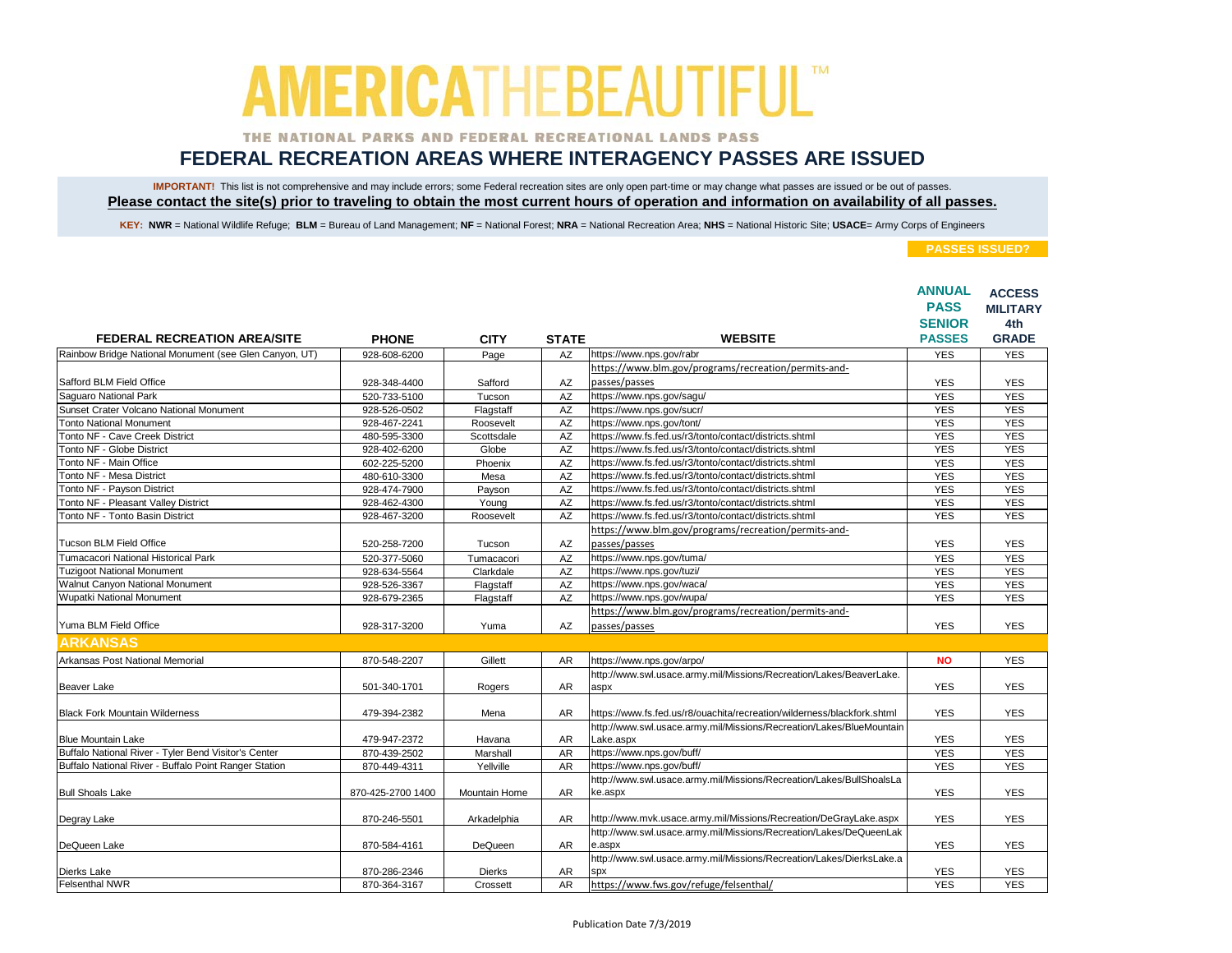### THE NATIONAL PARKS AND FEDERAL RECREATIONAL LANDS PASS

## **FEDERAL RECREATION AREAS WHERE INTERAGENCY PASSES ARE ISSUED**

IMPORTANT! This list is not comprehensive and may include errors; some Federal recreation sites are only open part-time or may change what passes are issued or be out of passes. **Please contact the site(s) prior to traveling to obtain the most current hours of operation and information on availability of all passes.**

KEY: NWR = National Wildlife Refuge; BLM = Bureau of Land Management; NF = National Forest; NRA = National Recreation Area; NHS = National Historic Site; USACE= Army Corps of Engineers

|                                                     |                   |                      |              |                                                                                        | <b>ANNUAL</b><br><b>PASS</b><br><b>SENIOR</b> | <b>ACCESS</b><br><b>MILITARY</b><br>4th |
|-----------------------------------------------------|-------------------|----------------------|--------------|----------------------------------------------------------------------------------------|-----------------------------------------------|-----------------------------------------|
| <b>FEDERAL RECREATION AREA/SITE</b>                 | <b>PHONE</b>      | <b>CITY</b>          | <b>STATE</b> | <b>WEBSITE</b>                                                                         | <b>PASSES</b>                                 | <b>GRADE</b>                            |
| Fort Smith National Historic Site                   | 479-783-3961      | Fort Smith           | <b>AR</b>    | https://www.nps.gov/fosm/                                                              | <b>YES</b>                                    | <b>YES</b>                              |
| Gillham Lake                                        | 870-584-4161      | DeQueen              | AR           | http://www.swl.usace.army.mil/Missions/Recreation/Lakes/GillhamLake.<br>aspx           | <b>YES</b>                                    | <b>YES</b>                              |
| Greers Ferry Lake                                   | 501-362-2416      | <b>Heber Springs</b> | AR           | http://www.swl.usace.army.mil/Missions/Recreation/Lakes/GreersFerryL<br>ake.aspx       | <b>YES</b>                                    | <b>YES</b>                              |
| Holla Bend National Wildlife Refuge                 | 479-229-4300      | Dardanelle           | <b>AR</b>    | https://www.fws.gov/refuge/Holla Bend/                                                 | <b>YES</b>                                    | <b>YES</b>                              |
| Hot Springs National Park                           | 501-620-6715      | <b>Hot Springs</b>   | <b>AR</b>    | https://www.nps.gov/hosp/                                                              | <b>YES</b>                                    | <b>YES</b>                              |
| Lake Greeson                                        | 870-285-2151      | Murfreesboro         | AR           | http://www.mvk.usace.army.mil/Missions/Recreation/LakeGreeson.aspx                     | <b>YES</b>                                    | <b>YES</b>                              |
| Lake Ouachita                                       | 501-767-2101      | Royal                | AR           | http://www.mvk.usace.army.mil/Missions/Recreation/LakeOuachita.aspx                    | <b>YES</b>                                    | <b>YES</b>                              |
| Little Rock Central High School NHS                 | 501-374-1957      | <b>Little Rock</b>   | <b>AR</b>    | https://www.nps.gov/chsc/                                                              | <b>YES</b>                                    | <b>YES</b>                              |
| Millwood Lake                                       | 870-898-3343      | Ashdown              | AR           | http://www.swl.usace.army.mil/Missions/Recreation/Lakes/MillwoodLake<br>.aspx          | <b>YES</b>                                    | <b>YES</b>                              |
| Nimrod Lake                                         | 479-272-4324      | Plainview            | <b>AR</b>    | http://www.swl.usace.army.mil/Missions/Recreation/Lakes/NimrodLake.<br>aspx            | <b>YES</b>                                    | <b>YES</b>                              |
| Norfork Lakes                                       | 870-425-2700 1400 | Mountain Home        | <b>AR</b>    | http://www.swl.usace.army.mil/Missions/Recreation/Lakes/NorforkLake.<br>aspx           | <b>YES</b>                                    | <b>YES</b>                              |
| Ouachita National Forest - Main Office              | 501-321-5202      | <b>Hot Springs</b>   | <b>AR</b>    | https://www.fs.fed.us/r8/ouachita/                                                     | <b>YES</b>                                    | <b>YES</b>                              |
| Ouachita NF - Cold Springs                          | 479-675-3233      | Booneville           | AR           | https://www.fs.fed.us/r8/ouachita                                                      | <b>YES</b>                                    | <b>YES</b>                              |
| Ouachita NF - Fourche District                      | 501-495-2844      | Danville             | AR           | https://www.fs.fed.us/r8/ouachita                                                      | <b>YES</b>                                    | <b>YES</b>                              |
| <b>Ouachita NF - Jessieville District</b>           | 501-984-5313      | Jessieville          | AR           | https://www.fs.fed.us/r8/ouachita                                                      | <b>YES</b>                                    | <b>YES</b>                              |
| Ouachita NF - Kiamichi District                     | 918-567-2326      | Talihana             | AR           | https://www.fs.fed.us/r8/ouachita                                                      | <b>YES</b>                                    | <b>YES</b>                              |
| Ouachita NF - Mena District                         | 479-394-2382      | Mena                 | AR           | https://www.fs.fed.us/r8/ouachita                                                      | <b>YES</b>                                    | <b>YES</b>                              |
| Ouachita NF - Oden District                         | 870-326-4322      | Oden                 | <b>AR</b>    | https://www.fs.fed.us/r8/ouachita                                                      | <b>YES</b>                                    | <b>YES</b>                              |
| Ouachita NF - Poteau District                       | 479-637-4174      | Waldron              | AR           | https://www.fs.fed.us/r8/ouachita                                                      | <b>YES</b>                                    | <b>YES</b>                              |
| <b>Ouachita NF - Winona District</b>                | 501-889-5176      | Perrvville           | AR           | https://www.fs.fed.us/r8/ouachita                                                      | <b>YES</b>                                    | <b>YES</b>                              |
| <b>Ouachita NF - Womble District</b>                | 870-867-2101      | Mount Ida            | <b>AR</b>    | https://www.fs.fed.us/r8/ouachita                                                      | <b>YES</b>                                    | <b>YES</b>                              |
| Ozark - St. Francis NF - Big Piney District         | 479-284-3150      | Hector               | AR           | https://www.fs.fed.us/oonf/ozark                                                       | <b>NO</b>                                     | <b>YES</b>                              |
| Ozark - St. Francis NF - Big Piney District         | 870-446-5122      | Jasper               | AR           | https://www.fs.fed.us/oonf/ozark                                                       | <b>NO</b>                                     | <b>YES</b>                              |
| Ozark - St. Francis NF - Boston Mountain District   | 479-667-2191      | Ozark                | <b>AR</b>    | https://www.fs.fed.us/oonf/ozark                                                       | <b>NO</b>                                     | <b>YES</b>                              |
| Ozark - St. Francis NF - Magazine District          | 479-963-3076      | Paris                | <b>AR</b>    | https://www.fs.fed.us/oonf/ozark                                                       | <b>YES</b>                                    | <b>YES</b>                              |
| Ozark - St. Francis NF - Main Office                | 479-964-7200      | Russellville         | AR           | http://aokforests.com                                                                  | <b>YES</b>                                    | <b>YES</b>                              |
| Ozark - St. Francis NF - Pleasant Hill District     | 479-754-2864      | Clarksville          | <b>AR</b>    | https://www.fs.fed.us/oonf/ozark                                                       | <b>YES</b>                                    | <b>YES</b>                              |
| Ozark - St. Francis NF - Sylamore Mountain District | 870-269-3228      | <b>Mountain View</b> | AR           | https://www.fs.fed.us/oonf/ozark                                                       | <b>YES</b>                                    | <b>YES</b>                              |
| Pea Ridge National Military Park                    | 479-451-8122      | Garfield             | AR           | https://www.nps.gov/peri/                                                              | <b>YES</b>                                    | <b>YES</b>                              |
| Pine Bluff                                          | 501-340-1285      | Pine Bluff           | <b>AR</b>    | http://www.swl.usace.army.mil/Missions/Recreation/ArkansasRiver/Pine<br>BluffArea.aspx | <b>YES</b>                                    | <b>YES</b>                              |
| Pine Bluff Arkansas Post Field Office               | 870-548-2291      | Tichnor              | AR           | http://www.swl.usace.army.mil/Missions/Recreation/ArkansasRiver/Arka<br>nsasPost.aspx  | <b>YES</b>                                    | <b>YES</b>                              |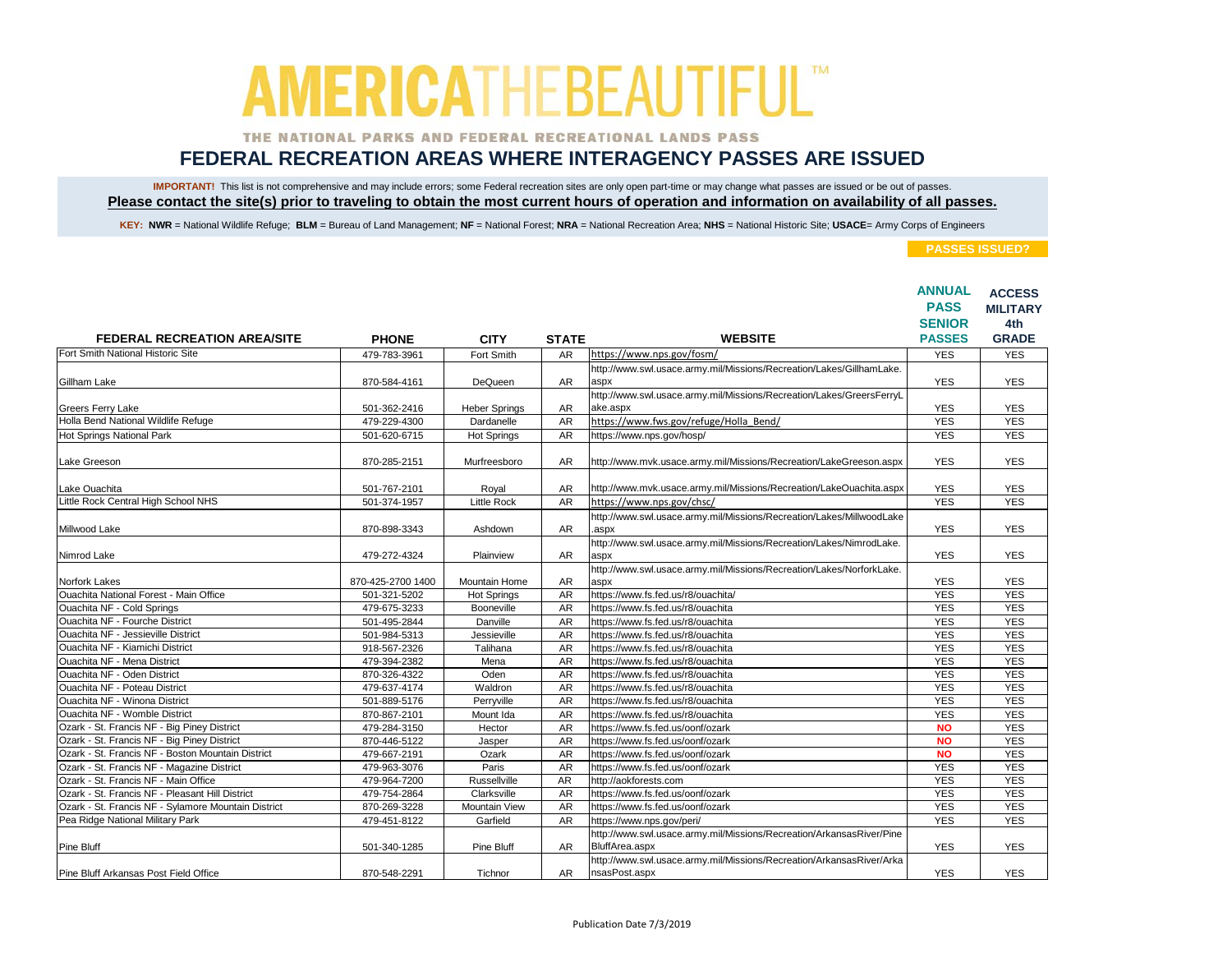### THE NATIONAL PARKS AND FEDERAL RECREATIONAL LANDS PASS

## **FEDERAL RECREATION AREAS WHERE INTERAGENCY PASSES ARE ISSUED**

IMPORTANT! This list is not comprehensive and may include errors; some Federal recreation sites are only open part-time or may change what passes are issued or be out of passes. **Please contact the site(s) prior to traveling to obtain the most current hours of operation and information on availability of all passes.**

KEY: NWR = National Wildlife Refuge; BLM = Bureau of Land Management; NF = National Forest; NRA = National Recreation Area; NHS = National Historic Site; USACE= Army Corps of Engineers

|                                                  |                         |                   |                 |                                                                      | <b>ANNUAL</b><br><b>PASS</b><br><b>SENIOR</b> | <b>ACCESS</b><br><b>MILITARY</b><br>4th |
|--------------------------------------------------|-------------------------|-------------------|-----------------|----------------------------------------------------------------------|-----------------------------------------------|-----------------------------------------|
| <b>FEDERAL RECREATION AREA/SITE</b>              | <b>PHONE</b>            | <b>CITY</b>       | <b>STATE</b>    | <b>WEBSITE</b>                                                       | <b>PASSES</b>                                 | <b>GRADE</b>                            |
|                                                  | 479-968-5008<br>$501 -$ |                   |                 | http://www.swl.usace.army.mil/Missions/Recreation/ArkansasRiver/Dard |                                               |                                         |
| Russellville<br>St. Francis National Forest      | 340-1762                | Dardanelle        | AR<br><b>AR</b> | anelle.aspx                                                          | <b>YES</b><br><b>YES</b>                      | <b>YES</b>                              |
|                                                  | 870-295-5278            | Marianna          |                 | https://www.fs.fed.us/oonf/ozark                                     |                                               | <b>YES</b>                              |
| <b>CALIFORNIA</b>                                |                         |                   |                 |                                                                      |                                               |                                         |
|                                                  |                         | San Francisco     |                 |                                                                      |                                               |                                         |
| Alcatraz Island (see Golden Gate NRA)            | 415-561-4921            | (Alcatraz Island) | CA              | https://www.nps.gov/alcatraz/                                        | <b>YES</b>                                    | <b>YES</b>                              |
|                                                  |                         |                   |                 | https://www.blm.gov/programs/recreation/permits-and-                 |                                               |                                         |
| Alturas BLM Field Office                         | 530-233-4666            | Alturas           | CA              | passes/passes                                                        | <b>YES</b>                                    | <b>YES</b>                              |
| Angeles NF - Big Pines Info Center               | 760-249-3504            | Wrightwood        | CA              | https://www.fs.fed.us/r5/angeles/contact/                            | <b>YES</b>                                    | <b>YES</b>                              |
| Angeles NF - LA River District                   | 818-899-1900            | San Fernando      | CA              | https://www.fs.fed.us/r5/angeles/contact/                            | <b>YES</b>                                    | <b>YES</b>                              |
| Angeles NF - Main Office                         | 626-574-5200            | Arcadia           | CA              | https://www.fs.fed.us/r5/angeles/contact/                            | <b>YES</b>                                    | <b>YES</b>                              |
| Angeles NF - Mojave & Santa Clara River District | 661-269-2808            | Acton             | CA              | https://www.fs.fed.us/r5/angeles/contact/                            | <b>YES</b>                                    | <b>YES</b>                              |
| Angeles NF - San Gabriel River District          | 626-335-1251            | Glendora          | CA              | https://www.fs.fed.us/r5/angeles/contact/                            | <b>YES</b>                                    | <b>YES</b>                              |
|                                                  |                         |                   |                 | https://www.blm.gov/programs/recreation/permits-and-                 |                                               |                                         |
| Arcata BLM Field Office                          | 707-825-2300            | Arcata            | CA              | passes/passes                                                        | <b>YES</b>                                    | <b>YES</b>                              |
|                                                  |                         |                   |                 | http://www.spn.usace.army.mil/Missions/Recreation/BayModelVisitorCen |                                               |                                         |
| Bay Model Visitor Center                         | 415-289-3009            | Sausalito         | CA              | ter.aspx                                                             | <b>YES</b>                                    | <b>YES</b>                              |
|                                                  |                         |                   |                 | https://www.blm.gov/programs/recreation/permits-and-                 |                                               |                                         |
| Bakersfield BLM Field Office                     | 661-391-6000            | Bakersfield       | CA              | passes/passes                                                        | <b>YES</b>                                    | <b>YES</b>                              |
|                                                  |                         |                   |                 | https://www.blm.gov/programs/recreation/permits-and-                 |                                               |                                         |
| Barstow BLM Field Office                         | 760-252-6000            | Barstow           | CA              | passes/passes                                                        | <b>YES</b>                                    | <b>YES</b>                              |
|                                                  |                         |                   |                 | http://www.spk.usace.army.mil/Locations/SacramentoDistrictParks/Blac |                                               |                                         |
| <b>Black Butte Lake</b>                          | 530-865-4781            | Orland            | CA              | kButteLake.aspx                                                      | <b>YES</b>                                    | <b>YES</b>                              |
| <b>Cabrillo National Monument</b>                | 619-557-5450            | San Diego         | CA              | https://www.nps.gov/cabr/                                            | <b>YES</b>                                    | <b>YES</b>                              |
|                                                  |                         |                   |                 | https://www.blm.gov/programs/recreation/permits-and-                 |                                               |                                         |
| California Desert BLM District Office            | 951-697-5200            | Moreno Valley     | CA              | passes/passes                                                        | <b>YES</b>                                    | <b>YES</b>                              |
|                                                  |                         |                   |                 |                                                                      |                                               |                                         |
|                                                  |                         |                   |                 | https://www.blm.gov/programs/recreation/permits-and-                 |                                               |                                         |
| California State BLM Office                      | 916-978-4400            | Sacramento        | CA              | passes/passes                                                        | <b>YES</b>                                    | <b>YES</b>                              |
|                                                  |                         |                   |                 | https://www.blm.gov/programs/recreation/permits-and-                 |                                               |                                         |
| Central Coast BLM Field Office                   | 831-582-2200            | Marina            | CA              | passes/passes                                                        | <b>YES</b>                                    | <b>YES</b>                              |
| Cleveland NF - Descanso District                 | 619-445-6235            | Alpine            | CA              | https://www.fs.fed.us/r5/cleveland/contact/                          | <b>YES</b>                                    | <b>YES</b>                              |
| Cleveland NF - Main Office                       | 858-673-6180            | San Diego         | CA              | https://www.fs.fed.us/r5/cleveland/contact/                          | <b>YES</b>                                    | <b>YES</b>                              |
| Cleveland NF - Palomar District                  | 760-788-0250            | Ramona            | CA              | https://www.fs.fed.us/r5/cleveland/contact/                          | <b>YES</b>                                    | <b>YES</b>                              |
| Cleveland NF - Trabuco District                  | 951-736-1811            | Corona            | CA              | https://www.fs.fed.us/r5/cleveland/contact/                          | <b>YES</b>                                    | <b>YES</b>                              |
| Death Valley National Park                       | 760-786-3200            | Death Valley      | CA              | https://www.nps.gov/deva/                                            | <b>YES</b>                                    | <b>YES</b>                              |
| Don Edwards San Francisco Bay NWR                | 510-792-0222 x363       | Fremont           | CA              | https://www.fws.gov/refuge/don_edwards_san_francisco_bay/            | <b>NO</b>                                     | <b>YES</b>                              |
|                                                  |                         |                   |                 | https://www.blm.gov/programs/recreation/permits-and-                 |                                               |                                         |
| Eagle Lake BLM Field Office                      | 530-257-0456            | Susanville        | CA              | passes/passes                                                        | <b>YES</b>                                    | <b>YES</b>                              |
|                                                  |                         |                   |                 |                                                                      |                                               |                                         |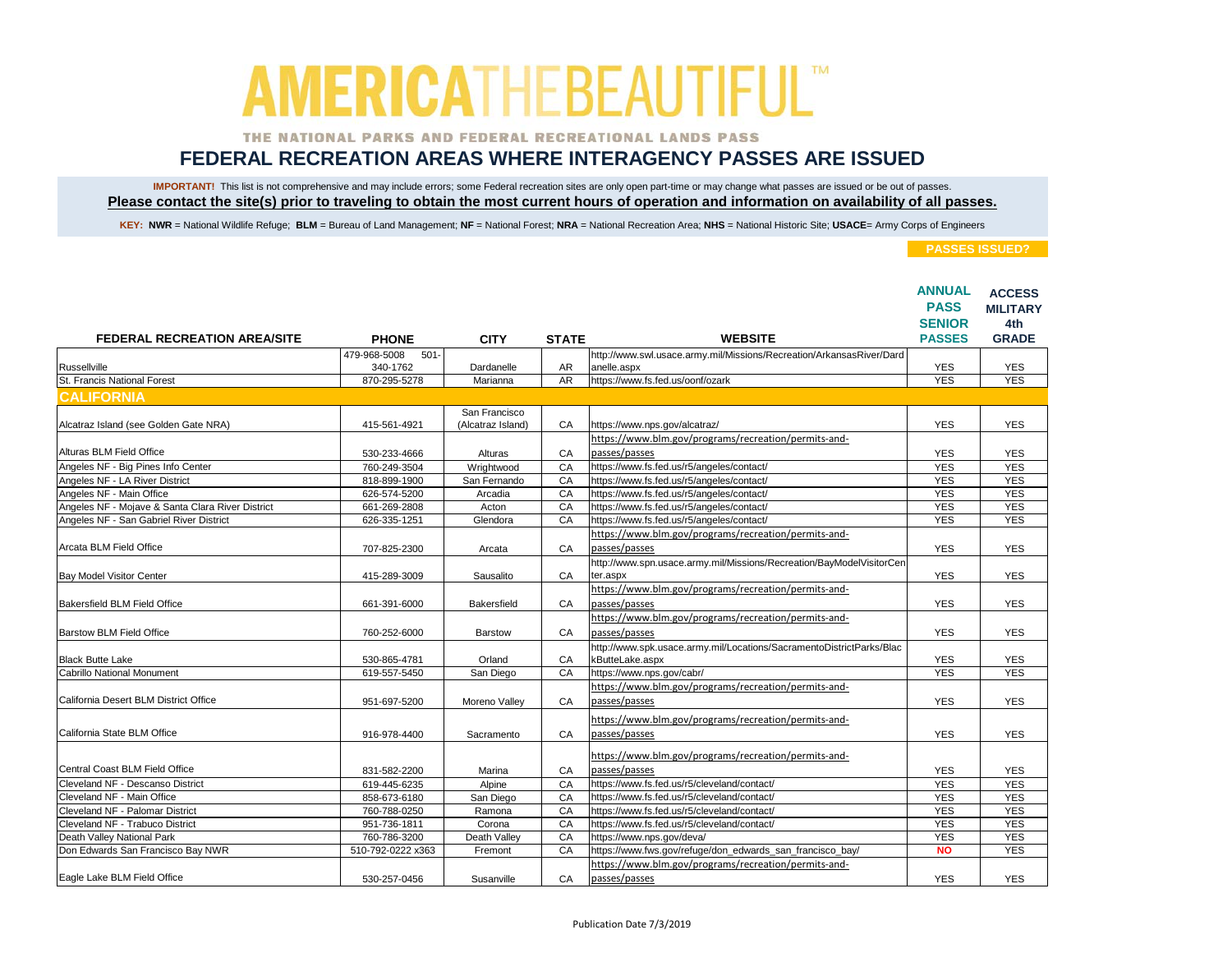### THE NATIONAL PARKS AND FEDERAL RECREATIONAL LANDS PASS

## **FEDERAL RECREATION AREAS WHERE INTERAGENCY PASSES ARE ISSUED**

IMPORTANT! This list is not comprehensive and may include errors; some Federal recreation sites are only open part-time or may change what passes are issued or be out of passes. **Please contact the site(s) prior to traveling to obtain the most current hours of operation and information on availability of all passes.**

KEY: NWR = National Wildlife Refuge; BLM = Bureau of Land Management; NF = National Forest; NRA = National Recreation Area; NHS = National Historic Site; USACE= Army Corps of Engineers

|                                                       |                  |                         |              |                                                                                          | <b>ANNUAL</b><br><b>PASS</b><br><b>SENIOR</b> | <b>ACCESS</b><br><b>MILITARY</b><br>4th |
|-------------------------------------------------------|------------------|-------------------------|--------------|------------------------------------------------------------------------------------------|-----------------------------------------------|-----------------------------------------|
| <b>FEDERAL RECREATION AREA/SITE</b>                   | <b>PHONE</b>     | <b>CITY</b>             | <b>STATE</b> | <b>WEBSITE</b>                                                                           | <b>PASSES</b>                                 | <b>GRADE</b>                            |
|                                                       |                  |                         |              | http://www.spk.usace.army.mil/Locations/SacramentoDistrictParks/East                     |                                               |                                         |
| Eastman Lake                                          | 559-689-3255     | Raymond                 | CA           | manLake.aspx                                                                             | <b>YES</b>                                    | <b>YES</b>                              |
|                                                       |                  |                         |              | https://www.blm.gov/programs/recreation/permits-and-                                     |                                               |                                         |
| El Centro BLM Field Office                            | 760-337-4400     | El Centro               | CA           | passes/passes                                                                            | <b>YES</b>                                    | <b>YES</b>                              |
| Eldorado NF - Amador District                         | 209-295-4251     | Pioneer                 | CA           | https://www.fs.fed.us/r5/eldorado/contact/address/                                       | <b>YES</b>                                    | <b>YES</b>                              |
| Eldorado NF - Georgetown District                     | 530-333-4312     | Georgetown              | CA           | https://www.fs.fed.us/r5/eldorado/contact/address/                                       | <b>YES</b>                                    | <b>YES</b>                              |
| Eldorado NF - Main Office                             | 530-622-5061     | Placerville             | CA           | https://www.fs.fed.us/r5/eldorado/contact/address/                                       | <b>YES</b>                                    | <b>YES</b>                              |
| Eldorado NF - Pacific District                        | 530-644-2349     | <b>Pollock Pines</b>    | CA           | https://www.fs.fed.us/r5/eldorado/contact/address/                                       | <b>YES</b>                                    | <b>YES</b>                              |
| Eldorado NF - Placerville District                    | 530-644-2324     | Camino                  | CA           | https://www.fs.fed.us/r5/eldorado/contact/address/                                       | <b>YES</b>                                    | <b>YES</b>                              |
| Englebright Lake                                      | 530-432-6427     | Smartsville             | CA           | http://www.spk.usace.army.mil/Locations/SacramentoDistrictParks/Engl<br>ebrightLake.aspx | <b>YES</b>                                    | <b>YES</b>                              |
|                                                       |                  | San Francisco           |              |                                                                                          |                                               |                                         |
| Golden Gate NRA - Alcatraz Visitors Center            | 415-561-4921     | (Alcatraz Island)       | CA           | https://www.nps.gov/goga/planyourvisit/hours.htm                                         | <b>YES</b>                                    | <b>YES</b>                              |
| Golden Gate NRA - Fort Point Bookstore                | 415-673-5642     | San Francisco           | CA           | https://www.nps.gov/fopo/index.htm                                                       | <b>YES</b>                                    | <b>YES</b>                              |
| Golden Gate NRA - Marin Headlands                     | 415-331-1540     | Sausalito               | CA           | https://www.nps.gov/goga/planyourvisit/hours.htm                                         | <b>YES</b>                                    | <b>YES</b>                              |
| Golden Gate NRA - Muir Woods Visitors Ctr             | 415-388-7368     | Mill Vallev             | CA           | https://www.nps.gov/goga/planyourvisit/hours.htm                                         | <b>YES</b>                                    | <b>YES</b>                              |
| Golden Gate NRA - Presidio Visitors Center            | 415-561-4323     | San Francisco           | CA           | https://www.nps.gov/goga/planyourvisit/hours.htm                                         | <b>YES</b>                                    | <b>YES</b>                              |
| Golden Gate NRA - Warming Hut Visitors Ctr            | 415-561-3040     | San Francisco           | CA           | https://www.nps.gov/goga/planyourvisit/hours.htm                                         | <b>YES</b>                                    | <b>YES</b>                              |
|                                                       |                  |                         |              | http://www.spk.usace.army.mil/Locations/SacramentoDistrictParks/Hens                     |                                               |                                         |
| <b>Hensley Lake</b>                                   | 559-673-5151     | Raymond                 | CA           | leyLake.aspx                                                                             | <b>YES</b>                                    | <b>YES</b>                              |
| Inyo NF - Ancient Bristlecone Pine Visitor Center     | 760-873-2500     | <b>Big Pine</b>         | CA           | https://www.fs.fed.us/r5/inyo/                                                           | <b>YES</b>                                    | <b>YES</b>                              |
| Inyo NF - Interagency Visitor Center                  | 760-876-6222     | Lone Pine               | CA           | https://www.fs.fed.us/r5/inyo/                                                           | <b>YES</b>                                    | <b>YES</b>                              |
| Inyo NF - Mammoth Lakes Center                        | 760-924-5500     | Mammoth Lakes           | CA           | https://www.fs.fed.us/r5/inyo/                                                           | <b>YES</b>                                    | <b>YES</b>                              |
| Inyo NF - Mono Basin Visitor Center                   | 760-647-3044     | Lee Vining              | CA           | https://www.fs.fed.us/r5/inyo/                                                           | <b>YES</b>                                    | <b>YES</b>                              |
| Inyo NF - White Mountain Ranger Station               | 760-873-2500     | Bishop                  | CA           | https://www.fs.fed.us/r5/inyo/                                                           | <b>YES</b>                                    | <b>YES</b>                              |
| Joshua Tree National Park                             | 760-367-5522     | <b>Twentynine Palms</b> | CA           | https://www.nps.gov/jotr/                                                                | <b>YES</b>                                    | <b>YES</b>                              |
|                                                       |                  |                         |              | https://www.blm.gov/programs/recreation/permits-and-                                     |                                               |                                         |
| King Range National Conservation Area                 | 707-986-5400     | Whitethorn              | CA           | passes/passes                                                                            | <b>YES</b>                                    | <b>YES</b>                              |
| Klamath NF - Goosenest District                       | 530-398-4391     | Macdoel                 | CA           | https://www.fs.fed.us/r5/klamath/contact/                                                | <b>NO</b>                                     | <b>YES</b>                              |
| Klamath NF - Happy Camp & Oak Knoll Districts         | 530-493-2243     | Happy Camp              | CA           | https://www.fs.fed.us/r5/klamath/contact/                                                | <b>NO</b>                                     | <b>YES</b>                              |
| Klamath NF - Main Office                              | 530-842-6131     | Yreka                   | CA           | https://www.fs.fed.us/r5/klamath/contact/                                                | <b>YES</b>                                    | <b>YES</b>                              |
| Klamath NF - Scott River & Salmon River Districts     | 530-468-5351     | Fort Jones              | CA           | https://www.fs.fed.us/r5/klamath/contact/                                                | <b>NO</b>                                     | <b>YES</b>                              |
| Lake Berryessa                                        | 707-966-2111x113 | Napa                    | CA           | https://www.usbr.gov/mp/ccao/berryessa/vsp/facts.html                                    | <b>YES</b>                                    | <b>YES</b>                              |
|                                                       |                  |                         |              | http://www.spk.usace.army.mil/Locations/SacramentoDistrictParks/L                        |                                               |                                         |
| Lake Kaweah                                           | 559-597-2301     | Lemon Cove              | CA           | akeKaweah.aspx                                                                           | <b>YES</b>                                    | <b>YES</b>                              |
| Lake Sonoma                                           | 707-431-4533     | Geyserville             | CA           | http://www.spn.usace.army.mil/Missions/Recreation/LakeSonoma.aspx                        | <b>YES</b>                                    | <b>YES</b>                              |
| Lake Tahoe Basin Management Unit - Main Office        | 530-543-2694     | South Lake Tahoe        | CA           | https://www.fs.fed.us/r5/ltbmu/contact/                                                  | <b>YES</b>                                    | <b>YES</b>                              |
| Lake Tahoe Basin Management Unit - North Shore Office | 530-583-3593     | <b>Dollar Point</b>     | CA           | https://www.fs.fed.us/r5/ltbmu/contact/                                                  | <b>YES</b>                                    | <b>YES</b>                              |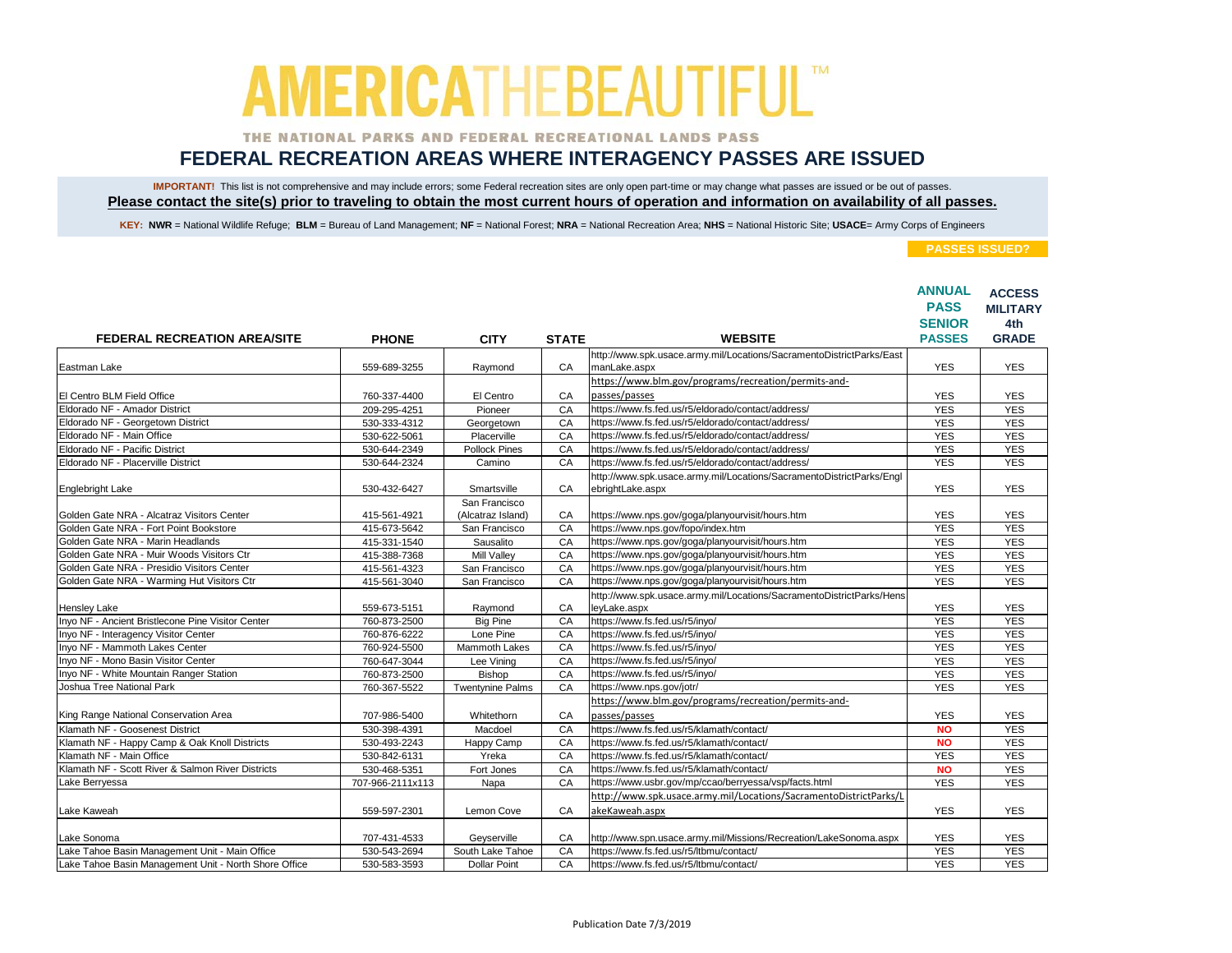### THE NATIONAL PARKS AND FEDERAL RECREATIONAL LANDS PASS

## **FEDERAL RECREATION AREAS WHERE INTERAGENCY PASSES ARE ISSUED**

IMPORTANT! This list is not comprehensive and may include errors; some Federal recreation sites are only open part-time or may change what passes are issued or be out of passes. **Please contact the site(s) prior to traveling to obtain the most current hours of operation and information on availability of all passes.**

KEY: NWR = National Wildlife Refuge; BLM = Bureau of Land Management; NF = National Forest; NRA = National Recreation Area; NHS = National Historic Site; USACE= Army Corps of Engineers

|                                                               |              |                         |              |                                                                      | <b>ANNUAL</b><br><b>PASS</b> | <b>ACCESS</b><br><b>MILITARY</b> |
|---------------------------------------------------------------|--------------|-------------------------|--------------|----------------------------------------------------------------------|------------------------------|----------------------------------|
|                                                               |              |                         |              |                                                                      | <b>SENIOR</b>                | 4th                              |
| <b>FEDERAL RECREATION AREA/SITE</b>                           | <b>PHONE</b> | <b>CITY</b>             | <b>STATE</b> | <b>WEBSITE</b>                                                       | <b>PASSES</b>                | <b>GRADE</b>                     |
| Lake Tahoe Basin Management Unit - Taylor Creek Visitors      |              |                         |              |                                                                      |                              |                                  |
| Center                                                        | 530-543-2674 | South Lake Tahoe        | CA           | https://www.fs.fed.us/r5/ltbmu/contact/                              | <b>YES</b>                   | <b>YES</b>                       |
| Lassen NF - Almanor District                                  | 530-258-2141 | Chester                 | CA           | https://www.fs.fed.us/r5/lassen/contact/                             | <b>YES</b>                   | <b>YES</b>                       |
| assen NF - Eagle Lake District                                | 530-257-4188 | Susanville              | CA           | https://www.fs.fed.us/r5/lassen/contact/                             | <b>YES</b>                   | <b>YES</b>                       |
| Lassen NF - Hat Creek District                                | 530-336-5521 | <b>Fall River Mills</b> | CA           | https://www.fs.fed.us/r5/lassen/contact/                             | <b>YES</b>                   | <b>YES</b>                       |
| Lassen NF - Main Office                                       | 530-257-2151 | Susanville              | CA           | https://www.fs.fed.us/r5/lassen/contact/                             | <b>YES</b>                   | <b>YES</b>                       |
| Lassen Volcanic National Park                                 | 530-595-4444 | Mineral                 | CA           | https://www.nps.gov/lavo/                                            | <b>YES</b>                   | <b>YES</b>                       |
| Lava Beds National Monument                                   | 530-667-8113 | Tulelake                | CA           | https://www.nps.gov/labe/                                            | <b>YES</b>                   | <b>YES</b>                       |
| Los Padres NF - Main Office                                   | 805-968-6640 | Goleta                  | CA           | https://www.fs.fed.us/r5/lospadres/contact/                          | <b>YES</b>                   | <b>YES</b>                       |
| Los Padres NF - Monterey District                             | 831-385-5434 | King City               | CA           | https://www.fs.fed.us/r5/lospadres/contact/                          | <b>YES</b>                   | <b>YES</b>                       |
| Los Padres NF - Mt Pinos District                             | 661-245-3731 | <b>Frazier Park</b>     | CA           | https://www.fs.fed.us/r5/lospadres/contact/                          | <b>YES</b>                   | <b>YES</b>                       |
| Los Padres NF - Ojai District                                 | 805-646-4348 | Ojai                    | CA           | https://www.fs.fed.us/r5/lospadres/contact/                          | <b>YES</b>                   | <b>YES</b>                       |
| Los Padres NF - Santa Barbara District                        | 805-967-3481 | Santa Barbara           | CA           | https://www.fs.fed.us/r5/lospadres/contact/                          | <b>YES</b>                   | <b>YES</b>                       |
| Los Padres NF - Santa Lucia District                          | 805-925-9538 | Santa Maria             | CA           | https://www.fs.fed.us/r5/lospadres/contact/                          | <b>YES</b>                   | <b>YES</b>                       |
| Mendocino NF - Covelo District                                | 707-983-6118 | Covelo                  | CA           | https://www.fs.fed.us/r5/mendocino/contactus/maps/                   | <b>YES</b>                   | <b>YES</b>                       |
| Mendocino NF - Grindstone District                            | 530-934-3316 | Stonyford               | CA           | https://www.fs.fed.us/r5/mendocino/contactus/maps/                   | <b>YES</b>                   | <b>YES</b>                       |
| Mendocino NF - Main Office                                    | 530-934-3316 | Willows                 | CA           | https://www.fs.fed.us/r5/mendocino/contactus/maps/                   | <b>YES</b>                   | <b>YES</b>                       |
| Mendocino NF - Upper Lake District                            | 707-275-2361 | Upper Lake              | CA           | https://www.fs.fed.us/r5/mendocino/contactus/maps/                   | <b>YES</b>                   | <b>YES</b>                       |
| Modoc NF - Big Valley District                                | 530-299-3215 | Adin                    | CA           | https://www.fs.fed.us/r5/modoc/contact/index.shtml                   | <b>YES</b>                   | <b>YES</b>                       |
| Modoc NF - Doublehead District                                | 530-667-2246 | Tulelake                | CA           | https://www.fs.fed.us/r5/modoc/contact/index.shtml                   | <b>YES</b>                   | <b>YES</b>                       |
| Modoc NF - Main Office                                        | 530-233-5811 | Alturas                 | CA           | https://www.fs.fed.us/r5/modoc/contact/index.shtml                   | <b>YES</b>                   | <b>YES</b>                       |
| Modoc NF - Warner Mountain District                           | 530-279-6116 | Cedarville              | CA           | https://www.fs.fed.us/r5/modoc/contact/index.shtml                   | <b>YES</b>                   | <b>YES</b>                       |
| Mojave National Preserve                                      | 760-252-6108 | Kelso                   | CA           | https://www.nps.gov/moja/index.htm                                   | <b>YES</b>                   | <b>YES</b>                       |
|                                                               |              |                         |              | https://www.blm.gov/programs/recreation/permits-and-                 |                              |                                  |
| Mother Lode BLM Field Office                                  | 916-941-3101 | El Dorado Hills         | CA           | passes/passes                                                        | <b>YES</b>                   | <b>YES</b>                       |
| Muir Woods National Monument (see also Golden Gate NRA,       |              |                         |              |                                                                      |                              |                                  |
| CA)                                                           | 415-388-7368 | <b>Mill Valley</b>      | CA           | https://www.nps.gov/muwo                                             | <b>YES</b>                   | <b>YES</b>                       |
|                                                               |              |                         |              | https://www.blm.gov/programs/recreation/permits-and-                 |                              |                                  |
| Needles BLM Field Office                                      | 760-326-7000 | <b>Needles</b>          | CA           | passes/passes                                                        | <b>YES</b>                   | <b>YES</b>                       |
|                                                               |              |                         |              | http://www.spk.usace.army.mil/Locations/SacramentoDistrictParks/New  |                              |                                  |
| New Hogan Lake                                                | 209-772-1343 | <b>Valley Springs</b>   | CA           | HoganLake.aspx                                                       | <b>YES</b>                   | <b>YES</b>                       |
|                                                               |              |                         |              |                                                                      |                              |                                  |
| New Melones Lake - Reclamation Central California Area Office | 209-536-9094 | Sonora                  | CA           | https://www.usbr.gov/mp/ccao/newmelones/index.html                   | <b>YES</b>                   | <b>YES</b>                       |
|                                                               |              |                         |              | https://www.blm.gov/programs/recreation/permits-and-                 |                              |                                  |
| Palm Springs - South Coast BLM Field Office                   | 760-833-7100 | Palm Springs            | CA           | passes/passes                                                        | <b>YES</b>                   | <b>YES</b>                       |
|                                                               |              |                         |              | http://www.spk.usace.army.mil/Locations/SacramentoDistrictParks/Pine |                              |                                  |
| Pine Flat Lake                                                | 559-787-2589 | Piedra                  | CA           | FlatLake.aspx                                                        | <b>YES</b>                   | <b>YES</b>                       |
| <b>Pinnacles National Monument</b>                            | 831-389-4485 | Hollister               | CA           | https://www.nps.gov/pinn/                                            | <b>YES</b>                   | <b>YES</b>                       |
| Plumas NF - Beckwourth District                               | 530-836-2575 | Blairsden               | CA           | https://www.fs.fed.us/r5/plumas/contact/                             | <b>YES</b>                   | <b>YES</b>                       |
| Plumas NF - Feather River District                            | 530-534-6500 | Oroville                | CA           | https://www.fs.fed.us/r5/plumas/contact/                             | <b>YES</b>                   | <b>YES</b>                       |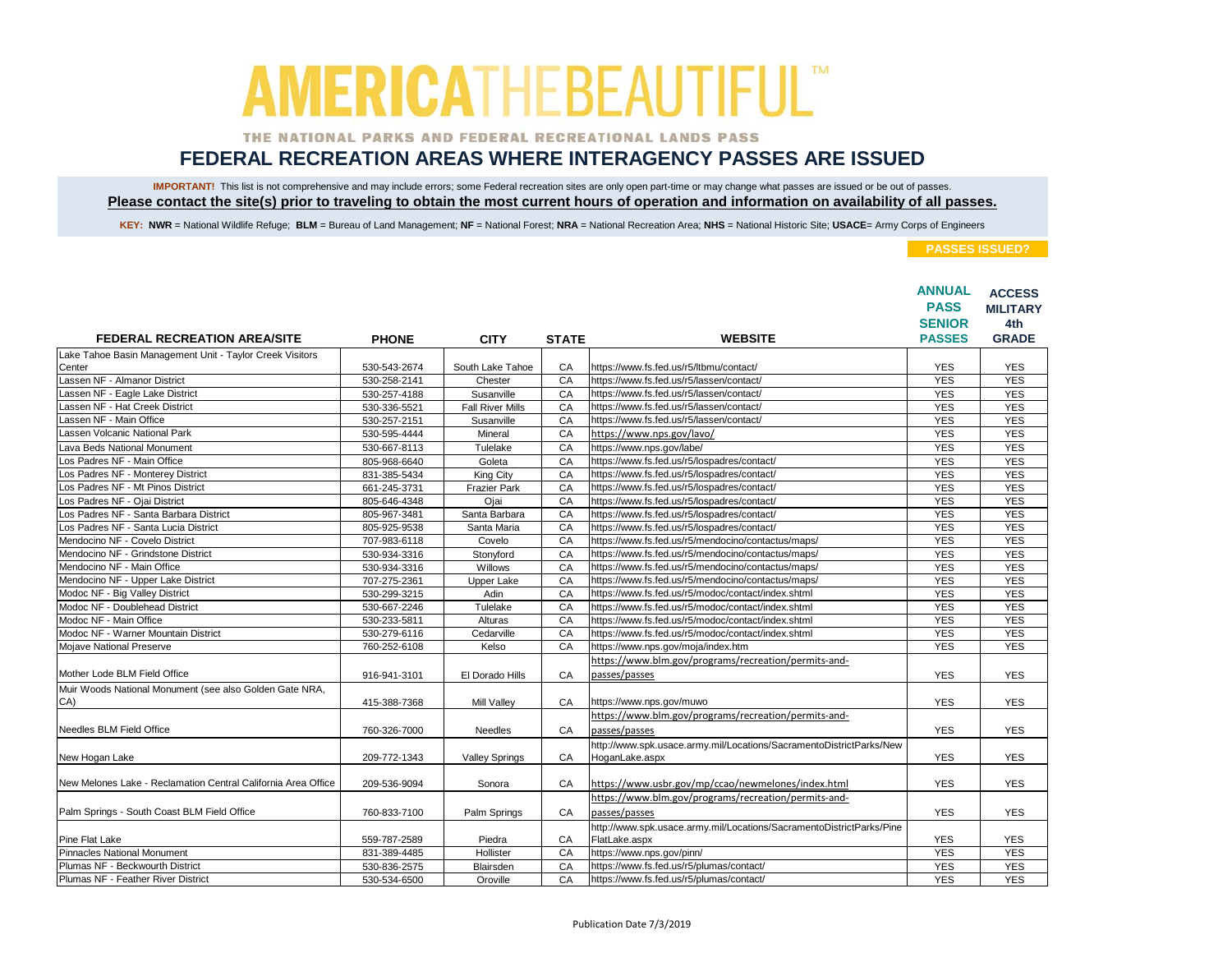### THE NATIONAL PARKS AND FEDERAL RECREATIONAL LANDS PASS

## **FEDERAL RECREATION AREAS WHERE INTERAGENCY PASSES ARE ISSUED**

IMPORTANT! This list is not comprehensive and may include errors; some Federal recreation sites are only open part-time or may change what passes are issued or be out of passes. **Please contact the site(s) prior to traveling to obtain the most current hours of operation and information on availability of all passes.**

KEY: NWR = National Wildlife Refuge; BLM = Bureau of Land Management; NF = National Forest; NRA = National Recreation Area; NHS = National Historic Site; USACE= Army Corps of Engineers

|                                                            |              |                      |              |                                                            | <b>ANNUAL</b><br><b>PASS</b> | <b>ACCESS</b><br><b>MILITARY</b> |
|------------------------------------------------------------|--------------|----------------------|--------------|------------------------------------------------------------|------------------------------|----------------------------------|
|                                                            |              |                      |              |                                                            | <b>SENIOR</b>                | 4th                              |
| <b>FEDERAL RECREATION AREA/SITE</b>                        | <b>PHONE</b> | <b>CITY</b>          | <b>STATE</b> | <b>WEBSITE</b>                                             | <b>PASSES</b>                | <b>GRADE</b>                     |
| Plumas NF - Main Office                                    | 530-283-2050 | Quincy               | CA           | https://www.fs.fed.us/r5/plumas/contact/                   | <b>YES</b>                   | <b>YES</b>                       |
| Plumas NF - Mt. Hough District                             | 530-283-0555 | Quincy               | CA           | https://www.fs.fed.us/r5/plumas/contact/                   | <b>YES</b>                   | <b>YES</b>                       |
| <b>Point Reyes National Seashore</b>                       | 415-464-5100 | Point Reyes Station  | CA           | https://www.nps.gov/pore                                   | <b>YES</b>                   | <b>YES</b>                       |
|                                                            |              |                      |              | https://www.blm.gov/programs/recreation/permits-and-       |                              |                                  |
| Redding BLM Field Office                                   | 530-224-2100 | Redding              | CA           | passes/passes                                              | <b>YES</b>                   | <b>YES</b>                       |
| Redwood National Park                                      | 707-465-7335 | <b>Crescent City</b> | CA           | https://www.nps.gov/redw/index.htm                         | <b>NO</b>                    | <b>YES</b>                       |
|                                                            |              |                      |              | https://www.blm.gov/programs/recreation/permits-and-       |                              |                                  |
| Ridgcrest BLM Field Office                                 | 760-384-5400 | Ridgecrest           | CA           | passes/passes                                              | <b>YES</b>                   | <b>YES</b>                       |
| Sacramento NWR                                             | 530-934-2801 | Willows              | CA           | https://www.fws.gov/refuge/sacramento/                     | <b>YES</b>                   | <b>YES</b>                       |
| San Bernardino NF - Front Country District - San Gorgonio  |              |                      |              |                                                            |                              |                                  |
| <b>Ranger Station</b>                                      | 909-382-2881 | Mentone              | CA           | https://www.fs.fed.us/r5/sanbernardino/contact/index.shtml | <b>YES</b>                   | <b>YES</b>                       |
| San Bernardino NF - Front Country District - Cajon Ranger  |              |                      |              |                                                            |                              |                                  |
| Station                                                    | 909-382-2850 | Lytle Creek          | CA           | https://www.fs.fed.us/r5/sanbernardino/contact/index.shtml | <b>YES</b>                   | <b>YES</b>                       |
| San Bernardino NF - Main Office                            | 909-382-2600 | San Bernardino       | CA           | https://www.fs.fed.us/r5/sanbernardino/contact/index.shtml | <b>YES</b>                   | <b>YES</b>                       |
| San Bernardino NF - Mountaintop District - Big Bear Ranger |              |                      |              |                                                            |                              |                                  |
| Station                                                    | 909-382-2790 | Fawnskin             | CA           | https://www.fs.fed.us/r5/sanbernardino/contact/index.shtml | <b>YES</b>                   | <b>YES</b>                       |
| San Bernardino NF - San Jacinto District                   | 909-382-2921 | Idyllwild            | CA           | https://www.fs.fed.us/r5/sanbernardino/contact/index.shtml | <b>YES</b>                   | <b>YES</b>                       |
| San Francisco Maritime National Historical Park            | 415-561-7000 | San Francisco        | CA           | https://www.nps.gov/safr/                                  | <b>YES</b>                   | <b>YES</b>                       |
| San Luis NWR                                               | 209-826-3508 | Los Banos            | CA           | https://www.fws.gov/refuge/san_luis/                       | <b>YES</b>                   | <b>YES</b>                       |
| Sequoia & Kings Canyon National Park                       | 559-565-3341 | <b>Three Rivers</b>  | CA           | https://www.nps.gov/seki/                                  | <b>YES</b>                   | <b>YES</b>                       |
| Sequoia NF - Hume Lake District                            | 559-338-2251 | Dunlap               | CA           | https://www.fs.fed.us/r5/sequoia/contactus/                | <b>YES</b>                   | <b>YES</b>                       |
| Sequoia NF - Kern River District - Kernville Office        | 760-376-3781 | Kernville            | CA           | https://www.fs.fed.us/r5/sequoia/contactus/                | <b>YES</b>                   | <b>YES</b>                       |
| Sequoia NF - Kern River District - Lake Isabella Office    | 760-379-5646 | Lake Isabella        | CA           | https://www.fs.fed.us/r5/sequoia/contactus/                | <b>YES</b>                   | <b>YES</b>                       |
| Seguoia NF - Main Office                                   | 559-784-1500 | Porterville          | CA           | https://www.fs.fed.us/r5/sequoia/contactus/                | <b>YES</b>                   | <b>YES</b>                       |
| Sequoia NF - Tule River/Hot Springs District               | 559-539-2607 | Springville          | CA           | https://www.fs.fed.us/r5/sequoia/contactus/                | <b>YES</b>                   | <b>YES</b>                       |
| Shasta-Trinity NF - Big Bar Station                        | 530-623-6106 | Big Bar              | CA           | https://www.fs.fed.us/r5/shastatrinity/contact/            | <b>YES</b>                   | <b>YES</b>                       |
| Shasta-Trinity NF - Hayfork Station                        | 530-628-5227 | Hayfork              | CA           | https://www.fs.fed.us/r5/shastatrinity/contact/            | <b>YES</b>                   | <b>YES</b>                       |
| Shasta-Trinity NF - Main Office                            | 530-226-2500 | Redding              | CA           | https://www.fs.fed.us/r5/shastatrinity/contact/            | <b>YES</b>                   | <b>YES</b>                       |
| Shasta-Trinity NF - McCloud Station                        | 530-964-2184 | McCloud              | CA           | https://www.fs.fed.us/r5/shastatrinity/contact/            | <b>YES</b>                   | <b>YES</b>                       |
| Shasta-Trinity NF - Mount Shasta Station                   | 530-926-4511 | Mt Shasta            | CA           | https://www.fs.fed.us/r5/shastatrinity/contact/            | <b>YES</b>                   | <b>YES</b>                       |
| Shasta-Trinity NF - Shasta Lake Station                    | 530-275-1587 | Redding              | CA           | https://www.fs.fed.us/r5/shastatrinity/contact/            | <b>YES</b>                   | <b>YES</b>                       |
| Shasta-Trinity NF - Weaverville Station                    | 530-623-2121 | Weaverville          | CA           | https://www.fs.fed.us/r5/shastatrinity/contact/            | <b>YES</b>                   | <b>YES</b>                       |
| Shasta-Trinity NF - Yolla Bolla Station                    | 530-352-4312 | Platina              | CA           | https://www.fs.fed.us/r5/shastatrinity/contact/            | <b>YES</b>                   | <b>YES</b>                       |
| Sierra NF - Bass Lake District                             | 559-877-2218 | North Fork           | CA           | https://www.fs.fed.us/r5/sierra/contact/                   | <b>YES</b>                   | <b>YES</b>                       |
| Sierra NF - Eastwood Office                                | 559-893-6611 | Lakeshore            | CA           | https://www.fs.fed.us/r5/sierra/contact/                   | <b>YES</b>                   | <b>YES</b>                       |
| Sierra NF - High Sierra District                           | 559-855-5355 | Prather              | CA           | https://www.fs.fed.us/r5/sierra/contact/                   | <b>YES</b>                   | <b>YES</b>                       |
| Sierra NF - Main Office                                    | 559-297-0706 | Clovis               | CA           | https://www.fs.fed.us/r5/sierra/contact/                   | <b>YES</b>                   | <b>YES</b>                       |
| Sierra NF - Mariposa Office                                | 209-966-3638 | Mariposa             | CA           | https://www.fs.fed.us/r5/sierra/contact/                   | <b>YES</b>                   | <b>YES</b>                       |
| Sierra NF - Oakhurst Office                                | 559-658-7588 | Oakhurst             | CA           | https://www.fs.fed.us/r5/sierra/contact/                   | <b>YES</b>                   | <b>YES</b>                       |
| Six Rivers NF - Lower Trinity District                     | 530-629-2118 | <b>Willow Creek</b>  | CA           | https://www.fs.fed.us/r5/sixrivers/contact/lower-trinity/  | <b>YES</b>                   | <b>YES</b>                       |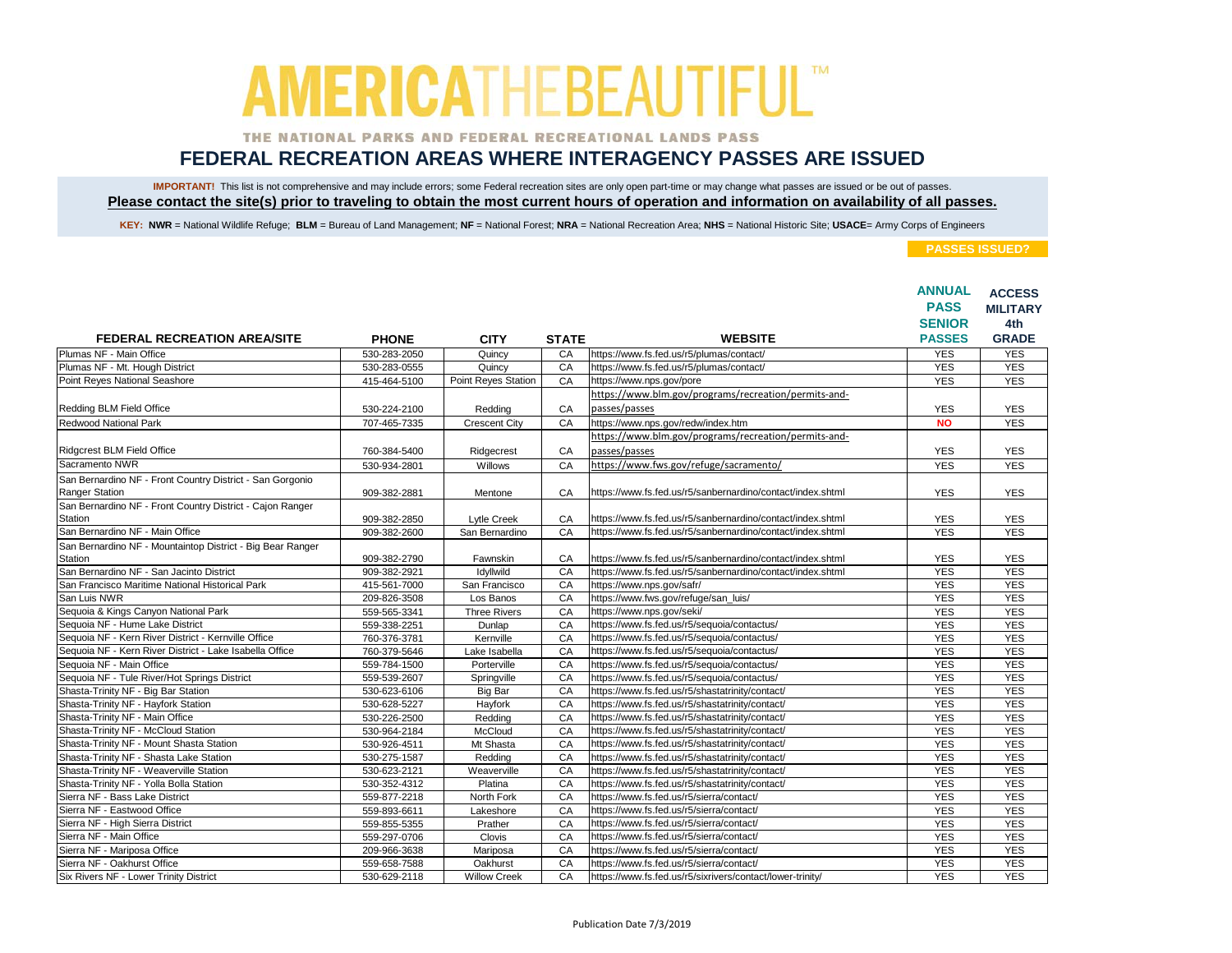### THE NATIONAL PARKS AND FEDERAL RECREATIONAL LANDS PASS

## **FEDERAL RECREATION AREAS WHERE INTERAGENCY PASSES ARE ISSUED**

IMPORTANT! This list is not comprehensive and may include errors; some Federal recreation sites are only open part-time or may change what passes are issued or be out of passes. **Please contact the site(s) prior to traveling to obtain the most current hours of operation and information on availability of all passes.**

KEY: NWR = National Wildlife Refuge; BLM = Bureau of Land Management; NF = National Forest; NRA = National Recreation Area; NHS = National Historic Site; USACE= Army Corps of Engineers

|                                                                           |              |                       |                |                                                                                               | <b>ANNUAL</b><br><b>PASS</b><br><b>SENIOR</b> | <b>ACCESS</b><br><b>MILITARY</b><br>4th |
|---------------------------------------------------------------------------|--------------|-----------------------|----------------|-----------------------------------------------------------------------------------------------|-----------------------------------------------|-----------------------------------------|
| <b>FEDERAL RECREATION AREA/SITE</b>                                       | <b>PHONE</b> | <b>CITY</b>           | <b>STATE</b>   | <b>WEBSITE</b>                                                                                | <b>PASSES</b>                                 | <b>GRADE</b>                            |
| Six Rivers NF - Mad River District                                        | 707-574-6233 | <b>Bridgeville</b>    | CA             | https://www.fs.fed.us/r5/sixrivers/contact/mad-river/                                         | <b>YES</b>                                    | <b>YES</b>                              |
| Six Rivers NF - Main Office                                               | 707-442-1721 | Eureka                | CA             | https://www.fs.fed.us/r5/sixrivers/contact/                                                   | <b>YES</b>                                    | <b>YES</b>                              |
| Six Rivers NF - Orleans District                                          | 530-627-3291 | Orleans               | CA             | https://www.fs.fed.us/r5/sixrivers/contact/orleans/                                           | <b>YES</b>                                    | <b>YES</b>                              |
| Six Rivers NF - Smith River Recreation Area                               | 707-457-3131 | Gasquet               | CA             | https://www.fs.fed.us/r5/sixrivers/contact/smith-river/                                       | <b>YES</b>                                    | <b>YES</b>                              |
| Stanislaus NF - Calaveras District                                        | 209-795-1381 | <b>Hathaway Pines</b> | CA             | https://www.fs.fed.us/r5/stanislaus/contact/index.shtml                                       | <b>YES</b>                                    | <b>YES</b>                              |
| Stanislaus NF - Groveland District                                        | 209-962-7825 | Groveland             | CA             | https://www.fs.fed.us/r5/stanislaus/contact/index.shtml                                       | <b>YES</b>                                    | <b>YES</b>                              |
| Stanislaus NF - Main Office                                               | 209-532-3671 | Sonora                | CA             | https://www.fs.fed.us/r5/stanislaus/contact/index.shtml                                       | <b>YES</b>                                    | <b>YES</b>                              |
| Stanislaus NF - Mi-Wok District                                           | 209-586-3234 | Mi-Wuk                | CA             | https://www.fs.fed.us/r5/stanislaus/contact/index.shtml                                       | <b>YES</b>                                    | <b>YES</b>                              |
| Stanislaus NF - Summit District                                           | 209-965-3434 | Pinecrest             | CA             | https://www.fs.fed.us/r5/stanislaus/contact/index.shtml                                       | <b>YES</b>                                    | <b>YES</b>                              |
| <b>Stanislaus River Parks</b>                                             | 209-881-3517 | Oakdale               | CA             | http://www.spk.usace.army.mil/Locations/SacramentoDistrictParks/Stani<br>slausRiverParks.aspx | <b>YES</b>                                    | <b>YES</b>                              |
| Success Lake                                                              | 559-784-0215 | Porterville           | CA             | http://www.spk.usace.army.mil/Locations/SacramentoDistrictParks/Succ<br>essLake.aspx          | <b>YES</b>                                    | <b>YES</b>                              |
| Tahoe NF - American River District                                        | 530-367-2224 | Foresthill            | CA             | https://www.fs.fed.us/r5/tahoe/contactus/index.shtml                                          | <b>YES</b>                                    | <b>YES</b>                              |
| Tahoe NF - Big Bend Visitor Center                                        | 530-426-3609 | Soda Springs          | CA             | https://www.fs.fed.us/r5/tahoe/contactus/index.shtml                                          | <b>NO</b>                                     | <b>YES</b>                              |
| Tahoe NF - Camptonville Areas                                             | 530-288-3231 | Camptonville          | CA             | https://www.fs.fed.us/r5/tahoe/contactus/index.shtml                                          | <b>NO</b>                                     | <b>YES</b>                              |
| Tahoe NF - Main Office                                                    | 530-265-4531 | Nevada City           | CA             | https://www.fs.fed.us/r5/tahoe/contactus/index.shtml                                          | <b>YES</b>                                    | <b>YES</b>                              |
| Tahoe NF - Truckee District                                               | 530-587-3558 | Truckee               | CA             | https://www.fs.fed.us/r5/tahoe/contactus/index.shtml                                          | <b>YES</b>                                    | <b>YES</b>                              |
| Tahoe NF - Sierraville District                                           | 530-994-3401 | Sierraville           | CA             | https://www.fs.fed.us/r5/tahoe/contactus/index.shtml                                          | <b>YES</b>                                    | <b>YES</b>                              |
| Tule Lake NWR                                                             | 530-667-2231 | Tulelake              | CA             | https://www.fws.gov/refuge/tule lake/                                                         | <b>YES</b>                                    | <b>YES</b>                              |
| Ukiah BLM Field Office                                                    | 707-468-4000 | Ukiah                 | CA             | https://www.blm.gov/programs/recreation/permits-and-<br>passes/passes                         | <b>YES</b>                                    | <b>YES</b>                              |
| Whiskeytown National Recreation Area                                      | 530-246-1225 | Whiskeytown           | CA             | https://www.nps.gov/whis/                                                                     | <b>YES</b>                                    | <b>YES</b>                              |
| Yosemite National Park                                                    | 209-372-0200 | El Portal             | CA             | https://www.nps.gov/yose/                                                                     | <b>YES</b>                                    | <b>YES</b>                              |
| <b>COLORADO</b>                                                           |              |                       |                |                                                                                               |                                               |                                         |
| Arapahoe National Recreation Area - Fee Booth & Monarch<br>Lake Info Site | 970-887-4101 | Granby                | CO             | N/A                                                                                           | <b>YES</b>                                    | <b>YES</b>                              |
| Arapahoe & Roosevelt NF - Boulder District                                | 303-541-2500 | Boulder               | CO             | https://www.fs.fed.us/r2/arnf/contact/                                                        | <b>YES</b>                                    | <b>YES</b>                              |
| Arapahoe & Roosevelt NF - Canyon Lakes District                           | 970-295-6700 | <b>Fort Collins</b>   | CO             | https://www.fs.fed.us/r2/arnf/contact/                                                        | <b>YES</b>                                    | <b>YES</b>                              |
| Arapahoe & Roosevelt NF - Clear Creek District                            | 303-567-3000 | <b>Idaho Springs</b>  | CO             | https://www.fs.fed.us/r2/arnf/contact/                                                        | <b>YES</b>                                    | <b>YES</b>                              |
| Arapahoe & Roosevelt NF - Sulphur District                                | 970-887-4100 | Granby                | CO             | https://www.fs.fed.us/r2/arnf/contact/                                                        | <b>YES</b>                                    | <b>YES</b>                              |
| Bent's Old Fort National Historic Site                                    | 719-383-5010 | La Junta              | $\overline{c}$ | https://www.nps.gov/beol/index.htm                                                            | <b>YES</b>                                    | <b>YES</b>                              |
| Black Canyon of the Gunnison                                              | 970-641-2337 | Montrose              | CO             | https://www.nps.gov/blca/                                                                     | <b>YES</b>                                    | <b>YES</b>                              |
|                                                                           |              |                       |                | https://www.blm.gov/programs/recreation/permits-and-                                          |                                               |                                         |
| Canyons of the Ancients, BLM Anasazi Heritage Site                        | 970-882-5610 | <b>Dolores</b>        | CO             | passes/passes                                                                                 | <b>YES</b>                                    | <b>YES</b>                              |
| Colorado State BLM Office                                                 | 303-239-3600 | Lakewood              | CO             | https://www.blm.gov/programs/recreation/permits-and-<br>passes/passes                         | <b>YES</b>                                    | <b>YES</b>                              |
| Colorado National Monument                                                | 970-858-3617 | Fruita                | CO             | https://www.nps.gov/colm/                                                                     | <b>YES</b>                                    | <b>YES</b>                              |
| Colorado River Valley BLM Field Office                                    | 970-876-9000 | Silt                  | <b>CO</b>      | https://www.blm.gov/programs/recreation/permits-and-<br>passes/passes                         | <b>YES</b>                                    | <b>YES</b>                              |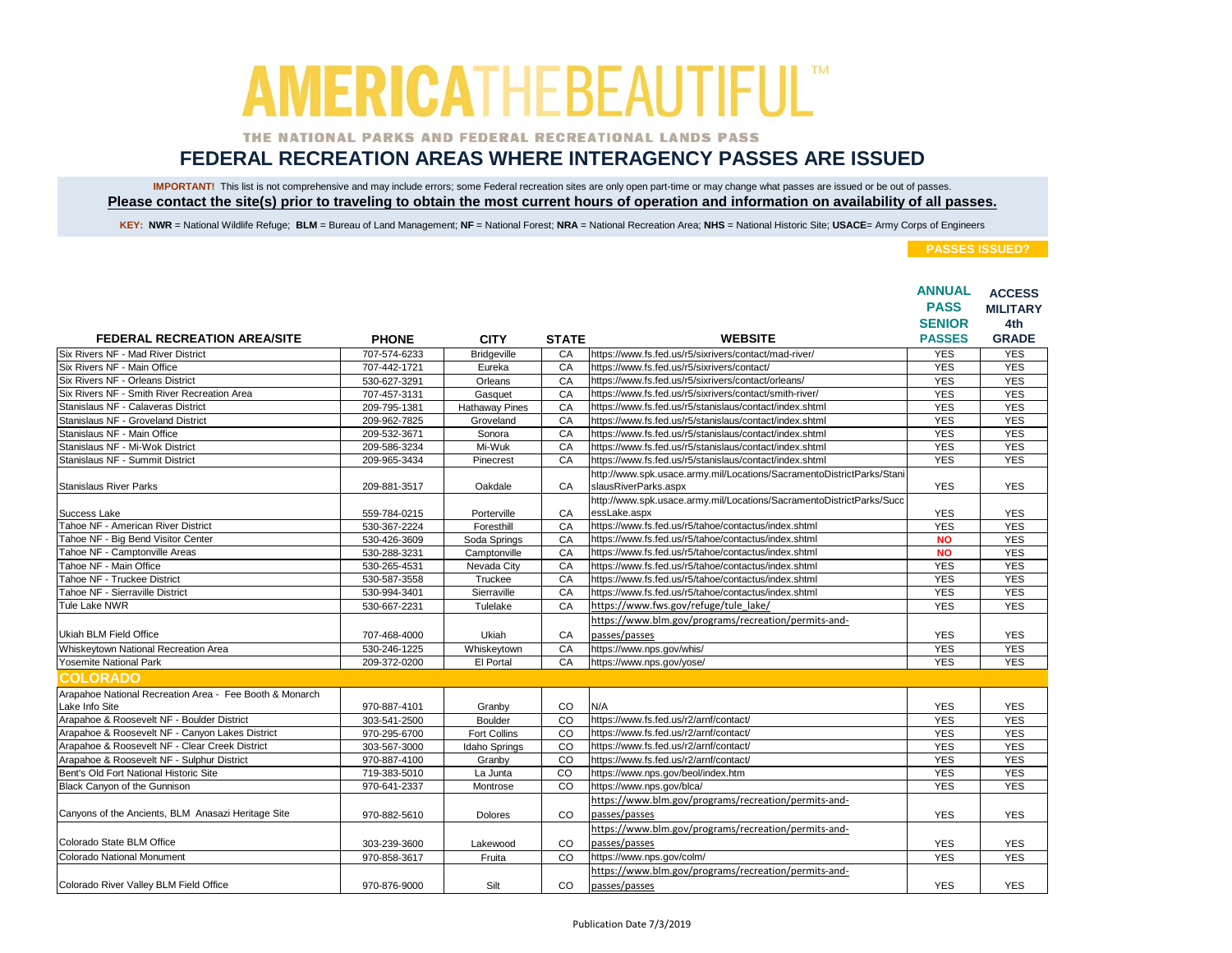### THE NATIONAL PARKS AND FEDERAL RECREATIONAL LANDS PASS

## **FEDERAL RECREATION AREAS WHERE INTERAGENCY PASSES ARE ISSUED**

IMPORTANT! This list is not comprehensive and may include errors; some Federal recreation sites are only open part-time or may change what passes are issued or be out of passes. **Please contact the site(s) prior to traveling to obtain the most current hours of operation and information on availability of all passes.**

KEY: NWR = National Wildlife Refuge; BLM = Bureau of Land Management; NF = National Forest; NRA = National Recreation Area; NHS = National Historic Site; USACE= Army Corps of Engineers

|                                                                          |                              |                               |                |                                                                                                                | <b>ANNUAL</b>            | <b>ACCESS</b>   |
|--------------------------------------------------------------------------|------------------------------|-------------------------------|----------------|----------------------------------------------------------------------------------------------------------------|--------------------------|-----------------|
|                                                                          |                              |                               |                |                                                                                                                | <b>PASS</b>              | <b>MILITARY</b> |
|                                                                          |                              |                               |                |                                                                                                                | <b>SENIOR</b>            | 4th             |
| <b>FEDERAL RECREATION AREA/SITE</b>                                      | <b>PHONE</b>                 | <b>CITY</b>                   | <b>STATE</b>   | <b>WEBSITE</b>                                                                                                 | <b>PASSES</b>            | <b>GRADE</b>    |
| Comanche National Grassland - Carizzo Unit                               | 719-523-6591                 | Springfield                   | CO             | https://www.fs.fed.us/r2/psicc/coma/                                                                           | <b>YES</b>               | <b>YES</b>      |
| Comanche National Grassland - Timpas Unit                                | 719-384-2181                 | La Junta                      | $\overline{c}$ | https://www.fs.fed.us/r2/psicc/coma/                                                                           | <b>YES</b>               | <b>YES</b>      |
| Curecanti National Recreation Area                                       | 970-641-2337                 | Gunnison                      | CO             | https://www.nps.gov/cure/                                                                                      | <b>YES</b>               | <b>YES</b>      |
| Florissant Fossil Beds National Monument                                 | 719-748-3253                 | Florissant                    | CO             | https://www.nps.gov/flfo/                                                                                      | <b>YES</b>               | <b>YES</b>      |
|                                                                          |                              |                               |                | https://www.blm.gov/programs/recreation/permits-and-                                                           |                          |                 |
| Grand Junction BLM Field Office                                          | 970-244-3000                 | <b>Grand Junction</b>         | CO             | passes/passes                                                                                                  | <b>YES</b>               | <b>YES</b>      |
| Grand Mesa, Uncompahgre, & Gunnison NF                                   | 970-874-6600                 | Delta                         | CO             | https://www.fs.fed.us/r2/gmug/contact/                                                                         | <b>YES</b>               | <b>YES</b>      |
| Grand Mesa, Uncompahgre, & Gunnison NF - Grand Valley                    |                              |                               |                |                                                                                                                |                          |                 |
| <b>District</b>                                                          | 970-242-8211                 | <b>Grand Junction</b>         | CO             | https://www.fs.fed.us/r2/gmug/contact/                                                                         | <b>YES</b>               | <b>YES</b>      |
|                                                                          |                              |                               |                |                                                                                                                |                          |                 |
| Grand Mesa, Uncompahgre, & Gunnison NF - Gunnison District               | 970-641-0471                 | Gunnison                      | CO             | https://www.fs.fed.us/r2/gmug/contact/                                                                         | <b>YES</b>               | <b>YES</b>      |
|                                                                          |                              |                               |                |                                                                                                                |                          |                 |
| Grand Mesa, Uncompahgre, & Gunnison NF - Norwood District                | 970-327-4261                 | Norwood                       | CO             | https://www.fs.fed.us/r2/gmug/contact/                                                                         | <b>YES</b>               | <b>YES</b>      |
|                                                                          |                              |                               |                |                                                                                                                |                          |                 |
| Grand Mesa, Uncompahgre, & Gunnison NF - Paonia District                 | 970-527-4131                 | Paonia                        | CO             | http://www.fs.fed.us/r2/gmug/contact/                                                                          | <b>YES</b>               | <b>YES</b>      |
| <b>Great Sand Dunes National Park</b>                                    | 719-378-6300                 | Mosca                         | CO             | https://www.nps.gov/grsa/                                                                                      | <b>YES</b>               | <b>YES</b>      |
|                                                                          |                              |                               |                | https://www.blm.gov/programs/recreation/permits-and-                                                           |                          |                 |
| Gunnison BLM Field Office                                                | 970-642-4940                 | Gunnison                      | CO             | passes/passes                                                                                                  | <b>YES</b>               | <b>YES</b>      |
|                                                                          |                              |                               |                | http://www.spa.usace.army.mil/Missions/CivilWorks/Recreation/JohnMar                                           |                          |                 |
| John Martin Reservoir                                                    | 719-336-3476                 | Hasty                         | <b>CO</b>      | tinReservoir.aspx                                                                                              | <b>YES</b>               | <b>YES</b>      |
|                                                                          |                              |                               |                | https://www.blm.gov/programs/recreation/permits-and-                                                           |                          |                 |
| Kremmling BLM Field Office                                               | 970-724-3000                 | Kremmling                     | CO             | passes/passes                                                                                                  | <b>YES</b>               | <b>YES</b>      |
|                                                                          |                              |                               |                | https://www.blm.gov/programs/recreation/permits-and-                                                           |                          |                 |
| Little Snake BLM Field Office                                            | 970-826-5000                 | Craig                         | CO             | passes/passes                                                                                                  | <b>YES</b>               | <b>YES</b>      |
| Mesa Verde National Park                                                 |                              |                               | CO             | https://www.nps.gov/meve/                                                                                      |                          | <b>YES</b>      |
| Pawnee National Grassland                                                | 970-529-4465<br>970-346-5000 | Mesa Verde                    | CO             | https://www.fs.fed.us/r2/arnf/contact/                                                                         | <b>YES</b><br><b>YES</b> | <b>YES</b>      |
| Pike & San Isabael NF - Pikes Peak District                              | 719-636-1602                 | Greeley                       | CO             | https://www.fs.fed.us/r2/psicc/contact/offices/                                                                | <b>YES</b>               | <b>YES</b>      |
| Pike & San Isabel NF - Leadville District                                | 719-486-0749                 | Colorado Springs<br>Leadville | CO             | https://www.fs.fed.us/r2/psicc/contact/offices/                                                                | <b>YES</b>               | <b>YES</b>      |
| Pike & San Isabel NF - Pueblo HQ                                         | 719-553-1400                 |                               | CO             | https://www.fs.fed.us/r2/psicc/contact/offices/                                                                | <b>YES</b>               | <b>YES</b>      |
| Pike & San Isabel NF - Salida District                                   | 719-539-3591                 | Pueblo<br>Salida              | CO             | https://www.fs.fed.us/r2/psicc/contact/offices/                                                                | <b>YES</b>               | <b>YES</b>      |
| Pike & San Isabel NF - San Carlos District                               |                              |                               | CO             | https://www.fs.fed.us/r2/psicc/contact/offices/                                                                | <b>YES</b>               | <b>YES</b>      |
| Pike & San Isabel NF - South Park District                               | 719-269-8500<br>719-836-2031 | Canon City<br>Fairplay        | CO             | https://www.fs.fed.us/r2/psicc/contact/offices/                                                                | <b>YES</b>               | <b>YES</b>      |
| Pike & San Isabel NF - South Platte District                             |                              |                               | CO             | https://www.fs.fed.us/r2/psicc/contact/offices/                                                                | <b>YES</b>               | <b>YES</b>      |
|                                                                          | 303-275-5610                 | Conifer                       | CO             |                                                                                                                | <b>YES</b>               | <b>YES</b>      |
| Rio Grande NF - Conejos Peak District<br>Rio Grande NF - Creede District | 719-274-8971<br>719-658-2556 | La Jara<br>Creede             | CO             | https://www.fs.fed.us/r2/riogrande/contact/districts/<br>https://www.fs.fed.us/r2/riogrande/contact/districts/ | <b>YES</b>               | <b>YES</b>      |
| Rio Grande NF - Divide District                                          | 719-657-3321                 | Del Norte                     | CO             | https://www.fs.fed.us/r2/riogrande/contact/districts/                                                          | <b>YES</b>               | <b>YES</b>      |
| Rio Grande NF - Saguache District                                        | 719-655-2547                 | Saquache                      | CO             | https://www.fs.fed.us/r2/riogrande/contact/districts/                                                          | <b>YES</b>               | <b>YES</b>      |
| Rocky Mountain Arsenal NWR                                               |                              |                               | CO             | https://www.fws.gov/refuge/rocky mountain arsenal/                                                             | <b>YES</b>               | <b>YES</b>      |
| Rocky Mountain National Park                                             | 303-289-0232                 | Commerce City                 | CO             | https://www.nps.gov/romo/                                                                                      |                          | <b>YES</b>      |
|                                                                          | 970-586-1206                 | <b>Estes Park</b>             |                |                                                                                                                | <b>YES</b>               |                 |
| Rocky Mountain National Park                                             | 970-586-1206                 | <b>Grand Lake</b>             | <b>CO</b>      | https://www.nps.gov/romo/                                                                                      | <b>YES</b>               | <b>YES</b>      |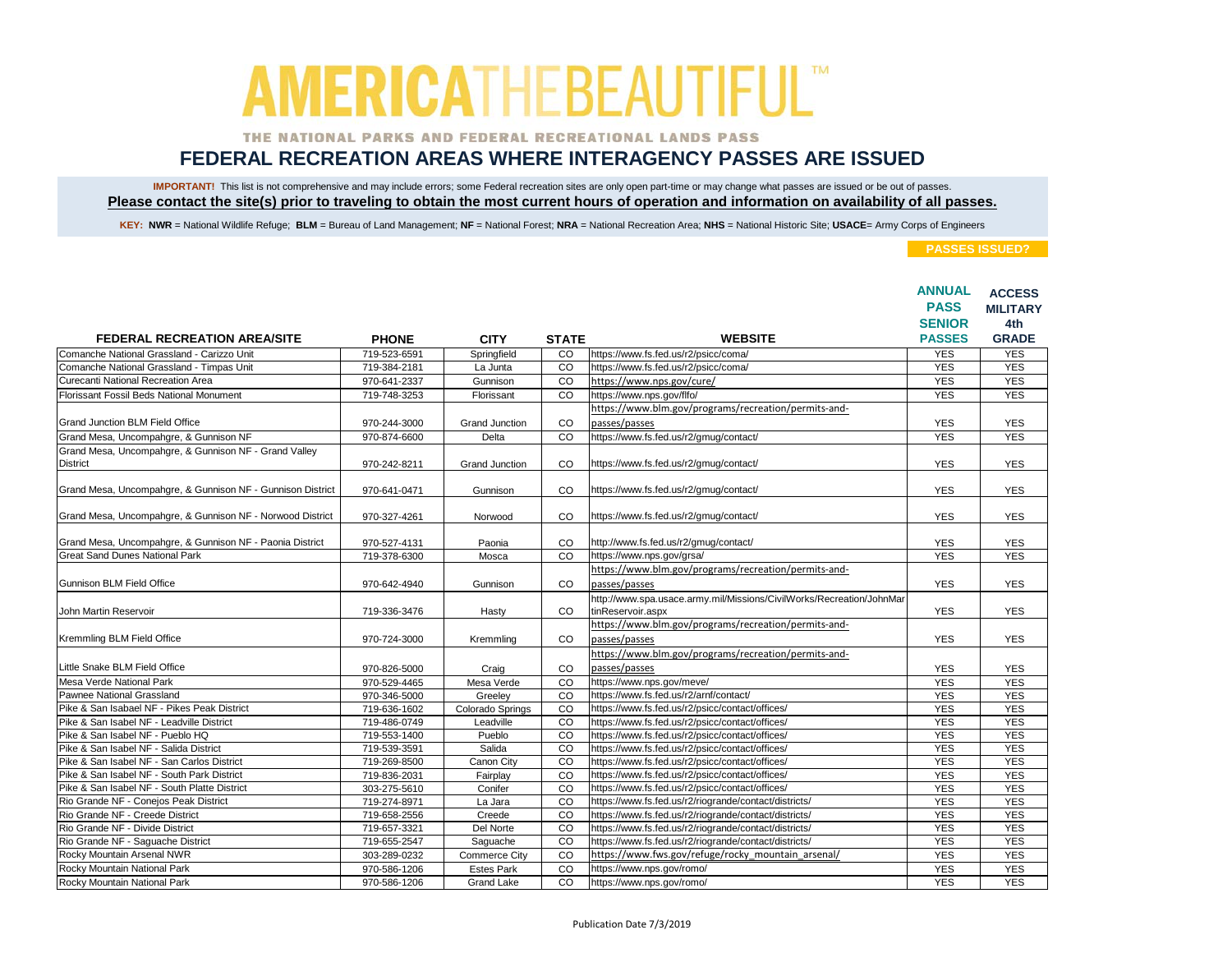### THE NATIONAL PARKS AND FEDERAL RECREATIONAL LANDS PASS

## **FEDERAL RECREATION AREAS WHERE INTERAGENCY PASSES ARE ISSUED**

IMPORTANT! This list is not comprehensive and may include errors; some Federal recreation sites are only open part-time or may change what passes are issued or be out of passes. **Please contact the site(s) prior to traveling to obtain the most current hours of operation and information on availability of all passes.**

KEY: NWR = National Wildlife Refuge; BLM = Bureau of Land Management; NF = National Forest; NRA = National Recreation Area; NHS = National Historic Site; USACE= Army Corps of Engineers

|                                             |              |                     |                |                                                                       | <b>ANNUAL</b><br><b>PASS</b><br><b>SENIOR</b> | <b>ACCESS</b><br><b>MILITARY</b><br>4th |
|---------------------------------------------|--------------|---------------------|----------------|-----------------------------------------------------------------------|-----------------------------------------------|-----------------------------------------|
| <b>FEDERAL RECREATION AREA/SITE</b>         | <b>PHONE</b> | <b>CITY</b>         | <b>STATE</b>   | <b>WEBSITE</b>                                                        | <b>PASSES</b>                                 | <b>GRADE</b>                            |
| Routt NF - Hahans Peak/Bears Ears District  | 970-870-2299 | Steamboat Springs   | CO             | https://www.fs.fed.us/r2/mbr/contact/                                 | <b>YES</b>                                    | <b>YES</b>                              |
| Routt NF - Parks Kremmling District         | 970-724-3000 | Kremmling           | $\overline{c}$ | https://www.fs.fed.us/r2/mbr/contact/                                 | <b>YES</b>                                    | <b>YES</b>                              |
| Routt NF - Parks Walden District            | 970-723-8204 | Walden              | CO             | https://www.fs.fed.us/r2/mbr/contact/                                 | <b>YES</b>                                    | <b>YES</b>                              |
| Routt NF - Yampa District                   | 970-638-4516 | Yampa               | CO             | https://www.fs.fed.us/r2/mbr/contact/                                 | <b>YES</b>                                    | <b>YES</b>                              |
|                                             |              |                     |                | https://www.blm.gov/programs/recreation/permits-and-                  |                                               |                                         |
| Royal Gorge BLM Field Office                | 719-269-8500 | Canon City          | Co             | passes/passes                                                         | <b>YES</b>                                    | <b>YES</b>                              |
| San Juan NF - Columbine District            | 970-884-2512 | Bayfield            | CO             | https://www.fs.fed.us/r2/sanjuan/contact/                             | <b>YES</b>                                    | <b>YES</b>                              |
| San Juan NF - Dolores District              | 970-882-7296 | <b>Dolores</b>      | CO             | https://www.fs.fed.us/r2/sanjuan/contact/                             | <b>YES</b>                                    | <b>YES</b>                              |
| San Juan NF - Pagosa District               | 970-264-2268 | Pagosa Springs      | CO             | https://www.fs.fed.us/r2/sanjuan/contact/                             | <b>YES</b>                                    | <b>YES</b>                              |
| San Juan NF - Silverton Public Lands Center | 970-387-5530 | Silverton           | CO             | N/A                                                                   | <b>YES</b>                                    | <b>YES</b>                              |
| San Juan Public Lands Center - FS           | 970-247-4874 | Durango             | CO             | https://www.fs.fed.us/r2/sanjuan/contact/                             | <b>YES</b>                                    | <b>YES</b>                              |
|                                             |              |                     |                | https://www.blm.gov/programs/recreation/permits-and-                  |                                               |                                         |
| San Luis Valley BLM Field Office            | 719-852-7074 | Monte Vista         | CO             | passes/passes                                                         | <b>YES</b>                                    | <b>YES</b>                              |
|                                             |              |                     |                | https://www.blm.gov/programs/recreation/permits-and-                  |                                               |                                         |
| Tres Rios BLM Field Office                  | 970-882-7296 | Dolores             | CO             | passes/passes                                                         | <b>YES</b>                                    | <b>YES</b>                              |
|                                             |              |                     |                | http://www.spa.usace.army.mil/Missions/CivilWorks/Recreation/Trinidad |                                               |                                         |
| <b>Trinidad Lake</b>                        | 719-846-7990 | Trinidad            | <b>CO</b>      | Lake.aspx                                                             | <b>YES</b>                                    | <b>YES</b>                              |
|                                             |              |                     |                | https://www.blm.gov/programs/recreation/permits-and-                  |                                               |                                         |
| Uncompahgre BLM Field Office                | 970-240-5300 | Montrose            | CO             | passes/passes                                                         | <b>YES</b>                                    | <b>YES</b>                              |
|                                             |              |                     |                | https://www.blm.gov/programs/recreation/permits-and-                  |                                               |                                         |
| White River BLM Field Office                | 970-878-3800 | Meeker              | CO             | passes/passes                                                         | <b>YES</b>                                    | <b>YES</b>                              |
| White River NF - Aspen District             | 970-925-3445 | Aspen               | CO             | https://www.fs.fed.us/r2/whiteriver/contact/                          | <b>YES</b>                                    | <b>YES</b>                              |
| White River NF - Blanco District            | 970-878-4039 | Meeker              | CO             | https://www.fs.fed.us/r2/whiteriver/contact/                          | <b>YES</b>                                    | <b>YES</b>                              |
| White River NF - Dillon District            | 970-468-5400 | Silverthorne        | CO             | https://www.fs.fed.us/r2/whiteriver/contact/                          | <b>YES</b>                                    | <b>YES</b>                              |
| White River NF - Eagle District             | 970-328-6388 | Eagle               | $\overline{c}$ | https://www.fs.fed.us/r2/whiteriver/contact/                          | <b>YES</b>                                    | <b>YES</b>                              |
| White River NF - Holy Cross District        | 970-827-5715 | Minturn             | CO             | https://www.fs.fed.us/r2/whiteriver/contact/                          | <b>YES</b>                                    | <b>YES</b>                              |
| White River NF - Rifle District             | 970-625-2371 | Rifle               | CO             | https://www.fs.fed.us/r2/whiteriver/contact/                          | <b>YES</b>                                    | <b>YES</b>                              |
| White River NF - Sopris District            | 970-963-2266 | Carbondale          | CO             | https://www.fs.fed.us/r2/whiteriver/contact/                          | <b>YES</b>                                    | <b>YES</b>                              |
| <b>CONNECTICUT</b>                          |              |                     |                |                                                                       |                                               |                                         |
|                                             |              |                     |                | http://www.nae.usace.army.mil/Missions/Recreation/Colebrook-          |                                               |                                         |
| Colebrook River Lake                        |              |                     |                | River-Lake/                                                           |                                               |                                         |
|                                             | 860-379-8234 | Colebrook           | <b>CT</b>      |                                                                       | <b>YES</b>                                    | <b>YES</b>                              |
|                                             |              |                     |                | http://www.nae.usace.army.mil/Missions/Recreation/HopBrookLake.asp    |                                               |                                         |
| Hop Brook Lake                              | 203-729-8840 | Middlebury          | <b>CT</b>      | x                                                                     | <b>YES</b>                                    | <b>YES</b>                              |
|                                             |              |                     |                |                                                                       |                                               |                                         |
| Thomaston Dam                               | 860-283-5540 | Thomaston           | <b>CT</b>      | http://www.nae.usace.army.mil/Missions/Recreation/Thomaston-Dam/      | <b>YES</b>                                    | <b>YES</b>                              |
| Weir Farm National Historic Site            | 203-834-1896 | Wilton              | <b>CT</b>      | https://www.nps.gov/wefa/                                             | <b>NO</b>                                     | <b>YES</b>                              |
|                                             |              |                     |                | http://www.nae.usace.army.mil/Missions/Recreation/WestThompsonLak     |                                               |                                         |
| West Thompson Lake                          | 860-923-2982 | North Grosvenordale | <b>CT</b>      | e.aspx                                                                | <b>YES</b>                                    | <b>YES</b>                              |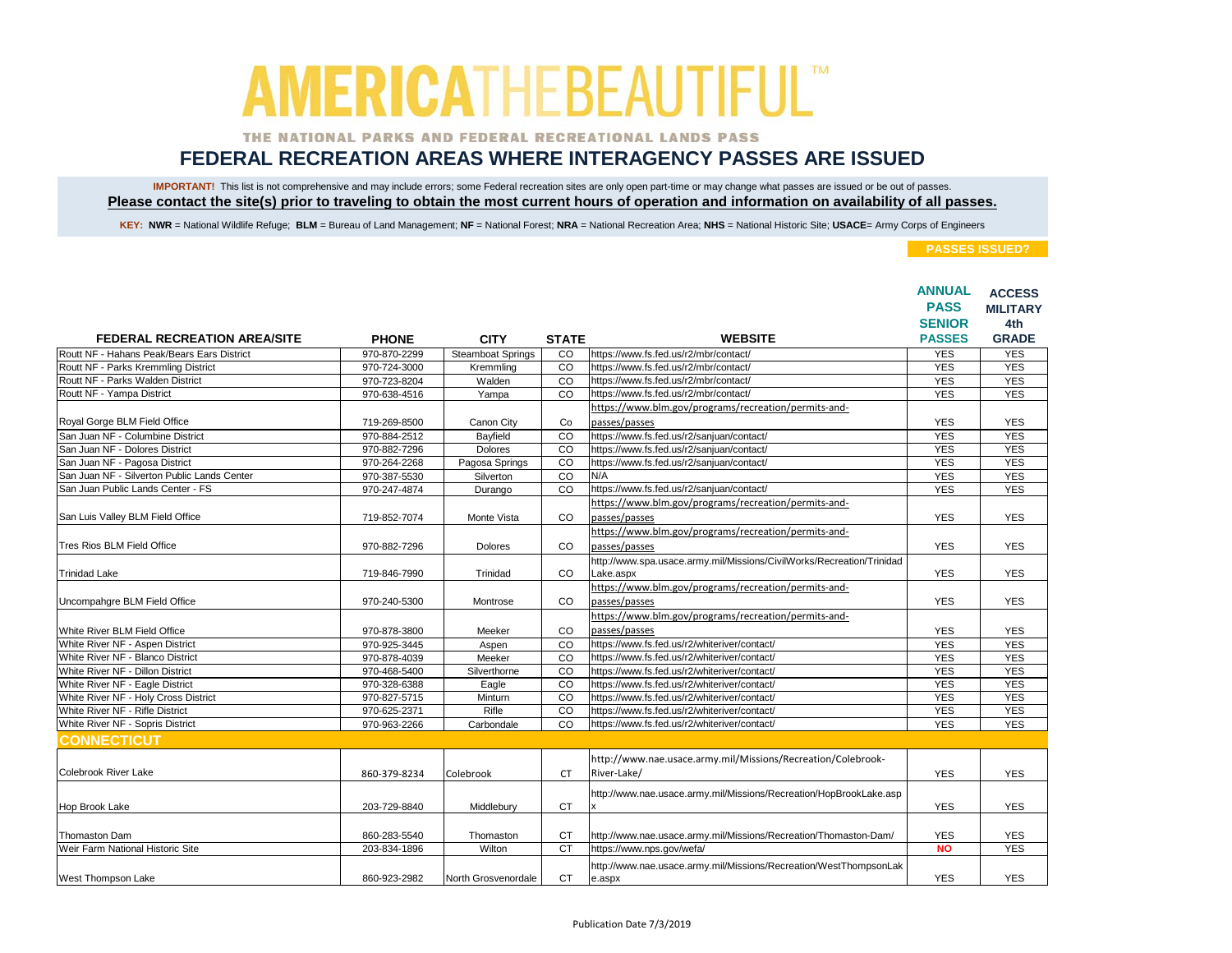### THE NATIONAL PARKS AND FEDERAL RECREATIONAL LANDS PASS

## **FEDERAL RECREATION AREAS WHERE INTERAGENCY PASSES ARE ISSUED**

IMPORTANT! This list is not comprehensive and may include errors; some Federal recreation sites are only open part-time or may change what passes are issued or be out of passes. **Please contact the site(s) prior to traveling to obtain the most current hours of operation and information on availability of all passes.**

KEY: NWR = National Wildlife Refuge; BLM = Bureau of Land Management; NF = National Forest; NRA = National Recreation Area; NHS = National Historic Site; USACE= Army Corps of Engineers

| <b>FEDERAL RECREATION AREA/SITE</b>                   | <b>PHONE</b>     | <b>CITY</b>           | <b>STATE</b> | <b>WEBSITE</b>                                                                      | <b>ANNUAL</b><br><b>PASS</b><br><b>SENIOR</b><br><b>PASSES</b> | <b>ACCESS</b><br><b>MILITARY</b><br>4th<br><b>GRADE</b> |
|-------------------------------------------------------|------------------|-----------------------|--------------|-------------------------------------------------------------------------------------|----------------------------------------------------------------|---------------------------------------------------------|
| <b>DC - METRO (District of Columbia)</b>              |                  |                       |              |                                                                                     |                                                                |                                                         |
|                                                       |                  |                       |              | https://www.blm.gov/programs/recreation/permits-and-                                |                                                                |                                                         |
| Eastern States BLM Office                             | 202-912-7777     | Washington            | DC           | passes/passes                                                                       | <b>YES</b>                                                     | <b>YES</b>                                              |
| Fort Washington Park                                  | 301-763-4600     | Washington            | <b>MD</b>    | https://www.nps.gov/fowa/                                                           | <b>YES</b>                                                     | <b>YES</b>                                              |
| <b>Great Falls Park</b>                               | 703-285-2965     | McLean                | VA           | https://www.nps.gov/grfa/                                                           | <b>YES</b>                                                     | <b>YES</b>                                              |
| <b>DELAWARE</b>                                       |                  |                       |              |                                                                                     |                                                                |                                                         |
| Bombay Hook National Wildlife Refuge                  | 302-653-9345     | Smyrna                | DE           | https://www.fws.gov/refuge/bombay hook/                                             | <b>YES</b>                                                     | <b>YES</b>                                              |
| Prime Hook National Wildlife Refuge                   | 302-684-8419     | Milton                | DE           | https://www.fws.gov/refuge/prime_hook/                                              | <b>YES</b>                                                     | <b>YES</b>                                              |
| <b>FLORIDA</b>                                        |                  |                       |              |                                                                                     |                                                                |                                                         |
| Apalachicola NF - Apalachicola District               | 850-643-2282     | <b>Bristol</b>        | <b>FL</b>    | https://www.fs.usda.gov/apalachicola                                                | <b>YES</b>                                                     | <b>YES</b>                                              |
| Apalachicola NF - Wakulla District                    | 850-926-3561     | Crawfordville         | <b>FL</b>    | http://www.fs.usda.gov/apalachicola                                                 | <b>YES</b>                                                     | <b>YES</b>                                              |
| Arthur R. Marshall Loxahatchee NWR                    | 561-734-8303     | Boynton Beach         | <b>FL</b>    | https://www.fws.gov/refuge/arm_loxahatchee/                                         | <b>YES</b>                                                     | <b>YES</b>                                              |
| <b>Big Cypress National Preserve</b>                  | 239-695-1201     | East Ochopee          | <b>FL</b>    | https://www.nps.gov/bicy/                                                           | <b>NO</b>                                                      | <b>YES</b>                                              |
| <b>Biscayne National Park</b>                         | 305-230-1144     | Homestead             | <b>FL</b>    | https://www.nps.gov/bisc                                                            | <b>NO</b>                                                      | <b>YES</b>                                              |
| <b>Canaveral National Seashore</b>                    | 321-267-1110     | Titusville            | <b>FL</b>    | https://www.nps.gov/cana/                                                           | <b>YES</b>                                                     | <b>YES</b>                                              |
| Castillo de San Marcos National Monument              | 904-829-6506x227 | St. Augustine         | <b>FL</b>    | https://www.nps.gov/casa/                                                           | <b>YES</b>                                                     | <b>YES</b>                                              |
| Everglades National Park                              | 305-242-7700     | Homestead             | <b>FL</b>    | https://www.nps.gov/ever/                                                           | <b>YES</b>                                                     | <b>YES</b>                                              |
| Florida Keys National Wildlife Refuge                 | 305-872-0774     | <b>Big Pine Key</b>   | FL           | https://www.fws.gov/refuge/Key West/                                                | <b>YES</b>                                                     | <b>YES</b>                                              |
| <b>Gulf Islands National Seashore</b>                 | 850-934-2600     | Fort Pickens          | FL           | https://www.nps.gov/guis/                                                           | <b>YES</b>                                                     | <b>YES</b>                                              |
| Hobe Sound NWR Nature Center (also sold at fee booth) | 772-546-2067     | <b>Hobe Sound</b>     | FL           | https://www.fws.gov/refuge/hobe sound/                                              | <b>YES</b>                                                     | <b>YES</b>                                              |
| J.N. "Ding" Darling National Wildlife Refuge          | 239-472-1100     | Sanibel               | <b>FL</b>    | https://www.fws.gov/refuge/JN ding darling/                                         | <b>YES</b>                                                     | <b>YES</b>                                              |
|                                                       |                  |                       |              | https://www.blm.gov/programs/recreation/permits-and-                                |                                                                | 4th Grade                                               |
| Jupiter Inlet Lighthouse Outstanding BLM Natural Area | 561-295-5955     | Jupiter               | FL           | passes/passes                                                                       | <b>NO</b>                                                      | Only                                                    |
| Merritt Island National Wildlife Refuge               | 321-861-0667     | Titusville            | <b>FL</b>    | https://www.fws.gov/refuge/merritt_island/                                          | <b>YES</b>                                                     | <b>YES</b>                                              |
| Mud Swamp/New River Wilderness                        | 850-643-2131     | Sumatra               | <b>FL</b>    | https://www.fs.fed.us/r8/florida/contact/                                           | <b>YES</b>                                                     | <b>YES</b>                                              |
| Ocala NF - Lake George District                       | 352-625-2520     | <b>Silver Springs</b> | <b>FL</b>    | https://www.fs.usda.gov/ocala                                                       | <b>YES</b>                                                     | <b>YES</b>                                              |
| Ocala NF - Seminole District                          | 352-669-3153     | Umatilla              | <b>FL</b>    | https://www.fs.usda.gov/ocala                                                       | <b>YES</b>                                                     | <b>YES</b>                                              |
| Osceola NF                                            | 386-752-2577     | Sanderson             | <b>FL</b>    | https://www.fs.usda.gov/osceola                                                     | <b>YES</b>                                                     | <b>YES</b>                                              |
| St. Marks National Wildlife Refuge                    | 850-925-6121     | Tallahassee           | FL           | https://www.fws.gov/refuge/st marks/                                                | <b>YES</b>                                                     | <b>YES</b>                                              |
| US Forest Service - Main Office                       | 850-523-8500     | Tallahassee           | FL           | https://www.fs.fed.us/r8/florida/contact/                                           | <b>YES</b>                                                     | <b>YES</b>                                              |
| Woodruff-Seminole                                     | 229-662-2001     | Chattahoochee         | <b>FL</b>    | http://www.sam.usace.army.mil/Missions/CivilWorks/Recreation/LakeSe<br>minole.aspx  | <b>YES</b>                                                     | <b>YES</b>                                              |
| <b>GEORGIA</b>                                        |                  |                       |              |                                                                                     |                                                                |                                                         |
| Allatoona                                             | 678-721-6700     | Cartersville          | GA           | http://www.sam.usace.army.mil/Missions/CivilWorks/Recreation/Allatoon<br>aLake.aspx | <b>YES</b>                                                     | <b>YES</b>                                              |
| Carters                                               | 706-334-2248     | Chatsworth            | GA           | http://www.sam.usace.army.mil/Missions/CivilWorks/Recreation/Carters<br>Lake.aspx   | <b>YES</b>                                                     | <b>YES</b>                                              |
| Chattahoochee River National Recreation Area          | 678-538-1200     | Atlanta               | GA           | https://www.nps.gov/chat/                                                           | <b>YES</b>                                                     | <b>YES</b>                                              |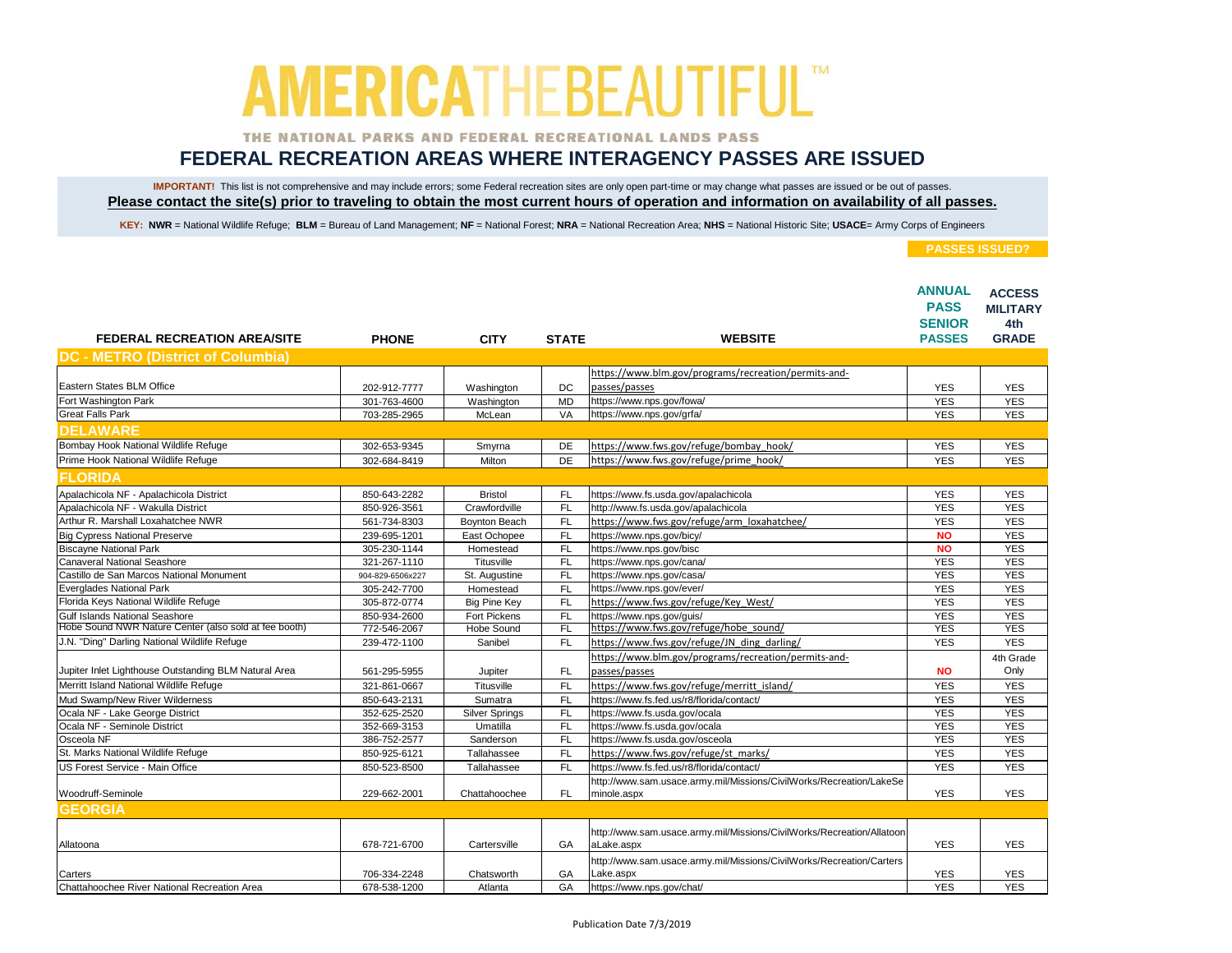### THE NATIONAL PARKS AND FEDERAL RECREATIONAL LANDS PASS

## **FEDERAL RECREATION AREAS WHERE INTERAGENCY PASSES ARE ISSUED**

IMPORTANT! This list is not comprehensive and may include errors; some Federal recreation sites are only open part-time or may change what passes are issued or be out of passes. **Please contact the site(s) prior to traveling to obtain the most current hours of operation and information on availability of all passes.**

KEY: NWR = National Wildlife Refuge; BLM = Bureau of Land Management; NF = National Forest; NRA = National Recreation Area; NHS = National Historic Site; USACE= Army Corps of Engineers

|                                                    |                  |                         |                |                                                                                                                   | <b>ANNUAL</b> | <b>ACCESS</b>   |
|----------------------------------------------------|------------------|-------------------------|----------------|-------------------------------------------------------------------------------------------------------------------|---------------|-----------------|
|                                                    |                  |                         |                |                                                                                                                   | <b>PASS</b>   | <b>MILITARY</b> |
|                                                    |                  |                         |                |                                                                                                                   | <b>SENIOR</b> | 4th             |
| <b>FEDERAL RECREATION AREA/SITE</b>                | <b>PHONE</b>     | <b>CITY</b>             | <b>STATE</b>   | <b>WEBSITE</b>                                                                                                    | <b>PASSES</b> | <b>GRADE</b>    |
| Chattahoochee-Oconee NF - Blue Ridge District      | 706-745-6928     | Blairsville             | GA             | https://www.fs.fed.us/conf/contact.shtml                                                                          | <b>YES</b>    | <b>YES</b>      |
| Chattahoochee-Oconee NF - Chattooga River District | 706-754-6221     | Lakemont                | GA             | https://www.fs.fed.us/conf/contact.shtml                                                                          | <b>YES</b>    | <b>YES</b>      |
| Chattahoochee-Oconee NF - Conasauga District       | 706-695-6736     | Chatsworth              | GA             | https://www.fs.fed.us/conf/contact.shtml                                                                          | <b>YES</b>    | <b>YES</b>      |
| Chattahoochee-Oconee NF - Main Office              | 770-297-3000     | Gainesville             | GA             | https://www.fs.fed.us/conf/contact.shtml                                                                          | <b>YES</b>    | <b>YES</b>      |
| Chattahoochee-Oconee NF - Oconee District          | 706-485-3180     | Eatonton                | GA             | https://www.fs.fed.us/conf/contact.shtml                                                                          | <b>YES</b>    | <b>YES</b>      |
| Chattanooga National Military Park                 | 706-866-9241     | Point Park, Lookout Mtn | GA             | https://www.nps.gov/chch/                                                                                         | <b>YES</b>    | <b>YES</b>      |
| <b>Cumberland Island National Seashore</b>         | 912-882-4336x257 | St. Mary's              | GA             | https://www.nps.gov/cuis/                                                                                         | <b>YES</b>    | <b>YES</b>      |
| Fort Pulaski National Monument                     | 912-786-5787     | Savannah                | GA             | https://www.nps.gov/fopu/                                                                                         | <b>YES</b>    | <b>YES</b>      |
| <b>Hartwell Project</b>                            | 706-856-0300     | Hartwell                | GA             | http://www.sas.usace.army.mil/About/DivisionsandOffices/OperationsDiv<br>ision/HartwellDamandLake/PlanAVisit.aspx | <b>YES</b>    | <b>YES</b>      |
| Kennesaw Mountain National Battlefield Park        | 770-427-4686     | Kennesaw                | GA             | https://www.nps.gov/kemo                                                                                          | <b>NO</b>     | <b>YES</b>      |
|                                                    |                  |                         |                | http://www.sam.usace.army.mil/Missions/CivilWorks/Recreation/LakeSi                                               |               |                 |
| Lanier                                             | 770-945-9531     | <b>Buford</b>           | GA             | dneyLanier.aspx                                                                                                   | <b>YES</b>    | <b>YES</b>      |
| Okefenokee NWR                                     | 912-496-7366     | Folkston                | GA             | https://www.fws.gov/refuge/okefenokee/                                                                            | <b>YES</b>    | <b>YES</b>      |
|                                                    |                  |                         |                | http://www.sas.usace.army.mil/About/DivisionsandOffices/OperationsDiv                                             |               |                 |
| <b>Russell Project</b>                             | 706-213-3406     | Elberton                | GA             | ision/RichardBRussellDamandLake.aspx                                                                              | <b>YES</b>    | <b>YES</b>      |
| The King Center                                    | 404-331-5190     | Atlanta                 | GA             | http://thekingcenter.org                                                                                          | <b>NO</b>     | <b>YES</b>      |
|                                                    |                  |                         |                | http://www.sam.usace.army.mil/Missions/CivilWorks/Recreation/WalterF                                              |               |                 |
| Walter F. George                                   | 229-768-2516     | Fort Gains              | GA             | GeorgeLakeLakeGeorgeWAndrews.aspx                                                                                 | <b>YES</b>    | <b>YES</b>      |
|                                                    |                  |                         |                | http://www.sam.usace.army.mil/Missions/CivilWorks/Recreation/WestPo                                               |               |                 |
| <b>West Point</b>                                  | 706-645-6109     | <b>West Point</b>       | GA             | intLake.aspx                                                                                                      | <b>YES</b>    | <b>YES</b>      |
| <b>HAWAII</b>                                      |                  |                         |                |                                                                                                                   |               |                 |
| Haleakala National Park                            | 808-248-7375     | Makawao                 | H <sub>l</sub> | https://www.nps.gov/hale                                                                                          | <b>YES</b>    | <b>YES</b>      |
| Hawaii Volcanoes National Park                     | 808-985-6000     | Hawaii Natl Park        | HI             | https://www.nps.gov/havo/                                                                                         | <b>YES</b>    | <b>YES</b>      |
| Kilauea Point National Wildlife Refuge             | 808-828-1413     | Kilauea                 | H <sub>l</sub> | https://www.fws.gov/refuge/kilauea_point/                                                                         | <b>YES</b>    | <b>YES</b>      |
| Pu'uhonua O Honaunau                               | 808-328-2288     | Honaunau                | H <sub>l</sub> | https://www.nps.gov/puho                                                                                          | <b>YES</b>    | <b>YES</b>      |
| <b>IDAHO</b>                                       |                  |                         |                |                                                                                                                   |               |                 |
|                                                    |                  |                         |                | https://www.blm.gov/programs/recreation/permits-and-                                                              |               |                 |
| <b>Boise BLM District Office</b>                   | 208-384-3300     | <b>Boise</b>            | ID             | passes/passes                                                                                                     | <b>YES</b>    | <b>YES</b>      |
| Boise NF - Cascade District                        | 208-382-7400     | Cascade                 | ID             | https://www.fs.fed.us/r4/boise/contact/index.shtml                                                                | <b>YES</b>    | <b>YES</b>      |
| <b>Boise NF - Emmett District</b>                  | 208-365-7000     | Emmett                  | ID             | https://www.fs.fed.us/r4/boise/contact/index.shtml                                                                | <b>YES</b>    | <b>YES</b>      |
| Boise NF - Idaho City District                     | 208-392-6681     | <b>Idaho City</b>       | ID             | https://www.fs.fed.us/r4/boise/contact/index.shtml                                                                | <b>YES</b>    | <b>YES</b>      |
| Boise NF - Lowman District                         | 208-259-3361     | Lowman                  | ID             | https://www.fs.fed.us/r4/boise/contact/index.shtml                                                                | <b>YES</b>    | <b>YES</b>      |
| Boise NF - Mountain Home District                  | 208-587-7961     | Mountain Home           | ID             | https://www.fs.fed.us/r4/boise/contact/index.shtml                                                                | <b>YES</b>    | <b>YES</b>      |
| Boise NF - Supervisor's Office Visitor Center      | 208-373-4100     | <b>Boise</b>            | ID             | https://www.fs.fed.us/r4/boise/contact/index.shtml                                                                | <b>YES</b>    | <b>YES</b>      |
|                                                    |                  |                         |                | https://www.blm.gov/programs/recreation/permits-and-                                                              |               |                 |
| <b>Burley BLM Field Office</b>                     | 208-677-6600     | <b>Burley</b>           | ID             | passes/passes                                                                                                     | <b>YES</b>    | <b>YES</b>      |
| Caribou-Targhee NF - Ashton/Island Park District   | 208-652-7442     | Ashton                  | ID             | https://www.fs.fed.us/r4/caribou-targhee/contact/                                                                 | <b>YES</b>    | <b>YES</b>      |
| Caribou-Targhee NF - Ashton/Island Park District   | 208-558-7301     | <b>Island Park</b>      | ID             | https://www.fs.fed.us/r4/caribou-targhee/contact/                                                                 | <b>YES</b>    | <b>YES</b>      |
| Caribou-Targhee NF - Dubois District               | 208-374-5422     | <b>Dubois</b>           | ID             | https://www.fs.fed.us/r4/caribou-targhee/contact/                                                                 | <b>YES</b>    | <b>YES</b>      |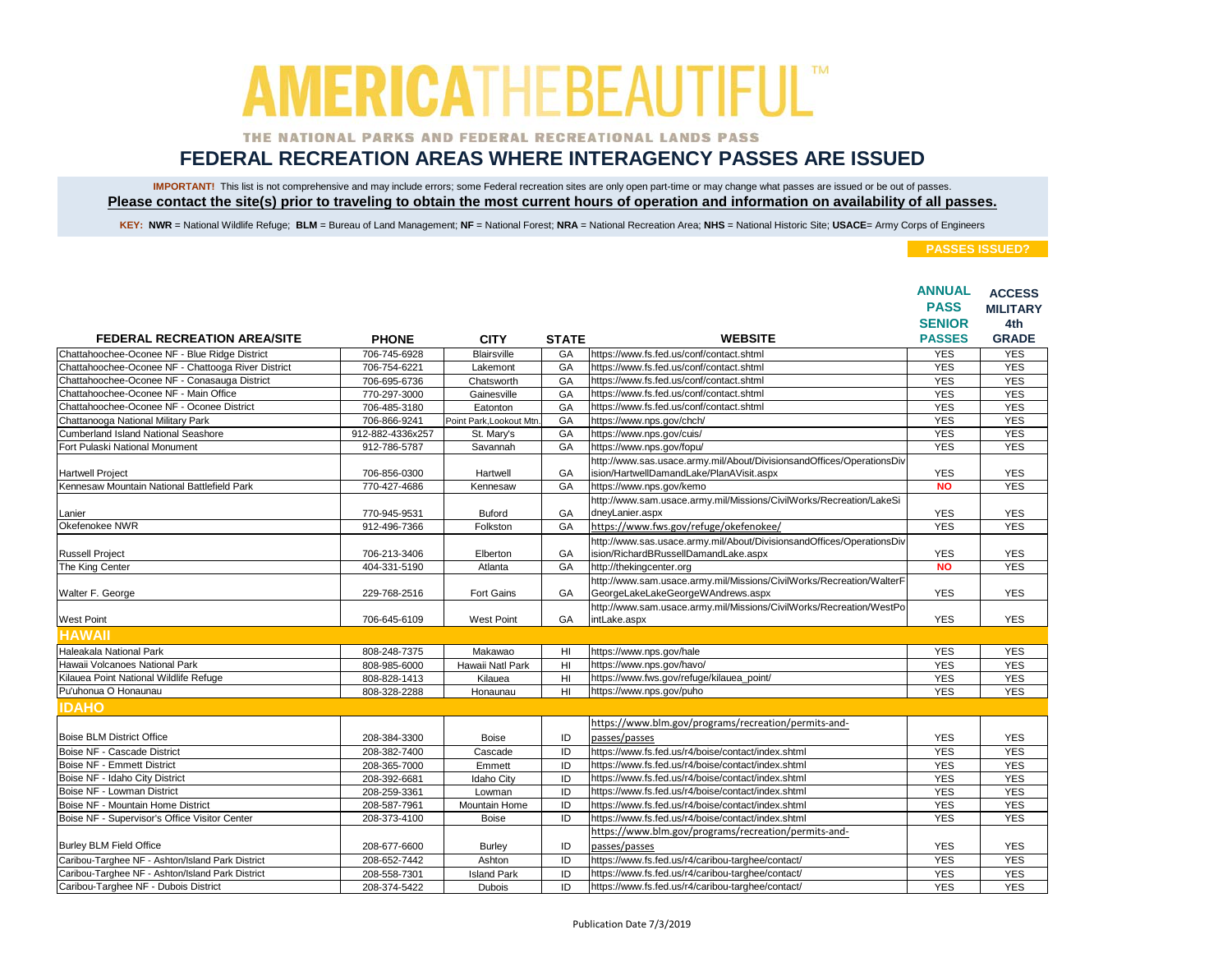### THE NATIONAL PARKS AND FEDERAL RECREATIONAL LANDS PASS

## **FEDERAL RECREATION AREAS WHERE INTERAGENCY PASSES ARE ISSUED**

IMPORTANT! This list is not comprehensive and may include errors; some Federal recreation sites are only open part-time or may change what passes are issued or be out of passes. **Please contact the site(s) prior to traveling to obtain the most current hours of operation and information on availability of all passes.**

KEY: NWR = National Wildlife Refuge; BLM = Bureau of Land Management; NF = National Forest; NRA = National Recreation Area; NHS = National Historic Site; USACE= Army Corps of Engineers

|                                                   |              |                      |                |                                                                  | <b>ANNUAL</b><br><b>PASS</b> | <b>ACCESS</b><br><b>MILITARY</b> |
|---------------------------------------------------|--------------|----------------------|----------------|------------------------------------------------------------------|------------------------------|----------------------------------|
|                                                   |              |                      |                |                                                                  | <b>SENIOR</b>                | 4th                              |
| <b>FEDERAL RECREATION AREA/SITE</b>               | <b>PHONE</b> | <b>CITY</b>          | <b>STATE</b>   | <b>WEBSITE</b>                                                   | <b>PASSES</b>                | <b>GRADE</b>                     |
| Caribou-Targhee NF - Eastern Idaho Visitor Center | 208-523-3278 | <b>Idaho Falls</b>   | ID             | https://www.fs.fed.us/r4/caribou-targhee/contact/                | <b>YES</b>                   | <b>YES</b>                       |
| Caribou-Targhee NF - Montpelier District          | 208-847-0375 | Montpelier           | ID             | https://www.fs.fed.us/r4/caribou-targhee/contact/                | <b>YES</b>                   | <b>YES</b>                       |
| Caribou-Targhee NF - Palisades District           | 208-547-4356 | <b>Idaho Falls</b>   | ID             | https://www.fs.fed.us/r4/caribou-targhee/contact/                | <b>YES</b>                   | <b>YES</b>                       |
| Caribou-Targhee NF - Soda Springs District        | 208-547-4356 | Soda Springs         | ID             | https://www.fs.fed.us/r4/caribou-targhee/contact/                | <b>YES</b>                   | <b>YES</b>                       |
| Caribou-Targhee NF - St. Anthony Visitor Center   | 208-624-1191 | St. Anthony          | ID             | https://www.fs.fed.us/r4/caribou-targhee/contact/                | <b>YES</b>                   | <b>YES</b>                       |
| Caribou-Targhee NF - Teton Basin District         | 208-354-2312 | <b>Driggs</b>        | ID             | https://www.fs.fed.us/r4/caribou-targhee/contact/                | <b>YES</b>                   | <b>YES</b>                       |
| Caribou-Targhee NF - Westside District            | 208-236-7500 | Pocatello            | ID             | https://www.fs.fed.us/r4/caribou-targhee/contact/                | <b>YES</b>                   | <b>YES</b>                       |
| Caribou-Targhee NF - Westside District            | 208-766-5900 | Malad                | ID             | https://www.fs.fed.us/r4/caribou-targhee/contact/                | <b>YES</b>                   | <b>YES</b>                       |
|                                                   |              |                      |                | https://www.blm.gov/programs/recreation/permits-and-             |                              |                                  |
| Challis BLM Field Office                          | 208-879-6200 | Challis              | ID             | passes/passes                                                    | <b>YES</b>                   | <b>YES</b>                       |
| Clearwater NF - Kooskia Station                   | 208-926-4274 | Kooskia              | ID             | https://www.fs.fed.us/r1/clearwater/Districts/Districts.htm      | <b>YES</b>                   | <b>YES</b>                       |
| Clearwater NF - Main Office                       | 208-476-4541 | Orofino              | ID             | https://www.fs.fed.us/r1/clearwater/                             | <b>YES</b>                   | <b>YES</b>                       |
| Clearwater NF - Palouse District                  | 208-875-1131 | Potlatch             | $\overline{D}$ | https://www.fs.fed.us/r1/clearwater/Districts/Districts.htm      | <b>YES</b>                   | <b>YES</b>                       |
| Clearwater NF - Powell Station                    | 208-942-3113 | Lolo                 | ID             | https://www.fs.fed.us/r1/clearwater/Districts/Districts.htm      | <b>YES</b>                   | <b>YES</b>                       |
|                                                   |              |                      |                | https://www.blm.gov/programs/recreation/permits-and-             |                              |                                  |
| Coeur d'Alene BLM District Office                 | 208-769-5000 | Coeur d'Alene        | ID             | passes/passes                                                    | <b>YES</b>                   | <b>YES</b>                       |
|                                                   |              |                      |                | https://www.blm.gov/programs/recreation/permits-and-             |                              |                                  |
| Cottonwood BLM Field Office                       | 208-962-3245 | Cottonwood           | ID             | passes/passes                                                    | <b>YES</b>                   | <b>YES</b>                       |
| Craters of the Moon National Monument             | 208-527-3257 | Arco                 | ID             | https://www.nps.gov/crmo/                                        | <b>YES</b>                   | <b>YES</b>                       |
| Deer Flat NWR                                     | 208-467-9278 | Nampa                | ID             | https://www.fws.gov/refuge/deer flat/                            | <b>YES</b>                   | <b>YES</b>                       |
|                                                   |              |                      |                | http://www.nww.usace.army.mil/Missions/Recreation/DworshakDamand |                              |                                  |
| Dworshak Dam & Reservoir Visitor Center           | 208-476-1256 | Ahsahka              | ID             | Reservoir/DworshakVisitorCenter.aspx                             | <b>YES</b>                   | <b>YES</b>                       |
|                                                   |              |                      |                | http://www.nww.usace.army.mil/Missions/Recreation/DworshakDamand |                              |                                  |
| Dworshak Dam & Reservoir Acres Campground         | 208-476-1256 | Ahsahka              | ID             | Reservoir.aspx                                                   | <b>YES</b>                   | <b>YES</b>                       |
| Eastern Idaho Visitors Center                     | 208-523-3278 | <b>Idaho Falls</b>   | ID             | https://www.fs.fed.us/r4/caribou-targhee/contact/                | <b>YES</b>                   | <b>YES</b>                       |
| Hells Canyon NRA - Riggins Field Office           | 208-628-3916 | Riggins              | ID             | https://www.fs.fed.us/r6/w-w/contact/                            | <b>YES</b>                   | <b>YES</b>                       |
|                                                   |              |                      |                | https://www.blm.gov/programs/recreation/permits-and-             |                              |                                  |
| Idaho State BLM Office                            | 208-373-4000 | Boise                | ID             | passes/passes                                                    | <b>YES</b>                   | <b>YES</b>                       |
|                                                   |              |                      |                | https://www.blm.gov/programs/recreation/permits-and-             |                              |                                  |
| Idaho Falls BLM District Office                   | 208-524-7500 | Idaho Falls          | ID             | passes/passes                                                    | <b>YES</b>                   | <b>YES</b>                       |
| Idaho Panhandle NF - Avery Office                 | 208-245-4517 | Avery                | ID             | https://www.fs.fed.us/ipnf/visit/offices.html                    | <b>YES</b>                   | <b>YES</b>                       |
| Idaho Panhandle NF - Bonners Ferry District       | 208-267-5561 | <b>Bonners Ferry</b> | ID             | https://www.fs.fed.us/ipnf/bonnersferry/                         | <b>YES</b>                   | <b>YES</b>                       |
| Idaho Panhandle NF - Clarkia Office               | 208-245-1134 | Clarkia              | ID             | https://www.fs.fed.us/ipnf/visit/offices.html                    | <b>YES</b>                   | <b>YES</b>                       |
| Idaho Panhandle NF - Coeur d'Alene River District | 208-769-3000 | Coeur d'Alene        | ID             | https://www.fs.fed.us/ipnf/visit/offices.html                    | <b>YES</b>                   | <b>YES</b>                       |
| Idaho Panhandle NF - Main Office                  | 208-765-7223 | Coeur d'Alene        | ID             | https://www.fs.fed.us/ipnf/visit/offices.html                    | <b>YES</b>                   | <b>YES</b>                       |
| Idaho Panhandle NF - Priest Lake District         | 208-443-2512 | <b>Priest River</b>  | ID             | https://www.fs.fed.us/ipnf/priestlake/                           | <b>YES</b>                   | <b>YES</b>                       |
| Idaho Panhandle NF - Sandpoint District           | 208-263-5111 | Sandpoint            | ID             | https://www.fs.fed.us/ipnf/sandpoint/                            | <b>YES</b>                   | <b>YES</b>                       |
| Idaho Panhandle NF - Silver Valley Office         | 208-783-2100 | Smelterville         | ID             | https://www.fs.fed.us/ipnf/visit/offices.html                    | <b>YES</b>                   | <b>YES</b>                       |
| Idaho Panhandle NF - St. Joe District             | 208-245-2531 | St. Maries           | ID             | https://www.fs.fed.us/ipnf/visit/offices.html                    | <b>YES</b>                   | <b>YES</b>                       |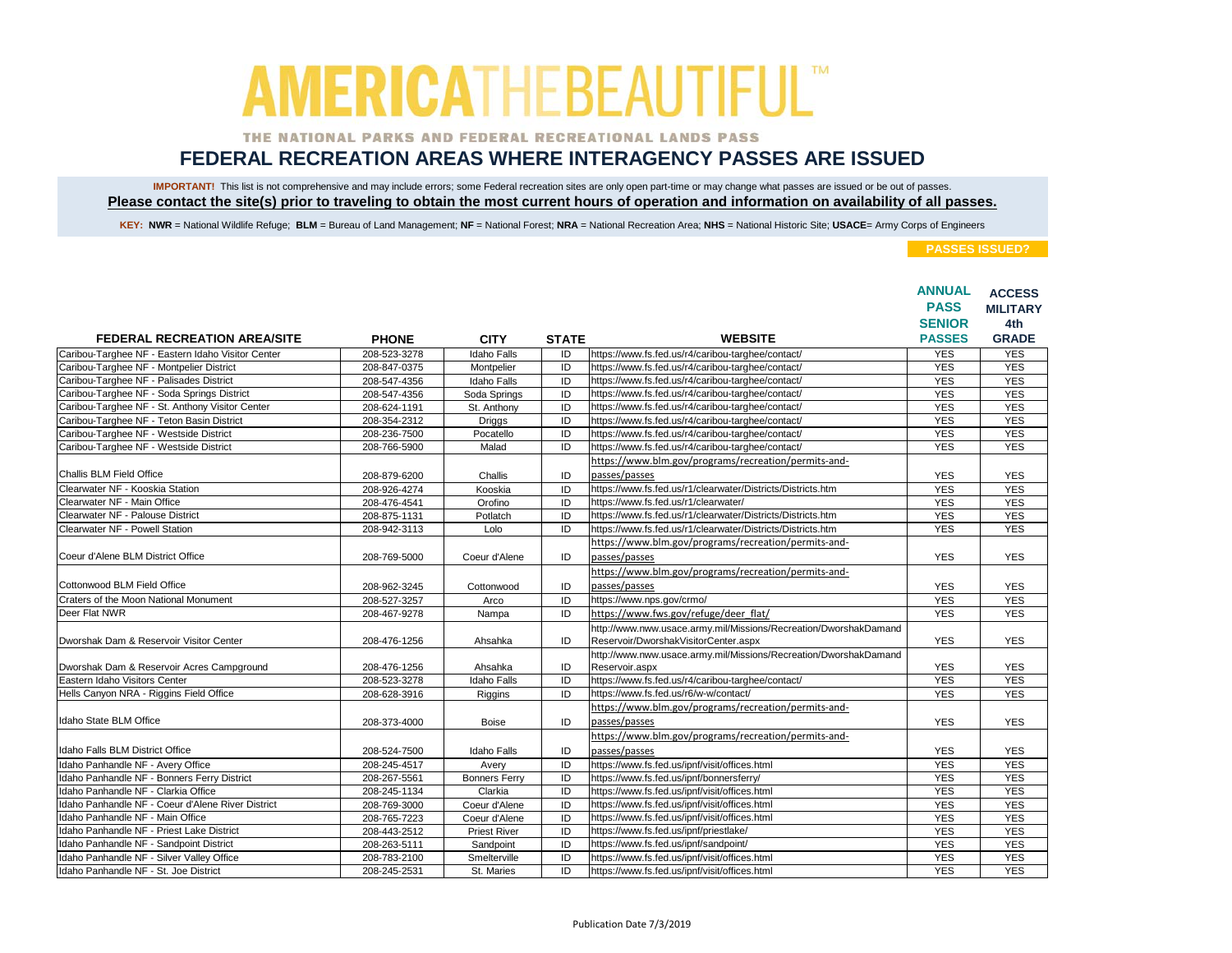### THE NATIONAL PARKS AND FEDERAL RECREATIONAL LANDS PASS

## **FEDERAL RECREATION AREAS WHERE INTERAGENCY PASSES ARE ISSUED**

IMPORTANT! This list is not comprehensive and may include errors; some Federal recreation sites are only open part-time or may change what passes are issued or be out of passes. **Please contact the site(s) prior to traveling to obtain the most current hours of operation and information on availability of all passes.**

KEY: NWR = National Wildlife Refuge; BLM = Bureau of Land Management; NF = National Forest; NRA = National Recreation Area; NHS = National Historic Site; USACE= Army Corps of Engineers

|                                                  |              |                   |              |                                                                  | <b>ANNUAL</b><br><b>PASS</b> | <b>ACCESS</b><br><b>MILITARY</b> |
|--------------------------------------------------|--------------|-------------------|--------------|------------------------------------------------------------------|------------------------------|----------------------------------|
|                                                  |              |                   |              |                                                                  | <b>SENIOR</b>                | 4th                              |
| <b>FEDERAL RECREATION AREA/SITE</b>              | <b>PHONE</b> | <b>CITY</b>       | <b>STATE</b> | <b>WEBSITE</b>                                                   | <b>PASSES</b>                | <b>GRADE</b>                     |
|                                                  |              |                   |              | https://www.blm.gov/programs/recreation/permits-and-             |                              |                                  |
| Idaho State Office - BLM                         | 208-373-4000 | <b>Boise</b>      | ID           | passes/passes                                                    | <b>YES</b>                   | <b>YES</b>                       |
| Interagency Visitor's Center                     | 208-373-4007 | <b>Boise</b>      | ID           | https://www.fs.fed.us/r4/boise/contact/index.shtml               | <b>YES</b>                   | <b>YES</b>                       |
|                                                  |              |                   |              | http://www.nww.usace.army.mil/Missions/Recreation/LuckyPeakDaman |                              |                                  |
| Lucky Peak Dam and Lake NRM Office               | 208-343-0671 | <b>Boise</b>      | ID           | dLake.aspx                                                       | <b>YES</b>                   | <b>YES</b>                       |
|                                                  |              |                   |              | http://www.nww.usace.army.mil/Missions/Recreation/LuckyPeakDaman |                              |                                  |
| Lucky Peak Dam and Lake Barclay Bay              | 208-343-0671 | <b>Boise</b>      | ID           | dLake.aspx                                                       | <b>YES</b>                   | <b>YES</b>                       |
| Nez Perce NF - Main Office                       | 208-983-1950 | Grangeville       | ID           | https://www.fs.fed.us/r1/nezperce/contact/                       | <b>YES</b>                   | <b>YES</b>                       |
| Nez Perce NF - Moose Creek District              | 208-926-4258 | Kooskia           | ID           | https://www.fs.fed.us/r1/nezperce/about/moose-creek.shtml        | <b>YES</b>                   | <b>YES</b>                       |
| Nez Perce NF - Red River District                | 208-842-2245 | Elk City          | ID           | https://www.fs.fed.us/r1/nezperce/about/red-river.shtml          | <b>YES</b>                   | <b>YES</b>                       |
| Nez Perce NF - Salmon River District             | 208-839-2211 | <b>White Bird</b> | ID           | https://www.fs.fed.us/r1/nezperce/about/salmon-river.shtml       | <b>YES</b>                   | <b>YES</b>                       |
|                                                  |              |                   |              | https://www.blm.gov/programs/recreation/permits-and-             |                              |                                  |
| Owhyhee BLM Field Office                         | 208-896-5912 | Marsing           | ID           | passes/passes                                                    | <b>YES</b>                   | <b>YES</b>                       |
| Payette NF - Council District                    | 208-253-0100 | Council           | ID           | https://www.fs.fed.us/r4/payette/contact/index.shtml             | <b>YES</b>                   | <b>YES</b>                       |
| Pavette NF - McCall District                     | 208-634-0400 | McCall            | ID           | https://www.fs.fed.us/r4/payette/contact/index.shtml             | <b>YES</b>                   | <b>YES</b>                       |
| Pavette NF - New Meadows District                | 208-347-0300 | New Meadows       | ID           | https://www.fs.fed.us/r4/payette/contact/index.shtml             | <b>YES</b>                   | <b>YES</b>                       |
| Payette NF - Weiser District                     | 208-549-4200 | Weiser            | ID           | https://www.fs.fed.us/r4/payette/contact/index.shtml             | <b>YES</b>                   | <b>YES</b>                       |
|                                                  |              |                   |              | https://www.blm.gov/programs/recreation/permits-and-             |                              |                                  |
| Pocatello BLM Field Office                       | 208-478-6340 | Pocatello         | ID           | passes/passes                                                    | <b>YES</b>                   | <b>YES</b>                       |
| Salmon-Challis NF - Challis/Yankee Fork District | 208-879-4100 | Challis           | ID           | https://www.fs.fed.us/r4/sc/yankeefork/index.shtml               | <b>YES</b>                   | <b>YES</b>                       |
| Salmon-Challis NF - Leadore District             | 208-768-2500 | Leadore           | ID           | https://www.fs.fed.us/r4/sc/leadore/index.shtml                  | <b>YES</b>                   | <b>YES</b>                       |
| Salmon-Challis NF - Lost River District          | 208-588-3400 | Mackav            | ID           | https://www.fs.fed.us/r4/sc/lostriver/index.shtml                | <b>YES</b>                   | <b>YES</b>                       |
| Salmon-Challis NF - Main Office                  | 208-756-5100 | Salmon            | ID           | https://www.fs.fed.us/r4/sc/contact/                             | <b>YES</b>                   | <b>YES</b>                       |
| Salmon-Challis NF - Middle Fork District         | 208-879-4101 | Challis           | ID           | https://www.fs.fed.us/r4/sc/contact/                             | <b>YES</b>                   | <b>YES</b>                       |
| Salmon-Challis NF - North Fork District          | 208-865-2700 | North Fork        | ID           | https://www.fs.fed.us/r4/sc/contact/                             | <b>YES</b>                   | <b>YES</b>                       |
|                                                  |              |                   |              | https://www.blm.gov/programs/recreation/permits-and-             |                              |                                  |
| Salmon BLM Field Office                          | 208-756-5400 | Salmon            | ID           | passes/passes                                                    | <b>YES</b>                   | <b>YES</b>                       |
| Sawtooth National Recreation Area                | 208-727-5000 | Ketchum           | ID           | https://www.fs.fed.us/r4/sawtooth/contact/                       | <b>YES</b>                   | <b>YES</b>                       |
| Sawtooth NF - Fairfield District                 | 208-764-3202 | Fairfield         | ID           | https://www.fs.fed.us/r4/sawtooth/contact/                       | <b>YES</b>                   | <b>YES</b>                       |
| Sawtooth NF - Ketchum District                   | 208-622-5371 | Ketchum           | ID           | https://www.fs.fed.us/r4/sawtooth/contact/                       | <b>YES</b>                   | <b>YES</b>                       |
| Sawtooth NF - Main Office                        | 208-423-7500 | Jerome            | ID           | https://www.fs.fed.us/r4/sawtooth/contact/                       | <b>YES</b>                   | <b>YES</b>                       |
| Sawtooth NF - Minidoka District                  | 208-678-0430 | Burley            | ID           | https://www.fs.fed.us/r4/sawtooth/contact/                       | <b>YES</b>                   | <b>YES</b>                       |
| Sawtooth NF - Stanley District                   | 208-774-3000 | Stanley           | ID           | https://www.fs.fed.us/r4/sawtooth/contact/                       | <b>YES</b>                   | <b>YES</b>                       |
|                                                  |              |                   |              | https://www.blm.gov/programs/recreation/permits-and-             |                              |                                  |
| Shoshone BLM Field Office                        | 208-732-7200 | Shoshone          | ID           | passes/passes                                                    | <b>YES</b>                   | <b>YES</b>                       |
|                                                  |              |                   |              | https://www.blm.gov/programs/recreation/permits-and-             |                              |                                  |
| Twin Falls BLM District Office                   | 208-735-2060 | <b>Twin Falls</b> | ID           | passes/passes                                                    | <b>YES</b>                   | <b>YES</b>                       |
| <b>ILLINOIS</b>                                  |              |                   |              |                                                                  |                              |                                  |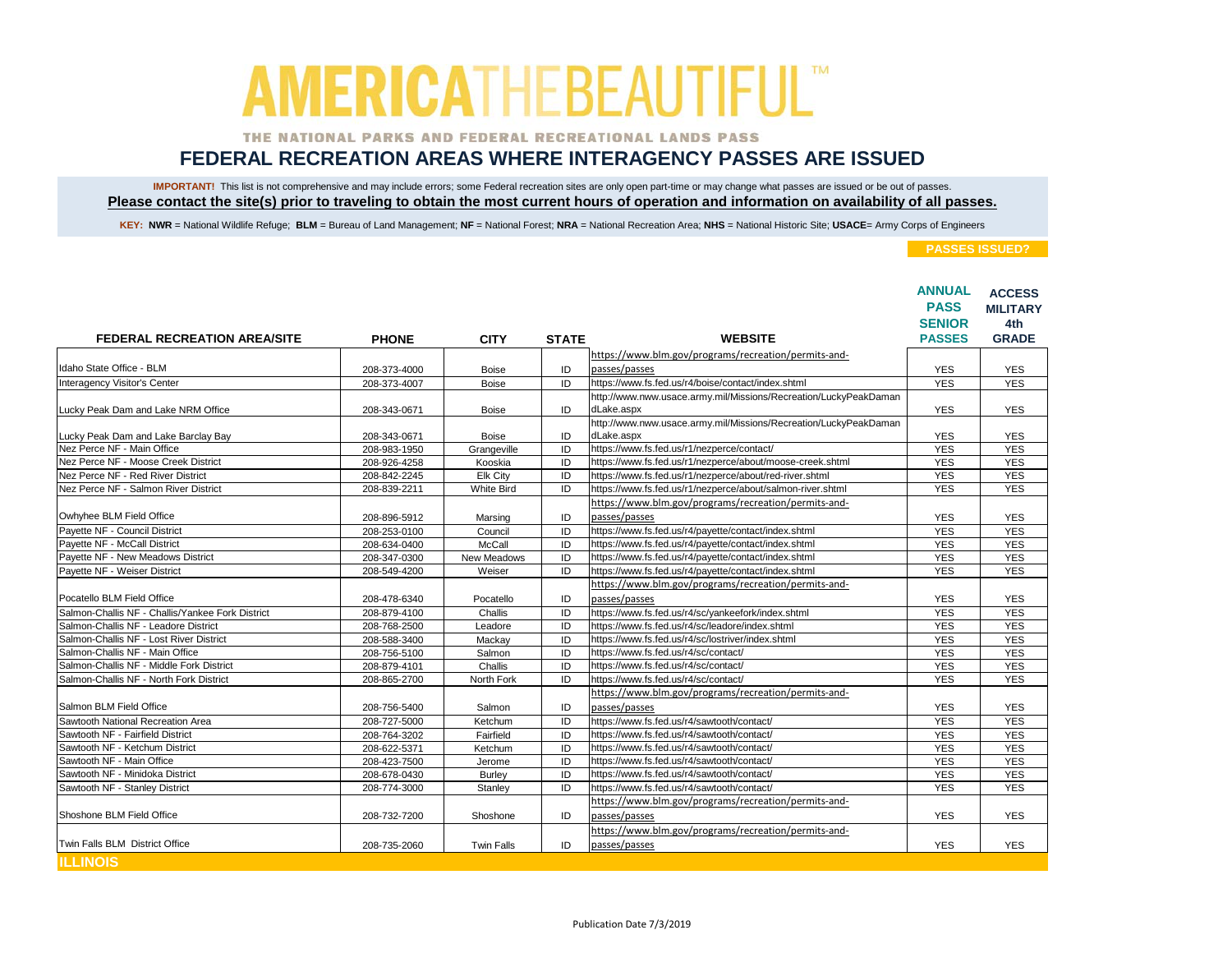### THE NATIONAL PARKS AND FEDERAL RECREATIONAL LANDS PASS

## **FEDERAL RECREATION AREAS WHERE INTERAGENCY PASSES ARE ISSUED**

IMPORTANT! This list is not comprehensive and may include errors; some Federal recreation sites are only open part-time or may change what passes are issued or be out of passes. **Please contact the site(s) prior to traveling to obtain the most current hours of operation and information on availability of all passes.**

KEY: NWR = National Wildlife Refuge; BLM = Bureau of Land Management; NF = National Forest; NRA = National Recreation Area; NHS = National Historic Site; USACE= Army Corps of Engineers

| <b>FEDERAL RECREATION AREA/SITE</b>                       |              |                   |              | <b>WEBSITE</b>                                                         | <b>ANNUAL</b><br><b>PASS</b><br><b>SENIOR</b><br><b>PASSES</b> | <b>ACCESS</b><br><b>MILITARY</b><br>4th<br><b>GRADE</b> |
|-----------------------------------------------------------|--------------|-------------------|--------------|------------------------------------------------------------------------|----------------------------------------------------------------|---------------------------------------------------------|
|                                                           | <b>PHONE</b> | <b>CITY</b>       | <b>STATE</b> |                                                                        |                                                                |                                                         |
| Carlyle Lake                                              | 618-594-2484 | Carlyle           | IL           | http://www.mvs.usace.army.mil/Missions/Recreation/CarlyleLake.asp      | <b>YES</b>                                                     | <b>YES</b>                                              |
| Crab Orchard National Wildlife Refuge                     | 618-997-3344 | Marion            | IL.          | https://www.fws.gov/refuge/Crab Orchard/                               | <b>YES</b>                                                     | <b>YES</b>                                              |
|                                                           |              |                   |              | http://www.mvr.usace.army.mil/Missions/Recreation/Illinois-            |                                                                |                                                         |
| Illinois Waterway                                         | 815-667-4054 | Ottawa            | IL           | Waterway/                                                              | <b>NO</b>                                                      | <b>YES</b>                                              |
|                                                           |              |                   |              | http://www.mvs.usace.army.mil/Missions/Recreation/KaskaskiaRiverPro    |                                                                |                                                         |
| Kaskaskia L&D                                             | 618-284-7160 | Modoc             | IL.          | ject.aspx                                                              | <b>YES</b>                                                     | <b>YES</b>                                              |
|                                                           |              |                   |              | http://www.mvs.usace.army.mil/Missions/Recreation/LakeShelbyville.as   |                                                                |                                                         |
| Lake Shelbyville                                          | 217-774-3951 | Shelbyville       | IL           |                                                                        | <b>YES</b>                                                     | <b>YES</b>                                              |
| Lincoln Home National Historic Site                       | 217-391-3226 | Springfield       | IL           | https://www.nps.gov/liho/                                              | <b>YES</b>                                                     | <b>YES</b>                                              |
| Midewin National Tallgrass Prairie                        | 815-423-6370 | Wilmington        | IL           | https://www.fs.fed.us/mntp/                                            | <b>YES</b>                                                     | <b>YES</b>                                              |
|                                                           |              |                   |              | http://www.mvr.usace.army.mil/Missions/Recreation/MississippiRiverPro  |                                                                |                                                         |
| Mississippi River Project                                 | 309-794-5338 | Pleasant Valley   | IL.          | ject.aspx                                                              | <b>YES</b>                                                     | <b>YES</b>                                              |
| Mississippi River Visitor Center                          | 309-794-5338 | Rock Island       | IL.          | www.missriver.org                                                      | <b>YES</b>                                                     | <b>YES</b>                                              |
|                                                           |              |                   |              | http://www.mvs.usace.army.mil/Missions/Recreation/RiversProjectOffice  |                                                                |                                                         |
| <b>National Great Rivers</b>                              | 618-462-6979 | Alton             | IL.          | /NGRM.aspx                                                             | <b>YES</b>                                                     | <b>YES</b>                                              |
|                                                           |              |                   |              |                                                                        |                                                                |                                                         |
| Rend Lake                                                 | 618-724-2493 | Benton            | IL           | http://www.mvs.usace.army.mil/Missions/Recreation/RendLake.aspx        | <b>YES</b>                                                     | <b>YES</b>                                              |
| Shawnee NF - Hidden Springs District                      | 618-658-2111 | Vienna            | IL           | https://www.fs.fed.us/r9/forests/shawnee/districts/east/               | <b>YES</b>                                                     | <b>YES</b>                                              |
| Shawnee NF - Main Office                                  | 618-253-7114 | Harrisburg        | IL           | https://www.fs.fed.us/r9/forests/shawnee/                              | <b>YES</b>                                                     | <b>YES</b>                                              |
| Shawnee NF - Mississippi Bluffs District                  | 618-833-8576 | Jonesboro         | IL           | https://www.fs.fed.us/r9/forests/shawnee/districts/west/               | <b>YES</b>                                                     | <b>YES</b>                                              |
| Two Rivers National Wildlife Refuge                       | 618-883-2524 | <b>Brussles</b>   | IL           | https://www.fws.gov/refuge/Two Rivers/                                 | <b>YES</b>                                                     | <b>YES</b>                                              |
| Upper Mississippi River National Wildlife & Fish Refuge - |              |                   |              |                                                                        |                                                                |                                                         |
| Savannah District                                         | 815-273-2732 | Thomson           | IL           | https://www.fws.gov/refuge/Upper Mississippi River/                    | <b>YES</b>                                                     | <b>YES</b>                                              |
| <b>INDIANA</b>                                            |              |                   |              |                                                                        |                                                                |                                                         |
| <b>Big Oaks National Wildlife Refuge</b>                  | 812-273-0783 | Madison           | IN           | https://www.fws.gov/refuge/big_oaks/                                   | <b>YES</b>                                                     | <b>YES</b>                                              |
|                                                           |              |                   |              | http://www.lrl.usace.army.mil/Missions/CivilWorks/Recreation/Lakes/Bro |                                                                |                                                         |
| <b>Brookville Lake</b>                                    | 765-647-6701 | <b>Brookville</b> | IN           | okvilleLake.aspx                                                       | <b>YES</b>                                                     | <b>YES</b>                                              |
|                                                           |              |                   |              | http://www.lrl.usace.army.mil/Missions/CivilWorks/Recreation/Lakes/Ca  |                                                                |                                                         |
| Cagles Mill Lake                                          | 765-795-4439 | Poland            | IN           | glesMillLake.aspx                                                      | <b>YES</b>                                                     | <b>YES</b>                                              |
|                                                           |              |                   |              | http://www.lrl.usace.army.mil/Missions/CivilWorks/Recreation/Lakes/Ce  |                                                                |                                                         |
| Cecil M. Harden Lake                                      | 765-344-1570 | Rockville         | IN           | cilMHardenLake.aspx                                                    | <b>YES</b>                                                     | <b>YES</b>                                              |
| <b>Hoosier National Forest</b>                            | 812-275-5987 | Bedford           | IN           | https://www.fs.fed.us/r9/hoosier/                                      | <b>YES</b>                                                     | <b>YES</b>                                              |
| Indiana Dunes National Lakeshore                          | 219 926 7561 | Porter            | IN           | https://www.nps.gov/indu/                                              | <b>YES</b>                                                     | <b>YES</b>                                              |
|                                                           |              |                   |              | http://www.lrl.usace.army.mil/Missions/CivilWorks/Recreation/Lakes/Mo  |                                                                |                                                         |
| Monroe Lake<br>Muscatatuck National Wildlife Refuge       | 812-824-9136 | Bloomington       | IN           | nroeLake.aspx                                                          | <b>YES</b>                                                     | <b>YES</b>                                              |
|                                                           | 812-522-4352 | Seymour           | IN           | https://www.fws.gov/refuge/muscatatuck/                                | <b>YES</b>                                                     | <b>YES</b>                                              |
| <b>IOWA</b>                                               |              |                   |              |                                                                        |                                                                |                                                         |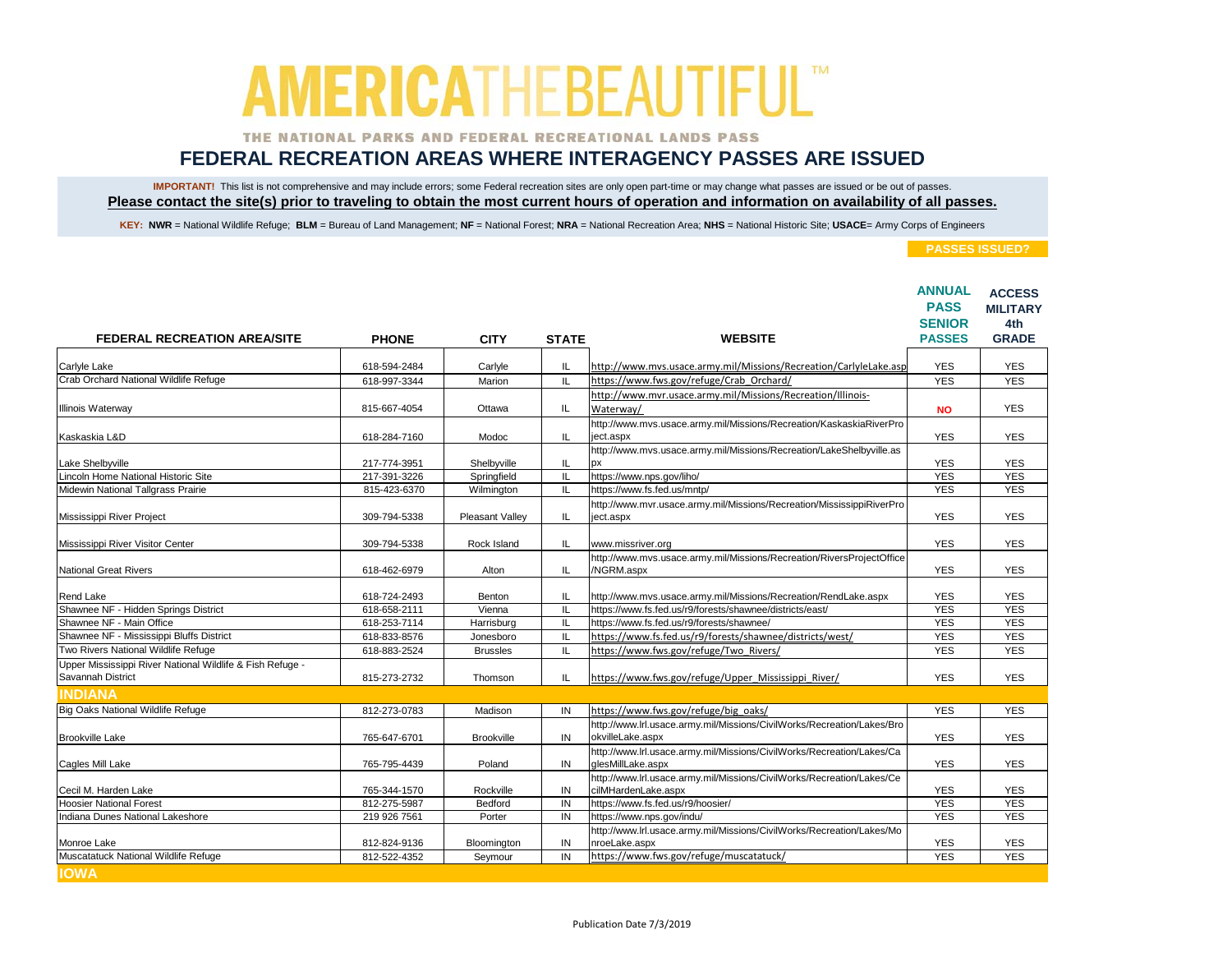### THE NATIONAL PARKS AND FEDERAL RECREATIONAL LANDS PASS

## **FEDERAL RECREATION AREAS WHERE INTERAGENCY PASSES ARE ISSUED**

IMPORTANT! This list is not comprehensive and may include errors; some Federal recreation sites are only open part-time or may change what passes are issued or be out of passes. **Please contact the site(s) prior to traveling to obtain the most current hours of operation and information on availability of all passes.**

KEY: NWR = National Wildlife Refuge; BLM = Bureau of Land Management; NF = National Forest; NRA = National Recreation Area; NHS = National Historic Site; USACE= Army Corps of Engineers

|                                                   |                    |                 |              |                                                                                                 | <b>ANNUAL</b><br><b>PASS</b><br><b>SENIOR</b> | <b>ACCESS</b><br><b>MILITARY</b><br>4th<br><b>GRADE</b> |
|---------------------------------------------------|--------------------|-----------------|--------------|-------------------------------------------------------------------------------------------------|-----------------------------------------------|---------------------------------------------------------|
| <b>FEDERAL RECREATION AREA/SITE</b>               | <b>PHONE</b>       | <b>CITY</b>     | <b>STATE</b> | <b>WEBSITE</b>                                                                                  | <b>PASSES</b>                                 |                                                         |
|                                                   |                    |                 |              |                                                                                                 |                                               |                                                         |
| Coralville Lake                                   | 319-338-3543       | Iowa City       | IA           | http://www.mvr.usace.army.mil/Missions/Recreation/CoralvilleLake.aspx                           | <b>YES</b>                                    | <b>YES</b>                                              |
| DeSoto National Wildlife Refuge                   | 712-388-4800       | Missouri Valley | IA           | https://www.fws.gov/refuge/DeSoto                                                               | <b>YES</b>                                    | <b>YES</b>                                              |
| Herbert Hoover National Historical Site           | 319-643-2541       | West Branch     | IA           | https://www.nps.gov/heho/                                                                       | <b>NO</b>                                     | <b>YES</b>                                              |
| Lake Red Rock                                     | 641-828-7522       | Knoxville       | IA           | http://www.mvr.usace.army.mil/Missions/Recreation/LakeRedRock.aspx                              | <b>YES</b>                                    | <b>YES</b>                                              |
| Mississippi River Project                         | 309-794-5338       | Pleasant Valley | IA           | http://www.mvr.usace.army.mil/Missions/Recreation/MississippiRiverPro<br>ject.aspx              | <b>YES</b>                                    | <b>YES</b>                                              |
| Neal Smith National Wildlife Refuge               | 515-994-3400       | Prairie City    | IA           | https://www.fws.gov/refuge/neal smith/                                                          | <b>YES</b>                                    | <b>YES</b>                                              |
|                                                   |                    |                 |              | http://www.nwk.usace.army.mil/Locations/DistrictLakes/RathbunLake.as                            |                                               |                                                         |
| Rathbun Lake Project                              | 641-647-2464       | Centerville     | IA           | px                                                                                              | <b>YES</b>                                    | <b>YES</b>                                              |
|                                                   |                    |                 |              | http://www.mvr.usace.army.mil/Missions/Recreation/SaylorvilleLake.asp                           |                                               |                                                         |
| Saylorville Lake Project                          | 515-276-4656 x6516 | Johnston        | IA           |                                                                                                 | <b>YES</b>                                    | <b>YES</b>                                              |
| Union Slough National Wildlife Refuge             | 515-928-2523       | Titonka         | IA           | https://www.fws.gov/refuge/union_slough/                                                        | <b>YES</b>                                    | <b>YES</b>                                              |
| <b>KANSAS</b>                                     |                    |                 |              |                                                                                                 |                                               |                                                         |
| <b>Big Hill Lake</b>                              | 620-336-2741       | Cherryvale      | KS           | http://www.swt.usace.army.mil/Locations/TulsaDistrictLakes/Kansas/Big<br>HillLake.aspx          | <b>YES</b>                                    | <b>YES</b>                                              |
| Brown v Board of Education National Historic Site | 785-354-4273       | Topeka          | KS           | https://www.nps.gov/brvb/index.htm                                                              | <b>NO</b>                                     | <b>YES</b>                                              |
| <b>Cimarron National Grassland</b>                | 620-697-4621       | Elkhart         | KS           | https://www.fs.fed.us/r2/psicc/cim/                                                             | <b>YES</b>                                    | <b>YES</b>                                              |
| Clinton Lake Project                              | 785-843-7665       | Lawrence        | KS           | http://www.nwk.usace.army.mil/Locations/DistrictLakes/ClintonLake.asp                           | <b>YES</b>                                    | <b>YES</b>                                              |
| Council Grove Lake                                | 629-767-5195       | Council Grove   | KS           | http://www.swt.usace.army.mil/Locations/TulsaDistrictLakes/Kansas/Co<br>uncilGroveLake.aspx     | <b>YES</b>                                    | <b>YES</b>                                              |
| Elk City Lake                                     | 620-336-2741       | Cherryvale      | KS           | http://www.swt.usace.army.mil/Locations/TulsaDistrictLakes/Kansas/Elk<br>CityLake.aspx          | <b>YES</b>                                    | <b>YES</b>                                              |
| Fall River Lake                                   | 620-336-3901       | Fall River      | KS           | http://www.swt.usace.army.mil/Locations/TulsaDistrictLakes/Kansas/Fall<br>RiverLake.aspx        | <b>YES</b>                                    | <b>YES</b>                                              |
| Great Plains Nature Center - FWS                  | 316-683-5499       | Wichita         | KS           | http://www.gpnc.org/                                                                            | <b>YES</b>                                    | <b>YES</b>                                              |
| Hillsdale Lake Project                            | 913-783-4366       | Paola           | KS           | http://www.nwk.usace.army.mil/Locations/DistrictLakes/HillsdaleLake.as<br><b>DX</b>             | <b>YES</b>                                    | <b>YES</b>                                              |
| John Redmond Lake                                 | 620-364-8613       | Burlington      | KS           | http://www.swt.usace.army.mil/Locations/TulsaDistrictLakes/Kansas/Joh<br>nRedmondReservoir.aspx | <b>YES</b>                                    | <b>YES</b>                                              |
| Kanopolis Lake Project                            | 785-546-2294       | Marquette       | KS           | http://www.nwk.usace.army.mil/Locations/DistrictLakes/KanopolisLake.a<br><b>SDX</b>             | <b>YES</b>                                    | <b>YES</b>                                              |
| <b>Marion Lake</b>                                | 620-382-2101       | Marion          | KS           | http://www.swt.usace.army.mil/Locations/TulsaDistrictLakes/Kansas/Ma<br>rionReservoir.aspx      | <b>YES</b>                                    | <b>YES</b>                                              |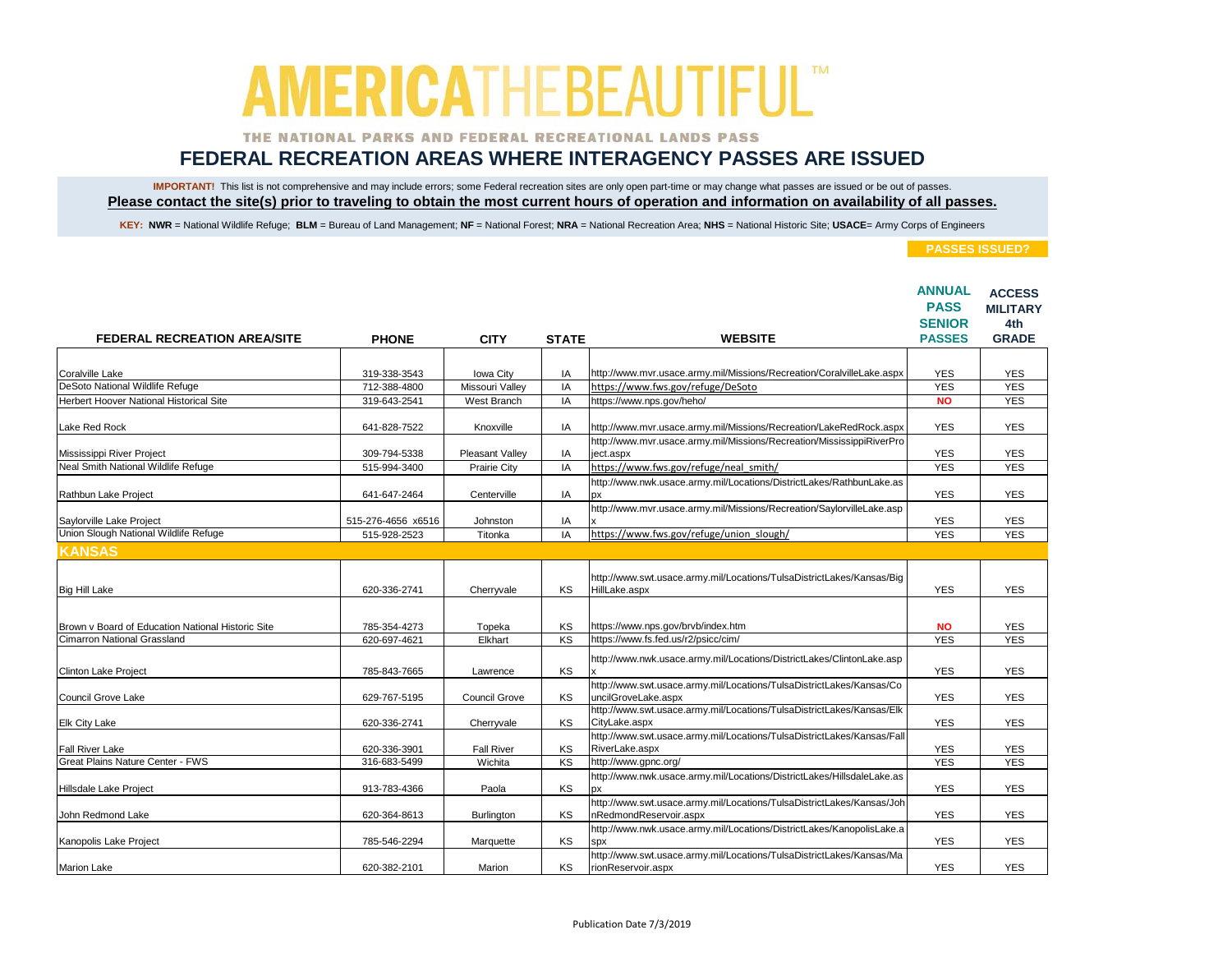### THE NATIONAL PARKS AND FEDERAL RECREATIONAL LANDS PASS

## **FEDERAL RECREATION AREAS WHERE INTERAGENCY PASSES ARE ISSUED**

IMPORTANT! This list is not comprehensive and may include errors; some Federal recreation sites are only open part-time or may change what passes are issued or be out of passes. **Please contact the site(s) prior to traveling to obtain the most current hours of operation and information on availability of all passes.**

KEY: NWR = National Wildlife Refuge; BLM = Bureau of Land Management; NF = National Forest; NRA = National Recreation Area; NHS = National Historic Site; USACE= Army Corps of Engineers

|                                                                          |                              |                                 |                 | <b>WEBSITE</b>                                                                              | <b>ANNUAL</b><br><b>PASS</b><br><b>SENIOR</b><br><b>PASSES</b> | <b>ACCESS</b><br><b>MILITARY</b><br>4th<br><b>GRADE</b> |
|--------------------------------------------------------------------------|------------------------------|---------------------------------|-----------------|---------------------------------------------------------------------------------------------|----------------------------------------------------------------|---------------------------------------------------------|
| <b>FEDERAL RECREATION AREA/SITE</b>                                      | <b>PHONE</b>                 | <b>CITY</b>                     | <b>STATE</b>    |                                                                                             |                                                                |                                                         |
| Melvern Lake Project                                                     | 785-549-3318                 | Melvern                         | KS              | http://www.nwk.usace.army.mil/Locations/DistrictLakes/MelvernLake.as<br>px                  | <b>YES</b>                                                     | <b>YES</b>                                              |
| Milford Lake Project                                                     | 785-238-5714                 | Junction City                   | KS              | http://www.nwk.usace.army.mil/Locations/DistrictLakes/MilfordLake.asp                       | <b>YES</b>                                                     | <b>YES</b>                                              |
| Perry Lake Project                                                       | 785-597-5144                 | Perry                           | KS              | http://www.nwk.usace.army.mil/Locations/DistrictLakes/PerryLake.aspx                        | <b>YES</b>                                                     | <b>YES</b>                                              |
| Pomona Lake Project                                                      | 785-453-2201                 | Vassar                          | KS              | http://www.nwk.usace.army.mil/Locations/DistrictLakes/PomonaLake.as<br>рx                   | <b>YES</b>                                                     | <b>YES</b>                                              |
| Tuttle Creek Lake Project                                                | 785-539-8511                 | Manhattan                       | KS              | http://www.nwk.usace.army.mil/Locations/DistrictLakes/TuttleCreekLake<br>aspx               | <b>YES</b>                                                     | <b>YES</b>                                              |
| Wilson Lake Project                                                      | 785-658-2551                 | Sylvan Grove                    | KS              | http://www.nwk.usace.army.mil/Locations/DistrictLakes/WilsonLake.asp                        | <b>YES</b>                                                     | <b>YES</b>                                              |
| <b>KENTUCKY</b>                                                          |                              |                                 |                 |                                                                                             |                                                                |                                                         |
| Abraham Lincoln Birthplace NHS                                           | 270-358-3137                 | Hodgenville                     | KY              | https://www.nps.gov/abli/                                                                   | <b>NO</b>                                                      | <b>YES</b>                                              |
| <b>Barren River Lake</b>                                                 | 270-646-2055                 | Glasgow                         | KY              | http://www.lrl.usace.army.mil/Missions/CivilWorks/Recreation/Lakes/Bar<br>renRiverLake.aspx | <b>YES</b>                                                     | <b>YES</b>                                              |
| Big South Fork National River & Recreation Area                          | 606-376-3787                 | <b>Stearns</b>                  | KY              | https://www.nps.gov/biso/planyourvisit/visitorcenters.htm                                   | <b>YES</b>                                                     | <b>YES</b>                                              |
| <b>Buckhorn Lake</b>                                                     | 606-398-7251                 | <b>Buckhorn</b>                 | KY              | http://www.lrl.usace.army.mil/Missions/CivilWorks/Recreation/Lakes/Buc<br>khornLake.aspx    | <b>YES</b>                                                     | <b>YES</b>                                              |
| Carr Creek Lake                                                          | 606-642-3308                 | Sassafras                       | <b>KY</b>       | http://www.lrl.usace.army.mil/Missions/CivilWorks/Recreation/Lakes/Car<br>rCreekLake.aspx   | <b>YES</b>                                                     | <b>YES</b>                                              |
| Cave Run Lake                                                            | 606-784-9709                 | Morehead                        | KY              | http://www.lrl.usace.army.mil/Missions/CivilWorks/Recreation/Lakes/Ca<br>veRunLake.aspx     | <b>YES</b>                                                     | <b>YES</b>                                              |
| Cumberland Gap National Historical Park                                  | 606-248-2817                 | Middlesboro                     | <b>KY</b>       | https://www.nps.gov/cuga/                                                                   | <b>YES</b>                                                     | <b>YES</b>                                              |
| Daniel Boone NF - Cumberland District                                    | 606-663-8100                 | Stanton                         | KY              | https:/www.fs/fed.us/r8/boone/districts                                                     | <b>YES</b>                                                     | <b>YES</b>                                              |
| Daniel Boone NF - London District                                        | 606-864-4163                 | London                          | KY              | https:/www.fs.fed.us/r8/boone/districts                                                     | <b>YES</b>                                                     | <b>YES</b>                                              |
| Daniel Boone NF - Main Office                                            | 859-745-3100                 | Winchester                      | <b>KY</b>       | https:/www.fs.fed.us/r8/boone/districts                                                     | <b>YES</b><br><b>YES</b>                                       | <b>YES</b>                                              |
| Daniel Boone NF - Redbird District<br>Daniel Boone NF - Stearns District | 606-598-2192                 | <b>Big Creek</b>                | KY<br><b>KY</b> | https:/www.fs.fed.us/r8/boone/districts<br>https:/www.fs.fed.us/r8/boone/districts          | <b>YES</b>                                                     | <b>YES</b><br><b>YES</b>                                |
| Dewey Lake                                                               | 606-376-5323<br>606-789-4521 | <b>Whitley City</b><br>Van Lear | KY              | http://www.lrh.usace.army.mil/Missions/CivilWorks/Recreation/Kentucky/<br>DeweyLake.aspx    | <b>YES</b>                                                     | <b>YES</b>                                              |
| <b>Fishtrap Lake</b>                                                     | 606-437-7496                 | Shelbiana                       | KY              | http://www.lrh.usace.army.mil/Missions/CivilWorks/Recreation/Kentucky/<br>FishtrapLake.aspx | <b>YES</b>                                                     | <b>YES</b>                                              |
| Grayson Lake                                                             | 606-474-5815                 | Grayson                         | KY              | http://www.lrh.usace.army.mil/Missions/CivilWorks/Recreation/Kentucky.<br>aspx              | <b>YES</b>                                                     | <b>YES</b>                                              |
| <b>Green River Lake</b>                                                  | 270-465-4463                 | Campbellsville                  | KY              | http://www.lrl.usace.army.mil/Missions/CivilWorks/Recreation/Lakes/Gre<br>enRiverLake.aspx  | <b>YES</b>                                                     | <b>YES</b>                                              |
| <b>Lake Barkley</b>                                                      | 270-362-4236                 | <b>Grand Rivers</b>             | KY              | http://www.lrn.usace.army.mil/Locations/Lakes/LakeBarkley.aspx                              | <b>YES</b>                                                     | <b>YES</b>                                              |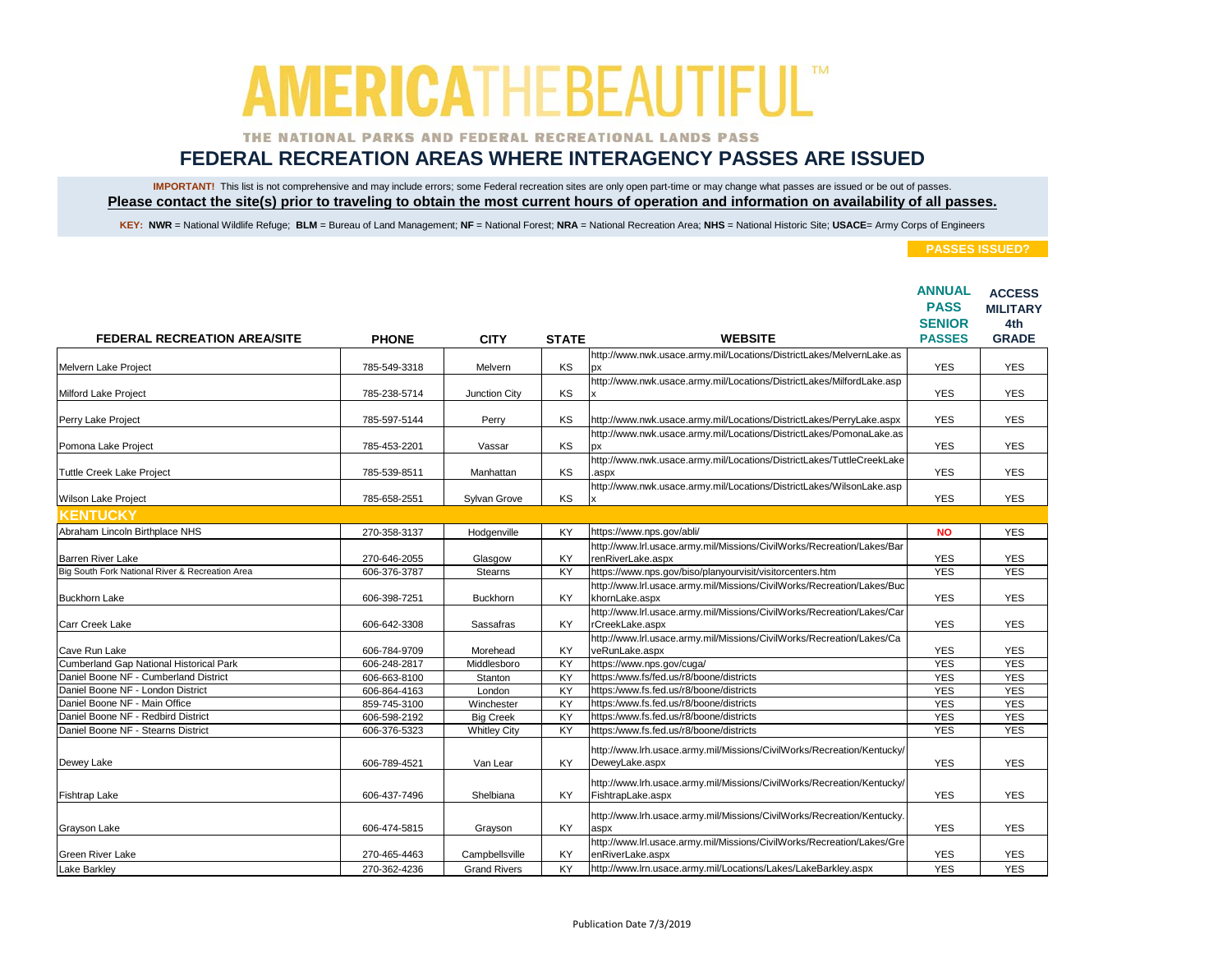### THE NATIONAL PARKS AND FEDERAL RECREATIONAL LANDS PASS

## **FEDERAL RECREATION AREAS WHERE INTERAGENCY PASSES ARE ISSUED**

IMPORTANT! This list is not comprehensive and may include errors; some Federal recreation sites are only open part-time or may change what passes are issued or be out of passes. **Please contact the site(s) prior to traveling to obtain the most current hours of operation and information on availability of all passes.**

KEY: NWR = National Wildlife Refuge; BLM = Bureau of Land Management; NF = National Forest; NRA = National Recreation Area; NHS = National Historic Site; USACE= Army Corps of Engineers

| <b>FEDERAL RECREATION AREA/SITE</b>            | <b>PHONE</b> | <b>CITY</b>    | <b>STATE</b> | <b>WEBSITE</b>                                                                               | <b>ANNUAL</b><br><b>PASS</b><br><b>SENIOR</b><br><b>PASSES</b> | <b>ACCESS</b><br><b>MILITARY</b><br>4th<br><b>GRADE</b> |
|------------------------------------------------|--------------|----------------|--------------|----------------------------------------------------------------------------------------------|----------------------------------------------------------------|---------------------------------------------------------|
|                                                |              |                |              |                                                                                              |                                                                |                                                         |
| Lake Cumberland                                | 606-679-6337 | Somerset       | KY           | http://www.lrn.usace.army.mil/Locations/Lakes/LakeCumberland.aspx                            | <b>YES</b>                                                     | <b>YES</b>                                              |
| Land Between the Lakes                         | 270-924-2000 | Golden Pond    | KY           | www.lbl.org/ContactUs.html                                                                   | <b>NO</b>                                                      | <b>YES</b>                                              |
| <b>Laurel River Lake</b>                       | 606-864-6412 | London         | KY           | http://www.lrn.usace.army.mil/Locations/Lakes/LaurelRiverLake.aspx                           | <b>YES</b>                                                     | <b>YES</b>                                              |
| Mammoth Cave National Park                     | 270-758-2417 | Mammoth Cave   | <b>KY</b>    | https://www.nps.gov/maca/                                                                    | <b>YES</b>                                                     | <b>YES</b>                                              |
| Martins Fork Lake                              | 606-573-7655 | Smith          | KY           | http://www.lrn.usace.army.mil/Locations/Lakes/MartinsForkLake.aspx                           | <b>YES</b>                                                     | <b>YES</b>                                              |
| Nolin River Lake                               | 270-286-4511 | Bee Spring     | KY           | http://www.lrl.usace.army.mil/Missions/CivilWorks/Recreation/Lakes/Noli<br>nRiverLake.aspx   | <b>YES</b>                                                     | <b>YES</b>                                              |
| Rough River Lake                               | 270-257-2061 | Falls of Rough | KY           | http://www.lrl.usace.army.mil/Missions/CivilWorks/Recreation/Lakes/Ro<br>ughRiverLake.aspx   | <b>YES</b>                                                     | <b>YES</b>                                              |
| <b>Taylorsville Lake</b>                       | 502-477-8882 | Taylorsville   | KY           | http://www.lrl.usace.army.mil/Missions/CivilWorks/Recreation/Lakes/Tay<br>lorsvilleLake.aspx | <b>YES</b>                                                     | <b>YES</b>                                              |
| <b>LOUISIANA</b>                               |              |                |              |                                                                                              |                                                                |                                                         |
|                                                |              |                |              |                                                                                              |                                                                |                                                         |
| Bayou Bodcau<br><b>Black Bayou Lake NWR</b>    | 318-949-1804 | Monroe         | LA           | http://www.mvk.usace.army.mil/Missions/Recreation/BayouBodcau.aspx                           | <b>YES</b>                                                     | <b>YES</b>                                              |
|                                                | 318-387-1114 | Monroe         | LA           | https://www.fws.gov/refuge/black bayou lake/                                                 | <b>YES</b>                                                     | <b>YES</b>                                              |
| Columbia Pool, Ouachita-Black Rivers           | 318-322-6391 | Monroe         | LA           | http://www.mvk.usace.army.mil/Missions/Recreation/OuachitaBlackRive<br>aspx:                 | <b>YES</b>                                                     | <b>YES</b>                                              |
|                                                |              |                |              | http://www.mvk.usace.army.mil/Missions/Recreation/OuachitaBlackRive                          |                                                                |                                                         |
| Felsenthal Pool. Ouachita-Black Rivers         | 318-322-6391 | Monroe         | LA           | r.aspx                                                                                       | <b>YES</b>                                                     | <b>YES</b>                                              |
| J. Bennett Johnston Waterway                   | 318-322-6391 | Monroe         | LA           | http://www.mvk.usace.army.mil/Missions/Recreation/JBennettJohnston<br>Waterway.aspx          | <b>YES</b>                                                     | <b>YES</b>                                              |
|                                                |              |                |              |                                                                                              |                                                                | 4th Grade                                               |
| Jean Lafitte National Historic Park & Preserve | 504-589-3882 | New Orleans    | LA           | https://www.nps.gov/jela/index.htm                                                           | <b>NO</b>                                                      | Only                                                    |
| Jonesville Pool, Ouachita-Black Rivers         | 318-322-6391 | Monroe         | LA           | http://www.mvk.usace.army.mil/Missions/Recreation/OuachitaBlackRive<br>r.aspx                | <b>YES</b>                                                     | <b>YES</b>                                              |
| Kisatchie NF - Calcasieu District              | 318-793-9427 | Boyce          | LA           | https://www.fs.fed.us/r8/kisatchie/contact/index.html                                        | <b>YES</b>                                                     | <b>YES</b>                                              |
| Kisatchie NF - Caney District                  | 318-927-2061 | Homer          | LA           | https://www.fs.fed.us/r8/kisatchie/contact/index.html                                        | <b>YES</b>                                                     | <b>YES</b>                                              |
| Kisatchie NF - Catahoula District              | 318-765-3554 | Bentley        | LA           | https://www.fs.fed.us/r8/kisatchie/contact/index.html                                        | <b>YES</b>                                                     | <b>YES</b>                                              |
| Kisatchie NF - Kisatchie District              | 318-472-1840 | Provencal      | LA           | https://www.fs.fed.us/r8/kisatchie/contact/index.html                                        | <b>YES</b>                                                     | <b>YES</b>                                              |
| Kisatchie NF - Main Office                     | 318-473-7160 | Pineville      | LA           | https://www.fs.fed.us/r8/kisatchie/contact/index.html                                        | <b>YES</b>                                                     | <b>YES</b>                                              |
| Kisatchie NF - Winn District                   | 318-628-4664 | Winnfield      | LA           | https://www.fs.fed.us/r8/kisatchie/contact/index.html                                        | <b>YES</b>                                                     | <b>YES</b>                                              |
| <b>MAINE</b>                                   |              |                |              |                                                                                              |                                                                |                                                         |
| Acadia National Park                           | 207-288-3338 | Bar Harbor     | ME           | https://www.nps.gov/acad/                                                                    | <b>YES</b>                                                     | <b>YES</b>                                              |
| <b>MARYLAND</b>                                |              |                |              |                                                                                              |                                                                |                                                         |
| Antietam National Battlefield                  | 301-432-5124 | Sharpsburg     | <b>MD</b>    | https://www.nps.gov/anti/                                                                    | <b>YES</b>                                                     | <b>YES</b>                                              |
| Assateaque Island National Seashore            | 410-641-1441 | <b>Berlin</b>  | <b>MD</b>    | https://www.nps.gov/asis                                                                     | <b>YES</b>                                                     | <b>YES</b>                                              |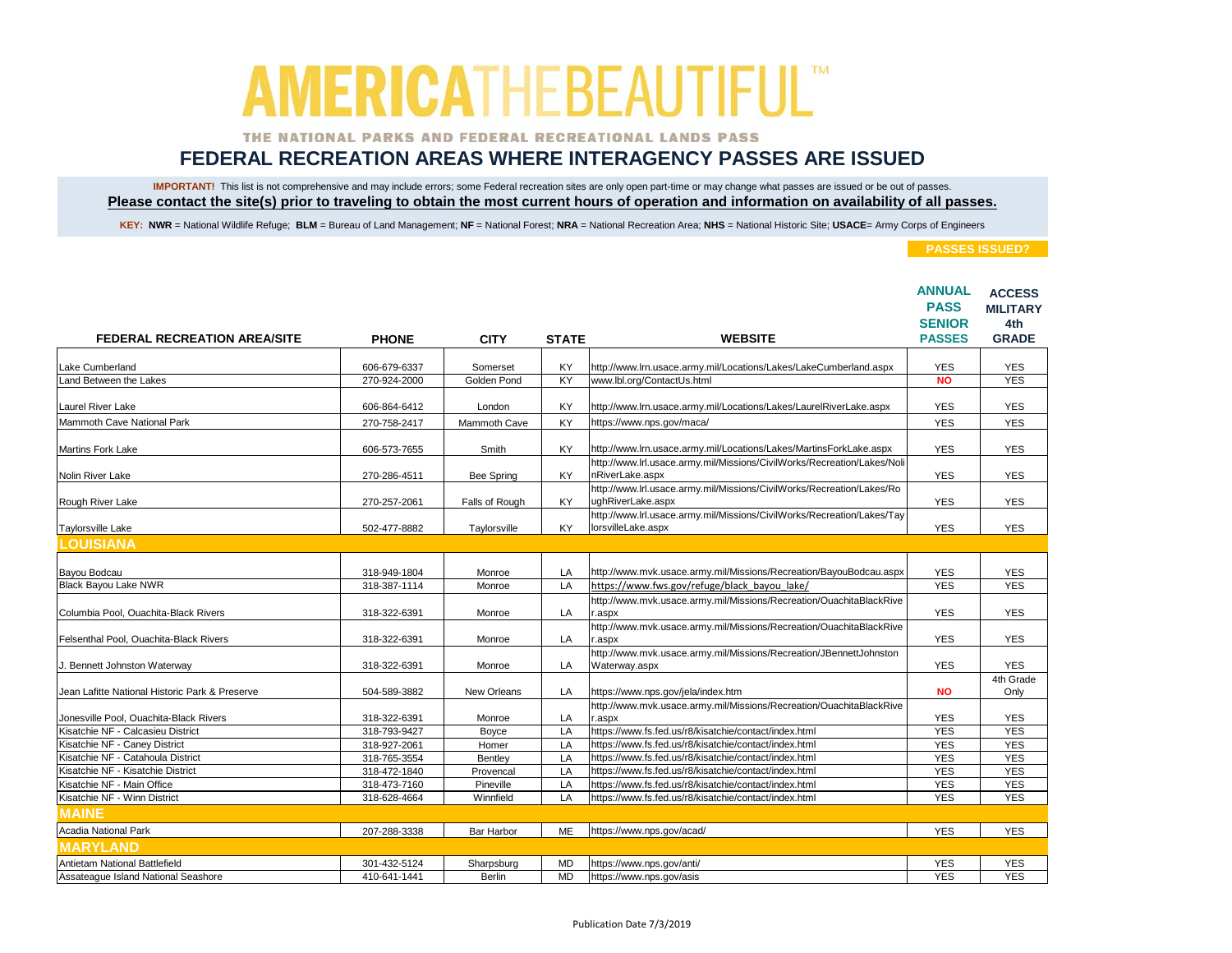### THE NATIONAL PARKS AND FEDERAL RECREATIONAL LANDS PASS

## **FEDERAL RECREATION AREAS WHERE INTERAGENCY PASSES ARE ISSUED**

IMPORTANT! This list is not comprehensive and may include errors; some Federal recreation sites are only open part-time or may change what passes are issued or be out of passes. **Please contact the site(s) prior to traveling to obtain the most current hours of operation and information on availability of all passes.**

KEY: NWR = National Wildlife Refuge; BLM = Bureau of Land Management; NF = National Forest; NRA = National Recreation Area; NHS = National Historic Site; USACE= Army Corps of Engineers

|                                                            |              |                |              |                                                                       | <b>ANNUAL</b><br><b>PASS</b>   | <b>ACCESS</b>       |
|------------------------------------------------------------|--------------|----------------|--------------|-----------------------------------------------------------------------|--------------------------------|---------------------|
|                                                            |              |                |              |                                                                       |                                | <b>MILITARY</b>     |
| <b>FEDERAL RECREATION AREA/SITE</b>                        | <b>PHONE</b> | <b>CITY</b>    | <b>STATE</b> | <b>WEBSITE</b>                                                        | <b>SENIOR</b><br><b>PASSES</b> | 4th<br><b>GRADE</b> |
| <b>Blackwater NWR</b>                                      | 410-228-2677 | Cambridge      | <b>MD</b>    | https://www.fws.gov/refuge/blackwater/                                | <b>YES</b>                     | <b>YES</b>          |
| Catoctin Mountain Park                                     | 301-663-9330 | Thurmont       | <b>MD</b>    | https://www.nps.gov/cato/                                             | <b>NO</b>                      | <b>YES</b>          |
| Chesapeake & Ohio Canal NHP                                | 301-739-4200 | Potomac        | <b>MD</b>    | https://www.nps.gov/choh                                              | <b>YES</b>                     | <b>YES</b>          |
| Fort McHenry National Monument                             | 410-962-4290 | Baltimore      | <b>MD</b>    | https://www.nps.gov/fomc/                                             | <b>YES</b>                     | <b>YES</b>          |
| Fort Washington Park                                       | 301-763-4600 | Ft. Washington | <b>MD</b>    | https://www.nps.gov/fowa                                              | <b>YES</b>                     | <b>YES</b>          |
| Greenbelt Park                                             | 301-344-3948 | Greenbelt      | <b>MD</b>    | https://www.nps.gov/gree/index.htm                                    | <b>NO</b>                      | <b>YES</b>          |
| <b>MASSACHUSETTS</b>                                       |              |                |              |                                                                       |                                |                     |
| Adams National Historical Park                             | 617-770-1175 | Quincy         | MA           | https://www.nps.gov/adam                                              | <b>YES</b>                     | <b>YES</b>          |
| <b>Boston National Historical Park</b>                     | 617-242-5642 | Boston         | MA           | https://www.nps.gov/bost                                              | <b>NO</b>                      | <b>YES</b>          |
|                                                            | 508-248-5697 |                |              | http://www.nae.usace.army.mil/Missions/Recreation/BuffumvilleLake.asp |                                |                     |
| <b>Buffumville Lake</b>                                    |              | Charlton       | MA           |                                                                       | <b>YES</b>                     | <b>YES</b>          |
| Cape Cod National Seashore - Salt Pond V.C.                | 508-255-3421 | Eastham        | MA           | https://www.nps.gov/caco                                              | <b>YES</b>                     | <b>YES</b>          |
| Cape Cod National Seashore - Provincelands V.C.            | 508-487-1256 | Provincetown   | MA           | https://www.nps.gov/caco                                              | <b>YES</b>                     | <b>YES</b>          |
| Great Meadows National Wildlife Refuge                     | 978-443-4661 | Sudbury        | MA           | https://www.fws.gov/refuge/Great_Meadows/                             | <b>YES</b>                     | <b>YES</b>          |
|                                                            |              |                |              | http://www.nae.usace.army.mil/Missions/Recreation/KnightvilleDam.asp  |                                |                     |
| Knightville Dam                                            | 413-667-3430 | Huntington     | MA           |                                                                       | <b>NO</b>                      | <b>YES</b>          |
| <b>Lowell National Historical Park</b>                     | 978-970-5000 | Lowell         | MA           | https://www.nps.gov/lowe                                              | <b>YES</b>                     | <b>YES</b>          |
| Minute Man National Historical Park                        | 978-369-6993 | Concord        | MA           | https://www.nps.gov/mima                                              | <b>NO</b>                      | <b>YES</b>          |
| New Bedford Whaling National Historical Park               | 508-996-4095 | New Bedford    | MA           | https://www.nps.gov/nebe                                              | <b>YES</b>                     | <b>YES</b>          |
| Parker River National Wildlife Refuge                      | 978-465-5753 | Newburyport    | MA           | https://www.fws.gov/refuge/parker_river/                              | <b>YES</b>                     | <b>YES</b>          |
| Springfield Armory National Historic Site                  | 413-734-8551 | Springfield    | <b>MA</b>    | https://www.nps.gov/spar                                              | <b>NO</b>                      | <b>YES</b>          |
|                                                            |              |                |              |                                                                       |                                |                     |
| West Hill Dam                                              | 508-278-2511 | Uxbridge       | MA           | http://www.nae.usace.army.mil/Missions/Recreation/WestHillDam.aspx    | <b>YES</b>                     | <b>YES</b>          |
| <b>IMICHIGAN</b>                                           |              |                |              |                                                                       |                                |                     |
| Hiawatha NF - Main Office                                  | 906-428-5800 | Gladstone      | MI           | https://www.fs.usda.gov/hiawatha                                      | <b>YES</b>                     | <b>YES</b>          |
| Hiawatha NF - Munising                                     | 906-387-2512 | Munising       | MI           | https://www.fs.usda.gov/hiawatha                                      | <b>YES</b>                     | <b>YES</b>          |
| Hiawatha NF - Rapid River/Manistique District              | 906-474-6442 | Rapid River    | MI           | https://www.fs.usda.gov/hiawatha                                      | <b>YES</b>                     | <b>YES</b>          |
| Hiawatha NF - St. Ignace District/Sault Ste Marie District | 906-643-7900 | St. Ignace     | MI           | https://www.fs.usda.gov/hiawatha                                      | <b>YES</b>                     | <b>YES</b>          |
| Huron-Manistee NF - Main Office                            | 800-821-6263 | Cadillac       | M            | https://www.fs.fed.us/r9/hmnf/index.shtml                             | <b>YES</b>                     | <b>YES</b>          |
| Huron-Manistee NF - Lumberman's Monument                   | 989-362-8961 | Oscoda         | MI           | https://www.fs.usda.gov/hmnf                                          | <b>YES</b>                     | <b>YES</b>          |
| Huron-Manistee NF - Baldwin/White Cloud Dist               | 231-745-4631 | Baldwin        | MI           | https://www.fs.usda.gov/hmnf                                          | <b>YES</b>                     | <b>YES</b>          |
| Huron-Manistee NF - Cadillac/Manistee District             | 231-723-2211 | Manistee       | M            | https://www.fs.usda.gov/hmnf                                          | <b>YES</b>                     | <b>YES</b>          |
| Huron-Manistee NF - Huron Shores District                  | 989-739-0728 | Oscoda         | MI           | https://www.fs.usda.gov/hmnf                                          | <b>YES</b>                     | <b>YES</b>          |
| Huron-Manistee NF - Mio District                           | 989-826-3252 | Mio            | MI           | https://www.fs.usda.gov/hmnf                                          | <b>YES</b>                     | <b>YES</b>          |
| <b>Isle Royale National Park</b>                           | 906-482-0984 | Houghton       | MI           | https://www.nps.gov/isro/                                             | <b>YES</b>                     | <b>YES</b>          |
| Ottawa NF - Kenton Ranger District                         | 906-852-3500 | Kenton         | M            | https://www.fs.fed.us/r9/ottawa/                                      | <b>YES</b>                     | <b>YES</b>          |
| Ottawa NF - Main Office                                    | 906-932-1330 | Ironwood       | MI           | https://www.fs.fed.us/r9/ottawa/                                      | <b>YES</b>                     | <b>YES</b>          |
| Ottawa NF - Ontonagon Ranger District                      | 906-884-2085 | Ontonagon      | MI           | https://www.fs.fed.us/r9/ottawa/                                      | <b>YES</b>                     | <b>YES</b>          |
| Ottawa NF - Visitor Center                                 | 906-358-4724 | Watersmeet     | MI           | https://www.fs.fed.us/r9/ottawa/                                      | <b>YES</b>                     | <b>YES</b>          |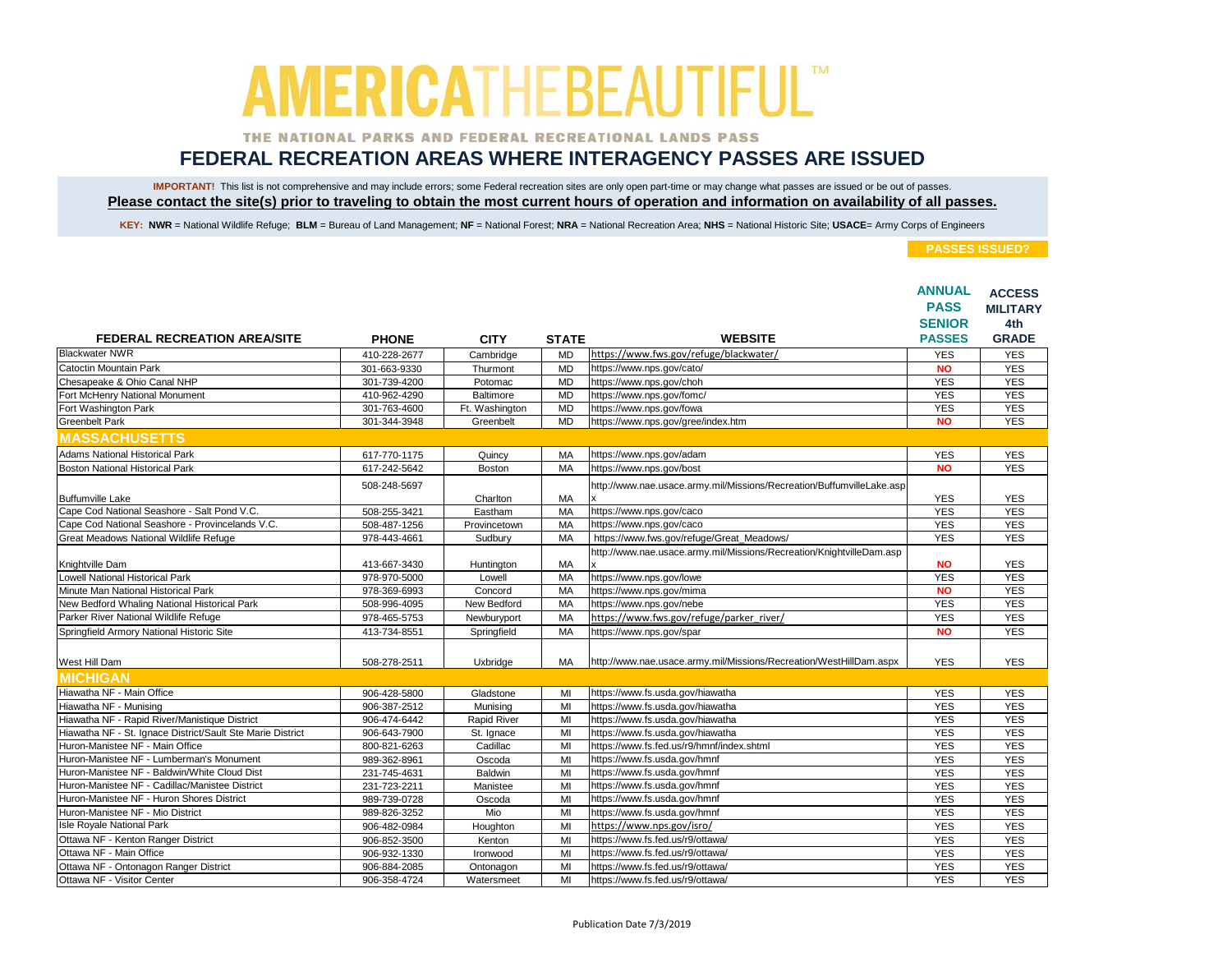### THE NATIONAL PARKS AND FEDERAL RECREATIONAL LANDS PASS

## **FEDERAL RECREATION AREAS WHERE INTERAGENCY PASSES ARE ISSUED**

IMPORTANT! This list is not comprehensive and may include errors; some Federal recreation sites are only open part-time or may change what passes are issued or be out of passes. **Please contact the site(s) prior to traveling to obtain the most current hours of operation and information on availability of all passes.**

KEY: NWR = National Wildlife Refuge; BLM = Bureau of Land Management; NF = National Forest; NRA = National Recreation Area; NHS = National Historic Site; USACE= Army Corps of Engineers

|                                                           |              |                            |                |                                                                                   | <b>ANNUAL</b><br><b>PASS</b> | <b>ACCESS</b>          |
|-----------------------------------------------------------|--------------|----------------------------|----------------|-----------------------------------------------------------------------------------|------------------------------|------------------------|
|                                                           |              |                            |                |                                                                                   | <b>SENIOR</b>                | <b>MILITARY</b><br>4th |
| <b>FEDERAL RECREATION AREA/SITE</b>                       | <b>PHONE</b> | <b>CITY</b>                | <b>STATE</b>   | <b>WEBSITE</b>                                                                    | <b>PASSES</b>                | <b>GRADE</b>           |
| Ottawa NF - Watersmeet - Iron River RD                    | 906-358-4551 | Watersmeet                 | MI             | https://www.fs.fed.us/r9/ottawa/                                                  | <b>YES</b>                   | <b>YES</b>             |
| Pictured Rocks National Seashore                          | 906-387-2607 | Munising                   | M <sub>l</sub> | https://www.nps.gov/piro/                                                         | <b>YES</b>                   | <b>YES</b>             |
| Seney National Wildlife Refuge                            | 906-586-9851 | Seney                      | MI             | https://www.fws.gov/refuge/Seney/                                                 | <b>YES</b>                   | <b>YES</b>             |
| Shiawassee National Wildlife Refuge                       | 989-777-5930 | Saginaw                    | MI             | https://www.fws.gov/refuge/Shiawassee/                                            | <b>YES</b>                   | <b>YES</b>             |
| Sleeping Bear Dunes National Lakeshore                    | 231-325-5881 | Empire                     | M              | https://www.nps.gov/slbe/                                                         | <b>YES</b>                   | <b>YES</b>             |
| <b>MINNESOTA</b>                                          |              |                            |                |                                                                                   |                              |                        |
| Chippewa NF - Blackduck District                          | 218-835-4291 | <b>Black Duck</b>          | <b>MN</b>      | https://www.fs.fed.us/r9/forests/chippewa/                                        | <b>YES</b>                   | <b>YES</b>             |
| Chippewa NF - Main Office                                 | 218-335-8600 | Cass Lake                  | <b>MN</b>      | https://www.fs.fed.us/r9/forests/chippewa/                                        | <b>YES</b>                   | <b>YES</b>             |
| Chippewa NF - Marcell/Deer River District                 | 218-246-2123 | Deer River                 | <b>MN</b>      | https://www.fs.fed.us/r9/forests/chippewa/                                        | <b>YES</b>                   | <b>YES</b>             |
| Chippewa NF - Walker District                             | 218-547-1044 | Walker                     | <b>MN</b>      | https://www.fs.fed.us/r9/forests/chippewa/                                        | <b>YES</b>                   | <b>YES</b>             |
|                                                           |              |                            |                |                                                                                   |                              |                        |
| <b>Crosslake Recreation Area</b>                          | 651-290-5793 | Crosslake                  | <b>MN</b>      | http://www.mvp.usace.army.mil/Missions/Recreation/CrossLake.aspx                  | <b>YES</b>                   | <b>YES</b>             |
| Detroit Lakes Wetland Management District                 | 218-847-4431 | <b>Detroit Lakes</b>       | <b>MN</b>      | https://www.fws.gov/refuge/Detroit Lakes wmd/                                     | <b>YES</b>                   | <b>YES</b>             |
|                                                           |              |                            |                | http://www.lre.usace.army.mil/Missions/Recreation/LakeSuperiorMaritim             |                              |                        |
| Duluth Harbor/Maritime Visitor Center                     | 218-720-5260 | Duluth                     | MN             | eVisitorCenter.aspx                                                               | <b>YES</b>                   | <b>YES</b>             |
| Gull Lake Recreation Area                                 | 651-290-5772 | <b>Brainerd</b>            | <b>MN</b>      | http://www.mvp.usace.army.mil/Missions/Recreation/GullLake.aspx                   | <b>YES</b>                   | <b>YES</b>             |
|                                                           | 218-654-3145 |                            |                |                                                                                   |                              |                        |
| Leech Lake Recreation Area                                |              | Federal Dam                | <b>MN</b>      | http://www.mvp.usace.army.mil/Missions/Recreation/LeechLake.aspx                  | <b>YES</b>                   | <b>YES</b>             |
| Minnesota Private Lands Office                            | 320-253-4682 | Waite Park                 | <b>MN</b>      | N/A                                                                               | <b>NO</b>                    | <b>YES</b>             |
| Minnesota Valley National Wildlife Refuge                 | 952-854-5900 | Bloomington                | <b>MN</b>      | https://www.fws.gov/refuge/Minnesota Valley/                                      | <b>YES</b>                   | <b>YES</b>             |
| Mississippi National River & Recreation Area              | 651-293-0200 | St Paul                    | <b>MN</b>      | https://www.nps.gov/miss/index.htm                                                | <b>YES</b>                   | <b>YES</b>             |
| <b>Pipestone National Monument</b>                        | 507-825-5464 | Pipestone                  | <b>MN</b>      | https://www.nps.gov/pipe/                                                         | <b>YES</b>                   | <b>YES</b>             |
| Pokegama Lake and Recreation Area                         | 218-326-6128 | <b>Grand Rapids</b>        | <b>MN</b>      | http://www.mvp.usace.army.mil/Missions/Recreation/PokegamaRecreati<br>onArea.aspx | <b>YES</b>                   | <b>YES</b>             |
|                                                           |              |                            |                |                                                                                   |                              |                        |
| Sandy Lake Recreation Area                                | 218-426-3482 | McGregor                   | <b>MN</b>      | http://www.mvp.usace.army.mil/Missions/Recreation/SandyLake.aspx                  | <b>YES</b>                   | <b>YES</b>             |
| Sherburne National Wildlife Refuge                        | 763-389-3323 | Zimmerman                  | <b>MN</b>      | https://www.fws.gov/refuge/Sherburne/                                             | <b>YES</b>                   | <b>YES</b>             |
| Superior NF - Gunflint District                           | 218-387-1750 | <b>Grand Marais</b>        | <b>MN</b>      | https://www.fs.fed.us/r9/forests/superior/contact/                                | <b>YES</b>                   | <b>YES</b>             |
| Superior NF - Kawishiwi District                          | 218-365-7600 | Ely                        | <b>MN</b>      | https://www.fs.fed.us/r9/forests/superior/contact/                                | <b>YES</b>                   | <b>YES</b>             |
| Superior NF - LaCroix District                            | 218-666-0020 | Cook                       | <b>MN</b>      | https://www.fs.fed.us/r9/forests/superior/contact/                                | <b>YES</b>                   | <b>YES</b>             |
| Superior NF - Laurentian District                         | 218-229-8800 | Aurora                     | <b>MN</b>      | https://www.fs.fed.us/r9/forests/superior/contact/                                | <b>YES</b>                   | <b>YES</b>             |
| Superior NF - Main Office                                 | 218-626-4300 | Duluth                     | <b>MN</b>      | https://www.fs.fed.us/r9/forests/superior/contact/                                | <b>YES</b>                   | <b>YES</b>             |
| Superior NF - Tofte District                              | 218-663-7280 | Tofte                      | <b>MN</b>      | https://www.fs.fed.us/r9/forests/superior/contact/                                | <b>YES</b>                   | <b>YES</b>             |
| Tamarac National Wildlife Refuge                          | 218-847-2641 | Rochert                    | <b>MN</b>      | https://www.fws.gov/refuge/Tamarac/                                               | <b>YES</b>                   | <b>YES</b>             |
| Upper Mississippi River National Wildlife & Fish Refuge - |              |                            |                |                                                                                   |                              |                        |
| <b>Winona District</b>                                    | 507-454-7351 | Winona                     | <b>MN</b>      | https://www.fws.gov/refuge/Upper Mississippi River/                               | <b>YES</b>                   | <b>YES</b>             |
| <b>Voyageurs National Park</b>                            | 218-283-6600 | <b>International Falls</b> | <b>MN</b>      | https://www.nps.gov/voya/                                                         | <b>YES</b>                   | <b>YES</b>             |
| Windom Wetland Management District                        | 507-831-2220 | Windom                     | <b>MN</b>      | https://www.fws.gov/refuge/Windom_wmd/                                            | <b>YES</b>                   | <b>YES</b>             |
| <b>MISSISSIPPI</b>                                        |              |                            |                |                                                                                   |                              |                        |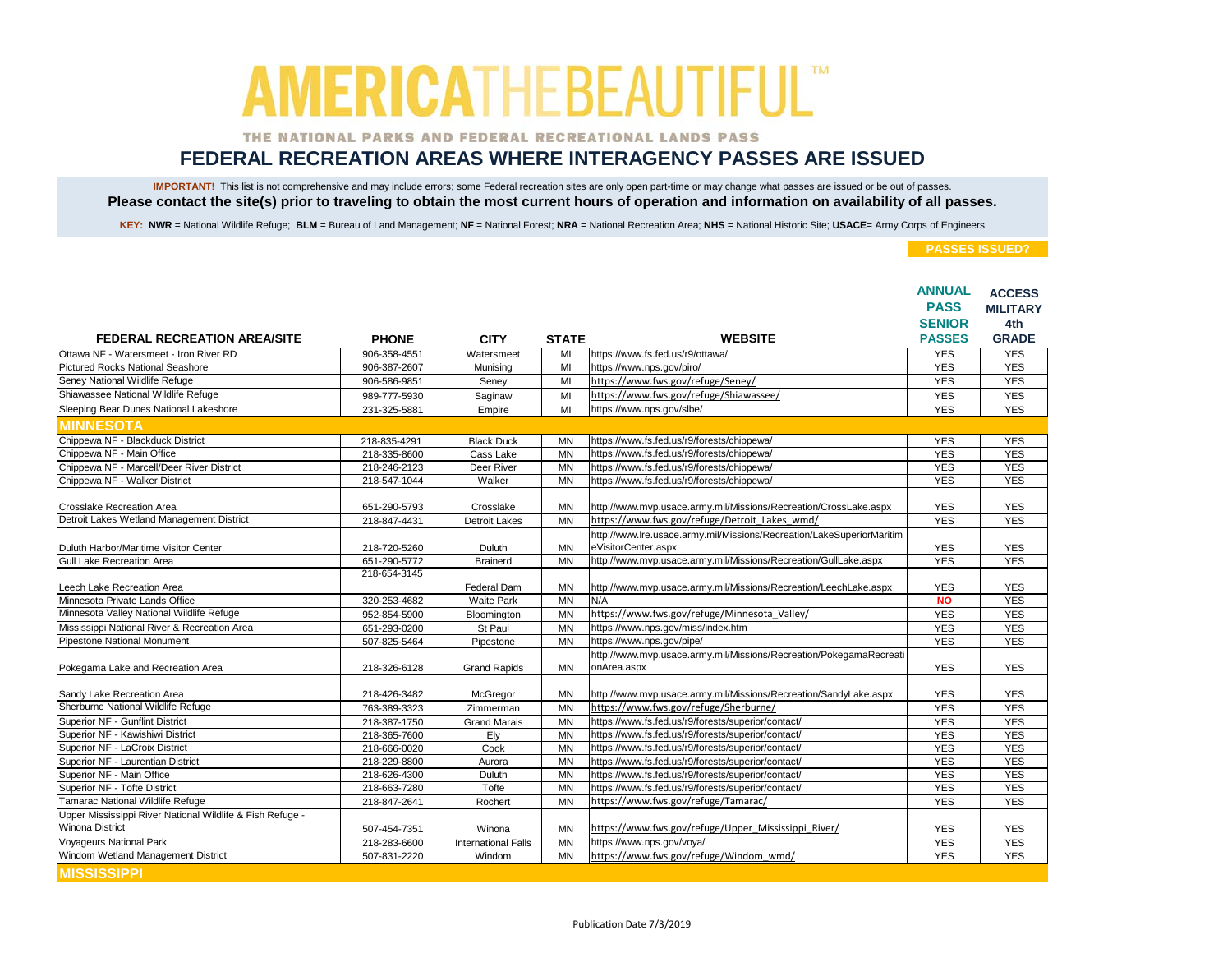### THE NATIONAL PARKS AND FEDERAL RECREATIONAL LANDS PASS

## **FEDERAL RECREATION AREAS WHERE INTERAGENCY PASSES ARE ISSUED**

IMPORTANT! This list is not comprehensive and may include errors; some Federal recreation sites are only open part-time or may change what passes are issued or be out of passes. **Please contact the site(s) prior to traveling to obtain the most current hours of operation and information on availability of all passes.**

KEY: NWR = National Wildlife Refuge; BLM = Bureau of Land Management; NF = National Forest; NRA = National Recreation Area; NHS = National Historic Site; USACE= Army Corps of Engineers

| <b>FEDERAL RECREATION AREA/SITE</b>            | <b>PHONE</b> | <b>CITY</b>         | <b>STATE</b> | <b>WEBSITE</b>                                                                                   | <b>ANNUAL</b><br><b>PASS</b><br><b>SENIOR</b><br><b>PASSES</b> | <b>ACCESS</b><br><b>MILITARY</b><br>4th<br><b>GRADE</b> |
|------------------------------------------------|--------------|---------------------|--------------|--------------------------------------------------------------------------------------------------|----------------------------------------------------------------|---------------------------------------------------------|
|                                                |              |                     |              | http://www.mvk.usace.army.mil/Missions/Recreation/ArkabutlaLake.asp                              |                                                                |                                                         |
| Arkabutla Lake                                 | 662-562-6261 | Coldwater           | <b>MS</b>    |                                                                                                  | <b>YES</b>                                                     | <b>YES</b>                                              |
| Bienville NF - Chickasawhay District           | 601-428-0594 | Laurel              | <b>MS</b>    | https://www.fs.fed.us/r8/mississippi/contact/index.shtml                                         | <b>YES</b>                                                     | <b>YES</b>                                              |
| Bienville NF - Main Office                     | 601-469-3811 | Forest              | <b>MS</b>    | https://www.fs.fed.us/r8/mississippi/contact/index.shtml                                         | <b>YES</b>                                                     | <b>YES</b>                                              |
| De Soto NF - Main Office                       | 601-528-6160 | Wiggins             | <b>MS</b>    | https://www.fs.fed.us/r8/mississippi/contact/index.shtml                                         | <b>YES</b>                                                     | <b>YES</b>                                              |
| Delta NF - Main Office                         | 662-828-3409 | <b>Rolling Fork</b> | <b>MS</b>    | https://www.fs.fed.us/r8/mississippi/contact/index.shtml                                         | <b>YES</b>                                                     | <b>YES</b>                                              |
| Enid Lake                                      | 662-563-4571 | Enid                | <b>MS</b>    | http://www.mvk.usace.army.mil/Missions/Recreation/EnidLake.aspx                                  | <b>YES</b>                                                     | <b>YES</b>                                              |
| Grenada Lake                                   | 662-226-5911 | Grenada             | <b>MS</b>    | http://www.mvk.usace.army.mil/Missions/Recreation/GrenadaLake.aspx                               | <b>YES</b>                                                     | <b>YES</b>                                              |
| Gulf Islands National Seashore                 | 228-875-9057 | Ocean Springs       | <b>MS</b>    | https://www.nps.gov/guis/                                                                        | <b>YES</b>                                                     | <b>YES</b>                                              |
| Holly Springs NF - Main Office                 | 662-236-6550 | Oxford              | <b>MS</b>    | https://www.fs.fed.us/r8/mississippi/contact/index.shtml                                         | <b>YES</b>                                                     | <b>YES</b>                                              |
| Homochitto NF - Main Office                    | 601-384-5876 | Meadville           | <b>MS</b>    | https://www.fs.fed.us/r8/mississippi/contact/index.shtml                                         | <b>YES</b>                                                     | <b>YES</b>                                              |
| Natchez National Historical Park               | 601-446-8601 | Natchez             | <b>MS</b>    | https://www.nps.gov/natc/                                                                        | <b>NO</b>                                                      | <b>YES</b>                                              |
|                                                |              |                     |              | http://www.sam.usace.army.mil/Missions/CivilWorks/Recreation/Okatibb                             |                                                                |                                                         |
| Okatibbee                                      | 601-626-8431 | Collinsville        | <b>MS</b>    | eeLake.aspx                                                                                      | <b>YES</b>                                                     | <b>YES</b>                                              |
| Sardis Lake                                    | 662-563-4531 | Sardis              | <b>MS</b>    | http://www.mvk.usace.army.mil/Missions/Recreation/SardisLake.aspx                                | <b>YES</b>                                                     | <b>YES</b>                                              |
| St. Catherine Creek NWR                        | 601-442-6696 | Sibley              | <b>MS</b>    | https://www.fws.gov/refuge/st catherine creek/                                                   | <b>YES</b>                                                     | <b>YES</b>                                              |
| Sam D. Hamilton Noxubee NWR                    | 662-323-5548 | <b>Brooksville</b>  | <b>MS</b>    | https://www.fws.gov/refuge/noxubee/                                                              | <b>YES</b>                                                     | <b>YES</b>                                              |
|                                                |              |                     |              | https://www.blm.gov/programs/recreation/permits-and-                                             |                                                                |                                                         |
| Southeastern States BLM District               | 601-919-4650 | Flowood             | <b>MS</b>    | passes/passes                                                                                    | <b>YES</b>                                                     | <b>YES</b>                                              |
| Tenn-Tom Waterway (BSSO)                       | 662-423-1287 | Dennis              | <b>MS</b>    | http://www.sam.usace.army.mil/Missions/CivilWorks/Recreation/Tennes<br>seeTombigbeeWaterway.aspx | <b>YES</b>                                                     | <b>YES</b>                                              |
|                                                |              |                     |              | http://www.sam.usace.army.mil/Missions/CivilWorks/Recreation/Tennes                              |                                                                |                                                         |
| Tenn-Tom Waterway (Columbus)                   | 662-327-2142 | Columbus            | <b>MS</b>    | seeTombigbeeWaterway.aspx                                                                        | <b>YES</b>                                                     | <b>YES</b>                                              |
| Tombigbee NF - Main Office                     | 662-285-3264 | Ackerman            | <b>MS</b>    | https://www.fs.fed.us/r8/mississippi/contact/index.shtml                                         | <b>YES</b>                                                     | <b>YES</b>                                              |
| US Forest Service in Mississippi - Main Office | 601-965-1600 | Jackson             | <b>MS</b>    | https://www.fs.fed.us/r8/mississippi/contact/index.shtml                                         | <b>YES</b>                                                     | <b>YES</b>                                              |
| Vicksburg National Military Park               | 601-636-0583 | Vicksburg           | <b>MS</b>    | https://www.nps.gov/vick                                                                         | <b>YES</b>                                                     | <b>YES</b>                                              |
| <b>MISSOURI</b>                                |              |                     |              |                                                                                                  |                                                                |                                                         |
| Clearwater Lake                                | 573-223-7777 | Piedmont            | <b>MO</b>    | http://www.swl.usace.army.mil/Missions/Recreation/Lakes/ClearwaterLa<br>ke.aspx                  | <b>YES</b>                                                     | <b>YES</b>                                              |
| Harry S. Truman Project                        | 660-438-7317 | Warsaw              | <b>MO</b>    | http://www.nwk.usace.army.mil/Locations/DistrictLakes/HarrySTrumanL<br>ake.aspx                  | <b>YES</b>                                                     | <b>YES</b>                                              |
| Jefferson National Expansion Memorial          | 314-678-1530 | St. Louis           | <b>MO</b>    | https://www.nps.gov/jeff/                                                                        | <b>YES</b>                                                     | <b>YES</b>                                              |
|                                                |              |                     |              | http://www.nwk.usace.army.mil/Locations/DistrictLakes/LongBranchLak                              |                                                                |                                                         |
| Long Branch Project Office                     | 660-385-2108 | Macon               | <b>MO</b>    | e.aspx                                                                                           | <b>YES</b>                                                     | <b>YES</b>                                              |
| Longview/Blue Springs Project                  | 816-761-6194 | <b>Kansas City</b>  | <b>MO</b>    | http://www.nwk.usace.army.mil/Locations/DistrictLakes/LongviewLake.a<br><b>SDX</b>               | <b>YES</b>                                                     | <b>YES</b>                                              |
|                                                |              |                     |              | http://www.mvs.usace.army.mil/Missions/Recreation/MarkTwainLake.as                               |                                                                |                                                         |
| Mark Twain Lake                                | 573-735-4097 | <b>Monroe City</b>  | <b>MO</b>    | px                                                                                               | <b>YES</b>                                                     | <b>YES</b>                                              |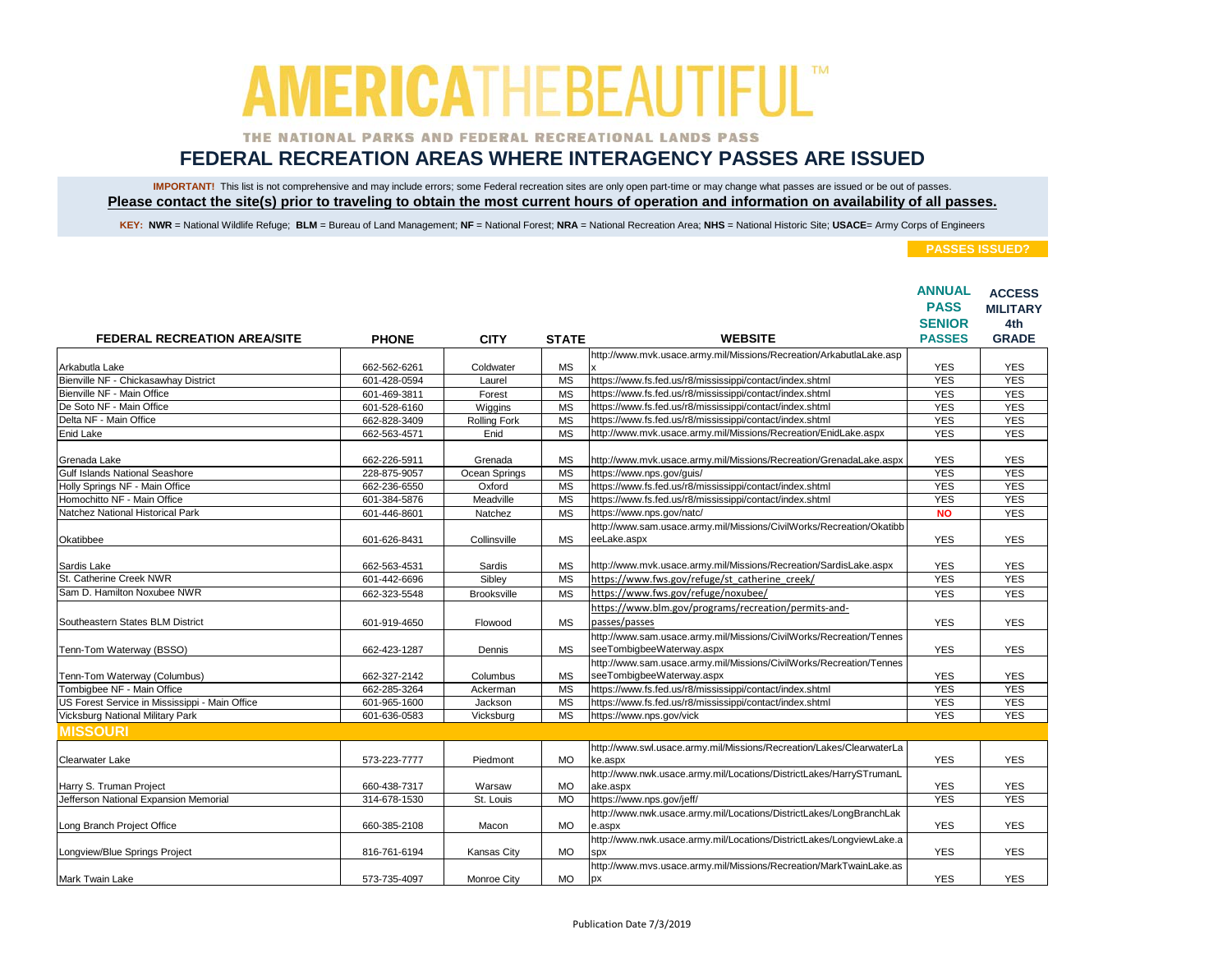### THE NATIONAL PARKS AND FEDERAL RECREATIONAL LANDS PASS

## **FEDERAL RECREATION AREAS WHERE INTERAGENCY PASSES ARE ISSUED**

IMPORTANT! This list is not comprehensive and may include errors; some Federal recreation sites are only open part-time or may change what passes are issued or be out of passes. **Please contact the site(s) prior to traveling to obtain the most current hours of operation and information on availability of all passes.**

KEY: NWR = National Wildlife Refuge; BLM = Bureau of Land Management; NF = National Forest; NRA = National Recreation Area; NHS = National Historic Site; USACE= Army Corps of Engineers

|                                               |              |                   |              |                                                                             | <b>ANNUAL</b><br><b>PASS</b><br><b>SENIOR</b> | <b>ACCESS</b><br><b>MILITARY</b><br>4th |
|-----------------------------------------------|--------------|-------------------|--------------|-----------------------------------------------------------------------------|-----------------------------------------------|-----------------------------------------|
| <b>FEDERAL RECREATION AREA/SITE</b>           | <b>PHONE</b> | <b>CITY</b>       | <b>STATE</b> | <b>WEBSITE</b>                                                              | <b>PASSES</b>                                 | <b>GRADE</b>                            |
| Mark Twain NF - Ava/Cassville District        | 417-683-4428 | Ava               | <b>MO</b>    | https://www.fs.fed.us/r9/forests/marktwain/contact/                         | <b>YES</b>                                    | <b>YES</b>                              |
| Mark Twain NF - Eleven Point District         | 573-996-2153 | Doniphan          | <b>MO</b>    | https://www.fs.fed.us/r9/forests/marktwain/contact/                         | <b>YES</b>                                    | <b>YES</b>                              |
| Mark Twain NF - Houston/Cedar Creek District  | 417-967-4194 | Houston           | <b>MO</b>    | https://www.fs.fed.us/r9/forests/marktwain/contact/                         | <b>YES</b>                                    | <b>YES</b>                              |
| Mark Twain NF - Main Office                   | 573-364-4621 | Rolla             | <b>MO</b>    | https://www.fs.fed.us/r9/forests/marktwain/contact/                         | <b>YES</b>                                    | <b>YES</b>                              |
| Mark Twain NF - Poplar Bluff District         | 573-785-1475 | Poplar Bluff      | <b>MO</b>    | https://www.fs.fed.us/r9/forests/marktwain/contact/                         | <b>YES</b>                                    | <b>YES</b>                              |
| Mark Twain NF - Potosi/Fredericktown District | 573-438-5427 | Potosi            | <b>MO</b>    | https://www.fs.fed.us/r9/forests/marktwain/contact/                         | <b>YES</b>                                    | <b>YES</b>                              |
| Mark Twain NF - Salem District                | 573-729-6656 | Salem             | <b>MO</b>    | https://www.fs.fed.us/r9/forests/marktwain/contact/                         | <b>YES</b>                                    | <b>YES</b>                              |
| Mingo National Wildlife Refuge                | 573-222-3589 | Puxico            | <b>MO</b>    | https://www.fws.gov/refuge/Mingo/                                           | <b>YES</b>                                    | <b>YES</b>                              |
| Neosho National Fish Hatchery                 | 417-451-0554 | Neosho            | <b>MO</b>    | https://www.fws.gov/midwest/Neosho/                                         | <b>YES</b>                                    | <b>YES</b>                              |
| <b>Ozark National Scenic Riverways</b>        | 573-323-4236 | Van Buren         | <b>MO</b>    | https://www.nps.gov/ozar                                                    | <b>YES</b>                                    | <b>YES</b>                              |
|                                               |              |                   |              | http://www.nwk.usace.army.mil/Locations/DistrictLakes/PommedeTerre          |                                               |                                         |
| Pomme de Terre Lake Project                   | 417-745-6411 | Hermitage         | <b>MO</b>    | Lake.aspx                                                                   | <b>YES</b>                                    | <b>YES</b>                              |
|                                               |              |                   |              | http://www.nwk.usace.army.mil/Locations/DistrictLakes/SmithvilleLake.a      |                                               |                                         |
| Smithville Lake Project                       | 816-532-0174 | Smithville        | <b>MO</b>    | <b>SDX</b>                                                                  | <b>YES</b>                                    | <b>YES</b>                              |
| Stockton Lake Project                         | 417-276-3113 | Stockton          | <b>MO</b>    | http://www.nwk.usace.army.mil/Locations/DistrictLakes/StocktonLake.as<br>DX | <b>YES</b>                                    | <b>YES</b>                              |
|                                               |              |                   |              | http://www.swl.usace.army.mil/Missions/Recreation/Lakes/TableRockLa         |                                               |                                         |
| <b>Table Rock Lake</b>                        | 501-340-1950 | Branson           | <b>MO</b>    | ke.aspx                                                                     | <b>YES</b>                                    | <b>YES</b>                              |
| Ulysses S Grant National Historic Site        | 314-842-3298 | St. Louis         | <b>MO</b>    | https://www.nps.gov/ulsg/                                                   | <b>YES</b>                                    | <b>YES</b>                              |
|                                               |              |                   |              | http://www.mvs.usace.army.mil/Missions/Recreation/WappapelloLake.a          |                                               |                                         |
| Wappapello Lake                               | 573-222-8562 | Wappapello        | <b>MO</b>    | spx                                                                         | <b>YES</b>                                    | <b>YES</b>                              |
| Wilson's Creek National Battlefield           | 417-732-2662 | Republic          | <b>MO</b>    | https://www.nps.gov/wicr/                                                   | <b>YES</b>                                    | <b>YES</b>                              |
| <b>MONTANA</b>                                |              |                   |              |                                                                             |                                               |                                         |
| Beaverhead-Deerlodge NF - Butte District      | 406-494-2147 | <b>Butte</b>      | MT           | https:www.fs.fed.us/r1/b-d/contact/                                         | <b>YES</b>                                    | <b>YES</b>                              |
| Beaverhead-Deerlodge NF - Jefferson District  | 406-287-3223 | Whitetail         | <b>MT</b>    | https:www.fs.fed.us/r1/b-d/contact/                                         | <b>NO</b>                                     | <b>YES</b>                              |
| Beaverhead-Deerlodge NF - Madison District    | 406-682-4253 | Ennis             | MT           | https:www.fs.fed.us/r1/b-d/contact/                                         | <b>YES</b>                                    | <b>YES</b>                              |
| Beaverhead-Deerlodge NF - Main Office         | 406-683-3900 | Dillon            | MT           | https:www.fs.fed.us/r1/b-d/contact/                                         | <b>YES</b>                                    | <b>YES</b>                              |
| Beaverhead-Deerlodge NF - Pintler District    | 406-859-3211 | Philipsburg       | <b>MT</b>    | https:www.fs.fed.us/r1/b-d/contact/                                         | <b>YES</b>                                    | <b>YES</b>                              |
| Beaverhead-Deerlodge NF - Wisdom District     | 406-689-3243 | Wisdom            | <b>MT</b>    | https:www.fs.fed.us/r1/b-d/contact/                                         | <b>YES</b>                                    | <b>YES</b>                              |
| Beaverhead-Deerlodge NF - Wise River District | 406-832-3178 | <b>Wise River</b> | MT           | https:www.fs.fed.us/r1/b-d/contact/                                         | <b>YES</b>                                    | <b>YES</b>                              |
| <b>Big Hole National Battlefield</b>          | 406-689-3155 | Wisdom            | MT           | https://www.nps.gov/biho/                                                   | <b>YES</b>                                    | <b>YES</b>                              |
| Bighorn Canyon National Recreation Area       | 406-666-2412 | Fort Smith        | MT           | https://www.nps.gov/bica/                                                   | <b>NO</b>                                     | <b>YES</b>                              |
| Bitterroot NF - Darby District                | 406-821-3913 | Darby             | MT           | https:/www.fs.fed.us/r1/bitterroot/contact                                  | <b>YES</b>                                    | <b>YES</b>                              |
| Bitterroot NF - Main Office                   | 406-363-7100 | Hamilton          | MT           | https:/www.fs.fed.us/r1/bitterroot/contact                                  | <b>YES</b>                                    | <b>YES</b>                              |
| Bitterroot NF - Stevensville District         | 406-777-5461 | Stevensville      | MT           | https:/www.fs.fed.us/r1/bitterroot/contact                                  | <b>YES</b>                                    | <b>YES</b>                              |
|                                               |              |                   |              | https://www.blm.gov/programs/recreation/permits-and-                        |                                               |                                         |
| <b>Butte BLM Field Office</b>                 | 406-533-7600 | <b>Butte</b>      | MT           | passes/passes                                                               | <b>YES</b>                                    | <b>YES</b>                              |
| Custer NF - Beartooth District                | 406-446-2103 | Red Lodge         | MT           | https:/www.fs.fed.us/r1/custer/contactus/index.shtml                        | <b>YES</b>                                    | <b>YES</b>                              |
| Custer NF - Main Office                       | 406-657-6200 | <b>Billings</b>   | MT           | https:/www.fs.fed.us/r1/custer/contactus/index.shtml                        | <b>YES</b>                                    | <b>YES</b>                              |
| Custer NF - Sioux District                    | 406-797-4432 | Camp Crook        | <b>MT</b>    | https:/www.fs.fed.us/r1/custer/contactus/index.shtml                        | <b>YES</b>                                    | <b>YES</b>                              |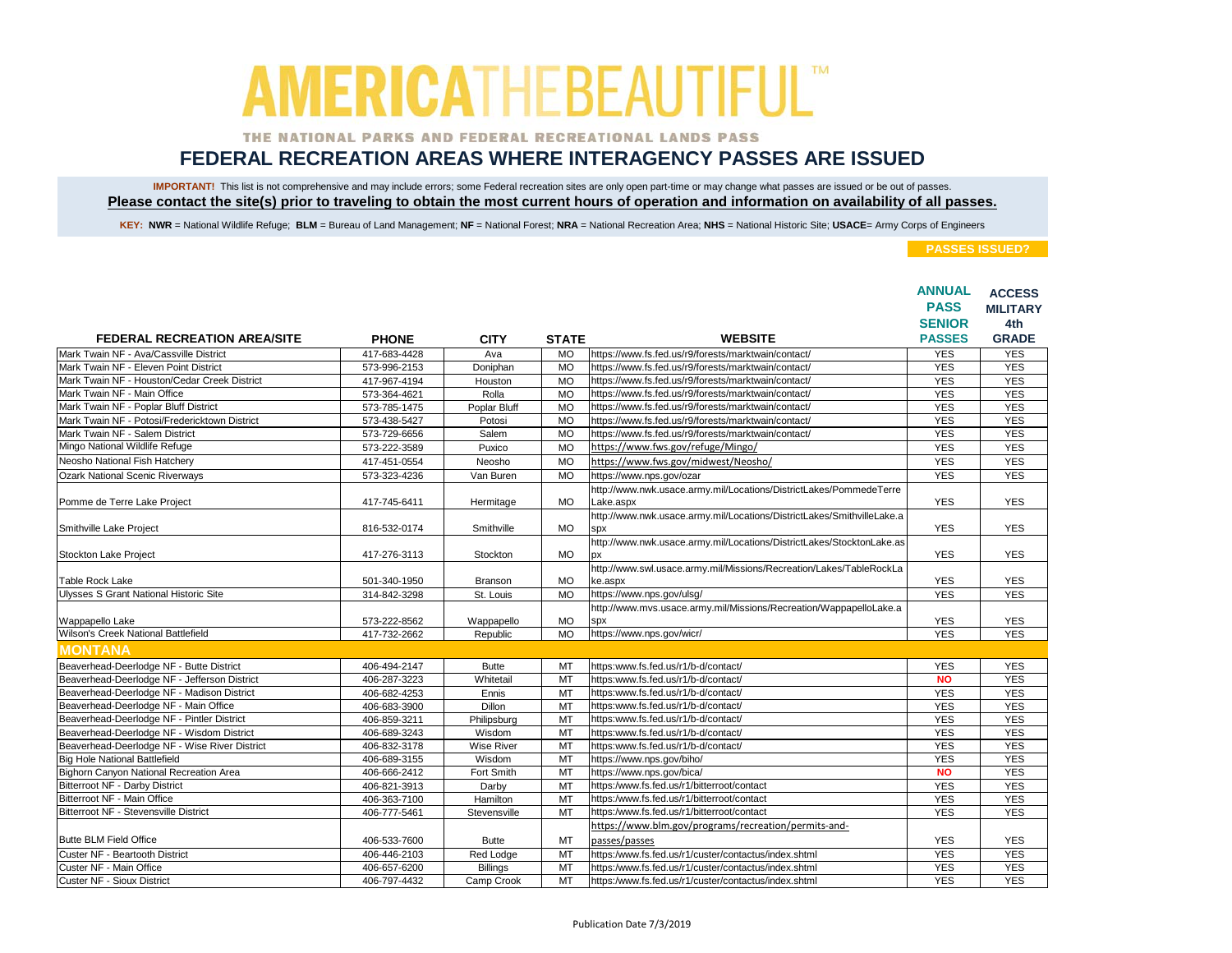### THE NATIONAL PARKS AND FEDERAL RECREATIONAL LANDS PASS

## **FEDERAL RECREATION AREAS WHERE INTERAGENCY PASSES ARE ISSUED**

IMPORTANT! This list is not comprehensive and may include errors; some Federal recreation sites are only open part-time or may change what passes are issued or be out of passes. **Please contact the site(s) prior to traveling to obtain the most current hours of operation and information on availability of all passes.**

KEY: NWR = National Wildlife Refuge; BLM = Bureau of Land Management; NF = National Forest; NRA = National Recreation Area; NHS = National Historic Site; USACE= Army Corps of Engineers

|                                                  |              |                              |              |                                                                                               | <b>ANNUAL</b><br><b>PASS</b> | <b>ACCESS</b><br><b>MILITARY</b> |
|--------------------------------------------------|--------------|------------------------------|--------------|-----------------------------------------------------------------------------------------------|------------------------------|----------------------------------|
|                                                  |              |                              |              |                                                                                               | <b>SENIOR</b>                | 4th                              |
| <b>FEDERAL RECREATION AREA/SITE</b>              | <b>PHONE</b> | <b>CITY</b>                  | <b>STATE</b> | <b>WEBSITE</b>                                                                                | <b>PASSES</b>                | <b>GRADE</b>                     |
|                                                  |              |                              |              | https://www.blm.gov/programs/recreation/permits-and-                                          |                              |                                  |
| Dillon BLM Field Office                          | 406-683-8000 | <b>Dillon</b>                | MT           | passes/passes                                                                                 | <b>YES</b>                   | <b>YES</b>                       |
| Flathead NF - Hungry Horse & Glacier View Dist   | 406-387-3800 | Hungry Horse                 | MT           | https:/www.fs.fed.us/r1/flathead/contact/contact.htm                                          | <b>YES</b>                   | <b>YES</b>                       |
| Flathead NF - Main Office                        | 406-758-5204 | Kalispell                    | MT           | https:/www.fs.fed.us/r1/flathead/contact/contact.htm                                          | <b>YES</b>                   | <b>YES</b>                       |
| Flathead NF - Swan Lake District                 | 406-837-7500 | <b>Bigfork</b>               | <b>MT</b>    | https:/www.fs.fed.us/r1/flathead/contact/contact.htm                                          | <b>YES</b>                   | <b>YES</b>                       |
| Flathead NF - Tally Lake District                | 406-758-5204 | Kalispell                    | MT           | https:/www.fs.fed.us/r1/flathead/contact/contact.htm                                          | <b>YES</b>                   | <b>YES</b>                       |
| Fort Peck Project                                | 406-526-3411 | Fort Peck                    | MT           | http://www.nwo.usace.army.mil/Missions/DamandLakeProjects/Missouri<br>RiverDams/FortPeck.aspx | <b>YES</b>                   | <b>YES</b>                       |
| Gallatin NF - Big Timber District                | 406-932-5155 | <b>Big Timber</b>            | MT           | https:/www.fs.fed.us/r1/gallatin/                                                             | <b>YES</b>                   | <b>YES</b>                       |
| Gallatin NF - Bozeman District                   | 406-522-2520 | Bozeman                      | MT           | https:/www.fs.fed.us/r1/gallatin/                                                             | <b>YES</b>                   | <b>YES</b>                       |
| Gallatin NF - Hebgen Lake District               | 406-823-6961 | West Yellowstone             | MT           | https:/www.fs.fed.us/r1/gallatin/                                                             | <b>YES</b>                   | <b>YES</b>                       |
| Gallatin NF - Livingston District                | 406-222-1892 | Livingston                   | MT           | https:/www.fs.fed.us/r1/gallatin/                                                             | <b>YES</b>                   | <b>YES</b>                       |
| <b>Glacier National Park</b>                     | 406-888-7800 | NW Montana                   | MT           | https://www.nps.gov/glac/                                                                     | <b>YES</b>                   | <b>YES</b>                       |
|                                                  |              |                              |              | https://www.blm.gov/programs/recreation/permits-and-                                          |                              |                                  |
| Glasgow BLM Field Office                         | 406-228-3750 | Glasgow                      | MT           | passes/passes                                                                                 | <b>YES</b>                   | <b>YES</b>                       |
|                                                  |              |                              |              | https://www.blm.gov/programs/recreation/permits-and-                                          |                              |                                  |
| Havre BLM Field Office                           | 406-262-2820 | Havre                        | MT           | passes/passes                                                                                 | <b>YES</b>                   | <b>YES</b>                       |
| Helena NF - Helena District                      | 406-449-5490 | Helena                       | <b>MT</b>    | https://www.fs.usda.gov/helena/                                                               | <b>YES</b>                   | <b>YES</b>                       |
| Helena NF - Lincoln District                     | 406-362-4265 | Lincoln                      | MT           | https://www.fs.usda.gov/helena/                                                               | <b>YES</b>                   | <b>YES</b>                       |
| Helena NF - Townsend District                    | 406-266-3425 | Townsend                     | MT           | https://www.fs.usda.gov/helena/                                                               | <b>YES</b>                   | <b>YES</b>                       |
| Kootean NF - Cabinet District                    | 406-827-3533 | <b>Trout Creek</b>           | MT           | https://www.fs.fed.us/r1/kootenai/contact/                                                    | <b>YES</b>                   | <b>YES</b>                       |
| Kootenai NF - Fortine District                   | 406-882-4451 | Fortine                      | MT           | https://www.fs.fed.us/r1/kootenai/contact/                                                    | <b>YES</b>                   | <b>YES</b>                       |
| Kootenai NF - Libby District                     | 406-293-7773 | Libby                        | <b>MT</b>    | https://www.fs.fed.us/r1/kootenai/contact/                                                    | <b>YES</b>                   | <b>YES</b>                       |
| Kootenai NF - Main Office                        | 406-293-6211 | Libby                        | MT           | https://www.fs.fed.us/r1/kootenai/contact/                                                    | <b>YES</b>                   | <b>YES</b>                       |
| Kootenai NF - Rexford District                   | 406-296-2536 | Eureka                       | MT           | https://www.fs.fed.us/r1/kootenai/contact/                                                    | <b>YES</b>                   | <b>YES</b>                       |
| Kootenai NF - Three Rivers District              | 406-295-4693 | Trov                         | <b>MT</b>    | https://www.fs.fed.us/r1/kootenai/contact/                                                    | <b>YES</b>                   | <b>YES</b>                       |
| Lewis & Clark NF - Belt Creek District           | 406-236-5511 | Neihart                      | MT           | https://www.fs.fed.us/r1/lewisclark/contact/                                                  | <b>YES</b>                   | <b>YES</b>                       |
| Lewis & Clark NF - Main Office                   | 406-791-7700 | <b>Great Falls</b>           | <b>MT</b>    | https://www.fs.fed.us/r1/lewisclark/contact/                                                  | <b>YES</b>                   | <b>YES</b>                       |
| Lewis & Clark NF - Musselshell District          | 406-632-4391 | Harlowton                    | MT           | https://www.fs.fed.us/r1/lewisclark/contact/                                                  | <b>YES</b>                   | <b>YES</b>                       |
| Lewis & Clark NF - White Sulphur Spring District | 406-547-3361 | <b>White Sulphur Springs</b> | <b>MT</b>    | https://www.fs.fed.us/r1/lewisclark/contact/                                                  | <b>YES</b>                   | <b>YES</b>                       |
|                                                  |              |                              |              | https://www.blm.gov/programs/recreation/permits-and-                                          |                              |                                  |
| Lewistown BLM Field Office                       | 406-538-1900 | Lewistown                    | MT           | passes/passes                                                                                 | <b>YES</b>                   | <b>YES</b>                       |
| Little Bighorn Battlefield National Monument     | 406-638-3204 | Crow Agency                  | MT           | https://www.nps.gov/libi/                                                                     | <b>YES</b>                   | <b>YES</b>                       |
| Lolo NF - Main Office                            | 406-329-3750 | Missoula                     | MT           | https://www.fs.fed.us/r1/lolo/about/offices.shtml                                             | <b>YES</b>                   | <b>YES</b>                       |
| Lolo NF - Ninemile Station                       | 406-626-5201 | Huson                        | MT           | https://www.fs.fed.us/r1/lolo/about/offices.shtml                                             | <b>YES</b>                   | <b>YES</b>                       |
| Lolo NF - Plains/Thompson Falls Station          | 406-826-3821 | Plains                       | <b>MT</b>    | https://www.fs.fed.us/r1/lolo/about/offices.shtml                                             | <b>YES</b>                   | <b>YES</b>                       |
| Lolo NF - Seeley Lake Station                    | 406-677-2233 | Seeley Lake                  | MT           | https://www.fs.fed.us/r1/lolo/about/offices.shtml                                             | <b>YES</b>                   | <b>YES</b>                       |
| Lolo NF - Superior Station                       | 406-822-4233 | Superior                     | <b>MT</b>    | https://www.fs.fed.us/r1/lolo/about/offices.shtml                                             | <b>YES</b>                   | <b>YES</b>                       |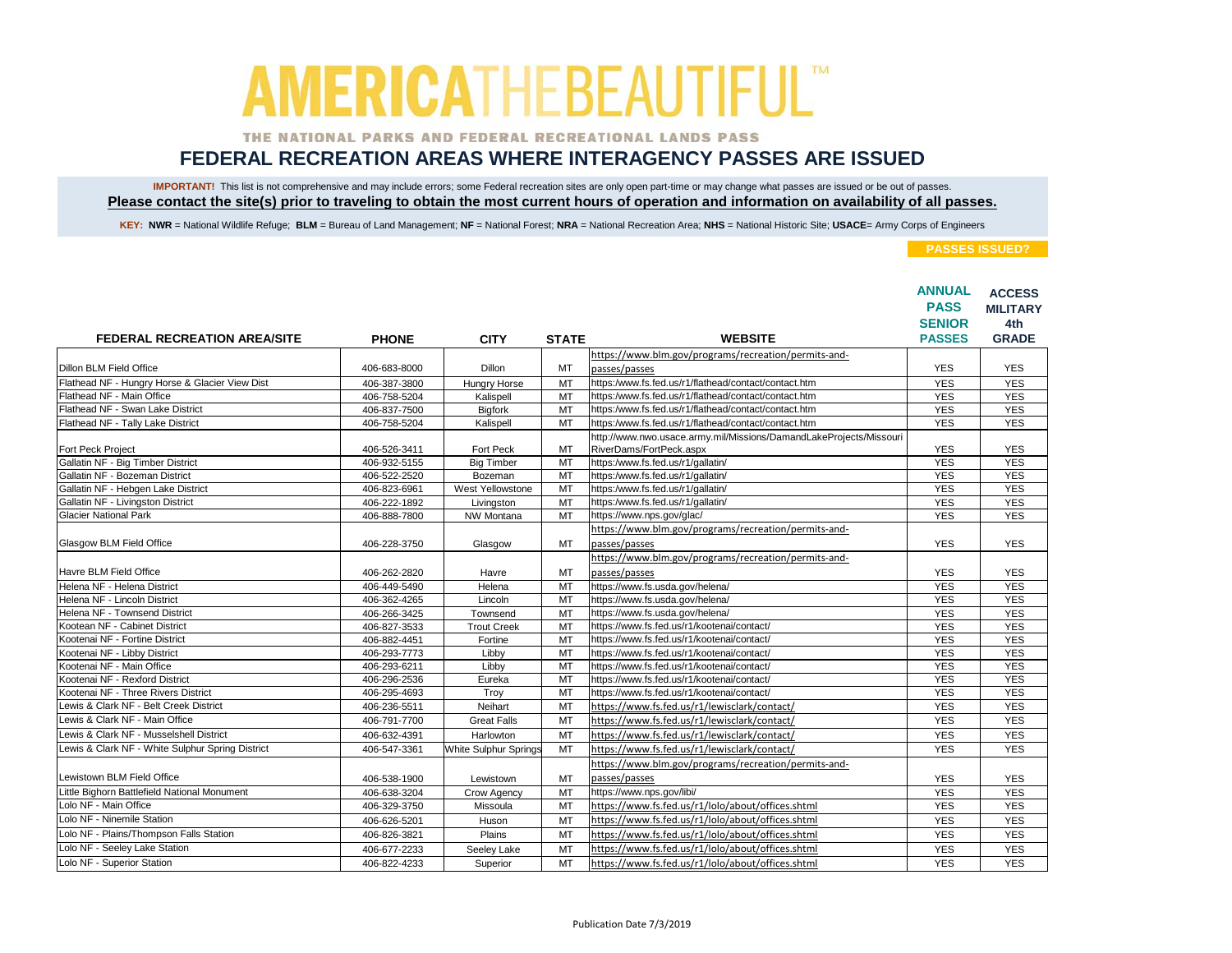### THE NATIONAL PARKS AND FEDERAL RECREATIONAL LANDS PASS

## **FEDERAL RECREATION AREAS WHERE INTERAGENCY PASSES ARE ISSUED**

IMPORTANT! This list is not comprehensive and may include errors; some Federal recreation sites are only open part-time or may change what passes are issued or be out of passes. **Please contact the site(s) prior to traveling to obtain the most current hours of operation and information on availability of all passes.**

KEY: NWR = National Wildlife Refuge; BLM = Bureau of Land Management; NF = National Forest; NRA = National Recreation Area; NHS = National Historic Site; USACE= Army Corps of Engineers

|                                                     |              |                        |              |                                                                      | <b>ANNUAL</b><br><b>PASS</b><br><b>SENIOR</b> | <b>ACCESS</b><br><b>MILITARY</b><br>4th |
|-----------------------------------------------------|--------------|------------------------|--------------|----------------------------------------------------------------------|-----------------------------------------------|-----------------------------------------|
| <b>FEDERAL RECREATION AREA/SITE</b>                 | <b>PHONE</b> | <b>CITY</b>            | <b>STATE</b> | <b>WEBSITE</b>                                                       | <b>PASSES</b>                                 | <b>GRADE</b>                            |
| Miles City BLM Field Office                         |              |                        |              | https://www.blm.gov/programs/recreation/permits-and-                 |                                               |                                         |
|                                                     | 406-233-2800 | <b>Miles City</b>      | MT           | passes/passes                                                        | <b>YES</b>                                    | <b>YES</b>                              |
|                                                     |              |                        |              | https://www.blm.gov/programs/recreation/permits-and-                 |                                               |                                         |
| Missoula BLM Field Office                           | 406-329-3914 | Missoula               | MT           | passes/passes                                                        | <b>YES</b>                                    | <b>YES</b>                              |
|                                                     |              |                        |              | https://www.blm.gov/programs/recreation/permits-and-                 |                                               |                                         |
| Montana State BLM Office                            | 406-896-5004 | <b>Billings</b>        | MT           | passes/passes                                                        | <b>YES</b>                                    | YES                                     |
| National Bison Range Wildlife Refuge                | 406-644-2211 | Moiese                 | MT           | https://www.fws.gov/refuge/national bison range/                     | <b>YES</b>                                    | <b>YES</b>                              |
|                                                     |              |                        |              | https://www.blm.gov/programs/recreation/permits-and-                 |                                               |                                         |
| Pompeys Pillar National Monument BLM                | 406-896-5013 | <b>Billings</b>        | MT           | passes/passes                                                        | <b>YES</b>                                    | <b>YES</b>                              |
|                                                     |              |                        |              | https://www.blm.gov/programs/recreation/permits-and-                 |                                               |                                         |
| Upper Missouri River Breaks National Monument - BLM | 406-622-4000 | Ft Benton              | MT           | passes/passes                                                        | <b>YES</b>                                    | <b>YES</b>                              |
| <b>NEBRASKA</b>                                     |              |                        |              |                                                                      |                                               |                                         |
|                                                     |              |                        |              | http://www.nwo.usace.army.mil/Missions/DamandLakeProjects/Missouri   |                                               |                                         |
| <b>Gavins Point Project</b>                         | 402-667-2546 | Crofton                | <b>NE</b>    | RiverDams/FortPeck.aspx                                              | <b>YES</b>                                    | <b>YES</b>                              |
|                                                     |              |                        |              | http://www.nwk.usace.army.mil/Locations/DistrictLakes/HarlanCountyLa |                                               |                                         |
| Harlan County Lake Project                          | 308-799-2105 | Republican City        | <b>NE</b>    | ke.aspx                                                              | <b>YES</b>                                    | <b>YES</b>                              |
| Homestead National Monument of America              | 402-223-3514 | Beatrice               | <b>NE</b>    | https://www.nps.gov/home/                                            | <b>YES</b>                                    | <b>YES</b>                              |
| Lewis & Clark NHT/NPS Midwest Regional Office       | 402-661-1804 | Omaha                  | <b>NE</b>    | https://www.nps.gov/lecl                                             | <b>YES</b>                                    | <b>YES</b>                              |
| Nebraska National Forest - Bessey District          | 308-533-2257 | Halsey                 | <b>NE</b>    | https://www.fs.usda.gov/nebraska                                     | <b>YES</b>                                    | <b>YES</b>                              |
| Nebraska National Forest - Main Office              | 308-432-0300 | Chadron                | <b>NE</b>    | https://www.fs.usda.gov/nebraska                                     | <b>YES</b>                                    | <b>YES</b>                              |
| Nebraska National Forest - Pine Ridge District      | 308-432-0300 | Chadron                | <b>NE</b>    | https://www.fs.usda.gov/nebraska                                     | <b>YES</b>                                    | <b>YES</b>                              |
| <b>Scotts Bluff National Monument</b>               | 308-436-9700 | Gering                 | <b>NE</b>    | https://www.nps.gov/scbl/                                            | <b>YES</b>                                    | <b>YES</b>                              |
| <b>NEVADA</b>                                       |              |                        |              |                                                                      |                                               |                                         |
|                                                     |              |                        |              | https://www.blm.gov/programs/recreation/permits-and-                 |                                               |                                         |
| Battle Mountain BLM District Office                 | 775-635-4000 | <b>Battle Mountain</b> | <b>NV</b>    | passes/passes                                                        | <b>YES</b>                                    | <b>YES</b>                              |
|                                                     |              |                        |              | https://www.blm.gov/programs/recreation/permits-and-                 |                                               |                                         |
| Black Rock/High Rock Emigrant Trail NCA - BLM       | 775-557-2503 | Gerlach                | <b>NV</b>    | passes/passes                                                        | <b>YES</b>                                    | <b>YES</b>                              |
|                                                     |              |                        |              | https://www.blm.gov/programs/recreation/permits-and-                 |                                               |                                         |
| Caliente BLM Field Office                           | 775-726-8100 | Caliente               | <b>NV</b>    | passes/passes                                                        | <b>YES</b>                                    | <b>YES</b>                              |
|                                                     |              |                        |              | https://www.blm.gov/programs/recreation/permits-and-                 |                                               |                                         |
| Carson City BLM District Office                     | 775-885-6000 | Carson City            | <b>NV</b>    | passes/passes                                                        | <b>YES</b>                                    | <b>YES</b>                              |
|                                                     |              |                        |              | https://www.blm.gov/programs/recreation/permits-and-                 |                                               |                                         |
| <b>Elko BLM District Office</b>                     | 775-753-0200 | Elko                   | <b>NV</b>    | passes/passes                                                        | <b>YES</b>                                    | <b>YES</b>                              |
|                                                     |              |                        |              | https://www.blm.gov/programs/recreation/permits-and-                 |                                               |                                         |
| <b>Ely BLM District Office</b>                      | 775-289-1800 | Ely                    | <b>NV</b>    | passes/passes                                                        | <b>YES</b>                                    | <b>YES</b>                              |
| <b>Great Basin National Park</b>                    | 775-234-7331 | <b>Baker</b>           | <b>NV</b>    | https://www.nps.gov/grba/                                            | <b>YES</b>                                    | <b>YES</b>                              |
| Humboldt-Toiyabe NF - Austin District               | 775-964-2671 | Austin                 | <b>NV</b>    | https://www.fs.fed.us/r4/htnf/districts/austin.shtml                 | <b>YES</b>                                    | <b>YES</b>                              |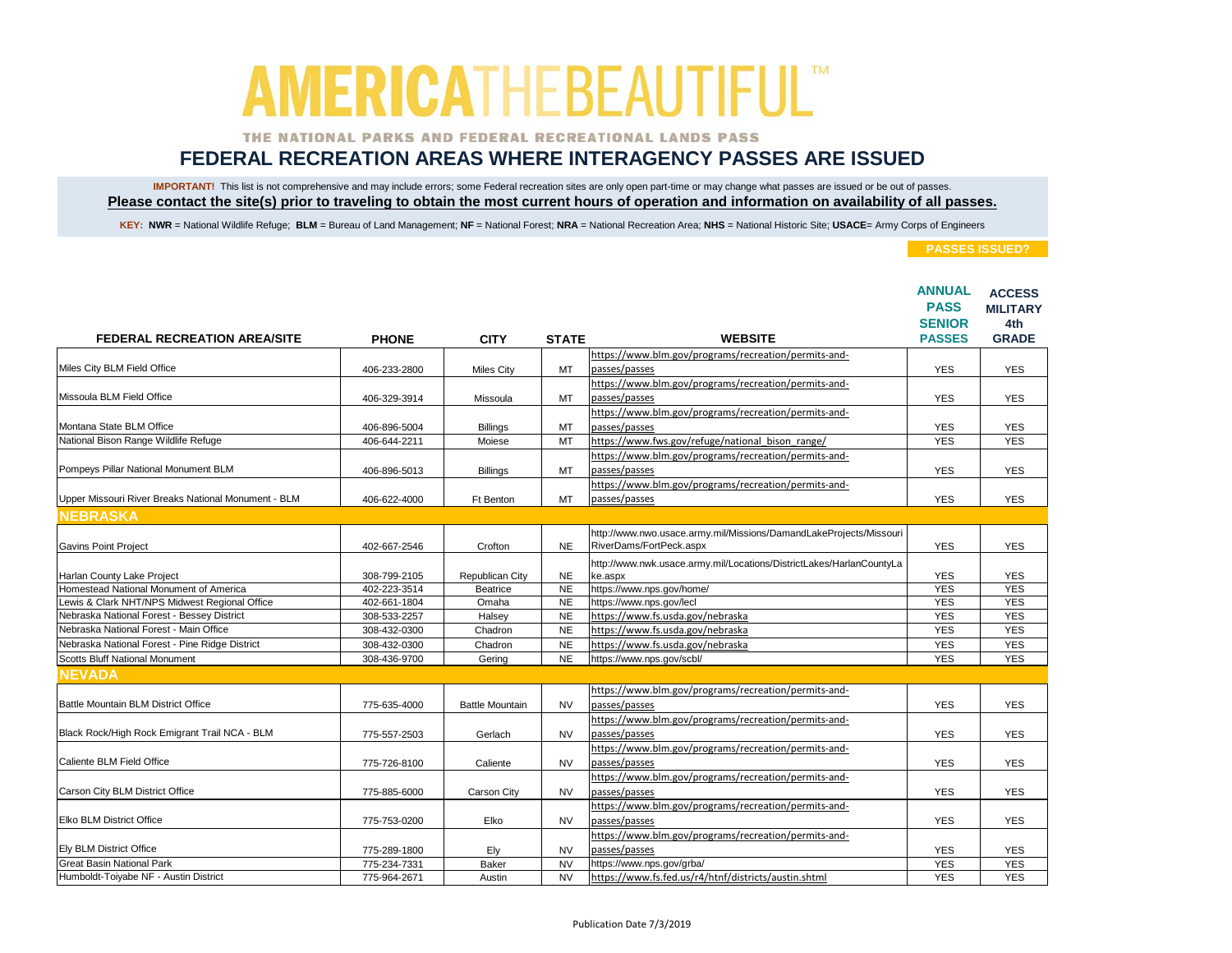### THE NATIONAL PARKS AND FEDERAL RECREATIONAL LANDS PASS

## **FEDERAL RECREATION AREAS WHERE INTERAGENCY PASSES ARE ISSUED**

IMPORTANT! This list is not comprehensive and may include errors; some Federal recreation sites are only open part-time or may change what passes are issued or be out of passes. **Please contact the site(s) prior to traveling to obtain the most current hours of operation and information on availability of all passes.**

KEY: NWR = National Wildlife Refuge; BLM = Bureau of Land Management; NF = National Forest; NRA = National Recreation Area; NHS = National Historic Site; USACE= Army Corps of Engineers

|                                               |                      |                      |                        |                                                                      | <b>ANNUAL</b><br><b>PASS</b> | <b>ACCESS</b><br><b>MILITARY</b> |
|-----------------------------------------------|----------------------|----------------------|------------------------|----------------------------------------------------------------------|------------------------------|----------------------------------|
|                                               |                      |                      |                        |                                                                      | <b>SENIOR</b>                | 4th                              |
| <b>FEDERAL RECREATION AREA/SITE</b>           | <b>PHONE</b>         | <b>CITY</b>          | <b>STATE</b>           | <b>WEBSITE</b>                                                       | <b>PASSES</b>                | <b>GRADE</b>                     |
| Humboldt-Toiyabe NF - Bridgeport District     | 760-932-7070         | Bridgeport           | <b>NV</b>              | https://www.fs.fed.us/r4/htnf/districts/bridgeport.shtml             | <b>YES</b>                   | <b>YES</b>                       |
| Humboldt-Toiyabe NF - Carson District         | 775-882-2766         | Carson City          | <b>NV</b>              | https://www.fs.fed.us/r4/htnf/districts/carson.shtml                 | <b>YES</b>                   | <b>YES</b>                       |
| Humboldt-Toiyabe NF - Ely District            | 775-289-3031         | Ely                  | <b>NV</b>              | https://www.fs.fed.us/r4/htnf/districts/ely.shtml                    | <b>YES</b>                   | <b>YES</b>                       |
| Humboldt-Toiyabe NF - Jarbidge District       | 775-752-3357         | Wells                | <b>NV</b>              | https://www.fs.fed.us/r4/htnf/districts/jarbidge.shtml               | <b>YES</b>                   | <b>YES</b>                       |
| Humboldt-Toiyabe NF - Main Office             | 775-331-6444         | Sparks               | $\overline{\text{NV}}$ | https://www.fs.fed.us/r4/htnf/contact/                               | <b>YES</b>                   | <b>YES</b>                       |
| Humboldt-Toiyabe NF - Mountain City District  | 775-738-5171         | Elko                 | <b>NV</b>              | https://www.fs.fed.us/r4/htnf/districts/mountain%20_city.shtml       | <b>YES</b>                   | <b>YES</b>                       |
| Humboldt-Toiyabe NF - Ruby Mountains District | 775-752-3357         | Wells                | <b>NV</b>              | https://www.fs.fed.us/r4/htnf/districts/ruby mountain.shtml          | <b>YES</b>                   | <b>YES</b>                       |
| Humboldt-Toiyabe NF - Santa Rosa District     | 775-623-5025         | Winnemucca           | <b>NV</b>              | https://www.fs.fed.us/r4/htnf/districts/santa_rosa.shtml             | <b>YES</b>                   | <b>YES</b>                       |
| Humboldt-Toiyabe NF - Spring Mountains NRA    | 702-515-5400         | Las Vegas            | <b>NV</b>              | https://www.fs.fed.us/r4/htnf/districts/smnra.shtml                  | <b>YES</b>                   | <b>YES</b>                       |
| Humboldt-Toiyabe NF - Tonopah District        | 775-482-6286         | Tonopah              | <b>NV</b>              | https://www.fs.fed.us/r4/htnf/districts/tonopah.shtml                | <b>YES</b>                   | <b>YES</b>                       |
| Lake Mead National Recreation Area            | 702-293-8990         | <b>Boulder City</b>  | <b>NV</b>              | https://www.nps.gov/lame/                                            | <b>YES</b>                   | <b>YES</b>                       |
|                                               |                      |                      |                        | https://www.blm.gov/programs/recreation/permits-and-                 |                              |                                  |
| Las Vegas BLM Office                          | 702-515-5000         | Las Vegas            | <b>NV</b>              | passes/passes                                                        | <b>YES</b>                   | <b>YES</b>                       |
|                                               |                      |                      |                        | https://www.blm.gov/programs/recreation/permits-and-                 |                              |                                  |
| Nevada State BLM Office                       | 775-861-6400         | Reno                 | <b>NV</b>              | passes/passes                                                        | <b>YES</b>                   | <b>YES</b>                       |
|                                               |                      |                      |                        | https://www.blm.gov/programs/recreation/permits-and-                 |                              |                                  |
| Red Rock Canyon BLM                           | 702-515-5350         | Las Vegas            | <b>NV</b>              | passes/passes                                                        | <b>YES</b>                   | <b>YES</b>                       |
|                                               |                      |                      |                        | https://www.blm.gov/programs/recreation/permits-and-                 |                              | 4th Grade                        |
| Sloan Canyon NCA BLM                          | 702-515-5354         | Las Vegas            | <b>NV</b>              | passes/passes                                                        | <b>NO</b>                    | Only                             |
|                                               |                      |                      |                        | https://www.blm.gov/programs/recreation/permits-and-                 |                              |                                  |
| Tonopah BLM Field Office                      | 775-482-7800         | Tonopah              | <b>NV</b>              | passes/passes                                                        | <b>YES</b>                   | <b>YES</b>                       |
|                                               |                      |                      |                        | https://www.blm.gov/programs/recreation/permits-and-                 |                              |                                  |
| Winnemucca BLM Office                         | 775-623-1500         | Winnemucca           | <b>NV</b>              | passes/passes                                                        | <b>YES</b>                   | <b>YES</b>                       |
| <b>NEW HAMPSHIRE</b>                          |                      |                      |                        |                                                                      |                              |                                  |
|                                               |                      |                      |                        | http://www.nae.usace.army.mil/Missions/Recreation/HopkintonEverettLa |                              |                                  |
| Hopkinton-Everett Lake                        | 603-746-3601         | Contoocook           | <b>NH</b>              | ke.aspx                                                              | <b>YES</b>                   | <b>YES</b>                       |
| Saint Gaudens National Historic Site          | 603-675-2175         | Cornish              | <b>NH</b>              | https://www.nps.gov/saga/                                            | <b>YES</b>                   | <b>YES</b>                       |
| White Mountain NF - Androscoggin District     | 603-466-2713         | Gorham               | N <sub>H</sub>         | https://www.fs.fed.us/r9/forests/white mountain/contact/             | <b>YES</b>                   | <b>YES</b>                       |
| White Mountain NF - Main Office               | 603-536-6100         | Campton              | <b>NH</b>              | https://www.fs.fed.us/r9/forests/white_mountain/                     | <b>YES</b>                   | <b>YES</b>                       |
| White Mountain NF - Saco District             | 603-447-5448         | Conway               | <b>NH</b>              | https://www.fs.fed.us/r9/forests/white_mountain/contact/             | <b>YES</b>                   | <b>YES</b>                       |
| <b>NEW JERSEY</b>                             |                      |                      |                        |                                                                      |                              |                                  |
| <b>Edison National Historical Park</b>        | 973-736-0550 ext. 11 | <b>West Orange</b>   | <b>NJ</b>              | https://www.nps.gov/edis/                                            | <b>YES</b>                   | <b>YES</b>                       |
| Edwin B. Forsythe NWR                         | 609-652-1665         | Galloway             | <b>NJ</b>              | https://fws.gov/refuge/edwin b forsythe/                             | <b>YES</b>                   | <b>YES</b>                       |
| Gateway National Recreation Area - Sandy Hook | 732-872-5970         | North Jersey         | <b>NJ</b>              | https://www.nps.gov/gate/                                            | <b>NO</b>                    | <b>YES</b>                       |
| <b>Great Swamp NWR</b>                        | 973-425-1222 ext 115 | <b>Basking Ridge</b> | <b>NJ</b>              | https://www.fws.gov/refuge/great swamp/                              | <b>NO</b>                    | <b>YES</b>                       |
| Morristown National Historical Park           | 973-539-2016         | Morristown           | <b>NJ</b>              | https://www.nps.gov/morr/                                            | <b>NO</b>                    | <b>YES</b>                       |
| <b>Wallkill River NWR</b>                     | 973-702-7266         | <b>Sussex</b>        | <b>NJ</b>              | https://www.fws.gov/refuge/wallkill_river/                           | <b>YES</b>                   | <b>YES</b>                       |
| <b>NEW MEXICO</b>                             |                      |                      |                        |                                                                      |                              |                                  |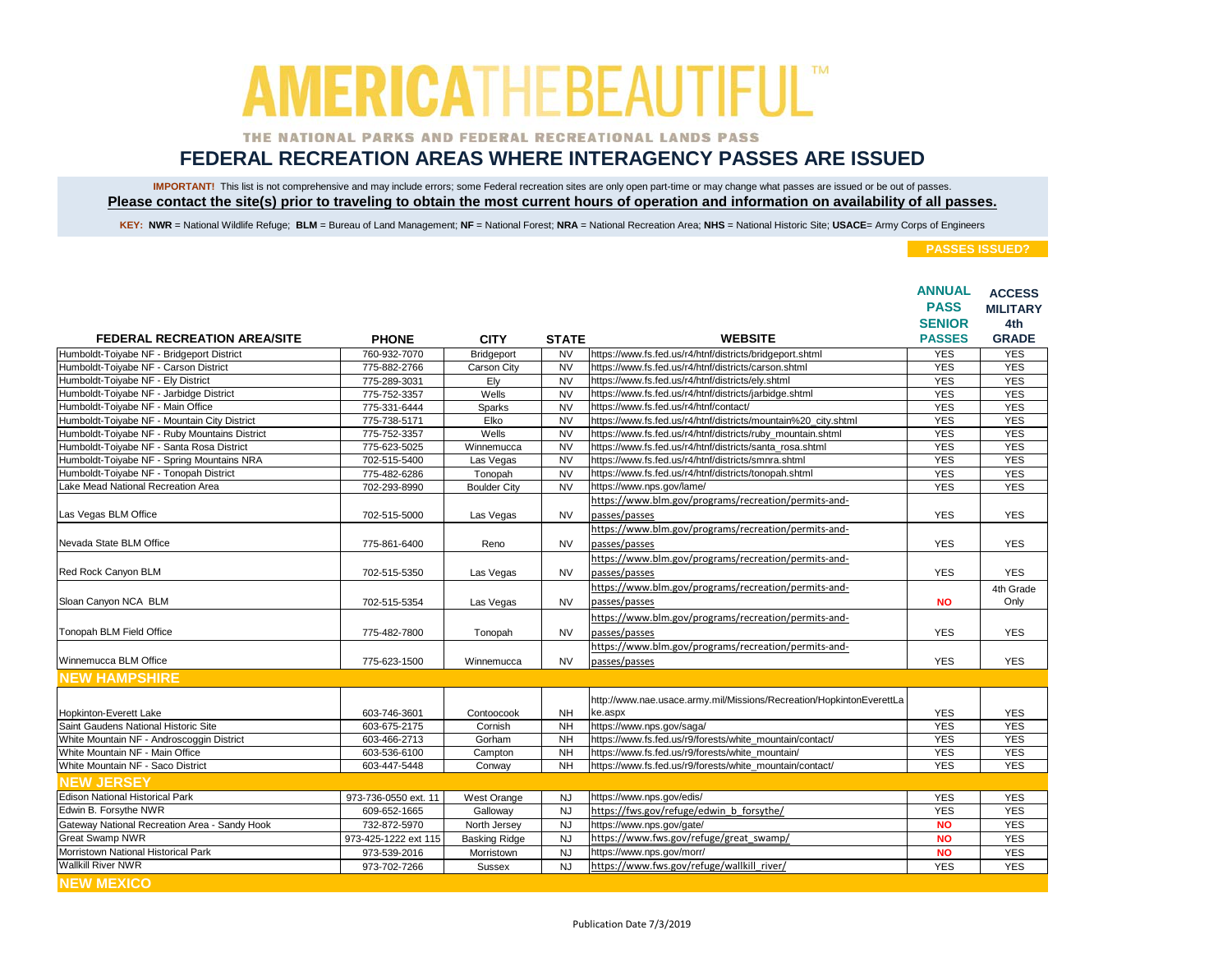### THE NATIONAL PARKS AND FEDERAL RECREATIONAL LANDS PASS

## **FEDERAL RECREATION AREAS WHERE INTERAGENCY PASSES ARE ISSUED**

IMPORTANT! This list is not comprehensive and may include errors; some Federal recreation sites are only open part-time or may change what passes are issued or be out of passes. **Please contact the site(s) prior to traveling to obtain the most current hours of operation and information on availability of all passes.**

KEY: NWR = National Wildlife Refuge; BLM = Bureau of Land Management; NF = National Forest; NRA = National Recreation Area; NHS = National Historic Site; USACE= Army Corps of Engineers

|                                                         |              |                     |              |                                                                       | <b>ANNUAL</b><br><b>PASS</b> | <b>ACCESS</b><br><b>MILITARY</b> |
|---------------------------------------------------------|--------------|---------------------|--------------|-----------------------------------------------------------------------|------------------------------|----------------------------------|
|                                                         |              |                     |              |                                                                       | <b>SENIOR</b>                | 4th                              |
| <b>FEDERAL RECREATION AREA/SITE</b>                     | <b>PHONE</b> | <b>CITY</b>         | <b>STATE</b> | <b>WEBSITE</b>                                                        | <b>PASSES</b>                | <b>GRADE</b>                     |
|                                                         |              |                     |              | http://www.spa.usace.army.mil/Missions/CivilWorks/Recreation/AbiquiuL |                              |                                  |
| Abiquiu Lake                                            | 505-685-4371 | Abiquiu             | <b>NM</b>    | ake.aspx                                                              | <b>YES</b>                   | <b>YES</b>                       |
| <b>Aztec Ruins National Monument</b>                    | 505-334-6174 | Aztec               | <b>NM</b>    | https://www.nps.gov/azru/                                             | <b>NO</b>                    | <b>YES</b>                       |
| <b>Bandelier National Monument</b>                      | 505-672-3861 | Los Alamos          | <b>NM</b>    | https://www.nps.gov/band/                                             | <b>YES</b>                   | <b>YES</b>                       |
| Bosque del Apache NWR                                   | 575-835-1828 | Socorro             | <b>NM</b>    | https://www.fws.gov/refuge/bosque del apache/                         | <b>YES</b>                   | <b>YES</b>                       |
| Capulin Volcano National Monument                       | 575-278-2201 | Capulin             | <b>NM</b>    | https://www.nps.gov/cavo/                                             | <b>YES</b>                   | <b>YES</b>                       |
|                                                         |              |                     |              | https://www.blm.gov/programs/recreation/permits-and-                  |                              |                                  |
| Carlsbad BLM Field Office                               | 575-234-5972 | Carlsbad            | <b>NM</b>    | passes/passes                                                         | <b>YES</b>                   | <b>YES</b>                       |
| <b>Carlsbad Caverns National Park</b>                   | 575-785-2232 | Carlsbad            | <b>NM</b>    | https://www.nps.gov/cave/                                             | <b>YES</b>                   | <b>YES</b>                       |
| Carson NF - Camino Real Station                         | 575-587-2255 | Penasco             | <b>NM</b>    | https://www.fs.fed.us/r3/carson/contact/index.shtml                   | <b>YES</b>                   | <b>YES</b>                       |
| Carson NF - Canjilon Station                            | 575-684-2489 | Canjilon            | <b>NM</b>    | https://www.fs.fed.us/r3/carson/contact/index.shtml                   | <b>YES</b>                   | <b>YES</b>                       |
| Carson NF - El Rito Station                             | 575-581-4554 | El Rito             | <b>NM</b>    | https://www.fs.fed.us/r3/carson/contact/index.shtml                   | <b>YES</b>                   | <b>YES</b>                       |
| Carson NF - Jicarilla Station                           | 505-632-2956 | Bloomfield          | <b>NM</b>    | https://www.fs.fed.us/r3/carson/contact/index.shtml                   | <b>YES</b>                   | <b>YES</b>                       |
| Carson NF - Main Office                                 | 575-758-6200 | Taos                | <b>NM</b>    | https://www.fs.fed.us/r3/carson/contact/index.shtml                   | <b>YES</b>                   | <b>YES</b>                       |
| Carson NF - Questa Station                              | 575-586-0520 | Questa              | <b>NM</b>    | https://www.fs.fed.us/r3/carson/contact/index.shtml                   | <b>YES</b>                   | <b>YES</b>                       |
| Carson NF - Tres Piedras Station                        | 575-758-8678 | <b>Tres Piedras</b> | <b>NM</b>    | https://www.fs.fed.us/r3/carson/contact/index.shtml                   | <b>YES</b>                   | <b>YES</b>                       |
| Chaco Culture National Historical Park                  | 505-786-7014 | Nageezi             | <b>NM</b>    | https://www.nps.gov/chcu/                                             | <b>YES</b>                   | <b>YES</b>                       |
| Cibola NF - Magdalena District                          | 575-854-2281 | Magdalena           | <b>NM</b>    | https://www.fs.fed.us/r3/cibola/districts/magdalena.shtml             | <b>YES</b>                   | <b>YES</b>                       |
| Cibola NF - Main Office                                 | 505-346-3900 | Albuquerque         | <b>NM</b>    | https://www.fs.fed.us/r3/cibola/contact/index.shtml                   | <b>YES</b>                   | <b>YES</b>                       |
| Cibola NF - Mountainair District                        | 505-847-2990 | Mountair            | <b>NM</b>    | https://www.fs.fed.us/r3/cibola/districts/mountainair.shtml           | <b>YES</b>                   | <b>YES</b>                       |
| Cibola NF - Mt Taylor District                          | 505-287-8833 | Grants              | <b>NM</b>    | https://www.fs.fed.us/r3/cibola/districts/mttaylor.shtml              | <b>YES</b>                   | <b>YES</b>                       |
| Cibola NF - Sandia District                             | 505-281-3304 | Tijeras             | <b>NM</b>    | https://www.fs.fed.us/r3/cibola/districts/sandia.shtml                | <b>YES</b>                   | <b>YES</b>                       |
|                                                         |              |                     |              | http://www.spa.usace.army.mil/Missions/CivilWorks/Recreation/CochitiL |                              |                                  |
| Cochiti Lake                                            | 505-465-0307 | Pena Blanca         | <b>NM</b>    | ake.aspx                                                              | <b>YES</b>                   | <b>YES</b>                       |
|                                                         |              |                     |              | http://www.spa.usace.army.mil/Missions/CivilWorks/Recreation/Concha   |                              |                                  |
| Conchas Lake                                            | 575-868-2221 | Conchas             | <b>NM</b>    | sLake.aspx                                                            | <b>YES</b>                   | <b>YES</b>                       |
|                                                         |              |                     |              | https://www.blm.gov/programs/recreation/permits-and-                  |                              |                                  |
| Dripping Springs Natural Area - A.B. Cox Visitor Center | 575-522-1219 | Las Cruces          | <b>NM</b>    | passes/passes                                                         | <b>YES</b>                   | <b>YES</b>                       |
| El Malpias Visitor Center                               | 505-876-2783 | Grants              | <b>NM</b>    | https://www.nps.gov/elma/index.htm                                    | <b>NO</b>                    | <b>YES</b>                       |
|                                                         |              |                     |              | https://www.blm.gov/programs/recreation/permits-and-                  |                              |                                  |
| Farmington BLM Field Office                             |              |                     |              | passes/passes                                                         |                              |                                  |
| Fish and Wildlife Service Regional Office               | 505-564-7600 | Farmington          | <b>NM</b>    |                                                                       | <b>YES</b>                   | <b>YES</b>                       |
|                                                         | 505-248-6911 | Albuquerque         | <b>NM</b>    | https://www.fws.gov/southwest/refuges/                                | <b>YES</b>                   | <b>YES</b>                       |
|                                                         |              | Truth or            |              |                                                                       |                              |                                  |
| Gila NF - Black Range District                          | 575-894-6677 | Consequences        | <b>NM</b>    | https://www2.srs.fs.fed.us/r3/gila/contact/                           | <b>YES</b>                   | <b>YES</b>                       |
| Gila NF - Glenwood District                             | 575-539-2481 | Glenwood            | <b>NM</b>    | https://www2.srs.fs.fed.us/r3/gila/contact/                           | <b>YES</b>                   | <b>YES</b>                       |
| Gila NF - Main Office                                   | 575-536-9461 | <b>Silver City</b>  | <b>NM</b>    | https://www2.srs.fs.fed.us/r3/gila/contact/                           | <b>YES</b>                   | <b>YES</b>                       |
| Gila NF - Quemado District                              | 575-773-4678 | Quemado             | <b>NM</b>    | https://www2.srs.fs.fed.us/r3/gila/contact/                           | <b>YES</b>                   | <b>YES</b>                       |
| Gila NF - Quemado District Luna Work Center             | 575-547-2611 | Luna                | <b>NM</b>    | https://www2.srs.fs.fed.us/r3/gila/contact/                           | <b>YES</b>                   | <b>YES</b>                       |
| Gila NF - Reserve District                              | 575-533-6231 | Reserve             | <b>NM</b>    | https://www2.srs.fs.fed.us/r3/gila/contact/                           | <b>YES</b>                   | <b>YES</b>                       |
| Gila NF - Wilderness District                           | 575-536-2250 | <b>Mimbres</b>      | <b>NM</b>    | https://www2.srs.fs.fed.us/r3/gila/contact/                           | <b>YES</b>                   | <b>YES</b>                       |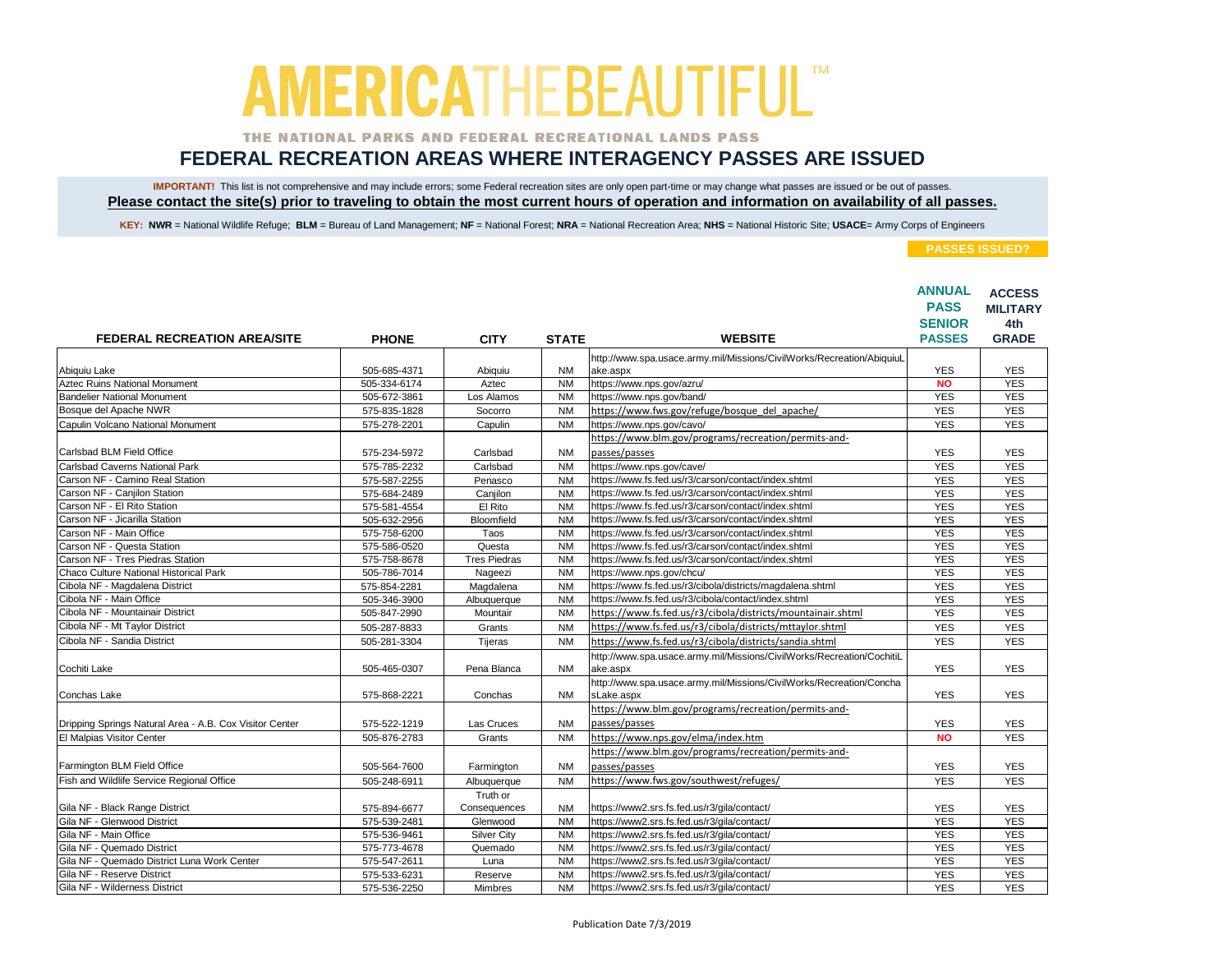### THE NATIONAL PARKS AND FEDERAL RECREATIONAL LANDS PASS

## **FEDERAL RECREATION AREAS WHERE INTERAGENCY PASSES ARE ISSUED**

IMPORTANT! This list is not comprehensive and may include errors; some Federal recreation sites are only open part-time or may change what passes are issued or be out of passes. **Please contact the site(s) prior to traveling to obtain the most current hours of operation and information on availability of all passes.**

KEY: NWR = National Wildlife Refuge; BLM = Bureau of Land Management; NF = National Forest; NRA = National Recreation Area; NHS = National Historic Site; USACE= Army Corps of Engineers

|                                                 |              |               |                |                                                       | <b>ANNUAL</b><br><b>PASS</b> | <b>ACCESS</b><br><b>MILITARY</b> |
|-------------------------------------------------|--------------|---------------|----------------|-------------------------------------------------------|------------------------------|----------------------------------|
|                                                 |              |               |                |                                                       | <b>SENIOR</b>                | 4th                              |
| <b>FEDERAL RECREATION AREA/SITE</b>             | <b>PHONE</b> | <b>CITY</b>   | <b>STATE</b>   | <b>WEBSITE</b>                                        | <b>PASSES</b>                | <b>GRADE</b>                     |
|                                                 |              |               |                | https://www.blm.gov/programs/recreation/permits-and-  |                              |                                  |
| Kasha-Katuwe Tent Rocks National Monument - BLM | 505-761-8955 | Albuquerque   | <b>NM</b>      | passes/passes                                         | <b>YES</b>                   | <b>YES</b>                       |
| Kiowa & Rita Blanca National Grassland          | 575-374-9652 | Clayton       | <b>NM</b>      | https://www.fs.fed.us/r3/cibola/districts/kiowa.shtml | <b>YES</b>                   | <b>YES</b>                       |
|                                                 |              |               |                | https://www.blm.gov/programs/recreation/permits-and-  |                              |                                  |
| Las Cruces BLM District Office                  | 575-525-4300 | Las Cruces    | <b>NM</b>      | passes/passes                                         | <b>YES</b>                   | <b>YES</b>                       |
| Lincoln NF - Guadalupe District                 | 575-885-4181 | Carlsbad      | N <sub>M</sub> | https://www.fs.fed.us/r3/lincoln/contact/index.shtml  | <b>YES</b>                   | <b>YES</b>                       |
| Lincoln NF - Main Office                        | 575-434-7200 | Alamogordo    | <b>NM</b>      | https://www.fs.fed.us/r3/lincoln/contact/index.shtml  | <b>YES</b>                   | <b>YES</b>                       |
| Lincoln NF - Sacramento District                | 575-682-2551 | Cloudcroft    | <b>NM</b>      | https://www.fs.fed.us/r3/lincoln/contact/index.shtml  | <b>YES</b>                   | <b>YES</b>                       |
| Lincoln NF - Smokey Bear District               | 575-257-4095 | Ruidoso       | <b>NM</b>      | https://www.fs.fed.us/r3/lincoln/contact/index.shtml  | <b>YES</b>                   | <b>YES</b>                       |
|                                                 |              |               |                | https://www.blm.gov/programs/recreation/permits-and-  |                              |                                  |
| New Mexico State BLM Office                     | 505-954-2002 | Santa Fe      | <b>NM</b>      | passes/passes                                         | <b>YES</b>                   | <b>YES</b>                       |
| Petroglyph National Monument                    | 505-899-0205 | Albuquerque   | <b>NM</b>      | https://www.nps.gov/petr/index.htm                    | <b>NO</b>                    | <b>YES</b>                       |
|                                                 |              |               |                | https://www.blm.gov/programs/recreation/permits-and-  |                              |                                  |
| Rio Grande Gorge Visitor Center - BLM           | 575-751-4899 | Pilar         | <b>NM</b>      | passes/passes                                         | <b>YES</b>                   | <b>YES</b>                       |
|                                                 |              |               |                | https://www.blm.gov/programs/recreation/permits-and-  |                              |                                  |
| Rio Grande National Monument Wild River - BLM   | 575-586-1150 | Cerro         | <b>NM</b>      | passes/passes                                         | <b>YES</b>                   | <b>YES</b>                       |
|                                                 |              |               |                | https://www.blm.gov/programs/recreation/permits-and-  |                              |                                  |
| Rio Puerco BLM Field Office                     | 505-761-8700 | Albuquerque   | <b>NM</b>      | passes/passes                                         | <b>YES</b>                   | <b>YES</b>                       |
|                                                 |              |               |                | https://www.blm.gov/programs/recreation/permits-and-  |                              |                                  |
| Roswell BLM Field Office                        | 575-627-0272 | Roswell       | <b>NM</b>      | passes/passes                                         | <b>YES</b>                   | <b>YES</b>                       |
| Santa Fe NF - Coyote District                   | 575-638-5526 | Coyote        | <b>NM</b>      | https://www.fs.fed.us/r3/sfe/contact/index.html       | <b>YES</b>                   | <b>YES</b>                       |
| Santa Fe NF - Cuba District                     | 575-289-3264 | Cuba          | <b>NM</b>      | https://www.fs.fed.us/r3/sfe/contact/index.html       | <b>YES</b>                   | <b>YES</b>                       |
| Santa Fe NF - Espanola District                 | 505-753-7331 | Espanola      | <b>NM</b>      | https://www.fs.fed.us/r3/sfe/contact/index.html       | <b>YES</b>                   | <b>YES</b>                       |
| Santa Fe NF - Jemez District                    | 505-829-3535 | Jemez Springs | <b>NM</b>      | https://www.fs.fed.us/r3/sfe/contact/index.html       | <b>YES</b>                   | <b>YES</b>                       |
| Santa Fe NF - Las Vegas District                | 505-425-3534 | Las Vegas     | <b>NM</b>      | https://www.fs.fed.us/r3/sfe/contact/index.html       | <b>YES</b>                   | <b>YES</b>                       |
| Santa Fe NF - Main Office                       | 505-438-5300 | Santa Fe      | <b>NM</b>      | https://www.fs.fed.us/r3/sfe/contact/index.html       | <b>YES</b>                   | <b>YES</b>                       |
| Santa Fe NF - Pecos District                    | 505-757-6121 | Pecos         | <b>NM</b>      | https://www.fs.fed.us/r3/sfe/contact/index.html       | <b>YES</b>                   | <b>YES</b>                       |
| Sevilleta NWR                                   | 505-864-4021 | Socorro       | <b>NM</b>      | https://www.fws.gov/refuge/Sevilleta/                 | <b>YES</b>                   | <b>YES</b>                       |
|                                                 |              |               |                | https://www.blm.gov/programs/recreation/permits-and-  |                              |                                  |
| Socorro BLM Field Office                        | 575-835-0412 | Socorro       | <b>NM</b>      | passes/passes                                         | <b>YES</b>                   | <b>YES</b>                       |
|                                                 |              |               |                | https://www.blm.gov/programs/recreation/permits-and-  |                              |                                  |
| <b>Taos BLM Field Office</b>                    |              |               | <b>NM</b>      | passes/passes                                         | <b>YES</b>                   | <b>YES</b>                       |
| US Forest Service Regional Office               | 575-758-8851 | Taos          |                | https://www.fs.fed.us/r3                              |                              |                                  |
|                                                 | 505-842-3292 | Albuquerque   | <b>NM</b>      |                                                       | <b>YES</b>                   | <b>YES</b>                       |
| Valley of Fires Visitor Center - BLM            | 575-648-2241 | Carrizozo     | <b>NM</b>      | passes/passes                                         | <b>YES</b>                   | <b>YES</b>                       |
| White Sands National Monument                   | 575-479-6124 | Alamagordo    | <b>NM</b>      | https://www.nps.gov/whsa/                             | <b>YES</b>                   | <b>YES</b>                       |
| <b>INEW YORK</b>                                |              |               |                |                                                       |                              |                                  |
| Eleanor Roosevelt National Historic Site        | 845-229-9115 | Hyde Park     | <b>NY</b>      | https://www.nps.gov/elro                              | <b>YES</b>                   | <b>YES</b>                       |
| Finger Lakes NF - Hector Station                | 607-546-4470 | Hector        | <b>NY</b>      | https://www.fs.fed.us/r9/gmfl/contact/offices.htm     | <b>YES</b>                   | <b>YES</b>                       |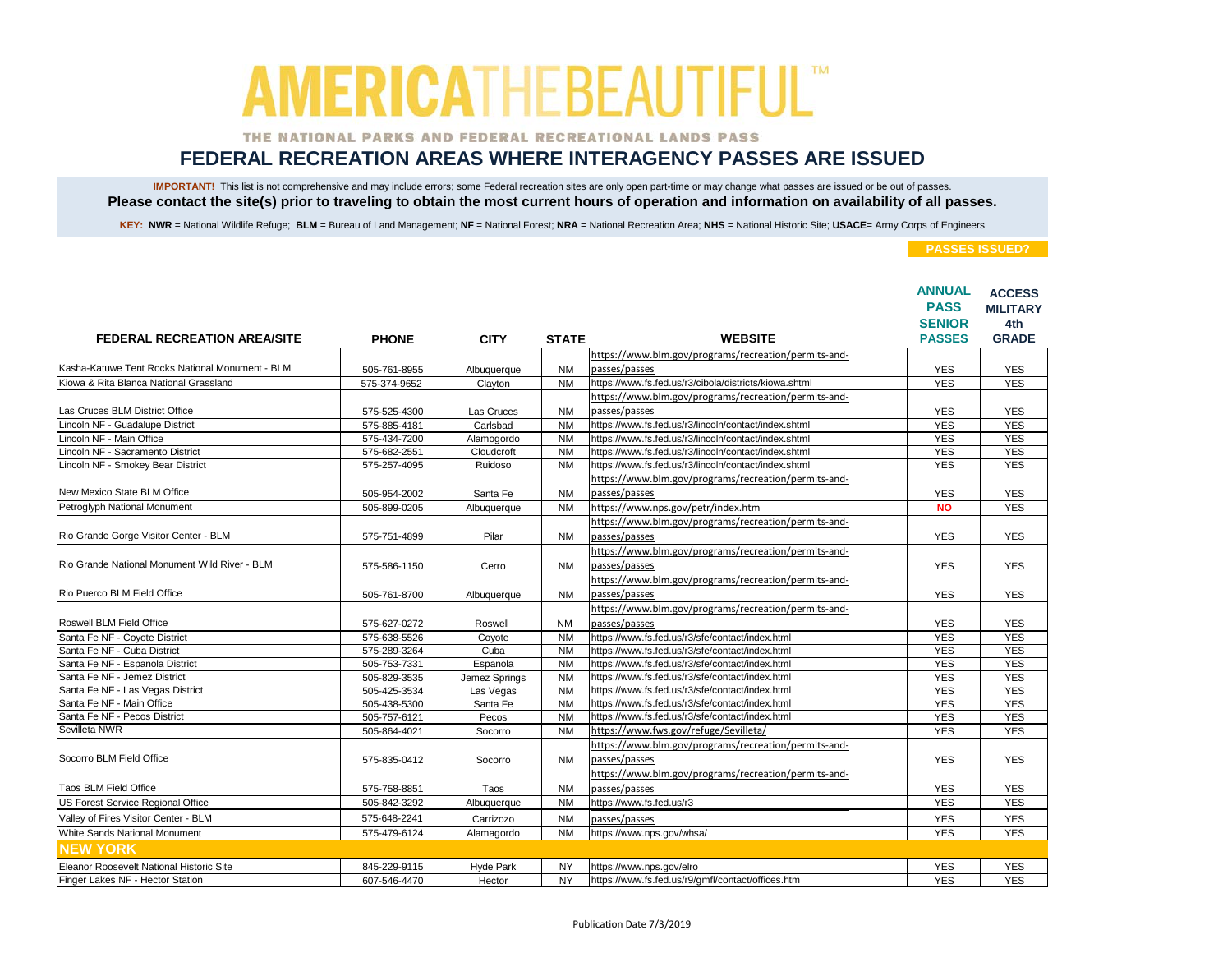### THE NATIONAL PARKS AND FEDERAL RECREATIONAL LANDS PASS

## **FEDERAL RECREATION AREAS WHERE INTERAGENCY PASSES ARE ISSUED**

IMPORTANT! This list is not comprehensive and may include errors; some Federal recreation sites are only open part-time or may change what passes are issued or be out of passes. **Please contact the site(s) prior to traveling to obtain the most current hours of operation and information on availability of all passes.**

KEY: NWR = National Wildlife Refuge; BLM = Bureau of Land Management; NF = National Forest; NRA = National Recreation Area; NHS = National Historic Site; USACE= Army Corps of Engineers

|                                                                                         |                              |                                        |                        |                                                                                                          | <b>ANNUAL</b>            | <b>ACCESS</b>   |
|-----------------------------------------------------------------------------------------|------------------------------|----------------------------------------|------------------------|----------------------------------------------------------------------------------------------------------|--------------------------|-----------------|
|                                                                                         |                              |                                        |                        |                                                                                                          | <b>PASS</b>              | <b>MILITARY</b> |
|                                                                                         |                              |                                        |                        |                                                                                                          | <b>SENIOR</b>            | 4th             |
| FEDERAL RECREATION AREA/SITE                                                            | <b>PHONE</b>                 | <b>CITY</b>                            | <b>STATE</b>           | <b>WEBSITE</b>                                                                                           | <b>PASSES</b>            | <b>GRADE</b>    |
| Fire Island National Seashore                                                           | 631-687-4750                 | Patchogue                              | <b>NY</b>              | https://www.nps.gov/fiis                                                                                 | <b>NO</b>                | <b>YES</b>      |
| Fort Stanwix National Monument                                                          | 315-338-7730                 | Rome                                   | <b>NY</b>              | https://www.nps.gov/fost                                                                                 | <b>NO</b>                | <b>YES</b>      |
| Gateway National Recreation Area - Staten Island                                        | 718-354-4574                 | Staten Island                          | <b>NY</b>              | https://www.nps.gov/gate/                                                                                | <b>NO</b>                | <b>YES</b>      |
| Home of Franklin D. Roosevelt NHS                                                       | 845-229-9115                 | <b>Hyde Park</b>                       | <b>NY</b>              | https://www.nps.gov/hofr                                                                                 | <b>YES</b>               | <b>YES</b>      |
| <b>Iroquois NWR</b>                                                                     | 585-948-5445                 | Basom                                  | <b>NY</b>              | https://www.fws.gov/refuge/iroquois/                                                                     | <b>NO</b>                | <b>YES</b>      |
| Long Island NWR Complex                                                                 | 631-286-0485                 | Shirley                                | <b>NY</b>              | https://www.fws.gov/northeast/longislandrefuges/                                                         | <b>YES</b>               | <b>YES</b>      |
| Sagamore Hill National Historic Site                                                    | 516-922-4788                 | Oyster Bay                             | <b>NY</b>              | https://www.nps.gov/sahi/                                                                                | <b>YES</b>               | <b>YES</b>      |
| Saratoga National Historical Park                                                       | 518-664-9821                 | Saratoga                               | <b>NY</b>              | https://www.nps.gov/sara/                                                                                | <b>NO</b>                | <b>YES</b>      |
| Vanderbilt Mansion National Historic Site                                               | 845-229-7770                 | <b>Hyde Park</b>                       | <b>NY</b>              | https://www.nps.gov/vama                                                                                 | <b>YES</b>               | <b>YES</b>      |
| Wertheim NWR                                                                            | 631-286-0485                 | Shirley                                | <b>NY</b>              | https://www.fws.gov/refuge/wertheim/                                                                     | <b>YES</b>               | <b>YES</b>      |
| <b>NORTH CAROLINA</b>                                                                   |                              |                                        |                        |                                                                                                          |                          |                 |
| Blue Ridge Parkway (Campgrounds Only)                                                   | 828-348-3430                 | Asheville                              | <b>NC</b>              | https://www.nps.gov/blri                                                                                 | <b>YES</b>               | <b>YES</b>      |
| Cape Hatteras Lighthouse                                                                | 252-473-2111                 | <b>Buxton</b>                          | <b>NC</b>              | https://www.nps.gov/caha                                                                                 | <b>NO</b>                | <b>YES</b>      |
| Cape Hatteras National Seashore (Campgrounds)                                           | 252-473-2111                 | Manteo                                 | $\overline{NC}$        | https://www.nps.gov/caha                                                                                 | <b>NO</b>                | <b>YES</b>      |
| Cape Lookout National Seashore                                                          | 252-728-2250                 | Harkers Island                         | <b>NC</b>              | https://www.nps.gov/calo/index.htm                                                                       | <b>NO</b>                | <b>YES</b>      |
| Carl Sandburg Home National Historic Site                                               | 828-693-4178                 | Flat Rock                              | <b>NC</b>              | https://www.nps.gov/carl/                                                                                | <b>YES</b>               | <b>YES</b>      |
| Croatan NF - Main Office                                                                | 252-638-5628                 | New Bern                               | <b>NC</b>              | https://www.cs.unca.edu/nfsnc/forest contacts.pdf                                                        | <b>YES</b>               | <b>YES</b>      |
|                                                                                         |                              |                                        |                        | http://www.saw.usace.army.mil/Locations/DistrictLakesandDams/FallsL                                      |                          |                 |
| Falls Lake Dam (Corps Office Only)                                                      | 919-846-9332 x2223           | <b>Wake Forest</b>                     | NC                     | ake.aspx                                                                                                 | <b>YES</b>               | <b>YES</b>      |
| Great Smoky Mountains NP - Smokemont Campground                                         | 828-497-9270                 | Cherokee                               | <b>NC</b>              | https://www.nps.gov/grsm/index.htm                                                                       | <b>YES</b>               | <b>YES</b>      |
|                                                                                         | 919-542-4501 x2421           | Moncure                                | <b>NC</b>              | http://www.saw.usace.army.mil/Locations/DistrictLakesandDams/BEver                                       | <b>YES</b>               | <b>YES</b>      |
| B. Everett Jordan Dam and Lake (Corps Office Only)<br>Moores Creek National Battlefield | 910-283-5591                 | Currie                                 | <b>NC</b>              | ettJordan.aspx<br>https://www.nps.gov/mocr/                                                              | <b>NO</b>                | <b>YES</b>      |
| Nantahala NF - Cheoah District                                                          |                              | Robbinsville                           | <b>NC</b>              | https://www.cs.unca.edu/nfsnc/forest_contacts.pdf                                                        | <b>YES</b>               | <b>YES</b>      |
| Nantahala NF - Ranger District                                                          | 828-479-6431<br>828-524-6441 | Franklin                               | $\overline{NC}$        | https://www.fs.usda.gov/nfsnc                                                                            | <b>YES</b>               | <b>YES</b>      |
| Nantahala NF - Tusquitee District                                                       | 828-837-5152                 |                                        | <b>NC</b>              | https://www.cs.unca.edu/nfsnc/forest_contacts.pdf                                                        | <b>YES</b>               | <b>YES</b>      |
| Nantahala NF - Wayah District                                                           | 828-524-6441                 | Murphy<br>Franklin                     | <b>NC</b>              | https://www.cs.unca.edu/nfsnc/forest_contacts.pdf                                                        | <b>YES</b>               | <b>YES</b>      |
| Pisgah NF - Appalachian District                                                        | 828-622-3202                 |                                        | <b>NC</b>              | https://www.cs.unca.edu/nfsnc/forest_contacts.pdf                                                        | <b>YES</b>               | <b>YES</b>      |
| Pisgah NF - Grandfather District                                                        | 828-652-2144                 | <b>Hot Springs</b><br>Nebo             | <b>NC</b>              | https://www.cs.unca.edu/nfsnc/forest_contacts.pdf                                                        | <b>YES</b>               | <b>YES</b>      |
| Pisgah NF - Pisgah District                                                             | 828-877-3265                 | Pisgah Forest                          | <b>NC</b>              | https://www.cs.unca.edu/nfsnc/forest_contacts.pdf                                                        | <b>YES</b>               | <b>YES</b>      |
| Pisgah NF - Toecane Station                                                             | 828-682-6146                 | <b>Burnsville</b>                      | <b>NC</b>              | https://www.cs.unca.edu/nfsnc/forest_contacts.pdf                                                        | <b>YES</b>               | <b>YES</b>      |
| Uwharrie NF - Main Office                                                               | 910-576-6391                 | Troy                                   | <b>NC</b>              | https://www.cs.unca.edu/nfsnc/forest_contacts.pdf                                                        | <b>YES</b>               | <b>YES</b>      |
|                                                                                         |                              |                                        |                        | http://www.saw.usace.army.mil/Locations/DistrictLakesandDams/JohnH                                       |                          |                 |
| W. Kerr Scott Dam and Reservoir                                                         | 336-921-3390                 | Wilkesboro                             | <b>NC</b>              | Kerr.aspx                                                                                                | <b>YES</b>               | <b>YES</b>      |
| Wright Brothers National Memorial                                                       | 252-473-2111                 | Kill Devil Hills                       | <b>NC</b>              | https://www.nps.gov/wrbr/                                                                                | <b>YES</b>               | <b>YES</b>      |
| <b>NORTH DAKOTA</b>                                                                     |                              |                                        |                        |                                                                                                          |                          |                 |
| Dakota Prairie Grasslands - Main Office                                                 | 701-989-7300                 |                                        |                        |                                                                                                          |                          | <b>YES</b>      |
| Dakota Prairie Grasslands - McKenzie District                                           | 701-842-8500                 | <b>Bismarck</b><br><b>Watford City</b> | <b>ND</b><br><b>ND</b> | https://www.fs.fed.us/r1/dakotaprairie/index.html<br>https://www.fs.fed.us/r1/dakotaprairie/mckenzie.htm | <b>YES</b><br><b>YES</b> | <b>YES</b>      |
|                                                                                         |                              |                                        |                        |                                                                                                          |                          |                 |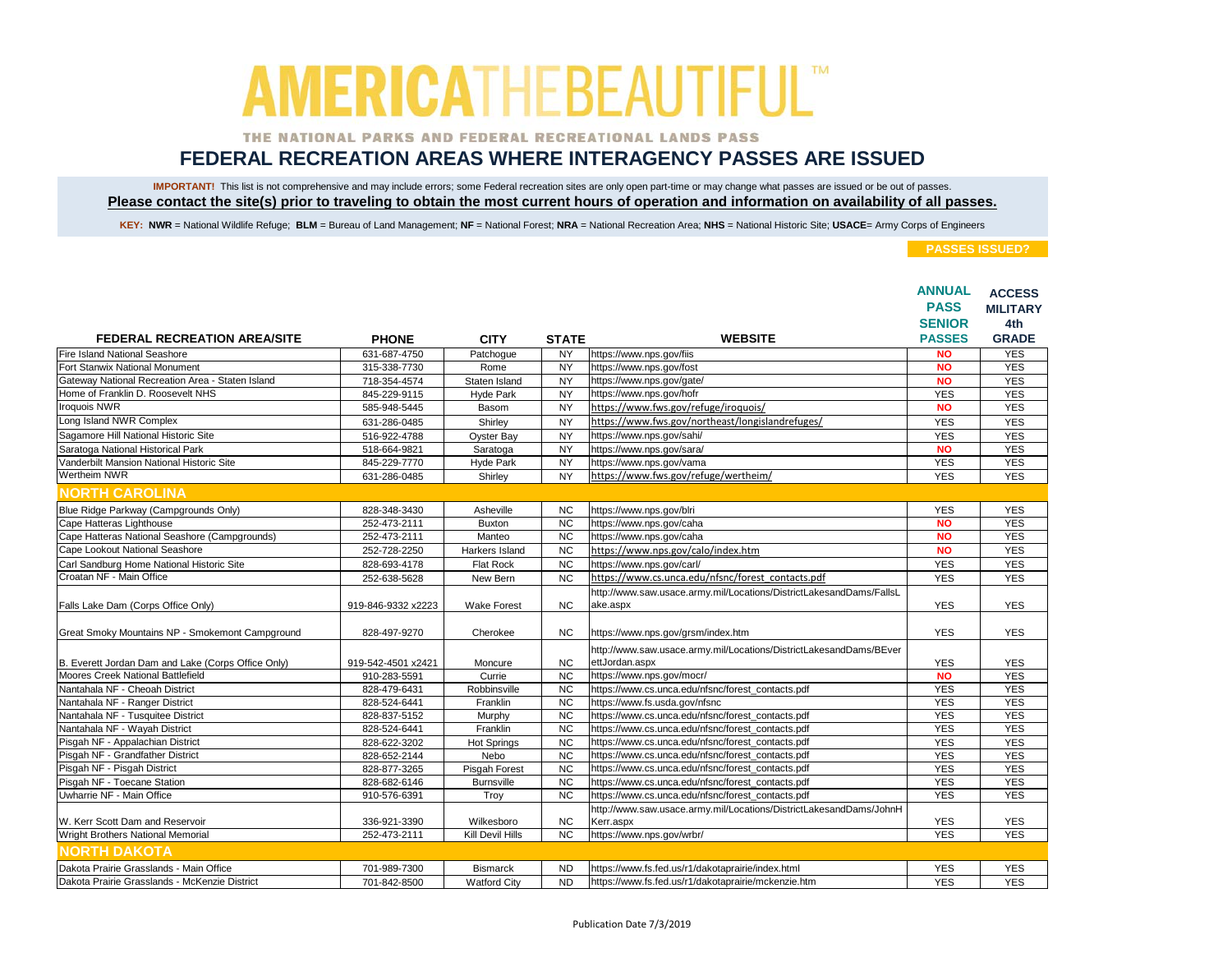### THE NATIONAL PARKS AND FEDERAL RECREATIONAL LANDS PASS

## **FEDERAL RECREATION AREAS WHERE INTERAGENCY PASSES ARE ISSUED**

IMPORTANT! This list is not comprehensive and may include errors; some Federal recreation sites are only open part-time or may change what passes are issued or be out of passes. **Please contact the site(s) prior to traveling to obtain the most current hours of operation and information on availability of all passes.**

KEY: NWR = National Wildlife Refuge; BLM = Bureau of Land Management; NF = National Forest; NRA = National Recreation Area; NHS = National Historic Site; USACE= Army Corps of Engineers

|                                                  |              |                     |              |                                                                                                | <b>ANNUAL</b><br><b>PASS</b><br><b>SENIOR</b> | <b>ACCESS</b><br><b>MILITARY</b><br>4th |
|--------------------------------------------------|--------------|---------------------|--------------|------------------------------------------------------------------------------------------------|-----------------------------------------------|-----------------------------------------|
| <b>FEDERAL RECREATION AREA/SITE</b>              | <b>PHONE</b> | <b>CITY</b>         | <b>STATE</b> | <b>WEBSITE</b>                                                                                 | <b>PASSES</b>                                 | <b>GRADE</b>                            |
| Dakota Prairie Grasslands - Medora District      | 701-227-7800 | Dickinson           | <b>ND</b>    | https://www.fs.fed.us/r1/dakotaprairie/medora.htm                                              | <b>YES</b>                                    | <b>YES</b>                              |
| Dakota Prairie Grasslands - Sheyenne District    | 701-683-4342 | Lisbon              | <b>ND</b>    | https://www.fs.fed.us/r1/dakotaprairie/sheyenne.htm                                            | <b>YES</b>                                    | <b>YES</b>                              |
| <b>Garrison Project</b>                          | 701-654-7757 | Riverdale           | <b>ND</b>    | http://www.nwo.usace.army.mil/Missions/DamandLakeProjects/Missouri<br>RiverDams/Garrison.aspx  | <b>YES</b>                                    | <b>YES</b>                              |
| Lake Ashtabula Recreation Area                   | 701-845-2970 | Valley City         | <b>ND</b>    | http://www.mvp.usace.army.mil/Missions/Recreation/LakeAshtabulaBald<br>hillDam.aspx            | <b>YES</b>                                    | <b>YES</b>                              |
| North Dakota BLM Field Office                    | 701-227-7700 | Dickinson           | <b>ND</b>    | https://www.blm.gov/programs/recreation/permits-and-<br>passes/passes                          | <b>YES</b>                                    | <b>YES</b>                              |
| Oahe Project                                     | 701-255-0015 | <b>Bismarck</b>     | <b>ND</b>    | http://www.nwo.usace.army.mil/Missions/DamandLakeProjects/Missouri<br>RiverDams/Oahe.aspx      | <b>YES</b>                                    | <b>YES</b>                              |
| Theodore Roosevelt National Park - North Unit    | 701-842-2333 | <b>Watford City</b> | <b>ND</b>    | https://www.nps.gov/thro/                                                                      | <b>YES</b>                                    | <b>YES</b>                              |
| Theodore Roosevelt National Park - South Unit    | 701-623-4466 | Medora              | <b>ND</b>    | https://www.nps.gov/thro/                                                                      | <b>YES</b>                                    | <b>YES</b>                              |
| <b>OHIO</b>                                      |              |                     |              |                                                                                                |                                               |                                         |
| <b>Berlin Lake</b>                               | 330-547-3801 | Deerfield           | OH           | http://www.lrp.usace.army.mil/Missions/Recreation/Lakes/BerlinLake.as<br><b>DX</b>             | <b>YES</b>                                    | <b>YES</b>                              |
| Caesar Creek lake                                | 513-897-1050 | Waynesville         | OH           | http://www.lrl.usace.army.mil/Missions/CivilWorks/Recreation/Lakes/Ca<br>esarCreekLake.aspx    | <b>YES</b>                                    | <b>YES</b>                              |
| C.J. Brown Dam & Reservoir                       | 937-325-2411 | Springfield         | OH           | BrownDamReservoir.aspx                                                                         | <b>YES</b>                                    | <b>YES</b>                              |
| Cuyahoga Valley National Park                    | 800-445-9667 | Cleveland/Akron     | OH           | https://www.nps.gov/cuva/                                                                      | <b>NO</b>                                     | <b>YES</b>                              |
| Garfield National Historic Site                  | 440-255-8722 | Mentor              | OH           | https://www.nps.gov/jaga/                                                                      | <b>YES</b>                                    | <b>YES</b>                              |
| <b>Hopewell Culture National Historical Park</b> | 740-774-1126 | Chillicothe         | OH           | https://www.nps.gov/hocu/                                                                      | <b>YES</b>                                    | <b>YES</b>                              |
| Ottawa National Wildlife Refuge                  | 419-898-0014 | Oak Harbor          | OH           | https://www.fws.gov/refuge/Ottawa/                                                             | <b>YES</b>                                    | <b>YES</b>                              |
| Perry's Victory & Int'l Peace Memorial           | 419-285-2184 | Put-in-Bay          | $rac{}{O}$   | https://www.nps.gov/pevi                                                                       | <b>YES</b>                                    | <b>YES</b>                              |
| Wayne NF - Athens District                       | 740-753-0101 | Nelsonville         | OH           | https://www.fs.fed.us/r9/wayne/contacts.html                                                   | <b>YES</b>                                    | <b>YES</b>                              |
| Wayne NF - Ironton District                      | 740-534-6500 | Pedro               | OH           | https://www.fs.fed.us/r9/wayne/contacts.html                                                   | <b>YES</b>                                    | <b>YES</b>                              |
| Wayne NF - Marietta Unit                         | 740-373-9055 | Marietta            | OH           | https://www.fs.fed.us/r9/wayne/contacts.html                                                   | <b>YES</b>                                    | <b>YES</b>                              |
| William H. Harsha Lake                           | 513-797-6081 | Batavia             | OH           | http://www.lrl.usace.army.mil/Missions/CivilWorks/Recreation/Lakes/Will<br>iamHHarshaLake.aspx | <b>YES</b>                                    | <b>YES</b>                              |
| <b>OKLAHOMA</b>                                  |              |                     |              |                                                                                                |                                               |                                         |
| <b>Birch Lake</b>                                | 918-396-3170 | Skiatook            | OK           | http://www.swt.usace.army.mil/Locations/TulsaDistrictLakes/Oklahoma/<br>BirchLake.aspx         | <b>YES</b>                                    | <b>YES</b>                              |
| <b>Canton Lake</b>                               | 580-886-2989 | Canton              | OK           | http://www.swt.usace.army.mil/Locations/TulsaDistrictLakes/Oklahoma/<br>CantonLake.aspx        | <b>YES</b>                                    | <b>YES</b>                              |
| Chickasaw National Recreation Area               | 580-622-7234 | Sulphur             | OK           | https://www.nps.gov/chic/                                                                      | <b>YES</b>                                    | <b>YES</b>                              |
| Copan Lake                                       | 918-532-4334 | Copan               | OK           | http://www.swt.usace.army.mil/Locations/TulsaDistrictLakes/Oklahoma/<br>CopanLake.aspx         | <b>YES</b>                                    | <b>YES</b>                              |
| Eufaula Lake                                     | 918-484-5135 | Stigler             | OK.          | http://www.swt.usace.army.mil/Locations/TulsaDistrictLakes/Oklahoma/<br>EufaulaLake.aspx       | <b>YES</b>                                    | <b>YES</b>                              |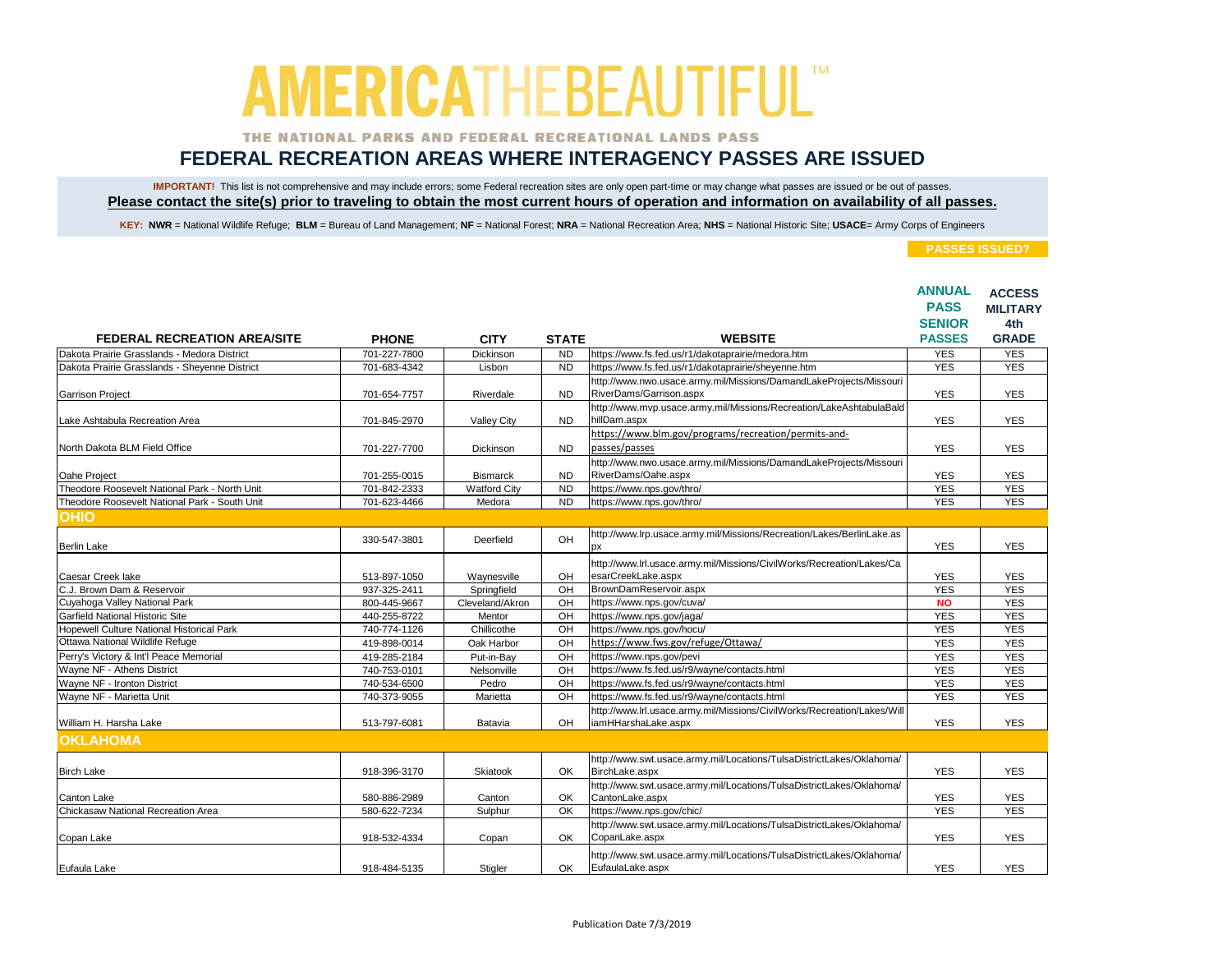### THE NATIONAL PARKS AND FEDERAL RECREATIONAL LANDS PASS

## **FEDERAL RECREATION AREAS WHERE INTERAGENCY PASSES ARE ISSUED**

IMPORTANT! This list is not comprehensive and may include errors; some Federal recreation sites are only open part-time or may change what passes are issued or be out of passes. **Please contact the site(s) prior to traveling to obtain the most current hours of operation and information on availability of all passes.**

KEY: NWR = National Wildlife Refuge; BLM = Bureau of Land Management; NF = National Forest; NRA = National Recreation Area; NHS = National Historic Site; USACE= Army Corps of Engineers

|                                            |              |                   |              | <b>WEBSITE</b>                                                                                     | <b>ANNUAL</b><br><b>PASS</b><br><b>SENIOR</b><br><b>PASSES</b> | <b>ACCESS</b><br><b>MILITARY</b><br>4th<br><b>GRADE</b> |
|--------------------------------------------|--------------|-------------------|--------------|----------------------------------------------------------------------------------------------------|----------------------------------------------------------------|---------------------------------------------------------|
| <b>FEDERAL RECREATION AREA/SITE</b>        | <b>PHONE</b> | <b>CITY</b>       | <b>STATE</b> |                                                                                                    |                                                                |                                                         |
| Fort Gibson Lake                           | 918-682-4314 | Fort Gibson       | OK           | http://www.swt.usace.army.mil/Locations/TulsaDistrictLakes/Oklahoma/<br>FortGibsonLake.aspx        | <b>YES</b>                                                     | <b>YES</b>                                              |
| Fort Supply Lake                           | 580-766-2701 | Fort Supply       | OK           | http://www.swt.usace.army.mil/Locations/TulsaDistrictLakes/Oklahoma/<br>FortSupplyLake.aspx        | <b>YES</b>                                                     | <b>YES</b>                                              |
| Hagerman NWR (borders OK & TX)             | 903-786-2826 | Sherman           | OK           | https://www.fws.gov/refuge/hagerman/                                                               | <b>YES</b>                                                     | <b>YES</b>                                              |
| Heyburn Lake                               | 918-865-2621 | Sand Springs      | OK           | http://www.swt.usace.army.mil/Locations/TulsaDistrictLakes/Oklahoma/<br>HeyburnLake.aspx           | <b>YES</b>                                                     | <b>YES</b>                                              |
| Hugo Lake                                  | 580-326-3345 | Sawyer            | OK           | http://www.swt.usace.army.mil/Locations/TulsaDistrictLakes/Oklahoma/<br>HugoLake.aspx              | <b>YES</b>                                                     | <b>YES</b>                                              |
| Kaw Lake                                   | 580-762-5611 | Ponca City        | OK.          | http://www.swt.usace.army.mil/Locations/TulsaDistrictLakes/Oklahoma/<br>KawLake.aspx               | <b>YES</b>                                                     | <b>YES</b>                                              |
| Keystone Lake                              | 918-865-2621 | Sand Springs      | OK.          | http://www.swt.usace.army.mil/Locations/TulsaDistrictLakes/Oklahoma/<br>KeystoneLake.aspx          | YES                                                            | <b>YES</b>                                              |
| Lake Texoma (both OK and TX)               | 903-465-4990 | Denison           | OK           | http://www.swt.usace.army.mil/Locations/TulsaDistrictLakes/Oklahoma/<br>LakeTexoma.aspx            | <b>YES</b>                                                     | <b>YES</b>                                              |
| Oklahoma BLM Field Office                  | 405-579-7100 | Norman            | OK           | https://www.blm.gov/programs/recreation/permits-and-<br>passes/passes                              | <b>YES</b>                                                     | <b>YES</b>                                              |
| Oologah Lake                               | 918-443-2250 | Oologah           | OK           | http://www.swt.usace.army.mil/Locations/TulsaDistrictLakes/Oklahoma/<br>OologahLake.aspx           | <b>YES</b>                                                     | <b>YES</b>                                              |
| Ouachita NF - Choctaw District             | 918-653-2991 | Hodgen            | OK           | https://www.fs.usda.gov/ouachita                                                                   | <b>YES</b>                                                     | <b>YES</b>                                              |
| Ouachita NF - Hochatown District           | 580-494-6402 | <b>Broken Bow</b> | OK           | https://www.fs.usda.gov/ouachita                                                                   | <b>YES</b>                                                     | <b>YES</b>                                              |
| <b>Pine Creek</b>                          | 580-933-4239 | Valliant          | OK           | http://www.swt.usace.army.mil/Locations/TulsaDistrictLakes/Oklahoma/<br>PineCreekLake.aspx         | YES                                                            | <b>YES</b>                                              |
| <b>RS</b> Kerr                             | 918-484-5135 | Stigler           | OK           | http://www.swt.usace.army.mil/Locations/TulsaDistrictLakes/Oklahoma/<br>RobertSKerrLockandDam.aspx | <b>YES</b>                                                     | <b>YES</b>                                              |
| Sardis Lake                                | 918-569-4131 | Clayton           | OK           | http://www.swt.usace.army.mil/Locations/TulsaDistrictLakes/Oklahoma/<br>SardisLake.aspx            | <b>YES</b>                                                     | <b>YES</b>                                              |
| Skiatook Lake                              | 918-396-3170 | Skiatook          | OK           | http://www.swt.usace.army.mil/Locations/TulsaDistrictLakes/Oklahoma/<br>SkiatookLake.aspx          | <b>YES</b>                                                     | <b>YES</b>                                              |
| Tenkiller Lake                             | 918-487-5252 | Gore              | OK           | http://www.swt.usace.army.mil/Locations/TulsaDistrictLakes/Oklahoma/<br>TenkillerLake.aspx         | <b>YES</b>                                                     | <b>YES</b>                                              |
| Waurika Lake                               | 580-963-2111 | Waurika           | OK           | http://www.swt.usace.army.mil/Locations/TulsaDistrictLakes/Oklahoma/<br>WaurikaLake.aspx           | <b>YES</b>                                                     | <b>YES</b>                                              |
| Wichita Mountains National Wildlife Refuge | 580-429-3222 | Indiahoma         | OK           | https://www.fws.gov/refuge/wichita mountains/                                                      | <b>YES</b>                                                     | <b>YES</b>                                              |
| <b>OREGON</b>                              |              |                   |              |                                                                                                    |                                                                |                                                         |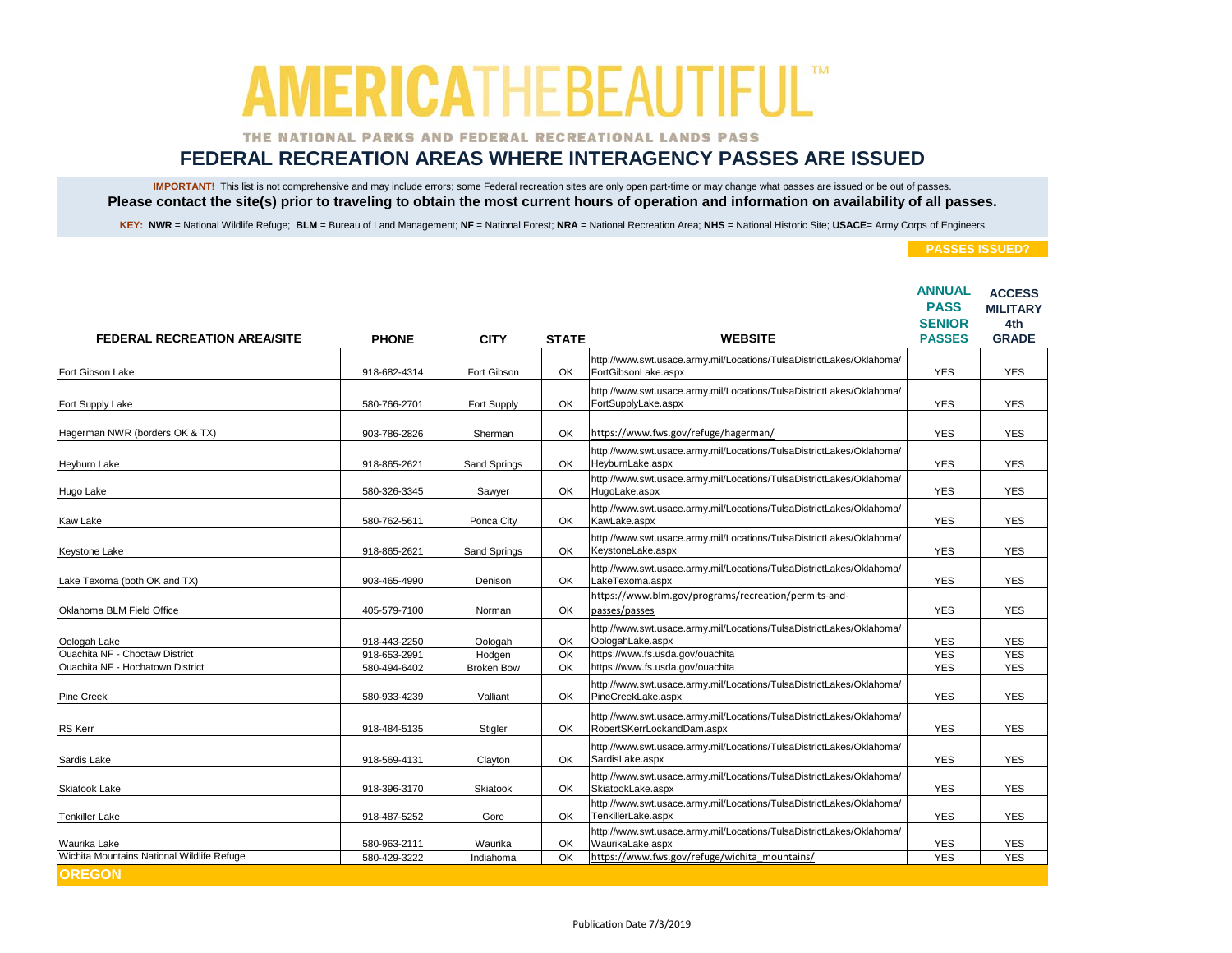### THE NATIONAL PARKS AND FEDERAL RECREATIONAL LANDS PASS

## **FEDERAL RECREATION AREAS WHERE INTERAGENCY PASSES ARE ISSUED**

IMPORTANT! This list is not comprehensive and may include errors; some Federal recreation sites are only open part-time or may change what passes are issued or be out of passes. **Please contact the site(s) prior to traveling to obtain the most current hours of operation and information on availability of all passes.**

KEY: NWR = National Wildlife Refuge; BLM = Bureau of Land Management; NF = National Forest; NRA = National Recreation Area; NHS = National Historic Site; USACE= Army Corps of Engineers

|                                                         |              |                      |                 |                                                                    | <b>ANNUAL</b><br><b>PASS</b> | <b>ACCESS</b><br><b>MILITARY</b> |
|---------------------------------------------------------|--------------|----------------------|-----------------|--------------------------------------------------------------------|------------------------------|----------------------------------|
|                                                         |              |                      |                 |                                                                    | <b>SENIOR</b>                | 4th                              |
| <b>FEDERAL RECREATION AREA/SITE</b>                     | <b>PHONE</b> | <b>CITY</b>          | <b>STATE</b>    | <b>WEBSITE</b>                                                     | <b>PASSES</b>                | <b>GRADE</b>                     |
|                                                         |              |                      |                 | https://www.blm.gov/programs/recreation/permits-and-               |                              |                                  |
| <b>Baker BLM Office</b>                                 | 541-523-1256 | <b>Baker City</b>    | <b>OR</b>       | passes/passes                                                      | <b>YES</b>                   | <b>YES</b>                       |
| Bonneville Lock and Dam- Bradford Island Visitor Center | 541-374-8820 | Cascade Locks        | <b>OR</b>       | http://corpslakes.usace.army.mil/visitors/projects.cfm?ld=G273459  | <b>YES</b>                   | <b>YES</b>                       |
|                                                         |              |                      |                 | https://www.blm.gov/programs/recreation/permits-and-               |                              |                                  |
| <b>Burns District BLM Office</b>                        | 541-573-4400 | Hines                | <b>OR</b>       | passes/passes                                                      | <b>YES</b>                   | <b>YES</b>                       |
|                                                         |              |                      |                 | https://www.blm.gov/programs/recreation/permits-and-               |                              |                                  |
| Coos Bay District BLM Office                            | 541-756-0100 | North Bend           | <b>OR</b>       | passes/passes                                                      | <b>YES</b>                   | <b>YES</b>                       |
| Cottage Grove Lake - Pine Meadows Campground            | 541-942-5631 | <b>Cottage Grove</b> | <b>OR</b>       | http://corpslakes.usace.army.mil/visitors/projects.cfm?Id=G204020  | <b>YES</b>                   | <b>YES</b>                       |
| <b>Crater Lake National Park</b>                        | 541-594-3000 | Crater Lake          | <b>OR</b>       | https://www.nps.gov/crla/                                          | <b>YES</b>                   | <b>YES</b>                       |
| <b>Crooked River National Grassland</b>                 | 541-475-9272 | Madras               | <b>OR</b>       | https://www.fs.fed.us/r6/centraloregon/contact/                    | <b>YES</b>                   | <b>YES</b>                       |
| Deschutes NF - Bend/Fort Rock District                  | 541-383-4000 | Bend                 | $\overline{OR}$ | https://www.fs.fed.us/r6/centraloregon/contact/                    | <b>YES</b>                   | <b>YES</b>                       |
| Deschutes NF - Crescent District                        | 541-433-3200 | Crescent             | <b>OR</b>       | https://www.fs.fed.us/r6/centraloregon/contact/                    | <b>YES</b>                   | <b>YES</b>                       |
| Deschutes NF - Lava Lands Visitor Center                | 541-593-2421 | Bend                 | <b>OR</b>       | https://www.fs.fed.us/r6/centraloregon/contact/                    | <b>YES</b>                   | <b>YES</b>                       |
| Deschutes NF - Main Office                              | 541-383-5300 | Bend                 | <b>OR</b>       | https://www.fs.fed.us/r6/centraloregon/contact/                    | <b>YES</b>                   | <b>YES</b>                       |
| Deschutes NF - Redmond Air Center                       | 541-504-7200 | Redmond              | <b>OR</b>       | https://www.fs.fed.us/r6/centraloregon/contact/                    | <b>YES</b>                   | <b>YES</b>                       |
| Deschutes NF - Sisters District                         | 541-549-7700 | <b>Sisters</b>       | <b>OR</b>       | https://www.fs.fed.us/r6/centraloregon/contact/                    | <b>YES</b>                   | <b>YES</b>                       |
| Dorena Lake - Schwarz Park (Campground)                 | 541-942-5631 | <b>Cottage Grove</b> | <b>OR</b>       | http://corpslakes.usace.army.mil/visitors/projects.cfm?ld=G204910  | <b>YES</b>                   | <b>YES</b>                       |
|                                                         |              |                      |                 | https://www.blm.gov/programs/recreation/permits-and-               |                              |                                  |
| Eugene BLM Office                                       | 541-683-6600 | Eugene               | <b>OR</b>       | passes/passes                                                      | <b>YES</b>                   | <b>YES</b>                       |
| Fort Vancouver National Historic Site                   | 360-816-6230 | Vancouver            | <b>OR</b>       | https://www.nps.gov/fova/                                          | <b>YES</b>                   | <b>YES</b>                       |
| Fremont-Winema NF - Main Office                         | 541-947-2151 | Lakeview             | <b>OR</b>       | https://www.fs.fed.us/r6/frewin/contact/                           | <b>YES</b>                   | <b>YES</b>                       |
|                                                         |              |                      |                 | https://www.blm.gov/programs/recreation/permits-and-               |                              |                                  |
| <b>Grants Pass BLM Office</b>                           | 541-471-6500 | <b>Grants Pass</b>   | <b>OR</b>       | passes/passes                                                      | <b>YES</b>                   | <b>YES</b>                       |
|                                                         |              |                      |                 |                                                                    |                              |                                  |
| John Day Lock and Dam - LePage Park                     | 541-506-4807 | Rufus                | <b>OR</b>       | http://www.nwp.usace.army.mil/Locations/ColumbiaRiver/JohnDay.aspx | <b>YES</b>                   | <b>YES</b>                       |
|                                                         |              |                      |                 | https://www.blm.gov/programs/recreation/permits-and-               |                              |                                  |
| Klamath Falls BLM Office                                | 541-883-6916 | <b>Klamath Falls</b> | <b>OR</b>       | passes/passes                                                      | <b>YES</b>                   | <b>YES</b>                       |
|                                                         |              |                      |                 | https://www.blm.gov/programs/recreation/permits-and-               |                              |                                  |
| Lakeview District BLM Office                            | 541-947-2177 | Lakeview             | <b>OR</b>       | passes/passes                                                      | <b>YES</b>                   | <b>YES</b>                       |
| Lewis & Clark National Historical Park                  | 503-861-2471 | Astoria              | <b>OR</b>       | https://www.nps.gov/lewi/                                          | <b>YES</b>                   | <b>YES</b>                       |
| Malheur NF - Emigrant Creek District                    | 541-573-4300 | Hines                | <b>OR</b>       | https://www.fs.fed.us/r6/malheur/contact/index.shtml               | <b>YES</b>                   | <b>YES</b>                       |
| Malheur NF - Main Office                                | 541-575-3000 | John Day             | <b>OR</b>       | https://www.fs.fed.us/r6/malheur/contact/index.shtml               | <b>YES</b>                   | <b>YES</b>                       |
| Malheur NF - Prairie City District                      | 541-820-3800 | Prairie City         | <b>OR</b>       | https://www.fs.fed.us/r6/malheur/contact/index.shtml               | <b>YES</b>                   | <b>YES</b>                       |
|                                                         |              |                      |                 | https://www.blm.gov/programs/recreation/permits-and-               |                              |                                  |
| Medford District BLM Office                             | 541-618-2200 | Medford              | <b>OR</b>       | passes/passes                                                      | <b>YES</b>                   | <b>YES</b>                       |
| Mt Hood NF - Barlow District                            | 541-467-2291 | Dufur                | <b>OR</b>       | https://www.fs.fed.us/r6/mthood/contact/                           | <b>YES</b>                   | <b>YES</b>                       |
| Mt Hood NF - Clackamas River District                   | 503-630-6861 | Estacada             | <b>OR</b>       | https://www.fs.fed.us/r6/mthood/contact/                           | <b>YES</b>                   | <b>YES</b>                       |
| Mt Hood NF - Hood River District                        | 541-352-6002 | Parkdale             | <b>OR</b>       | https://www.fs.fed.us/r6/mthood/contact/                           | <b>YES</b>                   | <b>YES</b>                       |
| Mt Hood NF - Zigzag District                            | 503-622-3191 | Zigzag               | <b>OR</b>       | https://www.fs.fed.us/r6/mthood/contact/                           | <b>YES</b>                   | <b>YES</b>                       |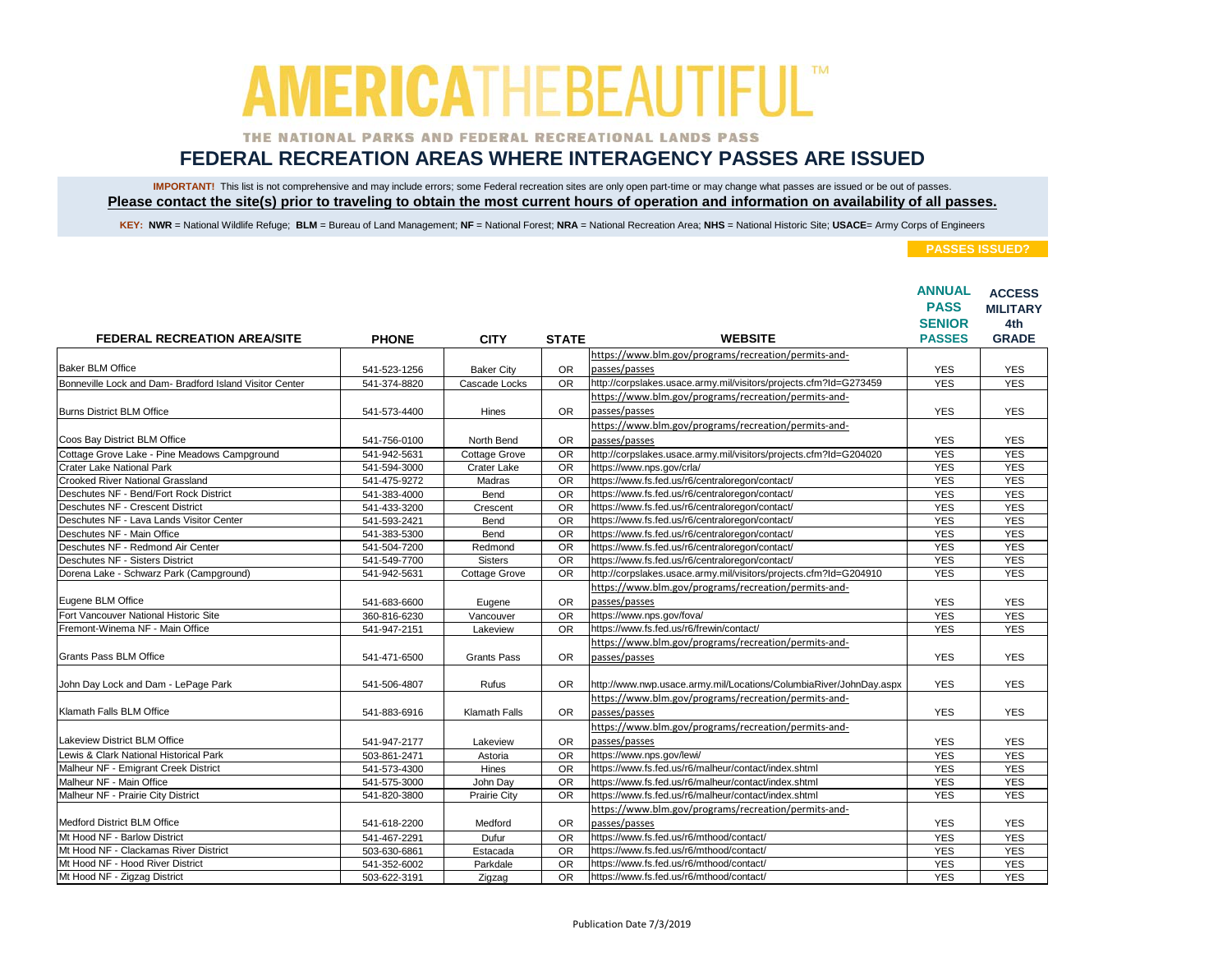### THE NATIONAL PARKS AND FEDERAL RECREATIONAL LANDS PASS

## **FEDERAL RECREATION AREAS WHERE INTERAGENCY PASSES ARE ISSUED**

IMPORTANT! This list is not comprehensive and may include errors; some Federal recreation sites are only open part-time or may change what passes are issued or be out of passes. **Please contact the site(s) prior to traveling to obtain the most current hours of operation and information on availability of all passes.**

KEY: NWR = National Wildlife Refuge; BLM = Bureau of Land Management; NF = National Forest; NRA = National Recreation Area; NHS = National Historic Site; USACE= Army Corps of Engineers

|                                                          |              |                      |                 |                                                                       | <b>ANNUAL</b><br><b>PASS</b><br><b>SENIOR</b> | <b>ACCESS</b><br><b>MILITARY</b><br>4th |
|----------------------------------------------------------|--------------|----------------------|-----------------|-----------------------------------------------------------------------|-----------------------------------------------|-----------------------------------------|
| <b>FEDERAL RECREATION AREA/SITE</b>                      | <b>PHONE</b> | <b>CITY</b>          | <b>STATE</b>    | <b>WEBSITE</b>                                                        | <b>PASSES</b>                                 | <b>GRADE</b>                            |
|                                                          |              |                      |                 | https://www.blm.gov/programs/recreation/permits-and-                  |                                               |                                         |
| National Historic Oregon Trail Interpretive Center - BLM | 541-523-1843 | <b>Baker City</b>    | <b>OR</b>       | passes/passes                                                         | <b>YES</b>                                    | <b>YES</b>                              |
|                                                          |              |                      |                 | https://www.blm.gov/programs/recreation/permits-and-                  |                                               |                                         |
| Northwest District BLM Office                            | 503-375-5646 | Salem                | <b>OR</b>       | passes/passes                                                         | <b>YES</b>                                    | <b>YES</b>                              |
| Ochoco NF - Lookout Mountain District                    | 541-416-6500 | Prineville           | <b>OR</b>       | https://www.fs.fed.us/r6/centraloregon/contact/                       | <b>YES</b>                                    | <b>YES</b>                              |
| Ochoco NF - Main Office                                  | 541-416-6500 | Prineville           | <b>OR</b>       | https://www.fs.fed.us/r6/centraloregon/contact/                       | <b>YES</b>                                    | <b>YES</b>                              |
| Ochoco NF - Paulina District                             | 541-477-6900 | Paulina              | $\overline{OR}$ | https://www.fs.fed.us/r6/centraloregon/contact/                       | <b>YES</b>                                    | <b>YES</b>                              |
| Oregon Caves National Monument                           | 541-592-4076 | Cave Junction        | <b>OR</b>       | https://www.nps.gov/orca                                              | <b>YES</b>                                    | <b>YES</b>                              |
|                                                          |              |                      |                 | https://www.blm.gov/programs/recreation/permits-and-                  |                                               |                                         |
| Oregon State BLM Office                                  | 503-808-6001 | Portland             | <b>OR</b>       | passes/passes                                                         | <b>YES</b>                                    | <b>YES</b>                              |
|                                                          |              |                      |                 | https://www.blm.gov/programs/recreation/permits-and-                  |                                               |                                         |
| <b>Prineville District BLM Office</b>                    | 541-416-6700 | Prineville           | <b>OR</b>       | passes/passes                                                         | <b>YES</b>                                    | <b>YES</b>                              |
| Roque River - Siskiyou NF - Gold Beach District          | 541-412-6000 | <b>Brookings</b>     | <b>OR</b>       | https://www.fs.fed.us/r6/roque-siskiyou/contact/                      | <b>YES</b>                                    | <b>YES</b>                              |
| Rogue River - Siskiyou NF - Gold Beach District          | 541-247-3600 | Gold Beach           | <b>OR</b>       | https://www.fs.fed.us/r6/roque-siskiyou/contact/                      | <b>YES</b>                                    | <b>YES</b>                              |
| Roque River - Siskiyou NF - High Cascades District       | 541-560-3400 | Prospect             | OR              | https://www.fs.fed.us/r6/rogue-siskiyou/contact/                      | <b>YES</b>                                    | <b>YES</b>                              |
| Rogue River - Siskiyou NF - High Cascades District       | 541-865-2700 | <b>Butte Falls</b>   | <b>OR</b>       | https://www.fs.fed.us/r6/rogue-siskiyou/contact/                      | <b>YES</b>                                    | <b>YES</b>                              |
| Rogue River - Siskiyou NF - Main Office                  | 541-858-2200 | Medford              | <b>OR</b>       | https://www.fs.fed.us/r6/rogue-siskiyou/contact/                      | <b>YES</b>                                    | <b>YES</b>                              |
| Roque River - Siskiyou NF - Powers District              | 541-439-6200 | Powers               | <b>OR</b>       | https://www.fs.fed.us/r6/roque-siskiyou/contact/                      | <b>YES</b>                                    | <b>YES</b>                              |
| Roque River - Siskiyou NF - Siskiyou Mountains District  | 541-899-3800 | Jacksonville         | <b>OR</b>       | https://www.fs.fed.us/r6/roque-siskiyou/contact/                      | <b>YES</b>                                    | <b>YES</b>                              |
| Rogue River - Siskiyou NF - Siskiyou Mountains District  | 541-552-2900 | Ashland              | <b>OR</b>       | https://www.fs.fed.us/r6/rogue-siskiyou/contact/                      | <b>YES</b>                                    | <b>YES</b>                              |
| Roque River - Siskiyou NF - Wild Rivers District         | 541-471-6500 | <b>Grants Pass</b>   | <b>OR</b>       | https://www.fs.fed.us/r6/roque-siskiyou/contact/                      | <b>YES</b>                                    | <b>YES</b>                              |
| Rogue River - Siskiyou NF - Wild Rivers District         | 541-592-4000 | Cave Junction        | <b>OR</b>       | https://www.fs.fed.us/r6/rogue-siskiyou/contact/                      | <b>YES</b>                                    | <b>YES</b>                              |
| Rogue River Basin Project                                | 541-878-2255 | Trail                | <b>OR</b>       | http://www.nwp.usace.army.mil/rogue/                                  | <b>NO</b>                                     | <b>YES</b>                              |
|                                                          |              |                      |                 | https://www.blm.gov/programs/recreation/permits-and-                  |                                               |                                         |
| Roseburg District BLM Office                             | 541-440-4930 | Roseburg             | <b>OR</b>       | passes/passes                                                         | <b>YES</b>                                    | <b>YES</b>                              |
| Siuslaw NF - Cape Perpetua Visitor Center                | 541-547-3289 | Yachats              | <b>OR</b>       | https://www.fs.fed.us/r6/siuslaw/contact/                             | <b>YES</b>                                    | <b>YES</b>                              |
| Siuslaw NF - Florence Office                             | 541-902-8526 | Florence             | <b>OR</b>       | https://www.fs.fed.us/r6/siuslaw/contact/                             | <b>YES</b>                                    | <b>YES</b>                              |
| Siuslaw NF - Hebo District                               | 503-392-5100 | Hebo                 | <b>OR</b>       | https://www.fs.fed.us/r6/siuslaw/contact/                             | <b>YES</b>                                    | <b>YES</b>                              |
| Siuslaw NF - Main Office                                 | 541-750-7000 | Corvallis            | <b>OR</b>       | https://www.fs.fed.us/r6/siuslaw/contact/                             | <b>YES</b>                                    | <b>YES</b>                              |
| Siuslaw NF - Oregon Dunes NRA Visitor Center             | 541-271-6000 | Reedsport            | OR              | https://www.fs.fed.us/r6/siuslaw/contact/                             | <b>YES</b>                                    | <b>YES</b>                              |
| Siuslaw NF - Waldport Office                             | 541-563-3211 | Waldport             | <b>OR</b>       | https://www.fs.fed.us/r6/siuslaw/contact/                             | <b>YES</b>                                    | <b>YES</b>                              |
|                                                          |              |                      |                 | http://www.nwp.usace.army.mil/Locations/ColumbiaRiver/TheDalles.asp   |                                               |                                         |
| The Dalles Lock and Dam- Visitor Center                  | 541-506-7857 | The Dalles           | <b>OR</b>       |                                                                       | <b>YES</b>                                    | <b>YES</b>                              |
| Tillamook BLM Office                                     | 503-815-1100 | Tillamook            | <b>OR</b>       | https://www.blm.gov/programs/recreation/permits-and-<br>passes/passes | <b>YES</b>                                    | <b>YES</b>                              |
| Umatilla NF - Heppner Ranger District                    | 541-676-9187 |                      | <b>OR</b>       | https://www.fs.fed.us/r6/uma/contact/index.shtml                      | <b>YES</b>                                    | <b>YES</b>                              |
| Umatilla NF - Main Office                                | 541-278-3716 | Heppner<br>Pendleton | $\overline{OR}$ | https://www.fs.fed.us/r6/uma/contact/index.shtml                      | <b>YES</b>                                    | <b>YES</b>                              |
| Umatilla NF - North Fork John Day District               | 541-427-3231 | Ukiah                | <b>OR</b>       | https://www.fs.fed.us/r6/uma/contact/index.shtml                      | <b>YES</b>                                    | <b>YES</b>                              |
| Umpqua NF - Cottage Grove District                       | 541-767-5000 | <b>Cottage Grove</b> | <b>OR</b>       | https://www.fs.fed.us/r6/umpqua/contact/                              | <b>YES</b>                                    | <b>YES</b>                              |
|                                                          |              |                      |                 |                                                                       |                                               |                                         |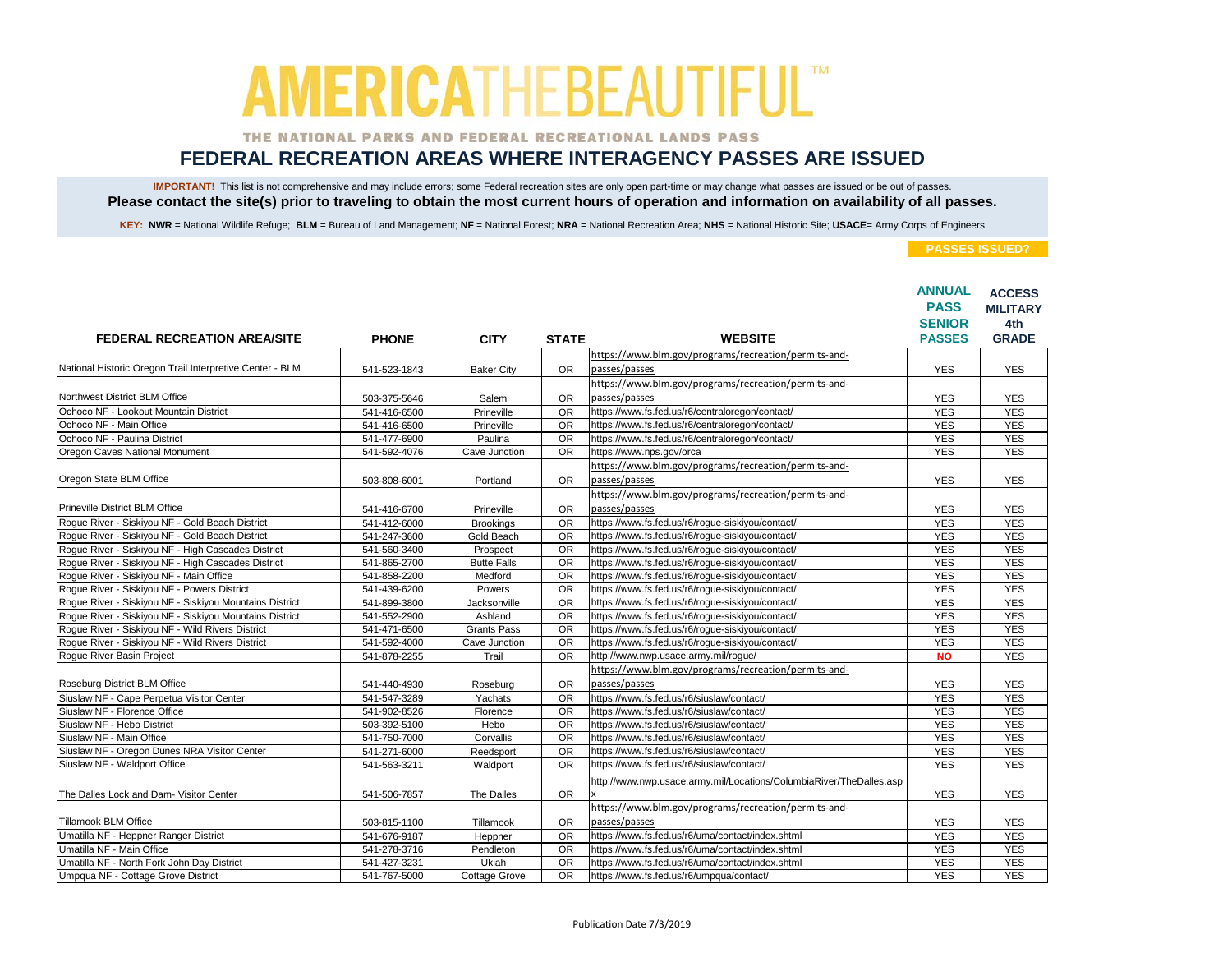### THE NATIONAL PARKS AND FEDERAL RECREATIONAL LANDS PASS

## **FEDERAL RECREATION AREAS WHERE INTERAGENCY PASSES ARE ISSUED**

IMPORTANT! This list is not comprehensive and may include errors; some Federal recreation sites are only open part-time or may change what passes are issued or be out of passes. **Please contact the site(s) prior to traveling to obtain the most current hours of operation and information on availability of all passes.**

KEY: NWR = National Wildlife Refuge; BLM = Bureau of Land Management; NF = National Forest; NRA = National Recreation Area; NHS = National Historic Site; USACE= Army Corps of Engineers

|                                                       |              |                      |                 |                                                                                             | <b>ANNUAL</b><br><b>PASS</b> | <b>ACCESS</b><br><b>MILITARY</b> |
|-------------------------------------------------------|--------------|----------------------|-----------------|---------------------------------------------------------------------------------------------|------------------------------|----------------------------------|
|                                                       |              |                      |                 |                                                                                             | <b>SENIOR</b>                | 4th                              |
| <b>FEDERAL RECREATION AREA/SITE</b>                   | <b>PHONE</b> | <b>CITY</b>          | <b>STATE</b>    | <b>WEBSITE</b>                                                                              | <b>PASSES</b>                | <b>GRADE</b>                     |
| Umpqua NF - Diamond Lake District                     | 541-498-2531 | <b>IdleyId Park</b>  | <b>OR</b>       | https://www.fs.fed.us/r6/umpqua/contact/                                                    | <b>YES</b>                   | <b>YES</b>                       |
| Umpqua NF - Diamond Lake Visitor Center               | 541-793-3310 | <b>IdleyId Park</b>  | $\overline{OR}$ | https://www.fs.fed.us/r6/umpqua/contact/                                                    | <b>YES</b>                   | <b>YES</b>                       |
| Umpqua NF - Main Office                               | 541-672-6601 | Roseburg             | <b>OR</b>       | https://www.fs.fed.us/r6/umpqua/contact/                                                    | <b>YES</b>                   | <b>YES</b>                       |
| Umpqua NF - North Umpqua District                     | 541-496-3532 | Glide                | <b>OR</b>       | https://www.fs.fed.us/r6/umpqua/contact/                                                    | <b>YES</b>                   | <b>YES</b>                       |
| Umpqua NF - Tiller District                           | 541-825-3201 | Tiller               | <b>OR</b>       | https://www.fs.fed.us/r6/umpqua/contact/                                                    | <b>YES</b>                   | <b>YES</b>                       |
|                                                       |              |                      |                 | https://www.blm.gov/programs/recreation/permits-and-                                        |                              |                                  |
| Vale District BLM Office                              | 541-473-3144 | Vale                 | <b>OR</b>       | passes/passes                                                                               | <b>YES</b>                   | <b>YES</b>                       |
| Wallowa-Whitman NF - Hells Canyon NRA                 | 541-426-4978 | Enterprise           | <b>OR</b>       | https://www.fs.fed.us/r6/w-w/contact/                                                       | <b>YES</b>                   | <b>YES</b>                       |
| Wallowa-Whitman NF - La Grande District               | 541-963-7186 | La Grande            | <b>OR</b>       | https://www.fs.fed.us/r6/w-w/contact/                                                       | <b>YES</b>                   | <b>YES</b>                       |
| Wallowa-Whitman NF - Main Office                      | 541-523-6391 | <b>Baker City</b>    | <b>OR</b>       | https://www.fs.fed.us/r6/w-w/contact/                                                       | <b>YES</b>                   | <b>YES</b>                       |
| Wallowa-Whitman NF - Pine Station                     | 541-742-7511 | Halfway              | <b>OR</b>       | https://www.fs.fed.us/r6/w-w/contact/                                                       | <b>YES</b>                   | <b>YES</b>                       |
| Wallowa-Whitman NF - Unity Station                    | 541-446-3351 | Unity                | <b>OR</b>       | https://www.fs.fed.us/r6/w-w/contact/                                                       | <b>YES</b>                   | <b>YES</b>                       |
| Wallowa-Whitman NF - Wallowa Mountains Visitor Center | 541-426-4978 | Enterprise           | OR              | https://www.fs.fed.us/r6/w-w/contact/                                                       | <b>YES</b>                   | <b>YES</b>                       |
| Willamette NF - Detroit District                      | 503-854-3366 | Mill City            | <b>OR</b>       | https://www.fs.fed.us/r6/willamette/general/offices/index.html                              | <b>YES</b>                   | <b>YES</b>                       |
| Willamette NF - Main Office                           | 541-225-6300 | Eugene               | <b>OR</b>       | https://www.fs.fed.us/r6/willamette/general/offices/index.html                              | <b>YES</b>                   | <b>YES</b>                       |
| Willamette NF - McKenzie River District               | 541-822-3381 | McKenzie Bridge      | <b>OR</b>       | https://www.fs.fed.us/r6/willamette/general/offices/index.html                              | <b>YES</b>                   | <b>YES</b>                       |
| Willamette NF - Middle Fork District                  | 541-782-2283 | Westfir              | <b>OR</b>       | https://www.fs.fed.us/r6/willamette/general/offices/index.html                              | <b>YES</b>                   | <b>YES</b>                       |
| Willamette NF - Sweet Home District                   | 541-367-5168 | Sweet Home           | <b>OR</b>       | https://www.fs.fed.us/r6/willamette/general/offices/index.html                              | <b>YES</b>                   | <b>YES</b>                       |
| Willamette Valley Project (Cottage Grove/Dorena)      | 541-942-5631 | <b>Cottage Grove</b> | <b>OR</b>       | http://www.nwp.usace.army.mil/Missions/Recreation/Willamette.aspx                           | <b>YES</b>                   | <b>YES</b>                       |
|                                                       |              |                      |                 | https://www.blm.gov/programs/recreation/permits-and-                                        |                              |                                  |
| Yaquina Head Outstanding Natural Area                 | 541-574-3100 | Newport              | <b>OR</b>       | passes/passes                                                                               | <b>YES</b>                   | <b>YES</b>                       |
| <b>PENNSYLVANIA</b>                                   |              |                      |                 |                                                                                             |                              |                                  |
| Allegheny NF - Bradford District                      | 814-362-4613 | <b>Bradford</b>      | PA              | https://www.fs.fed.us/r9/forests/allegheny/contact/                                         | <b>YES</b>                   | <b>YES</b>                       |
| Allegheny NF - Marienville District                   | 814-927-6628 | Marienville          | PA              | https://www.fs.fed.us/r9/forests/allegheny/contact/                                         | <b>YES</b>                   | <b>YES</b>                       |
| Allegheny Portage Railroad National Historic Site     | 814-886-6150 | Gallitzin            | PA              | https://www.nps.gov/alpo/                                                                   | <b>NO</b>                    | <b>YES</b>                       |
| Conemaugh River Lake                                  | 724-459-7240 | Saltsburg            | <b>PA</b>       | http://www.lrp.usace.army.mil/Missions/Recreation/Lakes/ConemaughRi<br>verLake.aspx         | <b>YES</b>                   | <b>YES</b>                       |
|                                                       |              |                      |                 | http://www.nab.usace.army.mil/Missions/DamsRecreation/Cowanesque                            |                              |                                  |
| Cowanesque Lake Project                               | 570-835-5281 | Tioga                | <b>PA</b>       | Lake.aspx                                                                                   | <b>YES</b>                   | <b>YES</b>                       |
|                                                       |              |                      |                 | http://www.lrp.usace.army.mil/Missions/Recreation/Lakes/CrookedCreek                        |                              |                                  |
| Crooked Creek Lake                                    | 724-763-3161 | <b>Ford City</b>     | <b>PA</b>       | Lake.aspx                                                                                   | <b>YES</b>                   | <b>YES</b>                       |
| East Branch Clarion River Lake                        | 814-965-2065 | Wilcox               | PA              | http://www.lrp.usace.army.mil/Missions/Recreation/Lakes/EastBranchCl<br>arionRiverLake.aspx | <b>YES</b>                   | <b>YES</b>                       |
| Fort Necessity National Battlefield                   | 724-329-5512 | Farmington           | PA              | https://www.nps.gov/fone/                                                                   | <b>NO</b>                    | <b>YES</b>                       |
| Grev Towers National Historic Site                    | 570-296-9630 | Milford              | PA              | https://www.fs.usda.gov/greytowers                                                          | <b>YES</b>                   | <b>YES</b>                       |
| Johnstown Flood National Memorial                     | 814-495-4643 | South Fork           | PA              | https://www.nps.gov/jofl/                                                                   | <b>NO</b>                    | <b>YES</b>                       |
| Loyalhanna Lake                                       | 724-639-9013 | Saltsburg            | PA              |                                                                                             | <b>YES</b>                   | <b>YES</b>                       |
|                                                       |              |                      |                 | http://www.nab.usace.army.mil/Missions/DamsRecreation/Raystown.asp                          |                              |                                  |
| Raystown Lake Project                                 | 814-658-6810 | Hesston              | <b>PA</b>       | x                                                                                           | <b>YES</b>                   | <b>YES</b>                       |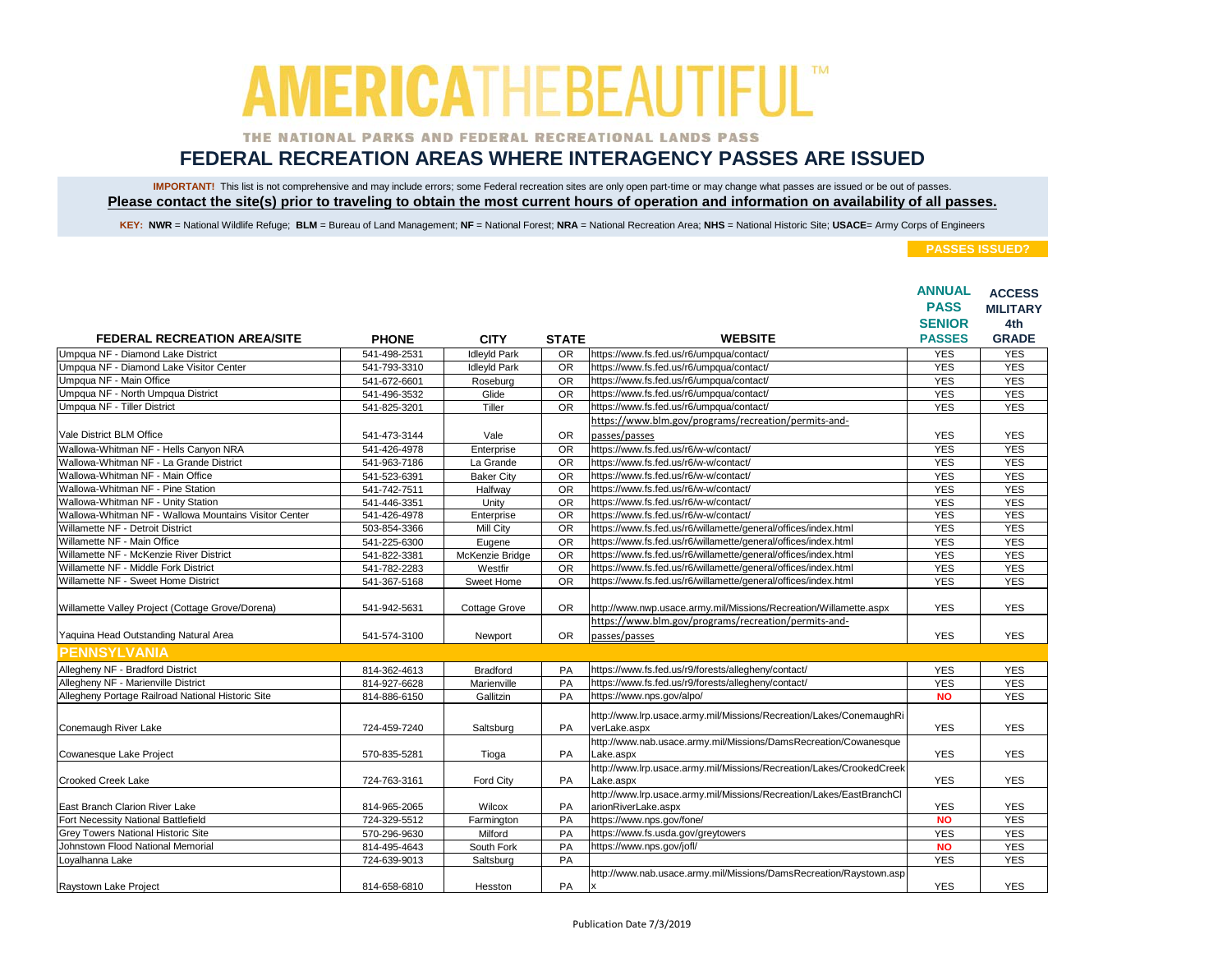### THE NATIONAL PARKS AND FEDERAL RECREATIONAL LANDS PASS

## **FEDERAL RECREATION AREAS WHERE INTERAGENCY PASSES ARE ISSUED**

IMPORTANT! This list is not comprehensive and may include errors; some Federal recreation sites are only open part-time or may change what passes are issued or be out of passes. **Please contact the site(s) prior to traveling to obtain the most current hours of operation and information on availability of all passes.**

KEY: NWR = National Wildlife Refuge; BLM = Bureau of Land Management; NF = National Forest; NRA = National Recreation Area; NHS = National Historic Site; USACE= Army Corps of Engineers

| <b>FEDERAL RECREATION AREA/SITE</b>                                |                              |                      |                    | <b>WEBSITE</b>                                                                                        | <b>ANNUAL</b><br><b>PASS</b><br><b>SENIOR</b><br><b>PASSES</b> | <b>ACCESS</b><br><b>MILITARY</b><br>4th<br><b>GRADE</b> |
|--------------------------------------------------------------------|------------------------------|----------------------|--------------------|-------------------------------------------------------------------------------------------------------|----------------------------------------------------------------|---------------------------------------------------------|
| Steamtown National Historic Site                                   | <b>PHONE</b><br>570-340-5200 | <b>CITY</b>          | <b>STATE</b><br>PA | https://www.nps.gov/stea/                                                                             | <b>YES</b>                                                     | <b>YES</b>                                              |
|                                                                    |                              | Scranton             |                    | http://www.nab.usace.army.mil/Missions/DamsRecreation/TiogaHammo                                      |                                                                |                                                         |
| Tioga-Hammond Lakes Project                                        | 570-835-5281                 | Tioga                | PA                 | nd.aspx                                                                                               | <b>YES</b>                                                     | <b>YES</b>                                              |
| Youghiogheny River Lake                                            | 814-395-3242                 | Confluence           | <b>PA</b>          | http://www.lrp.usace.army.mil/Missions/Recreation/Lakes/Youghiogheny<br>RiverLake.aspx                | <b>YES</b>                                                     | <b>YES</b>                                              |
| <b>PUERTO RICO</b>                                                 |                              |                      |                    |                                                                                                       |                                                                |                                                         |
| San Juan National Historic Site                                    | 787-729-6777                 | San Juan             | <b>PR</b>          | https://www.nps.gov/saju                                                                              | <b>YES</b>                                                     | <b>YES</b>                                              |
| <b>RHODE ISLAND</b>                                                |                              |                      |                    |                                                                                                       |                                                                |                                                         |
| Roger Williams National Memorial                                   | 401-521-7266                 | Providence           | R <sub>1</sub>     | https://www.nps.gov/rowi/                                                                             | <b>YES</b>                                                     | <b>YES</b>                                              |
| <b>SOUTH CAROLINA</b>                                              |                              |                      |                    |                                                                                                       |                                                                |                                                         |
| Fort Moultrie National Monument                                    | 843-883-3123                 | Sullivan's Island    | SC                 | https://www.nps.gov/fosu/                                                                             | <b>YES</b>                                                     | <b>YES</b>                                              |
|                                                                    |                              |                      |                    |                                                                                                       |                                                                |                                                         |
| Francis Marion & Sumter NF - Andrew Pickens District Office        | 864-638-9568                 | <b>Mountain Rest</b> | SC                 | https://www.fs.fed.us/r8/fms/forest/contact/offices.shtml                                             | <b>YES</b>                                                     | <b>YES</b>                                              |
| Francis Marion & Sumter NF - Enoree District Office                | 803-276-4810                 | Whitmire             | <b>SC</b>          | https://www.fs.fed.us/r8/fms/forest/contact/offices.shtml                                             | <b>YES</b>                                                     | <b>YES</b>                                              |
| Francis Marion & Sumter NF - Francis Marion District Office        | 843-336-2200                 | Huger                | SC                 | https://www.fs.fed.us/r8/fms/forest/contact/offices.shtml                                             | <b>YES</b>                                                     | <b>YES</b>                                              |
| Francis Marion & Sumter NF - Lone Cane District Office             | 803-637-5396                 | Edgefield            | <b>SC</b>          | https://www.fs.fed.us/r8/fms/forest/contact/offices.shtml                                             | <b>YES</b>                                                     | <b>YES</b>                                              |
| Kings Mountain National Military Park                              | 864-936-7921                 | Blacksburg           | $\overline{SC}$    | https://www.nps.gov/kimo/                                                                             | <b>YES</b>                                                     | <b>YES</b>                                              |
| Sewee Visitor & EE Center                                          | 843-928-3368                 | Awendaw              | SC                 | https://www.fws.gov/refuge/sewee_center/                                                              | <b>YES</b>                                                     | <b>YES</b>                                              |
|                                                                    |                              |                      |                    | http://www.sas.usace.army.mil/About/Divisions-and-Offices/Operations-                                 |                                                                |                                                         |
| J. Strom Thurmond Project                                          | 864-333-1100                 | <b>Clarks Hill</b>   | SC                 | Division/J-Strom-Thurmond-Dam-and-Lake/                                                               | <b>YES</b>                                                     | <b>YES</b>                                              |
| <b>SOUTH DAKOTA</b>                                                |                              |                      |                    |                                                                                                       |                                                                |                                                         |
| <b>Badlands National Park</b>                                      | 605-433-5361                 | SW South Dakota      | <b>SD</b>          | https://www.nps.gov/badl/                                                                             | <b>YES</b>                                                     | <b>YES</b>                                              |
|                                                                    |                              |                      |                    | http://www.nwo.usace.army.mil/Missions/DamandLakeProjects/Missouri                                    |                                                                |                                                         |
| <b>Big Bend Project</b>                                            | 605-245-1808                 | Fort Thompson        | SD                 | RiverDams/BigBend.aspx                                                                                | <b>YES</b>                                                     | <b>YES</b>                                              |
| Black Hills NF - Main Office                                       | 605-673-9200                 | Custer               | <b>SD</b>          | https://www.fs.fed.us/r2/blackhills/contact/addresses_new.shtml                                       | <b>YES</b>                                                     | <b>YES</b>                                              |
| Black Hills NF - Mystic District                                   | 605-343-1567                 | Rapid City           | SD                 | https://www.fs.fed.us/r2/blackhills/contact/addresses_new.shtml                                       | <b>YES</b>                                                     | <b>YES</b>                                              |
| Black Hills NF - Northern Hills District                           | 605-642-4622                 | Spearfish            | SD                 | https://www.fs.fed.us/r2/blackhills/contact/addresses_new.shtml                                       | <b>YES</b>                                                     | <b>YES</b>                                              |
| <b>Buffalo Gap National Grassland</b>                              | 605-745-4107                 | <b>Hot Springs</b>   | SD                 | https://www.trailsandgrasslands.org/bgap.html                                                         | <b>YES</b>                                                     | <b>YES</b>                                              |
| Dakota Prairie Grasslands - Grand River District                   | 605-374-3592                 | Lemmon               | SD                 | https://www.fs.fed.us/r1/dakotaprairie/grandriver.htm                                                 | <b>YES</b>                                                     | <b>YES</b>                                              |
|                                                                    |                              |                      |                    | https://www.fs.fed.us/r2/nebraska/contact/forest_grassland_offices/offic                              |                                                                |                                                         |
| Fort Pierre National Grassland<br>Mount Rushmore National Memorial | 605-224-5517                 | Fort Pierre          | <b>SD</b>          | es.shtml                                                                                              | <b>YES</b>                                                     | <b>YES</b>                                              |
|                                                                    | 605-574-2523                 | Keystone             | SD                 | https://www.nps.gov/moru/<br>https://www.fs.fed.us/r2/nebraska/contact/forest_grassland_offices/offic | <b>NO</b>                                                      | <b>YES</b>                                              |
| Nebraska NF - Fall River District                                  | 605-745-4107                 | <b>Hot Springs</b>   | SD                 | es.shtml                                                                                              | <b>YES</b>                                                     | <b>YES</b>                                              |
|                                                                    |                              |                      |                    | https://www.fs.fed.us/r2/nebraska/contact/forest_grassland_offices/offic                              |                                                                |                                                         |
| Nebraska NF - Wall District                                        | 605-279-2125                 | Wall                 | <b>SD</b>          | es.shtml                                                                                              | <b>YES</b>                                                     | <b>YES</b>                                              |
|                                                                    |                              |                      |                    | http://www.nwo.usace.army.mil/Missions/DamandLakeProjects/Missouri                                    |                                                                |                                                         |
| Oahe Project                                                       | 605-945 3423                 | Pierre               | <b>SD</b>          | RiverDams/Oahe.aspx                                                                                   | <b>YES</b>                                                     | <b>YES</b>                                              |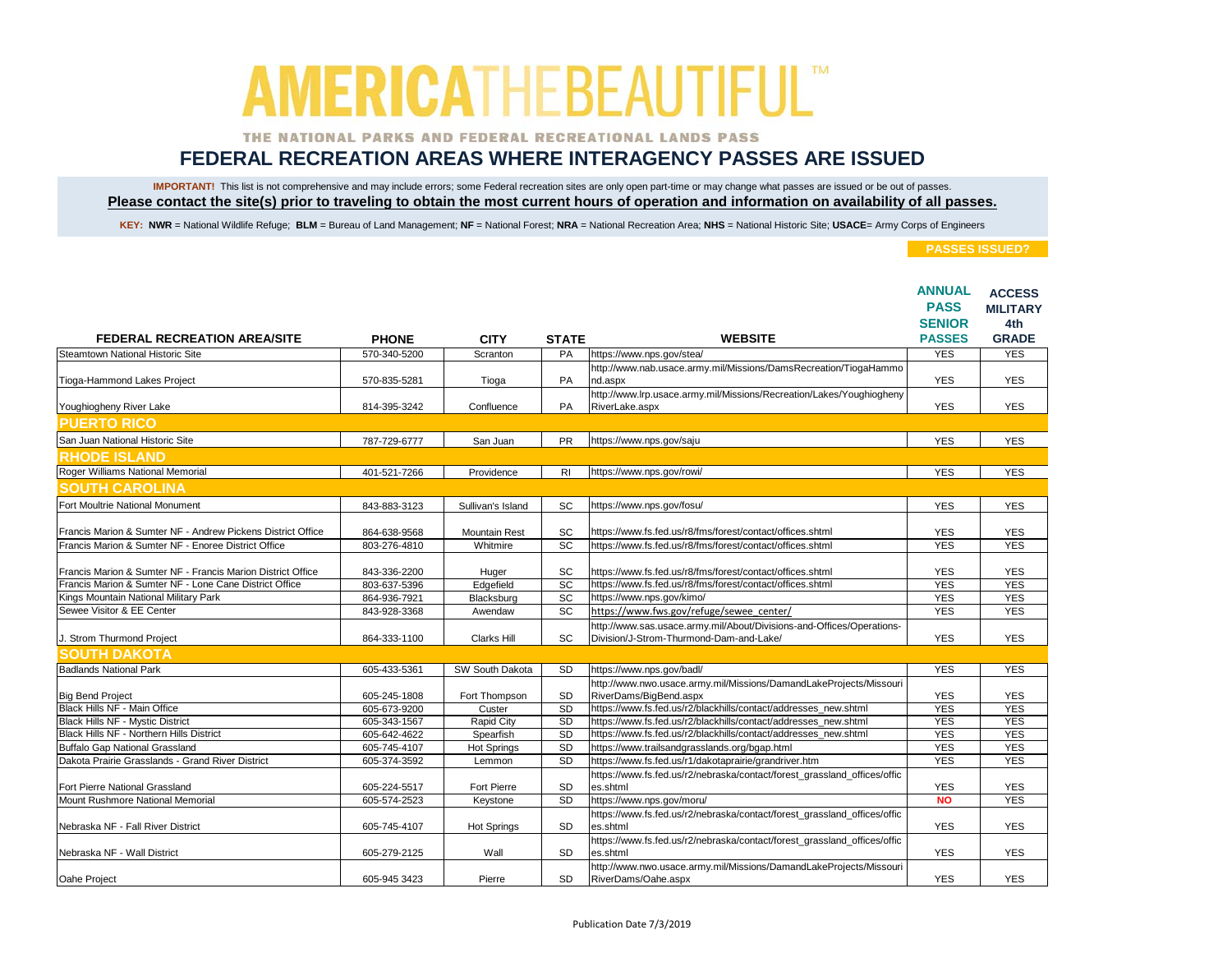### THE NATIONAL PARKS AND FEDERAL RECREATIONAL LANDS PASS

## **FEDERAL RECREATION AREAS WHERE INTERAGENCY PASSES ARE ISSUED**

IMPORTANT! This list is not comprehensive and may include errors; some Federal recreation sites are only open part-time or may change what passes are issued or be out of passes. **Please contact the site(s) prior to traveling to obtain the most current hours of operation and information on availability of all passes.**

KEY: NWR = National Wildlife Refuge; BLM = Bureau of Land Management; NF = National Forest; NRA = National Recreation Area; NHS = National Historic Site; USACE= Army Corps of Engineers

|                                                     |              |                       |              |                                                                       | <b>ANNUAL</b><br><b>PASS</b><br><b>SENIOR</b> | <b>ACCESS</b><br><b>MILITARY</b><br>4th |
|-----------------------------------------------------|--------------|-----------------------|--------------|-----------------------------------------------------------------------|-----------------------------------------------|-----------------------------------------|
| <b>FEDERAL RECREATION AREA/SITE</b>                 | <b>PHONE</b> | <b>CITY</b>           | <b>STATE</b> | <b>WEBSITE</b>                                                        | <b>PASSES</b>                                 | <b>GRADE</b>                            |
| South Dakota BLM Field Office                       | 605-892-7000 | <b>Belle Fourche</b>  | <b>SD</b>    | https://www.blm.gov/programs/recreation/permits-and-<br>passes/passes | <b>YES</b>                                    | <b>YES</b>                              |
| <b>Wind Cave National Park</b>                      | 605-745-4200 | <b>Hot Springs</b>    | <b>SD</b>    | https://www.nps.gov/wica/                                             | <b>YES</b>                                    | <b>YES</b>                              |
|                                                     |              |                       |              |                                                                       |                                               |                                         |
| <b>TENNESSEE</b>                                    |              |                       |              |                                                                       |                                               |                                         |
| Big South Fork National River & Recreation Area     | 423-286-7275 | Oneida                | <b>TN</b>    | https://www.nps.gov/biso/                                             | <b>YES</b>                                    | <b>YES</b>                              |
| Cheatham Lake                                       | 615-792-5697 | <b>Ashland City</b>   | <b>TN</b>    | http://www.lrn.usace.army.mil/Locations/Lakes/CheathamLake.aspx       | <b>YES</b>                                    | <b>YES</b>                              |
| Center Hill Lake                                    | 931-858-3125 | Lancaster             | <b>TN</b>    | http://www.lrn.usace.army.mil/Locations/Lakes/CenterHillLake.aspx     | <b>YES</b>                                    | <b>YES</b>                              |
| Cherokee NF - Main Office                           | 423-476-9700 | Cleveland             | <b>TN</b>    | https://www.fs.fed.us/r8/cherokee/contact2003/                        | <b>YES</b>                                    | <b>YES</b>                              |
| Cherokee NF - Nolichucky/Unaka District             | 423-638-4109 | Greeneville           | <b>TN</b>    | https://www.fs.fed.us/r8/cherokee/contact2003/                        | <b>YES</b>                                    | <b>YES</b>                              |
| Cherokee NF - Ocoee/Hiwassee District               | 423-338-3300 | Benton                | <b>TN</b>    | https://www.fs.fed.us/r8/cherokee/contact2003/                        | <b>YES</b>                                    | <b>YES</b>                              |
| Cherokee NF - Tellico/Hiwassee District             | 423-253-8400 | <b>Tellico Plains</b> | <b>TN</b>    | https://www.fs.fed.us/r8/cherokee/contact2003/                        | <b>YES</b>                                    | <b>YES</b>                              |
| Cherokee NF - Watauga District                      | 423-735-1500 | Unicoi                | <b>TN</b>    | https://www.fs.fed.us/r8/cherokee/contact2003/                        | <b>YES</b>                                    | <b>YES</b>                              |
| Chickamauga and Chattanooga NMP- Lookout Mountain   | 423-821-7786 | Chattanooga           | <b>TN</b>    | https://www.nps.gov/chch/                                             | <b>YES</b>                                    | <b>YES</b>                              |
| Cordell Hull Lake                                   | 615-735-1034 | Carthage              | <b>TN</b>    | http://www.lrn.usace.army.mil/Locations/Lakes/CordellHullLake.aspx    | <b>YES</b>                                    | <b>YES</b>                              |
| Dale Hollow Lake                                    | 931-243-3136 | Celina                | <b>TN</b>    | http://www.lrn.usace.army.mil/Locations/Lakes/DaleHollowLake.aspx     | <b>YES</b>                                    | <b>YES</b>                              |
| Great Smoky Mountain NP - Cades Cove Ranger Station | 865-448-4103 | Townsend              | <b>TN</b>    | https://www.nps.gov/grsm/planyourvisit/visitorcenters.htm             | <b>YES</b>                                    | <b>YES</b>                              |
| Great Smoky Mountains NP - Elkmont Campground       | 865-430-5560 | Gatlinburg            | <b>TN</b>    | https://www.nps.gov/grsm/planyourvisit/visitorcenters.htm             | <b>YES</b>                                    | <b>YES</b>                              |
| Hatchie NWR                                         | 731-772-0501 | <b>Brownsville</b>    | <b>TN</b>    | https://www.fws.gov/refuge/hatchie/                                   | <b>YES</b>                                    | <b>YES</b>                              |
|                                                     |              |                       |              |                                                                       |                                               |                                         |
| J. Percy Priest Lake                                | 615-889-1975 | Nashville             | <b>TN</b>    | http://www.lrn.usace.army.mil/Locations/Lakes/JPercyPriestLake.aspx   | <b>YES</b>                                    | <b>YES</b>                              |
| Land Between the Lakes NRA                          | 931-232-7956 | Dover                 | <b>TN</b>    | http://www.lbl.org                                                    | <b>NO</b>                                     | <b>YES</b>                              |
| Obed Wild and Scenic River                          | 423-346-6294 | Wartburg              | <b>TN</b>    | https://www.nps.gov/obed                                              | <b>YES</b>                                    | <b>YES</b>                              |
| Old Hickory Lake                                    | 615-822-4846 | Hendersonville        | <b>TN</b>    | http://www.lrn.usace.army.mil/Locations/Lakes/OldHickoryLake.aspx     | <b>YES</b>                                    | <b>YES</b>                              |
| <b>TEXAS</b>                                        |              |                       |              |                                                                       |                                               |                                         |
|                                                     |              |                       |              | https://www.blm.gov/programs/recreation/permits-and-                  |                                               |                                         |
| Amarillo BLM Field Office                           | 806-356-1000 | Amarillo              | <b>TX</b>    | passes/passes                                                         | <b>YES</b>                                    | <b>YES</b>                              |
| Amistad National Recreation Area                    | 830-775-7491 | Del Rio               | <b>TX</b>    | https://www.nps.gov/amis/                                             | <b>YES</b>                                    | <b>YES</b>                              |
| Anahuac NWR                                         | 409-267-3337 | Anahuac               | <b>TX</b>    | https://www.fws.gov/refuge/anahuac/                                   | <b>YES</b>                                    | <b>YES</b>                              |
| Angelina NF                                         | 936-897-1068 | Zavalla               | TX           | https://www.fs.fed.us/r8/texas/                                       | <b>YES</b>                                    | <b>YES</b>                              |
| Aransas NWR                                         | 361-286-3559 | Austwell              | <b>TX</b>    | https://www.fws.gov/refuge/aransas/                                   | <b>YES</b>                                    | <b>YES</b>                              |
| <b>Bardwell Lake</b>                                | 972-875-5711 | Ellis                 | <b>TX</b>    | http://www.swf-wc.usace.army.mil/bardwell/                            | <b>YES</b>                                    | <b>YES</b>                              |
| Belton/Sillhouse Lake                               | 254-939-2461 | Belton                | <b>TX</b>    | http://www.swf-wc.usace.armv.mil/stillhouse/                          | <b>YES</b>                                    | <b>YES</b>                              |
| Benbrook Lake                                       | 817-292-2400 | Fort Worth            | <b>TX</b>    | http://www.swf-wc.usace.army.mil/benbrook/                            | <b>YES</b>                                    | <b>YES</b>                              |
| <b>Big Bend National Park</b>                       | 432-477-2251 | <b>Big Bend</b>       | <b>TX</b>    | https://www.nps.gov/bibe/                                             | <b>YES</b>                                    | <b>YES</b>                              |
| <b>Big Thicket National Preserve</b>                | 409-951-6700 | Kountze               | <b>TX</b>    | https://www.nps.gov/bith/                                             | <b>NO</b>                                     | <b>YES</b>                              |
| <b>Buffalo Lake NWR</b>                             | 806-499-3382 | Umbarger              | <b>TX</b>    | https://www.fws.gov/refuge/buffalo lake/                              | <b>YES</b>                                    | <b>YES</b>                              |
| Caddo - LBJ National Grassland                      | 940-627-5475 | Decatur               | <b>TX</b>    | https://www.fs.fed.us/r8/texas/                                       | <b>YES</b>                                    | <b>YES</b>                              |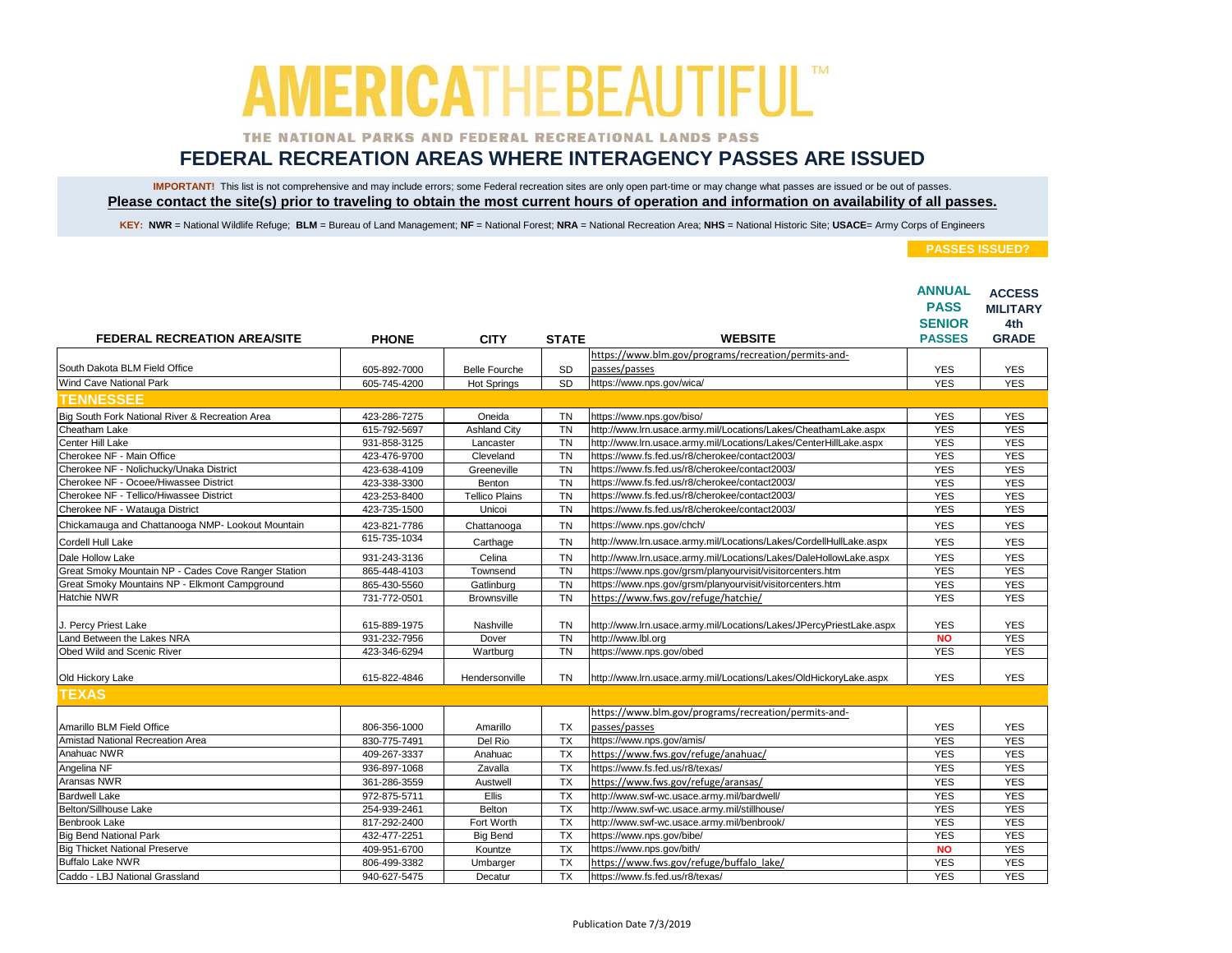### THE NATIONAL PARKS AND FEDERAL RECREATIONAL LANDS PASS

## **FEDERAL RECREATION AREAS WHERE INTERAGENCY PASSES ARE ISSUED**

IMPORTANT! This list is not comprehensive and may include errors; some Federal recreation sites are only open part-time or may change what passes are issued or be out of passes. **Please contact the site(s) prior to traveling to obtain the most current hours of operation and information on availability of all passes.**

KEY: NWR = National Wildlife Refuge; BLM = Bureau of Land Management; NF = National Forest; NRA = National Recreation Area; NHS = National Historic Site; USACE= Army Corps of Engineers

|                                             |              |                     |                 |                                                                       | <b>ANNUAL</b><br><b>PASS</b> | <b>ACCESS</b>       |
|---------------------------------------------|--------------|---------------------|-----------------|-----------------------------------------------------------------------|------------------------------|---------------------|
|                                             |              |                     |                 |                                                                       | <b>SENIOR</b>                | <b>MILITARY</b>     |
| <b>FEDERAL RECREATION AREA/SITE</b>         | <b>PHONE</b> | <b>CITY</b>         | <b>STATE</b>    | <b>WEBSITE</b>                                                        | <b>PASSES</b>                | 4th<br><b>GRADE</b> |
| Canyon Lake                                 | 830-964-3341 | Canyon Lake         | <b>TX</b>       | http://www.swf-wc.usace.army.mil/canyon/                              | <b>YES</b>                   | <b>YES</b>          |
| <b>Chamizal National Memorial</b>           | 915-532-7273 | El Paso             | TX              | https://www.nps.gov/cham/                                             | <b>YES</b>                   | <b>YES</b>          |
| Davy Crockett NF                            | 936-655-2299 | Kennard             | <b>TX</b>       | https://www.fs.fed.us/r8/texas/                                       | <b>YES</b>                   | <b>YES</b>          |
| Fort Davis National Historic Site           | 432-426-3224 | Fort Davis          | <b>TX</b>       | https://www.nps.gov/foda/                                             | <b>YES</b>                   | <b>YES</b>          |
| Georgetown Lake                             | 512-930-5253 | Georgetown          | <b>TX</b>       | http://www.swf-wc.usace.army.mil/georgetown/                          | <b>YES</b>                   | <b>YES</b>          |
| <b>Granger Lake</b>                         | 512-859-2668 | Granger             | <b>TX</b>       | http://www.swf-wc.usace.army.mil/granger/                             | <b>YES</b>                   | <b>YES</b>          |
| <b>Guadalupe Mountains National Park</b>    | 915-828-3251 | Salt Flat           | <b>TX</b>       | https://www.nps.gov/gumo/                                             | <b>YES</b>                   | <b>YES</b>          |
| Hagerman NWR (see also Oklahoma)            | 903-786-2826 | Sherman             | <b>TX</b>       | https://www.fws.gov/refuge/hagerman/                                  | <b>YES</b>                   | <b>YES</b>          |
| <b>Hords Creek</b>                          | 325-625-2322 | Coleman             | <b>TX</b>       | http://www.swf-wc.usace.armv.mil/hords/                               | <b>YES</b>                   | <b>YES</b>          |
| Laguna Atascosa NWR                         | 956-748-3607 | Rio Hondo           | <b>TX</b>       | https://www.fws.gov/refuge/laguna atascosa/                           | <b>YES</b>                   | <b>YES</b>          |
| Lake O' the Pines Lake                      | 903-665-2336 | Jefferson           | <b>TX</b>       | http://www.swf-wc.usace.army.mil/lakeopines/                          | <b>YES</b>                   | <b>YES</b>          |
|                                             |              |                     |                 | http://www.swt.usace.army.mil/Locations/TulsaDistrictLakes/Oklahoma/  |                              |                     |
| Lake Texoma (both OK and TX)                | 903-465-4990 | Denison             | <b>TX</b>       | LakeTexoma.aspx                                                       | <b>YES</b>                   | <b>YES</b>          |
| Lavon Lake                                  | 972-442-3141 | Wylie               | <b>TX</b>       | http://www.swf-wc.usace.army.mil/lavon/                               | <b>YES</b>                   | <b>YES</b>          |
| Lewisville Lake                             | 469-645-9100 | Lewisville          | <b>TX</b>       | http://www.swf-wc.usace.army.mil/lewisville/                          | <b>YES</b>                   | <b>YES</b>          |
| Navarro Mills                               | 254-578-1431 | Purdon              | <b>TX</b>       | http://www.swf-wc.usace.army.mil/navarro/                             | <b>YES</b>                   | <b>YES</b>          |
| Padre Island National Seashore              | 361-949-8173 | Corpus Christi      | <b>TX</b>       | https://www.nps.gov/pais/                                             | <b>YES</b>                   | <b>YES</b>          |
|                                             |              |                     |                 | http://www.swt.usace.army.mil/Locations/TulsaDistrictLakes/Texas/Pat  |                              |                     |
| Pat Mayse Lake                              | 903-732-3020 | Powderly            | TX              | MayseLake.aspx                                                        | <b>YES</b>                   | <b>YES</b>          |
| Proctor lake                                | 254-879-2424 | Comanche            | <b>TX</b>       | http://www.swf-wc.usace.army.mil/proctor/                             | <b>YES</b>                   | <b>YES</b>          |
| Sabine NF                                   | 409-625-1940 | Hemphill            | <b>TX</b>       | https://www.fs.fed.us/r8/texas/                                       | <b>YES</b>                   | <b>YES</b>          |
| Sam Houston NF                              | 936-344-6205 | New Waverly         | <b>TX</b>       | https://www.fs.fed.us/r8/texas/                                       | <b>YES</b>                   | <b>YES</b>          |
| Sam Ravburn Lake                            | 409-384-5716 | Jasper              | <b>TX</b>       | http://www.swf-wc.usace.army.mil/samray/                              | <b>YES</b>                   | <b>YES</b>          |
| San Antonio Missions National Historic Park | 210-534-8833 | San Antonio         | <b>TX</b>       | https://www.nps.gov/saan                                              | <b>NO</b>                    | <b>YES</b>          |
| Santa Ana NWR                               | 956-784-7500 | Alamo               | <b>TX</b>       | https://www.fws.gov/refuge/santa ana/                                 | <b>YES</b>                   | <b>YES</b>          |
| Somerville                                  | 979-596-1622 | Somerville          | <b>TX</b>       | http://www.swf-wc.usace.army.mil/somerville/                          | <b>YES</b>                   | <b>YES</b>          |
| <b>Texas Midcoast NWR Complex</b>           | 979-964-4011 | Brazoria            | $\overline{TX}$ | https://www.fws.gov/refuge/brazoria/                                  | <b>YES</b>                   | <b>YES</b>          |
|                                             |              |                     |                 | http://www.swt.usace.army.mil/Locations/TulsaDistrictLakes/Texas/Trus |                              |                     |
| <b>Truscott Project</b>                     | 940-474-3293 | Crowell             | <b>TX</b>       | cottLake.aspx                                                         | <b>YES</b>                   | <b>YES</b>          |
| Town Bluff Lake                             | 409-429-3491 | Woodville           | <b>TX</b>       | http://www.swf-wc.usace.army.mil/townbluff/                           | <b>YES</b>                   | <b>YES</b>          |
| <b>US Forest Service Texas Office</b>       | 936-639-8501 | Lufkin              | <b>TX</b>       | https://www.fs.fed.us/r8/texas/                                       | <b>YES</b>                   | <b>YES</b>          |
| Waco Lake                                   | 254-756-5359 | Waco                | <b>TX</b>       | http://www.swf-wc.usace.army.mil/waco/                                | <b>YES</b>                   | <b>YES</b>          |
| <b>Whitney Lake</b>                         | 254-622-3332 | Clifton             | <b>TX</b>       | http://www.swf-wc.usace.army.mil/whitney/                             | <b>YES</b>                   | <b>YES</b>          |
| Wright Patman Lake                          | 903-838-8781 | Texarkana           | <b>TX</b>       | http://www.swf-wc.usace.army.mil/wrightpatman/                        | <b>YES</b>                   | <b>YES</b>          |
| UTAH                                        |              |                     |                 |                                                                       |                              |                     |
| <b>Arches National Park</b>                 | 435-719-2299 | Moab                | UT              | https://www.nps.gov/arch/                                             | <b>YES</b>                   | <b>YES</b>          |
| Ashley NF - Duchesne District               | 435-738-2482 | Duchesne            | UT              | https://www.fs.fed.us/r4/ashley/contact/                              | <b>YES</b>                   | <b>YES</b>          |
| Ashley NF - Flaming Gorge District          | 435-784-3445 | Manila              | UT              | https://www.fs.fed.us/r4/ashley/contact/                              | <b>YES</b>                   | <b>YES</b>          |
| Ashley NF - Roosevelt District              | 435-722-5018 | Roosevelt           | UT              | https://www.fs.fed.us/r4/ashley/contact/                              | <b>YES</b>                   | <b>YES</b>          |
| <b>Bryce Canyon National Park</b>           | 435-834-5322 | <b>Bryce Canyon</b> | UT              | https://www.nps.gov/brca/                                             | <b>YES</b>                   | <b>YES</b>          |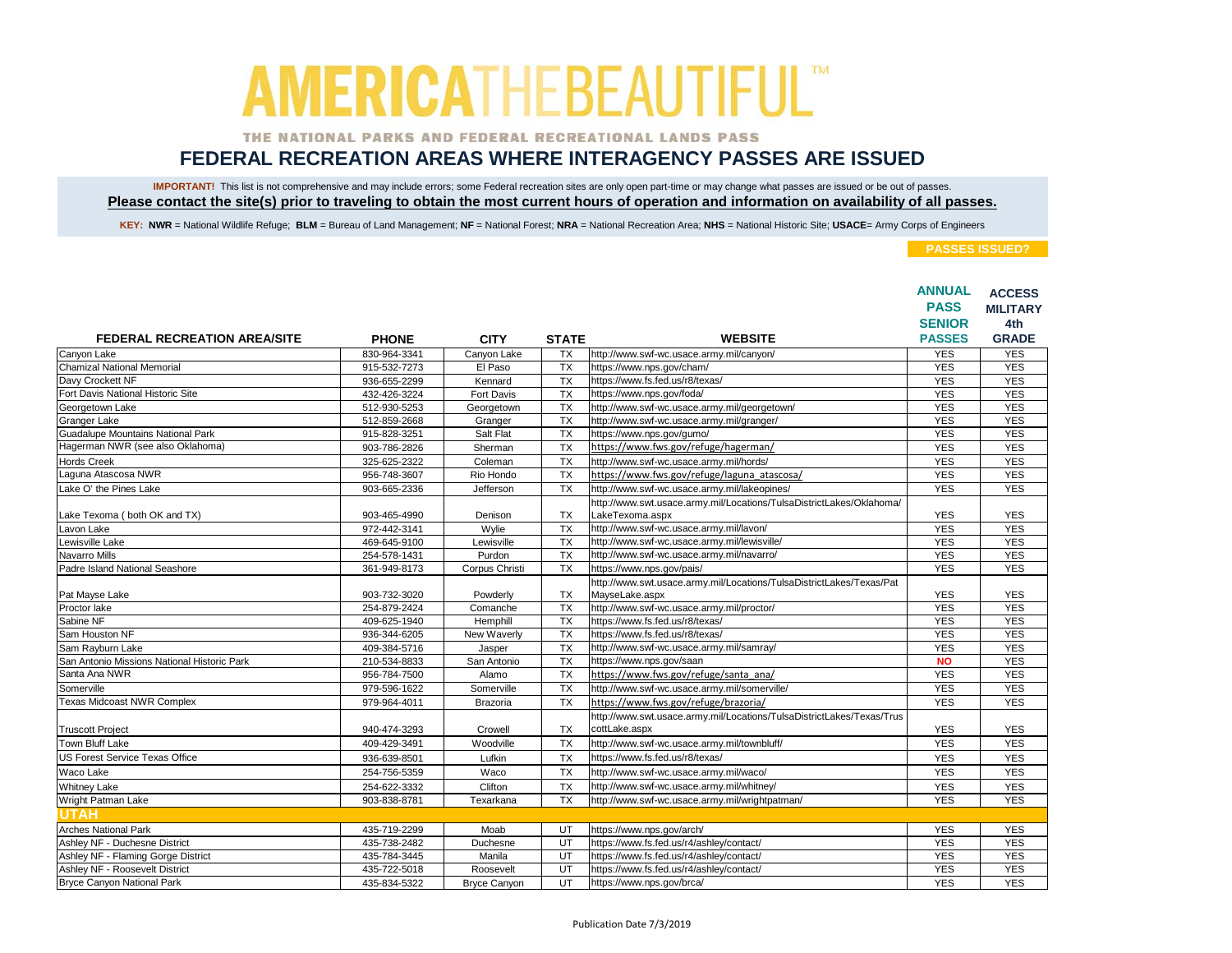### THE NATIONAL PARKS AND FEDERAL RECREATIONAL LANDS PASS

## **FEDERAL RECREATION AREAS WHERE INTERAGENCY PASSES ARE ISSUED**

IMPORTANT! This list is not comprehensive and may include errors; some Federal recreation sites are only open part-time or may change what passes are issued or be out of passes. **Please contact the site(s) prior to traveling to obtain the most current hours of operation and information on availability of all passes.**

KEY: NWR = National Wildlife Refuge; BLM = Bureau of Land Management; NF = National Forest; NRA = National Recreation Area; NHS = National Historic Site; USACE= Army Corps of Engineers

|                                                              |              |                     |              |                                                                       | <b>ANNUAL</b><br><b>PASS</b><br><b>SENIOR</b> | <b>ACCESS</b><br><b>MILITARY</b><br>4th |
|--------------------------------------------------------------|--------------|---------------------|--------------|-----------------------------------------------------------------------|-----------------------------------------------|-----------------------------------------|
| <b>FEDERAL RECREATION AREA/SITE</b>                          | <b>PHONE</b> | <b>CITY</b>         | <b>STATE</b> | <b>WEBSITE</b>                                                        | <b>PASSES</b>                                 | <b>GRADE</b>                            |
| Canyonlands National Park                                    | 435-719-2313 | Moab                | UT           | https://www.nps.gov/cany/                                             | <b>YES</b>                                    | <b>YES</b>                              |
| Capitol Reef National Park                                   | 435-425-3791 | Torrev              | UT           | https://www.nps.gov/care/                                             | <b>YES</b>                                    | <b>YES</b>                              |
| <b>Cedar Breaks National Monument</b>                        | 435-586-9451 | Cedar City          | UT           | https://www.nps.gov/cebr/                                             | <b>YES</b>                                    | <b>YES</b>                              |
|                                                              |              |                     |              | https://www.blm.gov/programs/recreation/permits-and-                  |                                               |                                         |
| Cedar City BLM Field Office                                  | 435-865-3000 | Cedar City          | UT.          | passes/passes                                                         | <b>YES</b>                                    | <b>YES</b>                              |
| Dinosaur National Monument (Passes only sold at UT location) | 970-374-3000 | Vernal              | UT           | https://www.nps.gov/dino/                                             | <b>YES</b>                                    | <b>YES</b>                              |
| Dixie NF - Escalante District                                | 435-826-5400 | Escalante           | UT           | https://www.fs.fed.us/r4/dixie/contact/                               | <b>YES</b>                                    | <b>YES</b>                              |
| Dixie NF - Interagency Office                                | 435-688-3246 | St. George          | UT           | https://www.fs.fed.us/r4/dixie/contact/                               | <b>YES</b>                                    | <b>YES</b>                              |
| Dixie NF - Powell District                                   | 435-676-9300 | Panguitch           | UT           | https://www.fs.fed.us/r4/dixie/contact/                               | <b>YES</b>                                    | <b>YES</b>                              |
| Dixie NF - Red Canyon Visitor Center                         | 435-676-2676 | Panguitch           | UT           | https://www.fs.fed.us/r4/dixie/contact/                               | <b>YES</b>                                    | <b>YES</b>                              |
| Dixie NF - SO/CCRD                                           | 435-865-3700 | Cedar City          | UT           | https://www.fs.fed.us/r4/dixie/contact/                               | <b>YES</b>                                    | <b>YES</b>                              |
|                                                              |              |                     |              | https://www.blm.gov/programs/recreation/permits-and-                  |                                               |                                         |
| <b>Escalante BLM Field Station</b>                           | 435-826-5600 | Escalante           | UT           | passes/passes                                                         | <b>YES</b>                                    | <b>YES</b>                              |
|                                                              |              |                     |              | https://www.blm.gov/programs/recreation/permits-and-                  |                                               |                                         |
| Fillmore BLM Field Office                                    | 435-743-3100 | Fillmore            | UT           | passes/passes                                                         | <b>YES</b>                                    | <b>YES</b>                              |
| Fishlake NF - Beaver District                                | 435-438-2436 | Beaver              | UT           | https://www.fs.fed.us/r4/fishlake/contact/index.shtml                 | <b>NO</b>                                     | <b>YES</b>                              |
| Fishlake NF - Fillmore District                              | 435-743-5721 | Fillmore            | UT           | https://www.fs.fed.us/r4/fishlake/contact/index.shtml                 | <b>NO</b>                                     | <b>YES</b>                              |
| Fishlake NF - Fremont River District                         | 435-836-2800 | Loa                 | UT           | https://www.fs.fed.us/r4/fishlake/contact/index.shtml                 | <b>NO</b>                                     | <b>YES</b>                              |
| Fishlake NF - Main Office                                    | 435-896-9233 | Richfield           | UT           | https://www.fs.fed.us/r4/fishlake/contact/index.shtml                 | <b>NO</b>                                     | <b>YES</b>                              |
| Glen Canyon NRA (both AZ and UT)                             | 928-608-6200 | Page                | AZ           | https://www.nps.gov/glca/                                             | <b>YES</b>                                    | <b>YES</b>                              |
| Golden Spike National Historic Site                          | 435-471-2209 | <b>Brigham City</b> | UT           | https://www.nps.gov/gosp/                                             | <b>YES</b>                                    | <b>YES</b>                              |
|                                                              |              |                     |              | https://www.blm.gov/programs/recreation/permits-and-                  |                                               |                                         |
| Henry Mountains BLM Field Station                            | 435-542-3461 | Hanksville          | UT           | passes/passes                                                         | <b>YES</b>                                    | <b>YES</b>                              |
| Interagency Visitors Center                                  | 435-688-3246 | St. George          | UT           | https://www.fs.fed.us/r4/dixie/contact/                               | <b>YES</b>                                    | <b>YES</b>                              |
|                                                              |              |                     |              | https://www.blm.gov/programs/recreation/permits-and-                  |                                               |                                         |
| Kanab BLM Field Office                                       | 435-644-1300 | Kanab               | UT           | passes/passes                                                         | YES                                           | <b>YES</b>                              |
| Manti-La Sal NF - Ferron/Price District                      | 435-384-2372 | Ferron              | UT           | https://www.fs.fed.us/r4/mantilasal/contact/districts.shtml           | <b>YES</b>                                    | <b>YES</b>                              |
| Manti-La Sal NF - Main Office                                | 435-637-2817 | Price               | UT           | https://www.fs.fed.us/r4/mantilasal/contact/districts.shtml           | <b>YES</b>                                    | <b>YES</b>                              |
| Manti-La Sal NF - Moab District                              | 435-259-7155 | Moab                | UT           | https://www.fs.fed.us/r4/mantilasal/contact/districts.shtml           | <b>YES</b>                                    | <b>YES</b>                              |
| Manti-La Sal NF - Monticello District                        | 435-587-2041 | Monticello          | UT           | https://www.fs.fed.us/r4/mantilasal/contact/districts.shtml           | <b>YES</b>                                    | <b>YES</b>                              |
| Manti-La Sal NF - Sanpete District                           | 435-283-4151 | Ephraim             | UT           | https://www.fs.fed.us/r4/mantilasal/contact/districts.shtml           | <b>YES</b>                                    | <b>YES</b>                              |
|                                                              |              |                     |              | https://www.blm.gov/programs/recreation/permits-and-                  |                                               |                                         |
| Moab BLM Field Office                                        | 435-259-2100 | Moab                | UT           | passes/passes                                                         | <b>YES</b>                                    | <b>YES</b>                              |
| Monticello BLM Field Office                                  | 435-587-1500 | Monticello          | UT           | https://www.blm.gov/programs/recreation/permits-and-<br>passes/passes | <b>YES</b>                                    | <b>YES</b>                              |
| Natural Bridges National Monument                            | 435-692-1234 | Blanding            | UT           | https://www.nps.gov/nabr/                                             | <b>YES</b>                                    | <b>YES</b>                              |
|                                                              |              |                     |              | https://www.blm.gov/programs/recreation/permits-and-                  |                                               |                                         |
| <b>Price BLM Field Office</b>                                | 435-636-3600 | Price               | UT           | passes/passes                                                         | <b>YES</b>                                    | <b>YES</b>                              |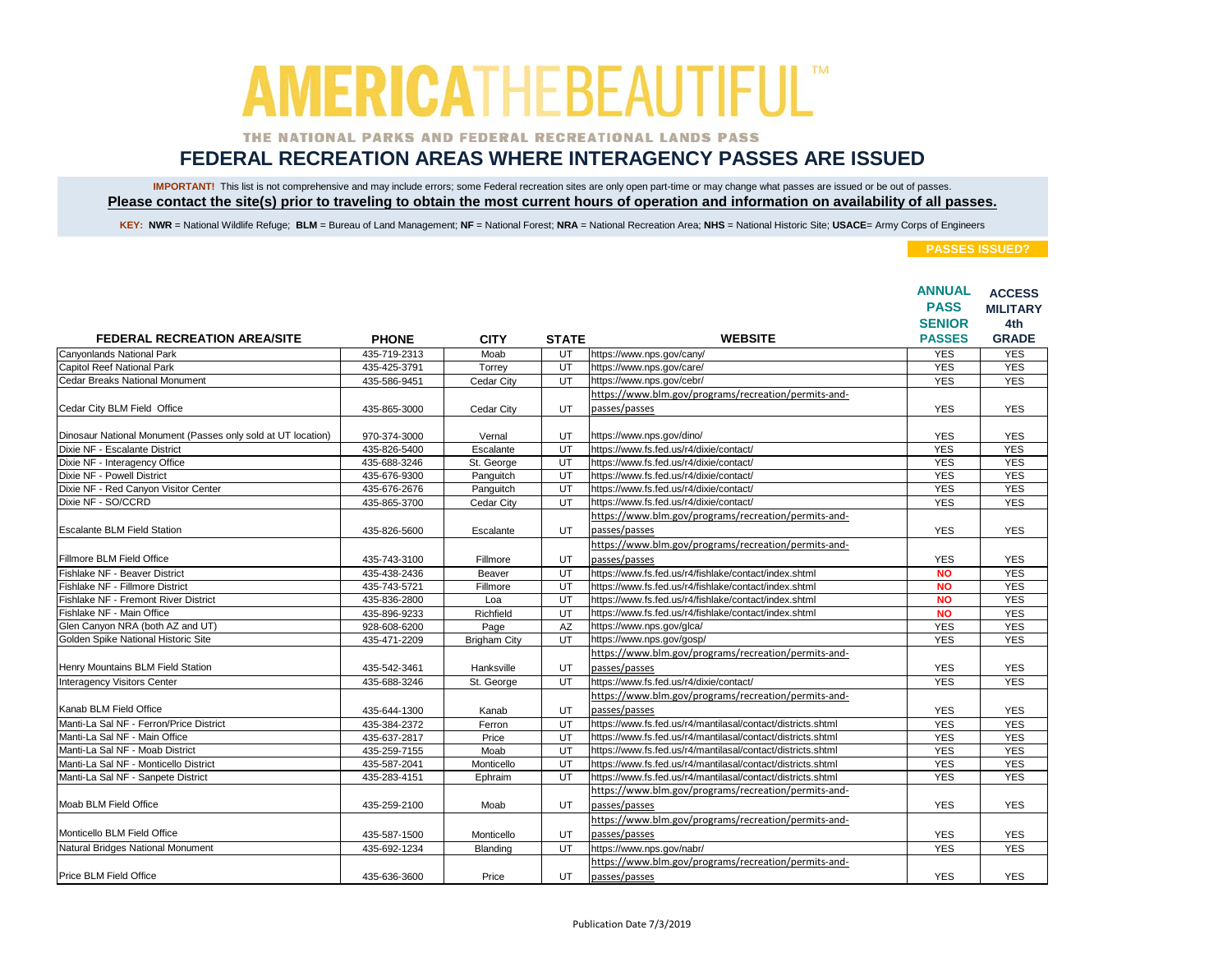### THE NATIONAL PARKS AND FEDERAL RECREATIONAL LANDS PASS

## **FEDERAL RECREATION AREAS WHERE INTERAGENCY PASSES ARE ISSUED**

IMPORTANT! This list is not comprehensive and may include errors; some Federal recreation sites are only open part-time or may change what passes are issued or be out of passes. **Please contact the site(s) prior to traveling to obtain the most current hours of operation and information on availability of all passes.**

KEY: NWR = National Wildlife Refuge; BLM = Bureau of Land Management; NF = National Forest; NRA = National Recreation Area; NHS = National Historic Site; USACE= Army Corps of Engineers

|                                                     |              |                       |                         |                                                                      | <b>ANNUAL</b> | <b>ACCESS</b>   |
|-----------------------------------------------------|--------------|-----------------------|-------------------------|----------------------------------------------------------------------|---------------|-----------------|
|                                                     |              |                       |                         |                                                                      | <b>PASS</b>   | <b>MILITARY</b> |
|                                                     |              |                       |                         |                                                                      | <b>SENIOR</b> | 4th             |
| <b>FEDERAL RECREATION AREA/SITE</b>                 | <b>PHONE</b> | <b>CITY</b>           | <b>STATE</b>            | <b>WEBSITE</b>                                                       | <b>PASSES</b> | <b>GRADE</b>    |
| Rainbow Bridge National Monument                    | 928-608-6200 | Page, AZ              | UT                      | https://www.nps.gov/rabr/                                            | <b>YES</b>    | <b>YES</b>      |
|                                                     |              |                       |                         | https://www.blm.gov/programs/recreation/permits-and-                 |               |                 |
| Richfield BLM Field Office                          | 435-896-1500 | Richfield             | UT                      | passes/passes                                                        | <b>YES</b>    | <b>YES</b>      |
|                                                     |              |                       |                         | https://www.blm.gov/programs/recreation/permits-and-                 |               |                 |
| Salt Lake BLM Field Office                          | 801-977-4300 | West Valley City      | UT                      | passes/passes                                                        | <b>YES</b>    | <b>YES</b>      |
| Salt Lake Ranger District                           | 801-733-2660 | Salt Lake City        | UT                      | https://www.fs.usda.gov/uwcnf                                        | <b>YES</b>    | <b>YES</b>      |
|                                                     |              |                       |                         | https://www.blm.gov/programs/recreation/permits-and-                 |               |                 |
| St George BLM Field Office                          | 435-688-3200 | St George             | UT                      | passes/passes                                                        | <b>YES</b>    | <b>YES</b>      |
| Timpanogos Cave National Monument                   | 801-756-5239 | American Fork         | UT                      | https://www.nps.gov/tica/                                            | <b>YES</b>    | <b>YES</b>      |
| Uinta-Wasatch-Cache NF - American Fork Fee Station  | 801-785-3563 | American Fork         | $\overline{UT}$         | https://www.fs.fed.us/r4/uwc/contact                                 | <b>YES</b>    | <b>YES</b>      |
|                                                     |              | Mirror Lake Scenic    |                         |                                                                      |               |                 |
| Uinta-Wasatch-Cache NF - Bear River Ranger Station  | 435-642-6662 | Byway                 | UT                      | https://www.fs.fed.us/r4/uwc/contact                                 | <b>YES</b>    | <b>YES</b>      |
| Uinta-Wasatch-Cache NF - Heber-Kamas District       | 435-654-0470 | <b>Heber City</b>     | UT                      | https://www.fs.fed.us/r4/uwc/contact                                 | <b>YES</b>    | <b>YES</b>      |
| Uinta-Wasatch-Cache NF - Kamas Work Center          | 435-783-4338 | Kamas                 | UT                      | https://www.fs.fed.us/r4/uwc/contact                                 | <b>YES</b>    | <b>YES</b>      |
| Uinta-Wasatch-Cache NF - Logan District             | 435-755-3620 | Logan                 | UT                      | https://www.fs.fed.us/r4/uwc/contact                                 | <b>YES</b>    | <b>YES</b>      |
| Uinta-Wasatch-Cache NF - Main Office                | 801-342-5100 | Provo                 | UT                      | https://www.fs.fed.us/r4/uwc/contact                                 | <b>YES</b>    | <b>YES</b>      |
| Uinta-Wasatch-Cache NF - Pleasant Grove District    | 801-785-3563 | <b>Pleasant Grove</b> | UT                      | https://www.fs.fed.us/r4/uwc/contact                                 | <b>YES</b>    | <b>YES</b>      |
| Uinta-Wasatch-Cache NF - Spanish Fork District      | 801-798-3571 | Spanish Fork          | UT                      | https://www.fs.fed.us/r4/uwc/contact                                 | <b>YES</b>    | <b>YES</b>      |
| Uinta-Wasatch-Cache NF - SLC SO Office              | 801-236-3400 | Salt Lake City        | UT                      | https://www.fs.fed.us/r4/uwc/contact                                 | <b>YES</b>    | <b>YES</b>      |
|                                                     |              |                       |                         | https://www.blm.gov/programs/recreation/permits-and-                 |               |                 |
| Utah State BLM Office                               | 801-539-4001 | Salt Lake City        | UT.                     | passes/passes                                                        | <b>YES</b>    | <b>YES</b>      |
|                                                     |              |                       |                         | https://www.blm.gov/programs/recreation/permits-and-                 |               |                 |
| Vernal BLM Field Office                             | 435-781-4400 | Vernal                | UT                      | passes/passes                                                        | <b>YES</b>    | <b>YES</b>      |
| Zion National Park                                  | 435-772-3256 | Springdale            | UT                      | https://www.nps.gov/zion/                                            | <b>YES</b>    | <b>YES</b>      |
| <b>VERMONT</b>                                      |              |                       |                         |                                                                      |               |                 |
|                                                     |              |                       |                         |                                                                      |               |                 |
|                                                     |              |                       |                         | http://www.nae.usace.army.mil/Missions/Recreation/BallMountainLake.a |               |                 |
| <b>Ball Mountain Lake</b>                           | 802-874-4881 | Jamaica               | VT                      | <b>SDX</b>                                                           | <b>YES</b>    | <b>YES</b>      |
| Green Mountain NF - Main Office                     | 802-747-6700 | Rutland               | VT                      | https://www.fs.fed.us/r9/gmfl/                                       | <b>YES</b>    | <b>YES</b>      |
| Green Mountain NF - Manchester Station              | 802-362-2307 | Manchester            | VT                      | https://www.fs.fed.us/r9/gmfl/index.htm                              | <b>YES</b>    | <b>YES</b>      |
| Green Mountain NF - Middlebury Station              | 802-388-4362 | Middlebury            | $\overline{\mathsf{V}}$ | https://www.fs.fed.us/r9/gmfl/index.htm                              | <b>YES</b>    | <b>YES</b>      |
| Green Mountain NF - Rochester Station               | 802-767-4261 | Rochester             | VT                      | https://www.fs.fed.us/r9/gmfl/index.htm                              | <b>YES</b>    | <b>YES</b>      |
| Marsh-Billings-Rockefeller National Historical Park | 802-457-3368 | Woodstock             | VT                      | https://www.nps.gov/mabi/                                            | <b>YES</b>    | <b>YES</b>      |
|                                                     |              |                       |                         |                                                                      |               |                 |
|                                                     |              |                       |                         |                                                                      |               |                 |
| Missisquoi NWR                                      | 802-868-4781 | Swanton               | VT                      | https://www.fws.gov/refuge/missisquoi/                               | <b>YES</b>    | <b>YES</b>      |
|                                                     |              |                       |                         | http://www.nae.usace.army.mil/Missions/Recreation/NorthHartlandLake. |               |                 |
| North Hartland Lake                                 | 802-295-2855 | Hartland              | VT                      | aspx                                                                 | <b>YES</b>    | <b>YES</b>      |
| <b>VIRGINIA</b>                                     |              |                       |                         |                                                                      |               |                 |
| Appomattox Court House Historical Park              | 434-352-8987 | Appomattox            | VA                      | https://www.nps.gov/apco/                                            | <b>NO</b>     | <b>YES</b>      |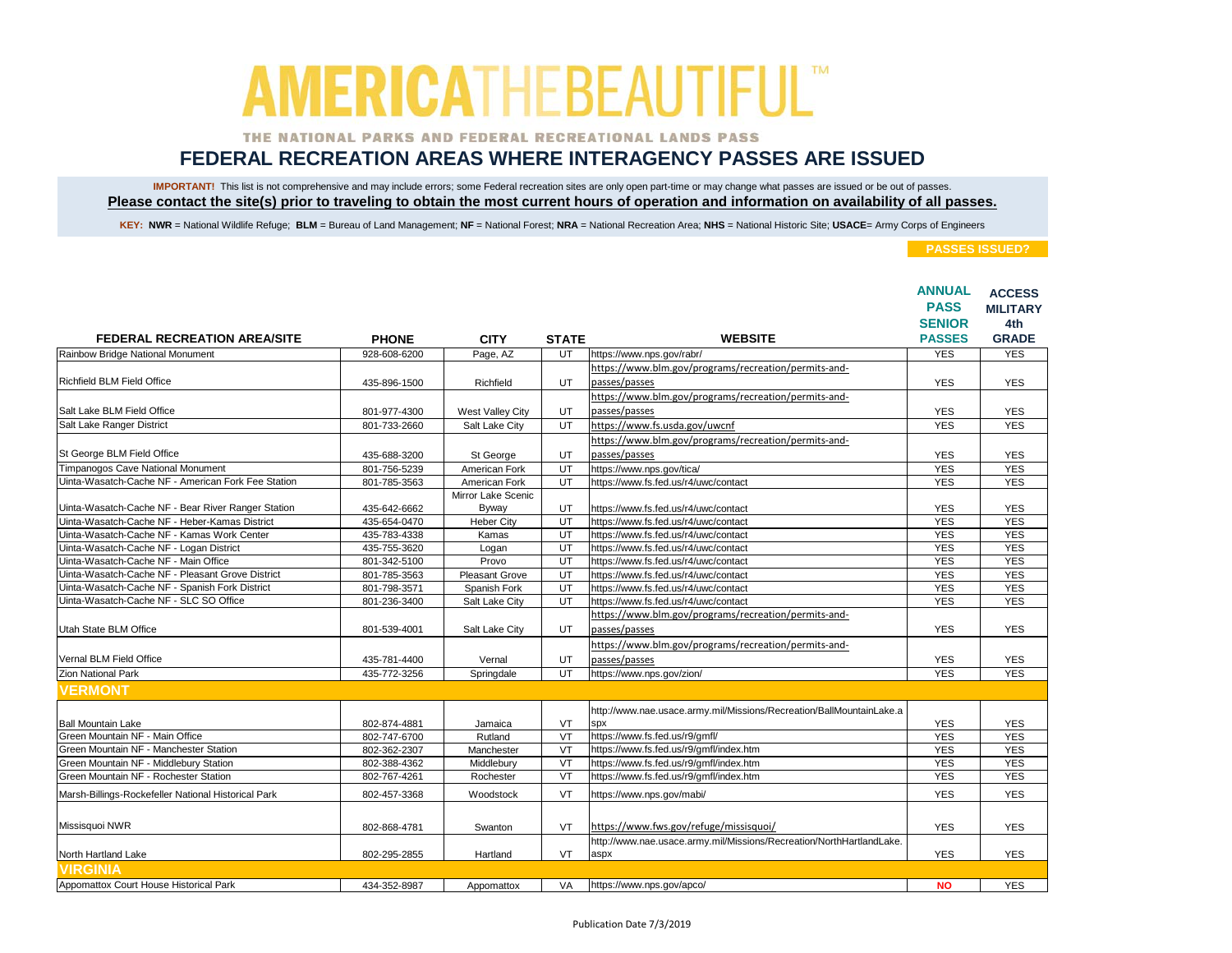### THE NATIONAL PARKS AND FEDERAL RECREATIONAL LANDS PASS

## **FEDERAL RECREATION AREAS WHERE INTERAGENCY PASSES ARE ISSUED**

IMPORTANT! This list is not comprehensive and may include errors; some Federal recreation sites are only open part-time or may change what passes are issued or be out of passes. **Please contact the site(s) prior to traveling to obtain the most current hours of operation and information on availability of all passes.**

KEY: NWR = National Wildlife Refuge; BLM = Bureau of Land Management; NF = National Forest; NRA = National Recreation Area; NHS = National Historic Site; USACE= Army Corps of Engineers

|                                                       |                    |                           |              |                                                                         | <b>ANNUAL</b> | <b>ACCESS</b>   |
|-------------------------------------------------------|--------------------|---------------------------|--------------|-------------------------------------------------------------------------|---------------|-----------------|
|                                                       |                    |                           |              |                                                                         | <b>PASS</b>   | <b>MILITARY</b> |
|                                                       |                    |                           |              |                                                                         | <b>SENIOR</b> | 4th             |
| <b>FEDERAL RECREATION AREA/SITE</b>                   | <b>PHONE</b>       | <b>CITY</b>               | <b>STATE</b> | <b>WEBSITE</b>                                                          | <b>PASSES</b> | <b>GRADE</b>    |
| Assateague Island National Seashore (see MD)          | 410-641-1441       | Chincoteaque              | VA           | https://www.nps.gov/asis/                                               | <b>YES</b>    | <b>YES</b>      |
| <b>Back Bay NWR</b>                                   | 757-301-7329       | Virginia Beach            | VA           | https://www.fws.gov/refuge/back_bay/                                    | <b>YES</b>    | <b>YES</b>      |
| Chincoteague NWR                                      | 757-336-6122       | Chincoteaque Island       | VA           | https://www.fws.gov/refuge/chincoteague/                                | <b>YES</b>    | <b>YES</b>      |
| <b>Colonial National Historical Park</b>              | 757-898-2410       | Yorktown                  | VA           | https://www.nps.gov/colo/                                               | <b>YES</b>    | <b>YES</b>      |
| Colonial National Historical Park                     | 757-856-1250       | Jamestown                 | VA           | https://www.nps.gov/colo/                                               | <b>YES</b>    | <b>YES</b>      |
| Eastern Virginia Rivers NWR Complex                   | 804-333-1470       | Warsaw                    | VA           | https://www.fws.gov/refuge/rappahannock river valley/                   | <b>YES</b>    | <b>YES</b>      |
| George Washington & Jefferson National Forest         | 540-265-5100 (0)   | Roanoke                   | VA           | https://www.fs.usda.gov/main/gwi/home                                   | <b>YES</b>    | <b>YES</b>      |
| <b>Great Dismal Swamp NWR</b>                         | 757-986-3705       | Suffolk                   | VA           | https://www.fws.gov/refuge/great dismal swamp/                          | <b>YES</b>    | <b>YES</b>      |
| <b>Great Falls Park</b>                               | 703-285-2965       | McLean                    | VA           | https://www.nps.gov/grfa/                                               | <b>YES</b>    | <b>YES</b>      |
|                                                       |                    |                           |              | http://www.saw.usace.army.mil/Locations/DistrictLakesandDams/JohnH      |               |                 |
| John H. Kerr Dam and Reservoir                        | 434-738-6143 x6168 | Boydton                   | VA           | Kerr.aspx                                                               | <b>YES</b>    | <b>YES</b>      |
|                                                       |                    |                           |              | http://www.lrh.usace.army.mil/Missions/CivilWorks/Recreation/Virginia/J |               |                 |
| John W. Flannagan Dam                                 | 276-835-9544       | Haysi                     | VA           | ohnWFlannaganDamReservoir.aspx                                          | <b>YES</b>    | <b>YES</b>      |
|                                                       |                    |                           |              | https://www.blm.gov/programs/recreation/permits-and-                    |               | 4th Grade       |
| Lower Potomac BLM Field Station                       | 703-339-0092       | Lorton                    | VA           | passes/passes                                                           | <b>NO</b>     | Only            |
|                                                       |                    |                           |              | http://www.saw.usace.army.mil/Locations/DistrictLakesandDams/Philpot    |               |                 |
| Philpott Lake                                         | 276-629-2703       | <b>Bassett</b>            | VA           | .aspx                                                                   | <b>YES</b>    | <b>YES</b>      |
| Potomac River NWR Complex                             | 703-490-4979       | Woodbridge                | VA           | https://www.fws.gov/refuge.occoquan_bay/                                | <b>YES</b>    | <b>YES</b>      |
| Prince William Forest Park                            | 703-221-7181       | Triangle                  | VA           | https://www.nps.gov/prwi/                                               | <b>YES</b>    | <b>YES</b>      |
| Richmond National Battlefield Park                    | 804-771-2145       | Richmond                  | VA           | https://www.nps.gov/rich/                                               | <b>NO</b>     | <b>YES</b>      |
| Shenandoah National Park - Front Royal Entrance       | 540-999-3500       | Front Royal               | VA           | https://www.nps.gov/shen/                                               | <b>YES</b>    | <b>YES</b>      |
| Shenandoah National Park - Rockfish Entrance          | 540-999-3500       | Afton                     | VA           | https://www.nps.gov/shen/                                               | <b>YES</b>    | <b>YES</b>      |
| Shenandoah National Park - Swift Run Entrance         | 540-999-3500       | Elkton                    | VA           | https://www.nps.gov/shen/                                               | <b>YES</b>    | <b>YES</b>      |
| Shenandoah National Park - Thornton Gap Entrance      | 540-999-3500       | Luray                     | VA           | https://www.nps.gov/shen/                                               | <b>YES</b>    | <b>YES</b>      |
| Washington & Jefferson NF - Clinch District           | 276-679-8370       | Norton                    | VA           | https://www.fs.fed.us/r8/gwj/contact/index.shtml                        | <b>YES</b>    | <b>YES</b>      |
| Washington & Jefferson NF - Eastern Divide District   | 540-552-4641       | Blacksburg                | VA           | https://www.fs.fed.us/r8/gwj/contact/index.shtml                        | <b>YES</b>    | <b>YES</b>      |
| Washington & Jefferson NF - Glenwood/Pedlar Districts | 540-291-2188       | Natural Bridge<br>Station | VA           | https://www.fs.fed.us/r8/gwj/contact/index.shtml                        | <b>YES</b>    | <b>YES</b>      |
| Washington & Jefferson NF - James River District      | 540-962-2214       | Covington                 | VA           | https://www.fs.fed.us/r8/gwj/contact/index.shtml                        | <b>YES</b>    | <b>YES</b>      |
| Washington & Jefferson NF - Lee District              | 540-984-4101       | Edinburg                  | VA           | https://www.fs.fed.us/r8/gwj/contact/index.shtml                        | <b>YES</b>    | <b>YES</b>      |
| Washington & Jefferson NF - Mount Rogers NRA          | 276-783-5196       | Marion                    | VA           | https://www.fs.fed.us/r8/gwj/contact/index.shtml                        | <b>YES</b>    | <b>YES</b>      |
| Washington & Jefferson NF - North River District      | 540-432-0187       | Harrisonburg              | VA           | https://www.fs.fed.us/r8/gwj/contact/index.shtml                        | <b>YES</b>    | <b>YES</b>      |
| Washington & Jefferson NF - Warm Springs District     | 540-839-2521       | <b>Hot Springs</b>        | VA           | https://www.fs.fed.us/r8/gwj/contact/index.shtml                        | <b>YES</b>    | <b>YES</b>      |
| <b>VIRGIN ISLANDS</b>                                 |                    |                           |              |                                                                         |               |                 |
| Christiansted National Historic Site                  | 340-773-1460       | Croix                     | VI           | https://www.nps.gov/chri                                                | <b>YES</b>    | <b>YES</b>      |
| Virgin Islands National Park                          | 340-776-6201 x 238 | Cruz Bay, St. John        | VI           | https://www.nps.gov/viis                                                | <b>NO</b>     | <b>YES</b>      |
| Virgin Islands National Park                          | 340-776-6201 x 238 | Trunk Bay, St. John       | VI           | https://www.nps.gov/viis                                                | <b>NO</b>     | <b>YES</b>      |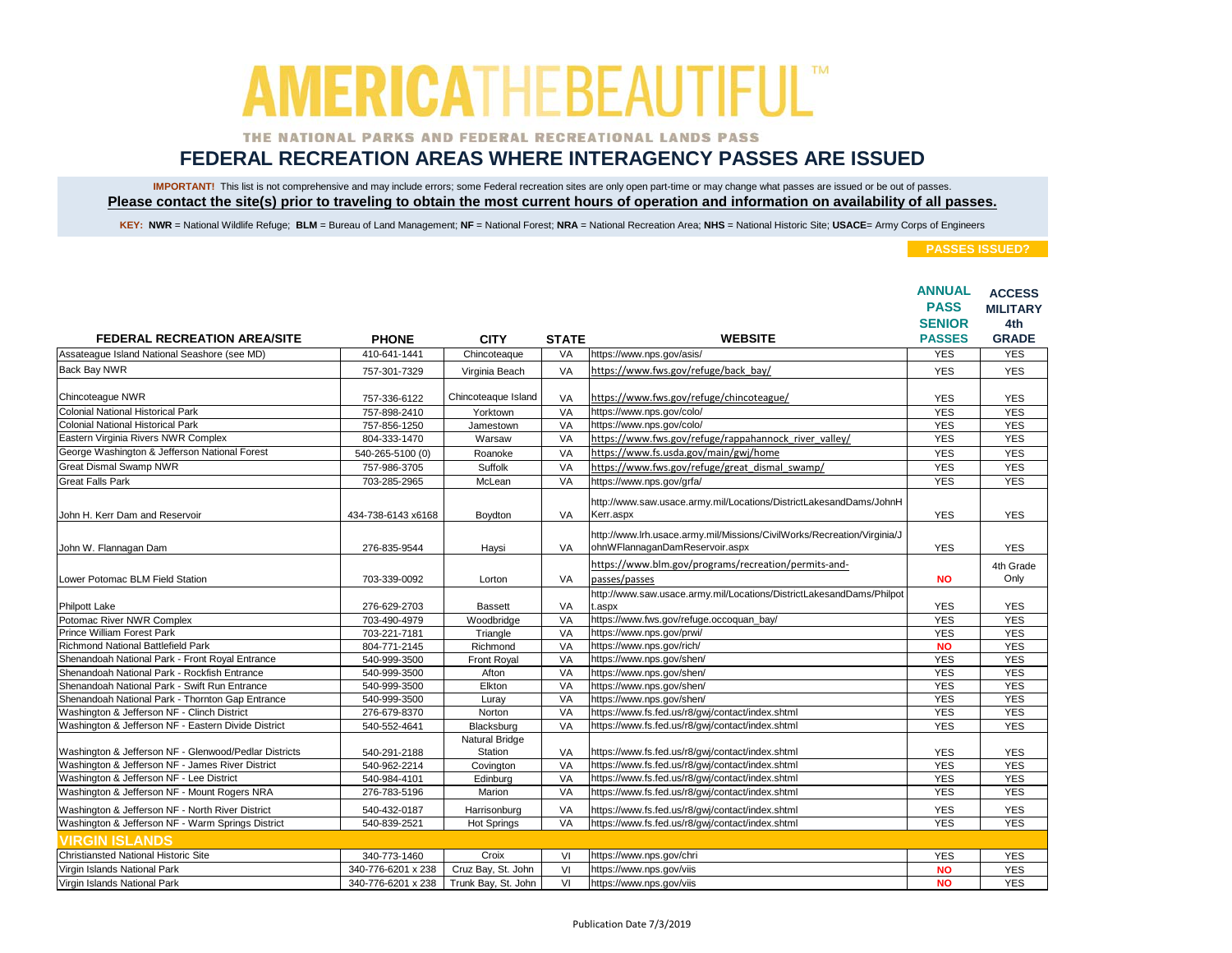### THE NATIONAL PARKS AND FEDERAL RECREATIONAL LANDS PASS

## **FEDERAL RECREATION AREAS WHERE INTERAGENCY PASSES ARE ISSUED**

IMPORTANT! This list is not comprehensive and may include errors; some Federal recreation sites are only open part-time or may change what passes are issued or be out of passes. **Please contact the site(s) prior to traveling to obtain the most current hours of operation and information on availability of all passes.**

KEY: NWR = National Wildlife Refuge; BLM = Bureau of Land Management; NF = National Forest; NRA = National Recreation Area; NHS = National Historic Site; USACE= Army Corps of Engineers

|                                                                                      |                   |                       |              | <b>WEBSITE</b>                                                                       | <b>ANNUAL</b><br><b>PASS</b><br><b>SENIOR</b><br><b>PASSES</b> | <b>ACCESS</b><br><b>MILITARY</b><br>4th<br><b>GRADE</b> |
|--------------------------------------------------------------------------------------|-------------------|-----------------------|--------------|--------------------------------------------------------------------------------------|----------------------------------------------------------------|---------------------------------------------------------|
| <b>FEDERAL RECREATION AREA/SITE</b><br><b>WASHINGTON</b>                             | <b>PHONE</b>      | <b>CITY</b>           | <b>STATE</b> |                                                                                      |                                                                |                                                         |
|                                                                                      |                   |                       |              |                                                                                      |                                                                |                                                         |
| Billy Frank Jr. Nisqually NWR                                                        | 360-753-9467      | Olympia               | <b>WA</b>    | https://www.fws.gov/refuge/Billy Frank Jr Nisqually/                                 | <b>YES</b>                                                     | <b>YES</b>                                              |
| Colville NF - Main Office                                                            | 509-684-7000      | Colville              | <b>WA</b>    | https://www.fs.fed.us/r6/colville/contactus/                                         | <b>YES</b>                                                     | <b>YES</b>                                              |
| Colville NF - Newport District                                                       | 509-447-7300      | Newport               | WA           | https://www.fs.fed.us/r6/colville/contactus/                                         | <b>YES</b>                                                     | <b>YES</b>                                              |
| Colville NF - Republic District                                                      | 509-775-7400      | Republic              | <b>WA</b>    | https://www.fs.fed.us/r6/colville/contactus/                                         | <b>YES</b>                                                     | <b>YES</b>                                              |
| Colville NF - Sullivan Lake District                                                 | 509-446-7500      | <b>Metaline Falls</b> | <b>WA</b>    | https://www.fs.fed.us/r6/colville/contactus/                                         | <b>YES</b>                                                     | <b>YES</b>                                              |
| Colville NF - Three Rivers District                                                  | 509-738-7700      | <b>Kettle Falls</b>   | <b>WA</b>    | https://www.fs.fed.us/r6/colville/contactus/                                         | <b>YES</b>                                                     | <b>YES</b>                                              |
| Fort Vancouver National Historic Site                                                | 360-816-6230      | Vancouver             | WA           | https://www.nps.gov/fova/                                                            | <b>YES</b>                                                     | <b>YES</b>                                              |
| Gifford Pinchot NF - Cowlitz Valley District                                         | 360-497-1100      | Randle                | <b>WA</b>    | https://www.fs.fed.us/gpnf/04contact/                                                | <b>YES</b>                                                     | <b>YES</b>                                              |
| Gifford Pinchot NF - Main Office                                                     | 360-891-5000      | Vancouver             | WA           | https://www.fs.fed.us/gpnf/04contact/                                                | <b>YES</b>                                                     | <b>YES</b>                                              |
| Gifford Pinchot NF - Mt Adams District                                               | 509-395-3400      | <b>Trout Lake</b>     | WA           | https://www.fs.fed.us/gpnf/04contact/                                                | <b>YES</b>                                                     | <b>YES</b>                                              |
| Glacier Public Service Center - Forest Service                                       | 360-599-2714      | Glacier               | <b>WA</b>    | https://www.fs.usda.gov/mbs                                                          | <b>YES</b>                                                     | <b>YES</b>                                              |
| Hells Canyon NRA - Clarkston Field Office                                            | 509-758-0616      | Clarkston             | <b>WA</b>    | https://www.fs.fed.us/r6/w-w/contact/                                                | <b>YES</b>                                                     | <b>YES</b>                                              |
| Ice Harbor Lock & Dam Lake Sacajawea Campground                                      | 509-543-6068      | <b>Burbank</b>        | WA           | http://www.nww.usace.army.mil/Missions/Recreation/IceHarborDamLak<br>eSacajawea.aspx | <b>YES</b>                                                     | <b>YES</b>                                              |
|                                                                                      |                   |                       |              | http://www.nww.usace.army.mil/Missions/Recreation/IceHarborDamLak                    |                                                                |                                                         |
| Ice Harbor Lock & Dam Lake Sacajawea NRM Office                                      | 509-543-6068      | <b>Burbank</b>        | WA           | eSacajawea.aspx                                                                      | <b>YES</b>                                                     | <b>YES</b>                                              |
| John Day Lock and Dam - Plymouth Park                                                | 541-506-4807      | Plymouth              | WA           | http://www.nwp.usace.army.mil/Locations/ColumbiaRiver/JohnDay.aspx                   | <b>YES</b>                                                     | <b>YES</b>                                              |
| Klondike Gold Rush National Historical Park                                          | 206-220-4240      | Seattle               | <b>WA</b>    | https://www.nps.gov/klse/                                                            | <b>YES</b>                                                     | <b>YES</b>                                              |
| Lake Roosevelt National Recreation Area                                              | 509-633-9441      | Coulee Dam            | <b>WA</b>    | https://www.nps.gov/laro                                                             | <b>NO</b>                                                      | <b>YES</b>                                              |
| Mid-Columbia River NWRC                                                              | 509-546-8300      | <b>Burbank</b>        | <b>WA</b>    | https://www.fws.gov/refuge/mcNary/                                                   | <b>YES</b>                                                     | <b>YES</b>                                              |
| Mount Rainier National Park                                                          | 360-569-2211      | Ashford               | <b>WA</b>    | https://www.nps.gov/mora/                                                            | <b>YES</b>                                                     | <b>YES</b>                                              |
| Mount St. Helens National Volcanic Monument                                          | 360-449-7800      | Amboy                 | <b>WA</b>    | https://www.fs.fed.us/gpnf/04contact/                                                | <b>YES</b>                                                     | <b>YES</b>                                              |
| Mount St. Helens National Volcanic Monument-Johnston Ridge<br>Observatory            | 360-274-2140      | Toutle                | <b>WA</b>    | www.fs.usda.gov/giffordpinchot                                                       | <b>YES</b>                                                     | <b>YES</b>                                              |
| Mount St. Helens National Volcanic Monument-Pine Creek<br><b>Information Station</b> | 360-449-7800      | Northwoods            | WA           | www.fs.usda.gov/giffordpinchot                                                       | <b>YES</b>                                                     | <b>YES</b>                                              |
| Mt Baker/Snoqualmie NF - Darrington District                                         | 360-436-1155      | Darrington            | WA           | https://www.fs.fed.us/r6/mbs/contact/                                                | <b>YES</b>                                                     | <b>YES</b>                                              |
| Mt Baker/Snoqualmie NF - Enumclaw Office                                             | 360-825-6585      | Enumclaw              | WA           | https://www.fs.fed.us/r6/mbs/contact/                                                | <b>YES</b>                                                     | <b>YES</b>                                              |
| Mt Baker/Snoqualmie NF - Mt Baker District                                           | 360-856-5700      | Sedro-Woolley         | <b>WA</b>    | https://www.fs.fed.us/r6/mbs/contact/                                                | <b>YES</b>                                                     | <b>YES</b>                                              |
| Mt Baker/Snoqualmie NF - Skykomish District                                          | 360-677-2414      | Skykomish             | <b>WA</b>    | https://www.fs.fed.us/r6/mbs/contact/                                                | <b>YES</b>                                                     | <b>YES</b>                                              |
| Mt Baker/Snoqualmie NF - Snoqualmie District                                         | 425-888-1421      | North Bend            | WA           | https://www.fs.fed.us/r6/mbs/contact/                                                | <b>YES</b>                                                     | <b>YES</b>                                              |
| North Cascades National Park                                                         | 360-854-7200      | Sedro-Woolley         | <b>WA</b>    | https://www.nps.gov/noca/                                                            | <b>YES</b>                                                     | <b>YES</b>                                              |
| North Cascades Golden West Visitors Center                                           | 360-854-7365 x 14 | Stehekin              | WA           | https://www.nps.gov/noca/                                                            | <b>YES</b>                                                     | <b>YES</b>                                              |
| North Cascades Visitors Center                                                       | 206-386-4495      | Newhalem              | WA           | https://www.nps.gov/noca/                                                            | <b>YES</b>                                                     | <b>YES</b>                                              |
| North Cascades Wilderness Information Center                                         | 360-854-7245      | Marblemount           | WA           | https://www.nps.gov/noca/                                                            | <b>YES</b>                                                     | <b>YES</b>                                              |
| Okanogan-Wenatchee NF - Chelan District                                              | 509-682-2576      | Chelan                | <b>WA</b>    | https://www.fs.fed.us/r6/wenatchee/contact/index.shtml                               | <b>YES</b>                                                     | <b>YES</b>                                              |
| Okanogan-Wenatchee NF - Cle Elum District                                            | 509-852-1100      | Cle Elum              | <b>WA</b>    | https://www.fs.fed.us/r6/wenatchee/contact/index.shtml                               | <b>YES</b>                                                     | <b>YES</b>                                              |
| Okanogan-Wenatchee NF - Entiat District                                              | 509-784-1511      | Entiat                | <b>WA</b>    | https://www.fs.fed.us/r6/wenatchee/contact/index.shtml                               | <b>YES</b>                                                     | <b>YES</b>                                              |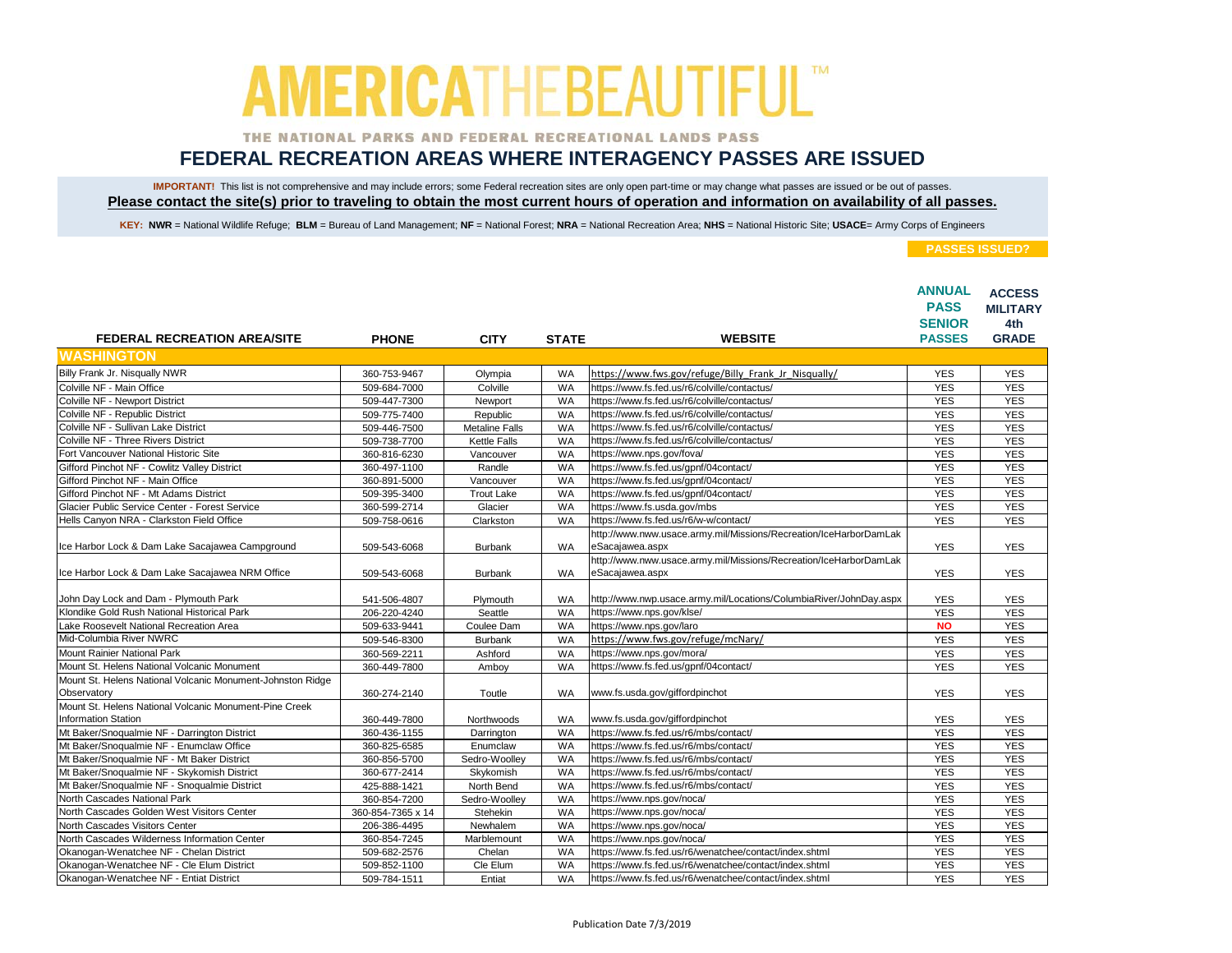### THE NATIONAL PARKS AND FEDERAL RECREATIONAL LANDS PASS

## **FEDERAL RECREATION AREAS WHERE INTERAGENCY PASSES ARE ISSUED**

IMPORTANT! This list is not comprehensive and may include errors; some Federal recreation sites are only open part-time or may change what passes are issued or be out of passes. **Please contact the site(s) prior to traveling to obtain the most current hours of operation and information on availability of all passes.**

KEY: NWR = National Wildlife Refuge; BLM = Bureau of Land Management; NF = National Forest; NRA = National Recreation Area; NHS = National Historic Site; USACE= Army Corps of Engineers

|                                                              |              |                      |              |                                                                        | <b>ANNUAL</b><br><b>PASS</b> | <b>ACCESS</b><br><b>MILITARY</b> |
|--------------------------------------------------------------|--------------|----------------------|--------------|------------------------------------------------------------------------|------------------------------|----------------------------------|
|                                                              |              |                      |              |                                                                        | <b>SENIOR</b>                | 4th                              |
| <b>FEDERAL RECREATION AREA/SITE</b>                          | <b>PHONE</b> | <b>CITY</b>          | <b>STATE</b> | <b>WEBSITE</b>                                                         | <b>PASSES</b>                | <b>GRADE</b>                     |
| Okanogan-Wenatchee NF - Main Office                          | 509-664-9200 | Wenatchee            | <b>WA</b>    | https://www.fs.fed.us/r6/wenatchee/contact/index.shtml                 | <b>YES</b>                   | <b>YES</b>                       |
| Okanogan-Wenatchee NF - Methow Valley District               | 509-996-4003 | Winthrop             | <b>WA</b>    | https://www.fs.fed.us/r6/wenatchee/contact/index.shtml                 | <b>YES</b>                   | <b>YES</b>                       |
| Okanogan-Wenatchee NF - Naches District                      | 509-653-1400 | Naches               | <b>WA</b>    | https://www.fs.fed.us/r6/wenatchee/contact/index.shtml                 | <b>YES</b>                   | <b>YES</b>                       |
| Okanogan-Wenatchee NF - Okanogan Valley Office               | 509-826-3275 | Okanogan             | <b>WA</b>    | https://www.fs.fed.us/r6/wenatchee/contact/index.shtml                 | <b>YES</b>                   | <b>YES</b>                       |
| Okanogan-Wenatchee NF - Tonasket District                    | 509-486-2186 | Tonasket             | <b>WA</b>    | https://www.fs.fed.us/r6/wenatchee/contact/index.shtml                 | <b>YES</b>                   | <b>YES</b>                       |
| Okanogan-Wenatchee NF -Wenatchee River District              | 509-548-6977 | Leavenworth          | <b>WA</b>    | https://www.fs.fed.us/r6/wenatchee/contact/index.shtml                 | <b>YES</b>                   | <b>YES</b>                       |
| <b>Olympic National Park</b>                                 | 360-565-3130 | Port Angeles         | WA           | https://www.nps.gov/olym/                                              | <b>YES</b>                   | <b>YES</b>                       |
| Olympic NF - Hood Canal District                             | 360-765-2200 | Quilcene             | WA           | https://www.fs.fed.us/r6/olympic/contact/                              | <b>YES</b>                   | <b>YES</b>                       |
| Olympic NF - Main Office                                     | 360-956-2402 | Olympia              | WA           | https://www.fs.fed.us/r6/olympic/contact/                              | <b>YES</b>                   | <b>YES</b>                       |
| Olympic NF - Pacific District                                | 360-374-7566 | Forks                | <b>WA</b>    | https://www.fs.fed.us/r6/olympic/contact/                              | <b>YES</b>                   | <b>YES</b>                       |
| Olympic NF - Pacific District                                | 360-288-2525 | Quinault             | <b>WA</b>    | https://www.fs.fed.us/r6/olympic/contact/                              | <b>YES</b>                   | <b>YES</b>                       |
| Outdoor Recreation Information Center - Seattle Flagship REI |              |                      |              |                                                                        |                              |                                  |
| Store                                                        | 206-470-4060 | Seattle              | <b>WA</b>    | http://www.discovernw.org/oric                                         | <b>YES</b>                   | <b>YES</b>                       |
| <b>Ridgefield NWRC</b>                                       | 360-887-4106 | Ridgefield           | <b>WA</b>    | https://www.fws.gov/refuge/ridgefield/                                 | <b>YES</b>                   | <b>YES</b>                       |
|                                                              |              |                      |              | https://www.blm.gov/programs/recreation/permits-and-                   |                              |                                  |
| Spokane District BLM Office                                  | 509-536-1200 | Spokane              | WA           | passes/passes                                                          | <b>YES</b>                   | <b>YES</b>                       |
| <b>Turnbull NWR</b>                                          | 509-235-4723 | Chenev               | <b>WA</b>    | https://www.fws.gov/refuge/turnbull/                                   | <b>YES</b>                   | <b>YES</b>                       |
| Umatilla NF - Pomeroy District                               | 509-843-1891 | Pomeroy              | WA           | https://www.fs.fed.us/r6/uma/contact/index.shtml                       | <b>YES</b>                   | <b>YES</b>                       |
| Umatilla NF - Walla Walla District                           | 509-522-6290 | Walla Walla          | <b>WA</b>    | https://www.fs.fed.us/r6/uma/contact/index.shtml                       | <b>YES</b>                   | <b>YES</b>                       |
| Verlot Public Service Center - Forest Service                | 360-691-7791 | <b>Granite Falls</b> | WA           | https://www.fs.usda.gov/mbs                                            | <b>YES</b>                   | <b>YES</b>                       |
|                                                              |              |                      |              |                                                                        |                              |                                  |
| Washington Maritime NWRC (Dungeness NWR)                     | 360-457-8451 | Sequim               | <b>WA</b>    | https://www.fws.gov/refuge/dungeness/                                  | <b>YES</b>                   | <b>YES</b>                       |
|                                                              |              |                      |              | https://www.blm.gov/programs/recreation/permits-and-                   |                              |                                  |
| Wenatchee Resource Area                                      | 509-665-2100 | Wenatchee            | WA           | passes/passes                                                          | <b>YES</b>                   | <b>YES</b>                       |
| Willipa National Wildlife Refuge Complex                     | 360-484-3482 | liwaco               | <b>WA</b>    | https://www.fws.gov/refuge/willipa/                                    | <b>YES</b>                   | <b>YES</b>                       |
| <b>WEST VIRGINIA</b>                                         |              |                      |              |                                                                        |                              |                                  |
|                                                              |              |                      |              |                                                                        |                              |                                  |
|                                                              |              |                      |              | http://www.lrh.usace.army.mil/Missions/CivilWorks/Recreation/WestVirgi |                              |                                  |
| Beech Fork Lake                                              | 304-525-4831 | Lavalette            | <b>WV</b>    | nia/BeechForkLake.aspx                                                 | <b>YES</b>                   | <b>YES</b>                       |
|                                                              |              |                      |              | http://www.lrh.usace.army.mil/Missions/CivilWorks/Recreation/WestVirgi |                              |                                  |
| <b>Burnsville Lake</b>                                       | 304-853-2371 | <b>Burnsville</b>    | <b>WV</b>    | nia/BurnsvilleLake.aspx                                                | <b>YES</b>                   | <b>YES</b>                       |
|                                                              |              |                      |              | http://www.lrh.usace.army.mil/Missions/CivilWorks/Recreation/WestVirgi |                              |                                  |
| East Lynn Lake                                               | 304-849-2355 | East Lynn            | <b>WV</b>    | nia/EastLynnLake.aspx                                                  | <b>YES</b>                   | <b>YES</b>                       |
| Harpers Ferry National Historical Park                       | 304-535-6029 | <b>Harpers Ferry</b> | WV           | https://www.nps.gov/hafe/                                              | <b>YES</b>                   | <b>YES</b>                       |
| Monongahela NF - Main Office                                 | 304-636-1800 | Elkins               | <b>WV</b>    | https://www.fs.fed.us/r9/mnf/general_info/addinformation.shtml         | <b>YES</b>                   | <b>YES</b>                       |
| Monongahela NF - Cheat District                              | 304-478-3251 | Parsons              | <b>WV</b>    | https://www.fs.fed.us/r9/mnf/general_info/addinformation.shtml         | <b>YES</b>                   | <b>YES</b>                       |
| Monongahela NF - Gauley District                             | 304-846-2695 | Richwood             | <b>WV</b>    | https://www.fs.fed.us/r9/mnf/general_info/addinformation.shtml         | <b>YES</b>                   | <b>YES</b>                       |
| Monongahela NF - Greenbrier District                         | 304-456-3335 | Bartow               | WV           | https://www.fs.fed.us/r9/mnf/general_info/addinformation.shtml         | <b>YES</b>                   | <b>YES</b>                       |
| Monongahela NF - Marlinton District                          | 304-799-4334 | Marlinton            | <b>WV</b>    | https://www.fs.fed.us/r9/mnf/general_info/addinformation.shtml         | <b>YES</b>                   | <b>YES</b>                       |
| Monongahela NF - Potomac District                            | 304-257-4488 | Petersburg           | WV           | https://www.fs.fed.us/r9/mnf/general_info/addinformation.shtml         | <b>YES</b>                   | <b>YES</b>                       |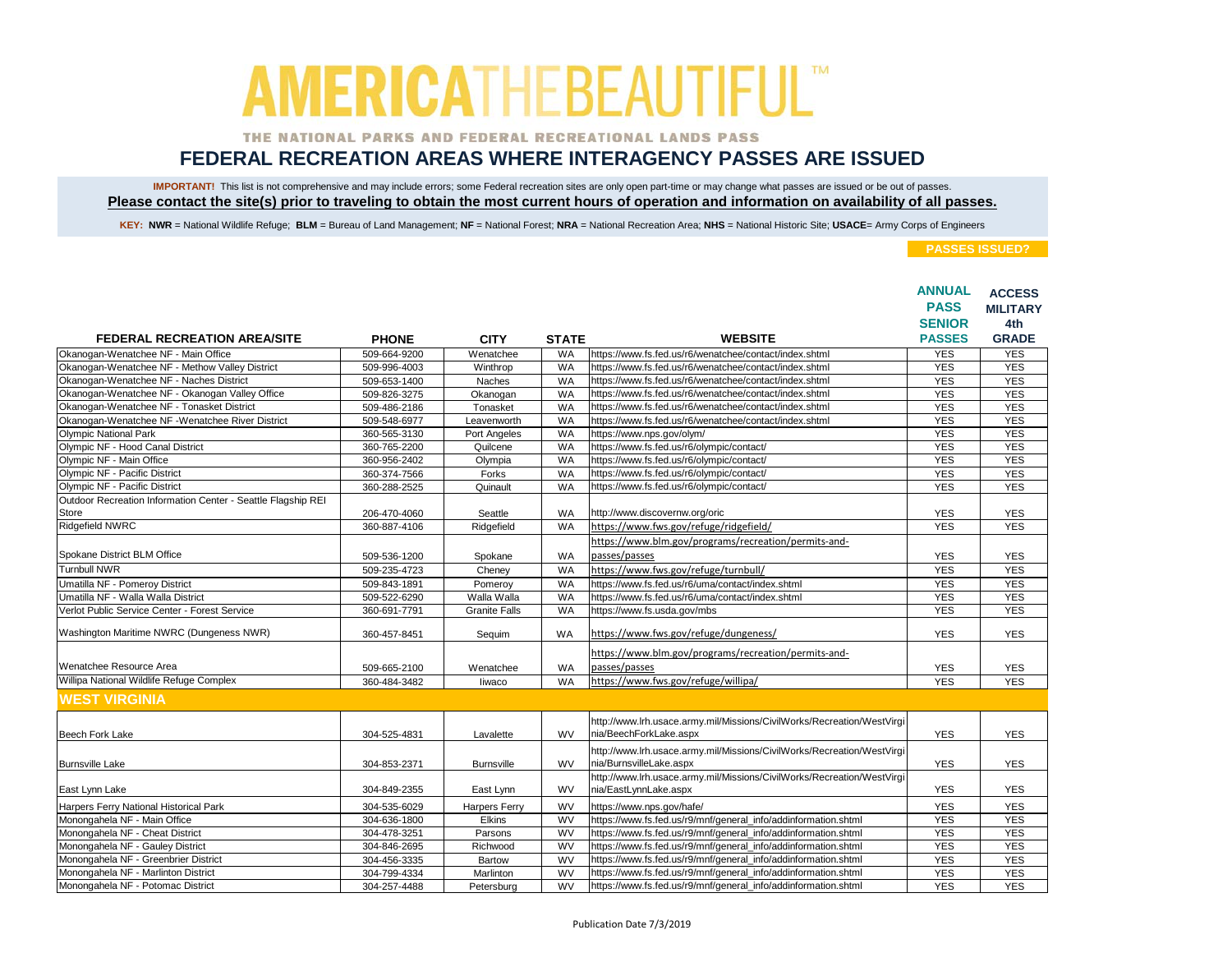### THE NATIONAL PARKS AND FEDERAL RECREATIONAL LANDS PASS

## **FEDERAL RECREATION AREAS WHERE INTERAGENCY PASSES ARE ISSUED**

IMPORTANT! This list is not comprehensive and may include errors; some Federal recreation sites are only open part-time or may change what passes are issued or be out of passes. **Please contact the site(s) prior to traveling to obtain the most current hours of operation and information on availability of all passes.**

KEY: NWR = National Wildlife Refuge; BLM = Bureau of Land Management; NF = National Forest; NRA = National Recreation Area; NHS = National Historic Site; USACE= Army Corps of Engineers

|                                                              |              |                          |              |                                                                                                     | <b>ANNUAL</b><br><b>PASS</b><br><b>SENIOR</b> | <b>ACCESS</b><br><b>MILITARY</b><br>4th |
|--------------------------------------------------------------|--------------|--------------------------|--------------|-----------------------------------------------------------------------------------------------------|-----------------------------------------------|-----------------------------------------|
| <b>FEDERAL RECREATION AREA/SITE</b>                          | <b>PHONE</b> | <b>CITY</b>              | <b>STATE</b> | <b>WEBSITE</b>                                                                                      | <b>PASSES</b>                                 | <b>GRADE</b>                            |
| Monongahela NF - White Sulphur Springs District              | 304-536-2144 | White Sulphur<br>Springs | WV           | https://www.fs.fed.us/r9/mnf/general_info/addinformation.shtml                                      | <b>YES</b>                                    | <b>YES</b>                              |
| Monongahela NF - Cranberry Mountain Nature Center            | 304-653-4826 | Marlinton                | <b>WV</b>    | https://www.fs.fed.us/r9/mnf/general_info/addinformation.shtml                                      | <b>YES</b>                                    | <b>YES</b>                              |
|                                                              |              |                          |              |                                                                                                     |                                               |                                         |
| Ohio River Islands NWR                                       | 304-375-2923 | Williamstown             | <b>WV</b>    | https://www.fws.gov/refuge/ohio river islands/                                                      | <b>YES</b>                                    | <b>YES</b>                              |
| Summersville Lake                                            | 304-872-3412 | Summersville             | WV           | http://www.lrh.usace.army.mil/Missions/CivilWorks/Recreation/WestVirgi<br>nia/SummersvilleLake.aspx | <b>YES</b>                                    | <b>YES</b>                              |
|                                                              |              |                          |              |                                                                                                     |                                               |                                         |
|                                                              |              |                          | <b>WV</b>    | http://www.lrh.usace.army.mil/Missions/CivilWorks/Recreation/WestVirgi                              |                                               |                                         |
| <b>Sutton Lake</b>                                           | 304-765-2816 | Sutton                   |              | nia/SuttonLake.aspx                                                                                 | <b>YES</b>                                    | <b>YES</b>                              |
|                                                              |              |                          |              | http://www.lrh.usace.army.mil/Missions/CivilWorks/Recreation/WestVirgi                              |                                               |                                         |
| R.D. Bailey Lake                                             | 304-664-3220 | Justice                  | WV           | nia/RDBaileyLake.aspx                                                                               | <b>YES</b>                                    | <b>YES</b>                              |
|                                                              |              |                          |              | http://www.lrp.usace.army.mil/Missions/Recreation/Lakes/TygartLake.as                               |                                               |                                         |
| <b>Tygart Lake</b>                                           | 304-265-1760 | Grafton                  | WV           | рx                                                                                                  | <b>YES</b>                                    | <b>YES</b>                              |
| <b>WISCONSIN</b>                                             |              |                          |              |                                                                                                     |                                               |                                         |
|                                                              |              |                          |              |                                                                                                     |                                               |                                         |
| Apostle Islands National Lakeshore                           | 715-779-3397 | Bayfield                 | WI           | https://www.nps.gov/apis/                                                                           | <b>YES</b>                                    | <b>YES</b>                              |
|                                                              |              |                          |              | http://www.mvp.usace.army.mil/Missions/Recreation/BlackhawkPark.as                                  |                                               |                                         |
| <b>Blackhawk Park</b>                                        | 608-648-3314 | DeSoto                   | WI           | DХ                                                                                                  | <b>YES</b>                                    | <b>YES</b>                              |
| Chequamegon-Nicolet NF - Florence Wild Rivers Center         | 715-528-4464 | Florence                 | WI           | https://www.fs.fed.us/r9/cnnf/general/visitor_centers/index.html                                    | <b>YES</b>                                    | <b>YES</b>                              |
|                                                              |              |                          |              |                                                                                                     |                                               |                                         |
| Chequamegon-Nicolet NF - Main Office                         | 715-362-1300 | Rhinelander              | WI           | https://www.fs.fed.us/r9/cnnf/                                                                      | <b>YES</b>                                    | <b>YES</b>                              |
|                                                              |              |                          |              | http://www.mvp.usace.army.mil/Missions/Recreation/EauGalleRecreatio                                 |                                               |                                         |
| Eau Galle Recreation Area                                    | 715-778-5562 | <b>Spring Valley</b>     | WI           | nArea.aspx                                                                                          | <b>YES</b>                                    | <b>YES</b>                              |
| Horicon National Wildlife Refuge                             | 920-387-2658 | Mayville                 | WI           | https://www.fws.gov/refuge/Horicon/                                                                 | <b>YES</b>                                    | <b>YES</b>                              |
|                                                              |              |                          |              | https://www.blm.gov/programs/recreation/permits-and-                                                |                                               |                                         |
| Northeastern States BLM District                             | 414-297-4400 | Milwaukee                | WI           | passes/passes                                                                                       | <b>NO</b>                                     | 4thGrade Only                           |
| Upper Mississippi River National Wildlife & Fish Refuge - La |              |                          |              |                                                                                                     |                                               |                                         |
| <b>Crosse District</b>                                       | 608-779-4089 | Onalaska                 | WI           | https://www.fws.gov/refuge/Upper Mississippi River/                                                 | <b>YES</b>                                    | <b>YES</b>                              |
| <b>WYOMING</b>                                               |              |                          |              |                                                                                                     |                                               |                                         |
| Bighorn Canyon National Recreation Area                      | 307-548-5406 | Lovell                   | WY           | https://www.nps.gov/bica/                                                                           | <b>NO</b>                                     | <b>YES</b>                              |
| Bighorn NF - Main Office                                     | 307-674-2600 | Sheridan                 | WY           | https://www.fs.fed.us/r2/bighorn/contact/district/                                                  | <b>YES</b>                                    | <b>YES</b>                              |
| Bighorn NF - Medicine Wheel/Paintrock District               | 307-548-6541 | Lovell                   | <b>WY</b>    | https://www.fs.fed.us/r2/bighorn/contact/district/                                                  | <b>YES</b>                                    | <b>YES</b>                              |
| Bighorn NF - Powder River District                           | 307-684-7806 | <b>Buffalo</b>           | WY           | https://www.fs.fed.us/r2/bighorn/contact/district/                                                  | <b>YES</b>                                    | <b>YES</b>                              |
| Black Hills NF - Bearlodge District                          | 307-283-1361 | Sundance                 | <b>WY</b>    | https://www.fs.fed.us/r2/blackhills/contact/addresses new.shtml                                     | <b>YES</b>                                    | <b>YES</b>                              |
| Black Hills NF - Hell Canyon District                        | 307-746-2782 | Newcastle                | WY           | https://www.fs.fed.us/r2/blackhills/contact/addresses_new.shtml                                     | <b>YES</b>                                    | <b>YES</b>                              |
| Bridger-Teton NF - Big Piney District                        | 307-276-3375 | <b>Big Piney</b>         | WY           | https://www.fs.fed.us/r4/btnf/contact/                                                              | <b>YES</b>                                    | <b>YES</b>                              |
| Bridger-Teton NF - Buffalo District                          | 307-543-2386 | Moran                    | WY           | https://www.fs.fed.us/r4/btnf/contact/                                                              | <b>YES</b>                                    | <b>YES</b>                              |
| Bridger-Teton NF - Greys River District                      | 307-886-5300 | Afton                    | <b>WY</b>    | https://www.fs.fed.us/r4/btnf/contact/                                                              | <b>YES</b>                                    | <b>YES</b>                              |